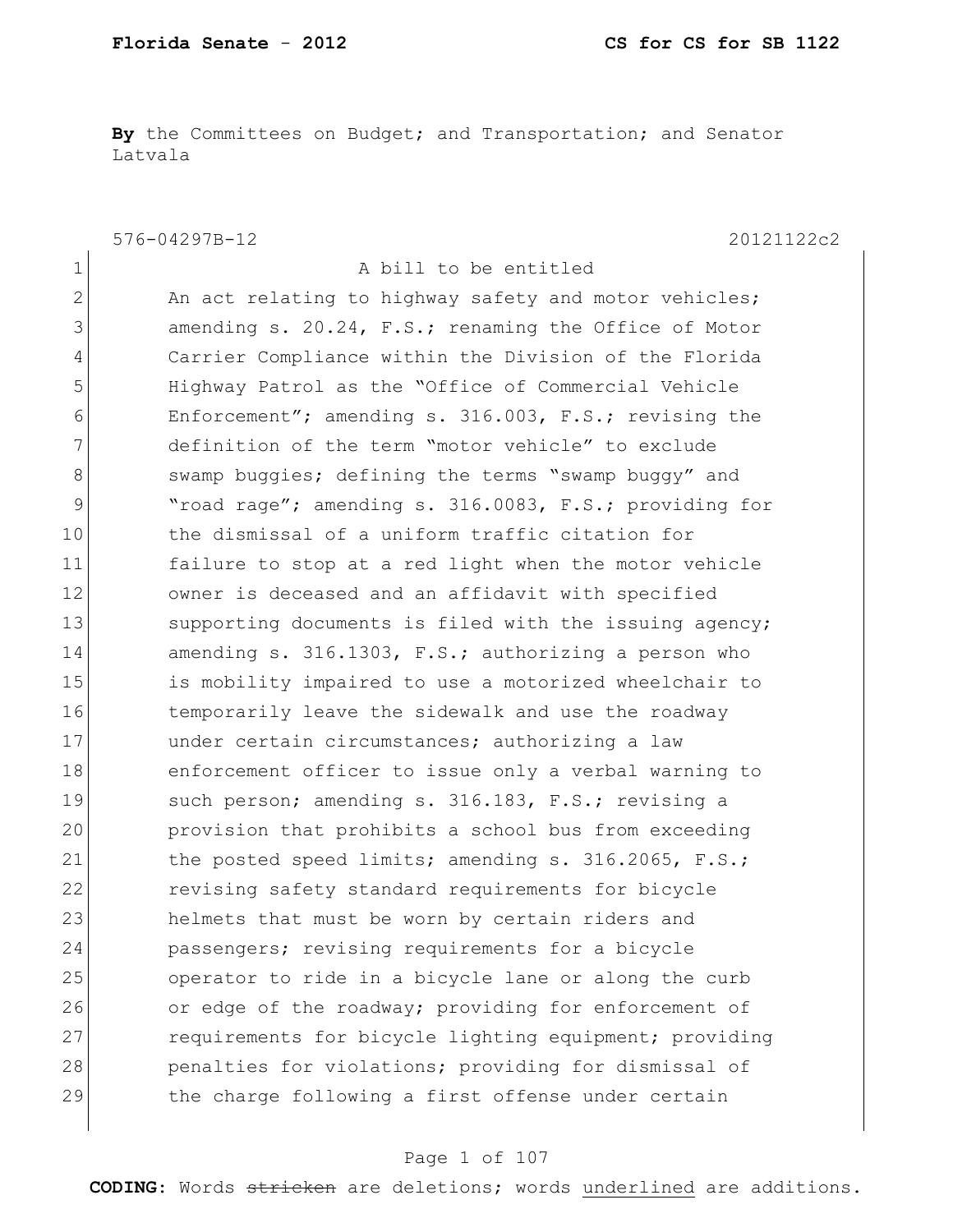576-04297B-12 20121122c2 30 circumstances; amending s. 316.2085, F.S.; requiring 31 that the license tag of a motorcycle or moped remain 32 clearly visible from the rear at all times; 33 prohibiting deliberate acts to conceal or obscure the 34 license tag; removing a condition requiring an affixed 35 transponder for a motorcycle or moped license plate 36 that reads from top to bottom and is affixed 37 perpendicular to the ground; providing penalties; 38 amending s. 316.2126, F.S.; authorizing municipalities 39 to use golf carts and utility vehicles to cross the 40 State Highway System and operate on sidewalks adjacent 41 to state highways under certain circumstances; 42 creating s. 316.2129, F.S.; authorizing the operation 43 of swamp buggies on a public road, highway, or street 44 if a local governmental entity has designated the 45 public road, highway, or street for such use; 46 providing that the authorization does not apply to the 47 State Highway System; authorizing the operation of  $48$  swamp buggies on land managed, owned, or leased by a 49 state or federal agency; amending s. 316.2397, F.S.; 50 providing an exception to the prohibition against 51 flashing vehicle lights for motorists who 52 intermittently flash the vehicle's headlamps at an 53 oncoming vehicle, regardless of the intent in doing 54 so, and for persons operating bicycles equipped with 55 lamps; amending s. 316.302, F.S.; requiring owners or 56 drivers of commercial motor vehicles that are engaged 57 in intrastate commerce to be subject to specified 58 federal rules and regulations as such rules and

#### Page 2 of 107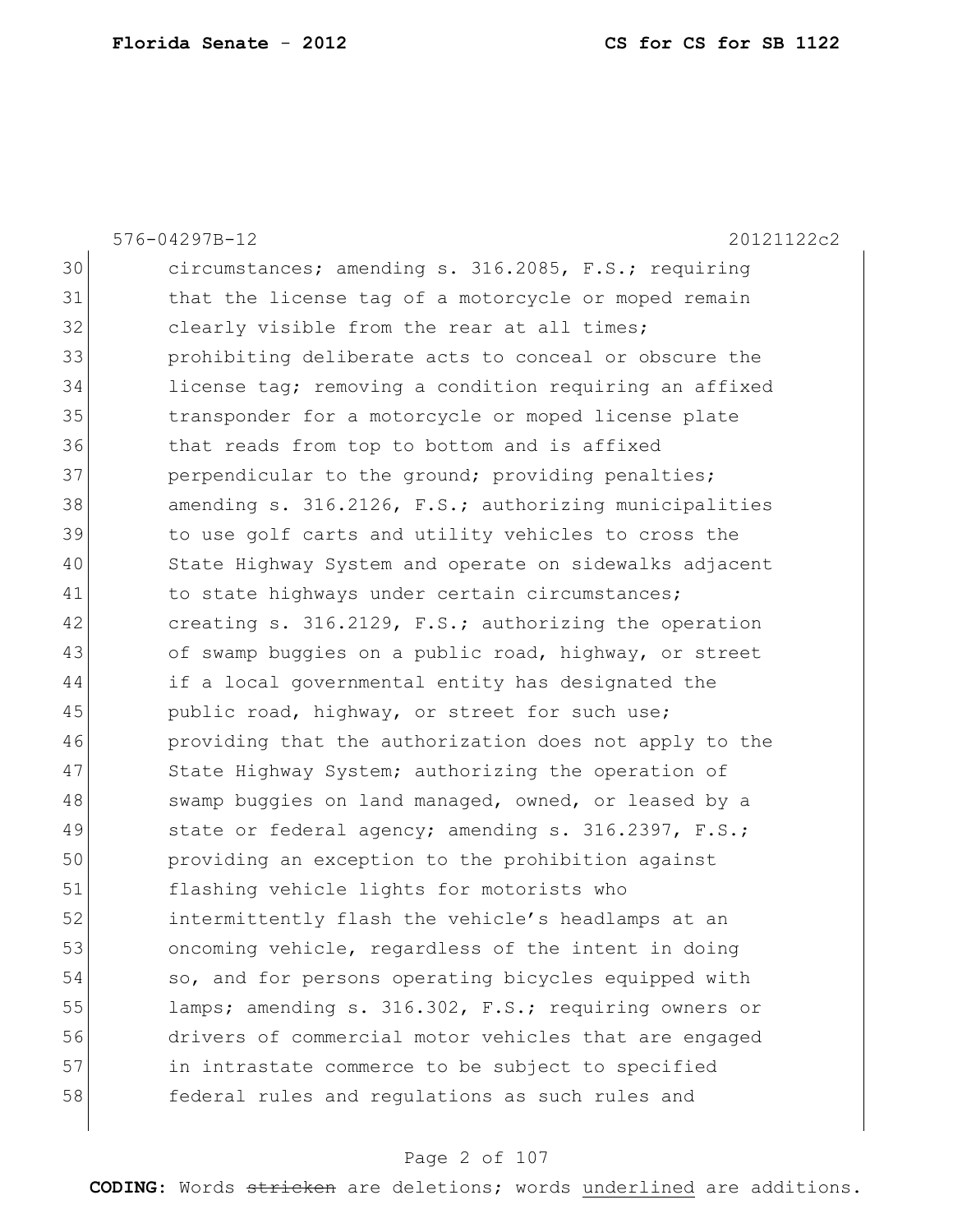59 regulations existed on a certain date; providing that 60 certain restrictions on the number of consecutive 61 hours that a commercial motor vehicle may operate do 62 **not apply to a farm labor vehicle operated during a** 63 state of emergency or during an emergency pertaining 64 to agriculture; correcting terminology; amending s. 65 316.3026, F.S., relating to unlawful operation of 66 motor carriers; conforming provisions to changes made  $67$  by the act; amending s. 316.613, F.S., relating to 68 **requirements for the operator of a vehicle to use** 69 child restraints; providing that such provisions do 70 not apply to certain for-hire vehicles; providing for 71 the obligation of a parent, quardian, or other person 72 responsible for a child's welfare to comply with the 73 requirements; amending s. 316.6135, F.S.; revising the 74 criteria under which a child may not be left 75 unattended in a vehicle; providing penalties; amending 76 s. 316.655, F.S.; providing that a driver convicted of 77 a violation of certain offenses relating to motor 78 vehicles which resulted in an accident may have his or 79 her driving privileges revoked or suspended; amending 80 s. 318.14, F.S.; authorizing a person who does not 81 hold a commercial driver license and who is cited for 82 a noncriminal traffic infraction while driving a 83 631 noncommercial motor vehicle to elect to attend a basic 84 driver improvement course in lieu of a court 85 appearance; authorizing a person who does not hold a 86 commercial driver license and who is cited for certain 87 offenses while driving a noncommercial motor vehicle

576-04297B-12 20121122c2

#### Page 3 of 107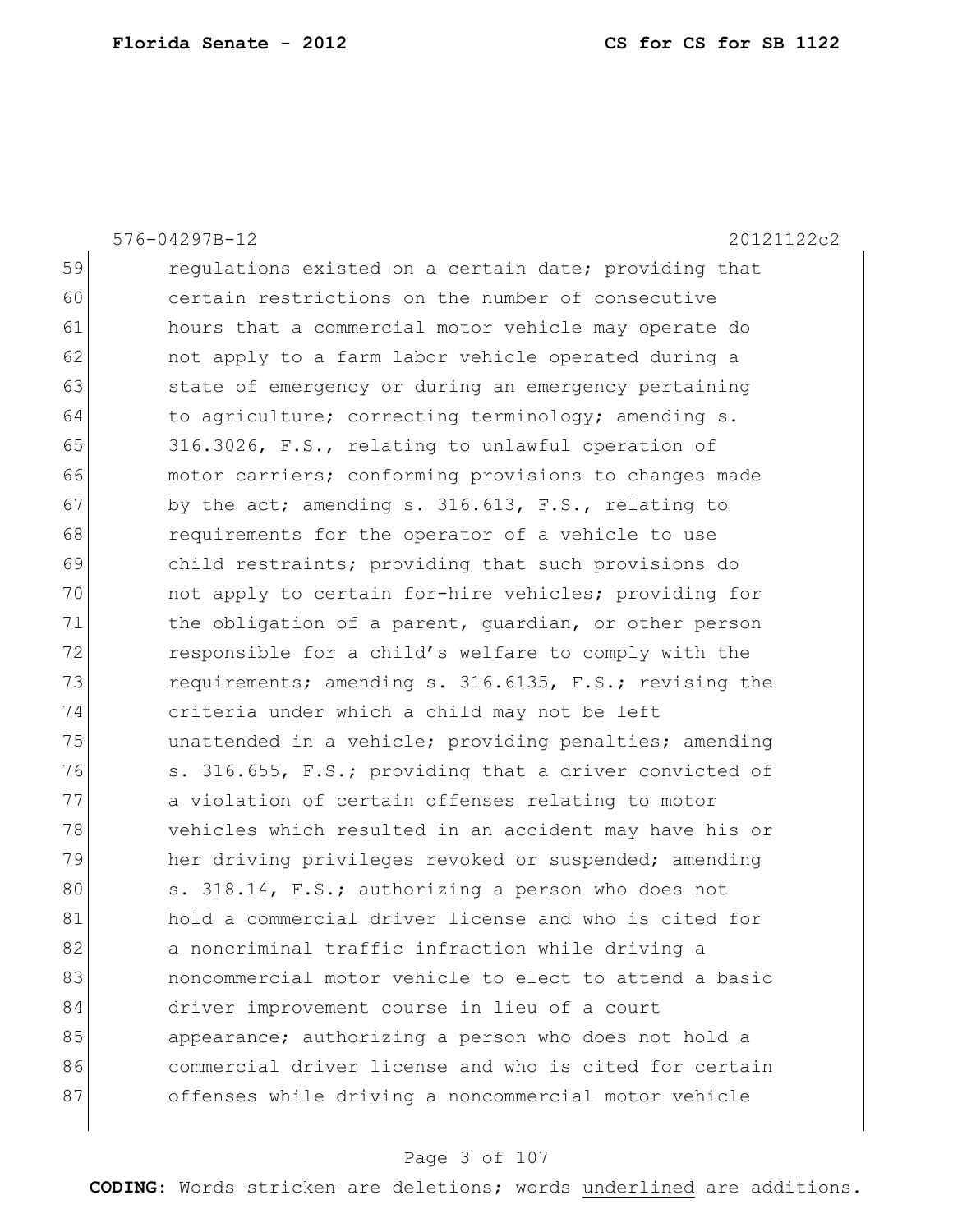88 to elect to enter a plea of nolo contendere and to 89 provide proof of compliance in lieu of payment of fine 90 or court appearance; amending s. 318.1451, F.S.; 91 revising provisions relating to driver improvement 92 schools and education programs for driver license 93 applicants; requiring the curricula of such programs 94 to include instruction on the risks associated with 95 using a handheld electronic communication device while 96 operating a motor vehicle; amending s. 318.15, F.S.; 97 providing that a person charged with a traffic 98 infraction may request a hearing within a specified 99 period after the date upon which the violation 100 occurred; requiring that the clerk set the case for 101 hearing; providing exceptions to the time period for 102 requesting a hearing; authorizing the court to grant a 103 request for a hearing made after the time period has 104 expired; amending s. 318.18, F.S., relating to 105 **penalties and disposition of penalties;** conforming a 106 cross-reference; specifying the amount of the fine and 107 the allocation of moneys received from the increased 108 fine imposed for aggressive careless driving; amending 109 s. 318.21, F.S.; conforming a cross-reference; 110 amending s. 319.14, F.S.; prohibiting the sale or 111 exchange of custom vehicles or street rod vehicles 112 **b** under certain conditions; providing definitions; 113 amending s. 319.23, F.S.; requiring that the 114 application for a certificate of title, corrected 115 certificate, or assignment or reassignment be filed 116 within a certain time period after the consummation of

576-04297B-12 20121122c2

#### Page 4 of 107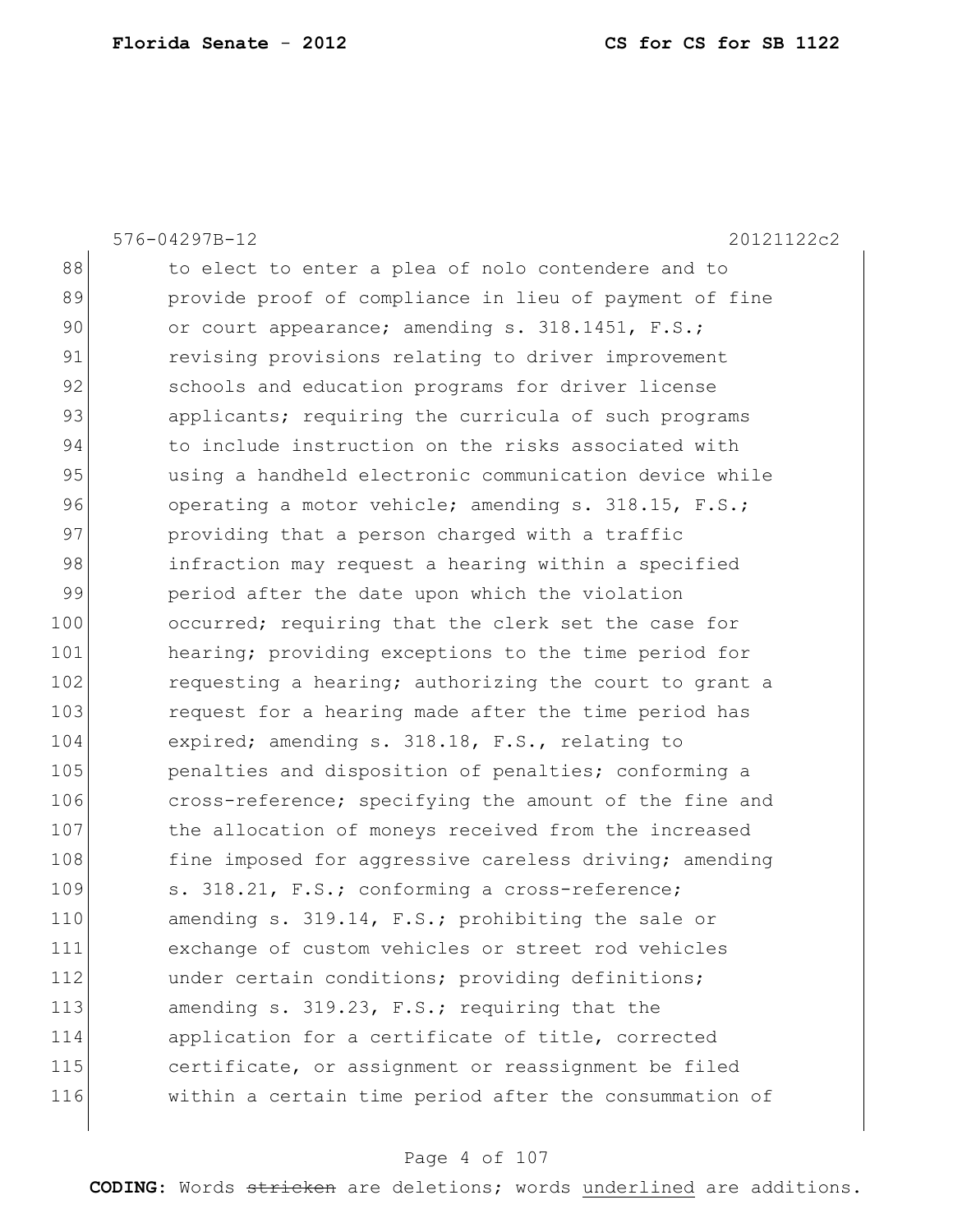|     | 576-04297B-12<br>20121122c2                            |
|-----|--------------------------------------------------------|
| 117 | the sale of a mobile home; authorizing the department  |
| 118 | to accept a bond and affidavit if the applicant for a  |
| 119 | certificate of title is unable to provide a title that |
| 120 | assigns the prior owner's interest in the motor        |
| 121 | vehicle; providing requirements for the bond and the   |
| 122 | affidavit; providing that an interested person has a   |
| 123 | right to recover on the bond; limiting liability to    |
| 124 | the amount of the bond; providing for future           |
| 125 | expiration of the bond; amending s. 319.24, F.S.;      |
| 126 | requiring that the department electronically transmit  |
| 127 | a lien to the first lienholder and notify the first    |
| 128 | lienholder of any additional liens if there are one or |
| 129 | more lien encumbrances on a motor vehicle or mobile    |
| 130 | home; requiring that subsequent lien satisfactions be  |
| 131 | transmitted electronically to the department; amending |
| 132 | s. 319.27, F.S.; requiring that the department         |
| 133 | establish and administer an electronic titling         |
| 134 | program; requiring the electronic recording of vehicle |
| 135 | title information for new, transferred, and corrected  |
| 136 | certificates of title; requiring that lienholders      |
| 137 | electronically transmit liens and lien satisfactions   |
| 138 | to the department; providing exceptions; amending s.   |
| 139 | 319.28, F.S.; providing that a dealer of certain farm  |
| 140 | or industrial equipment is not subject to licensure as |
| 141 | a recovery agent or agency under certain conditions;   |
| 142 | amending s. 319.30, F.S.; authorizing the department   |
| 143 | to adopt rules to implement an electronic system for   |
| 144 | issuing salvage certificates of title and certificates |
| 145 | of destruction; amending s. 319.40, F.S.; authorizing  |
|     |                                                        |

## Page 5 of 107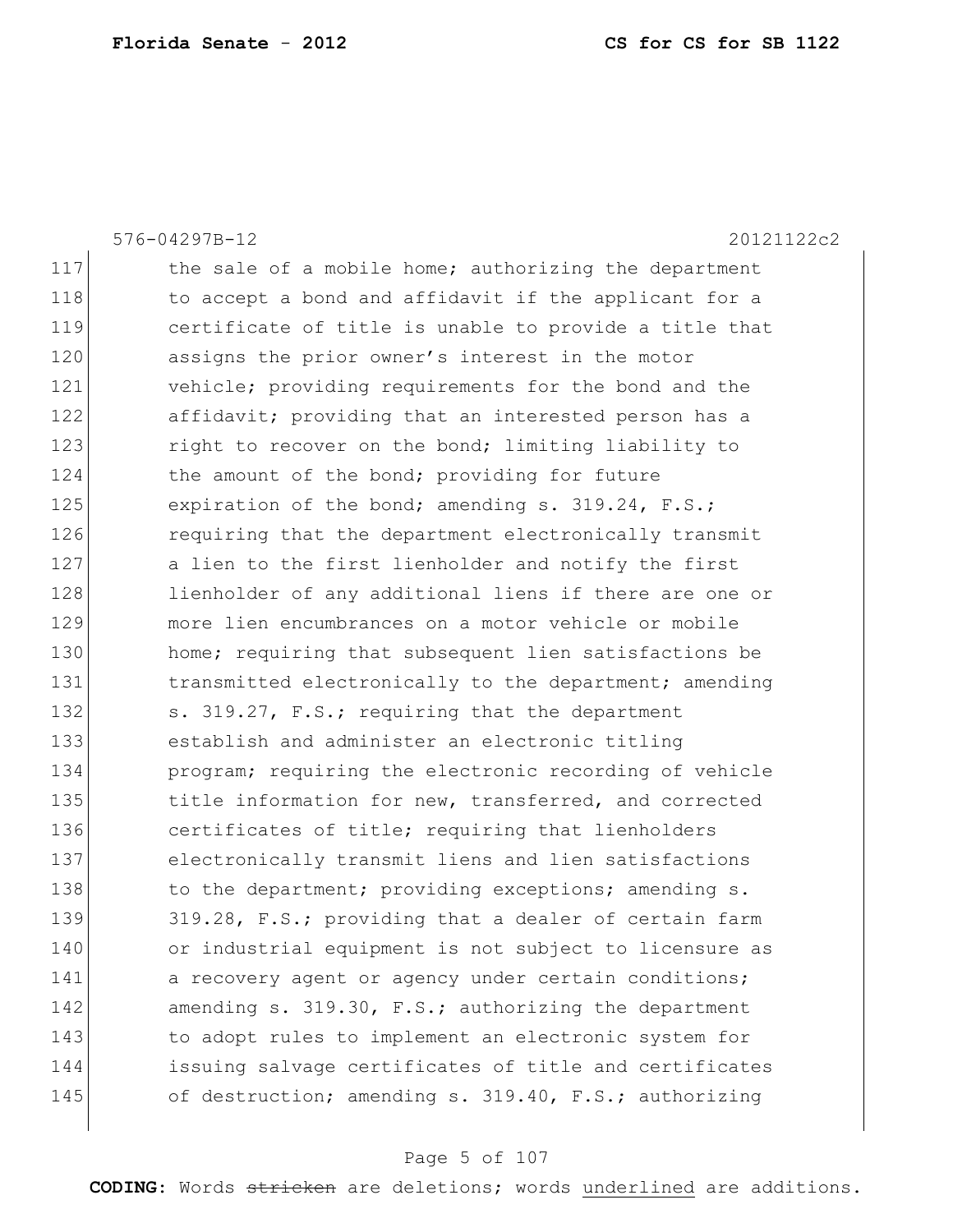576-04297B-12 20121122c2 146 the department to issue an electronic certificate of 147 title in lieu of printing a paper title and to collect 148 electronic mail addresses and use electronic mail as a 149 notification method in lieu of the United States 150 Postal Service; providing an exception; amending s. 151 320.01, F.S.; revising the definition of the term 152 "motor vehicle" to exclude special mobile equipment 153 and swamp buggies; defining the term "swamp buggy"; 154 amending s. 320.02, F.S.; providing that an active 155 duty member of the Armed Forces of the United States 156 is exempt from the requirement to provide an address 157 on an application for vehicle registration; revising 158 **provisions relating to the registration of a motor** 159 carrier who operates a commercial motor vehicle 160 without liability insurance, a surety bond, or a valid 161 self-insurance certificate; providing that the 162 **registration shall be canceled on the expiration date** 163 **noted in the cancellation notice that the department** 164 receives from the insurer; requiring that the insurer 165 **provide notice to the department at the same time the** 166 cancellation notice is provided to the insured; 167 authorizing the department to adopt rules regarding 168 the electronic submission of the cancellation notice: 169 removing a provision that prohibits cancellation of 170 liability insurance or surety bond on less than 30 171 days' notice to the department; requiring the 172 application forms for motor vehicle registration and 173 **renewal of registration to include language permitting** 174 the applicant to make certain voluntary contributions

#### Page 6 of 107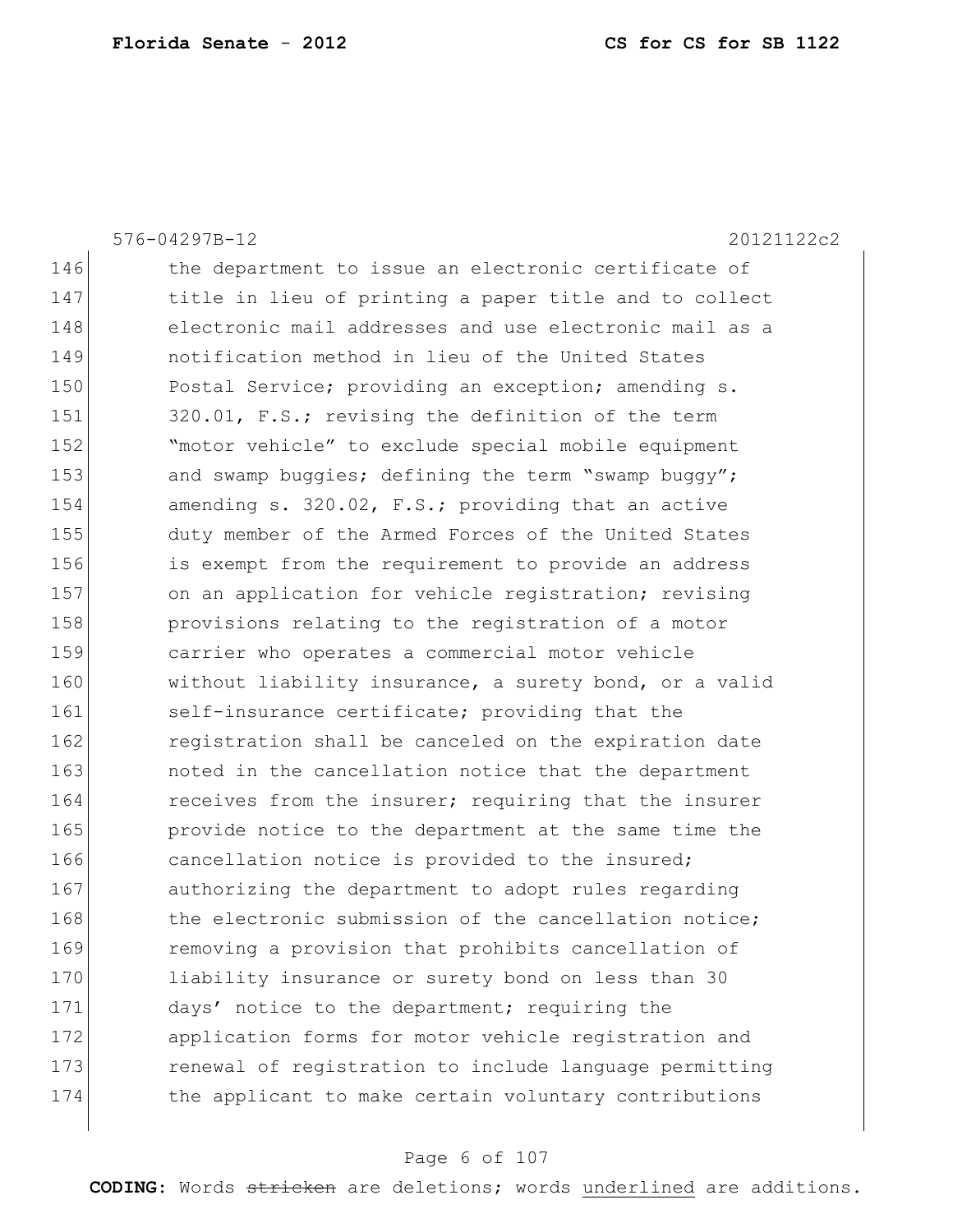|     | 576-04297B-12<br>20121122c2                                 |
|-----|-------------------------------------------------------------|
| 175 | to specified not-for-profit entities; providing that        |
| 176 | such contributions are not income for specified             |
| 177 | purposes; requiring that the department retain all          |
| 178 | electronic registration records for a specified             |
| 179 | period; amending s. 320.03, F.S.; conforming a cross-       |
| 180 | reference; amending s. 320.06, F.S.; authorizing the        |
| 181 | department to conduct a pilot program to evaluate the       |
| 182 | designs, concepts, and technologies for alternative         |
| 183 | license plates; requiring that the department               |
| 184 | investigate the feasibility and use of alternative          |
| 185 | license plate technologies and the long-term cost           |
| 186 | impact to the consumer for purposes of the pilot            |
| 187 | program; requiring limiting the scope of the pilot          |
| 188 | program to license plates that are used on government-      |
| 189 | owned motor vehicles; providing an exemption for such       |
| 190 | license plates from certain requirements; providing         |
| 191 | that license plates issued under ch. 320, F.S., are         |
| 192 | the property of the state; amending $s. 320.0605$ , $F.S.;$ |
| 193 | revising provisions relating to a requirement that          |
| 194 | rental or lease documentation be in the possession of       |
| 195 | an operator of a motor vehicle; providing specified         |
| 196 | information sufficient to satisfy this requirement;         |
| 197 | amending s. 320.061, F.S.; prohibiting a person from        |
| 198 | altering the original appearance of a temporary             |
| 199 | license plate; amending s. 320.07, F.S.; revising           |
| 200 | provisions relating to the expiration of a                  |
| 201 | registration of a motor vehicle or mobile home;             |
| 202 | providing that the registration for a motor vehicle or      |
| 203 | mobile home whose owner is a natural person expires at      |
|     |                                                             |

## Page 7 of 107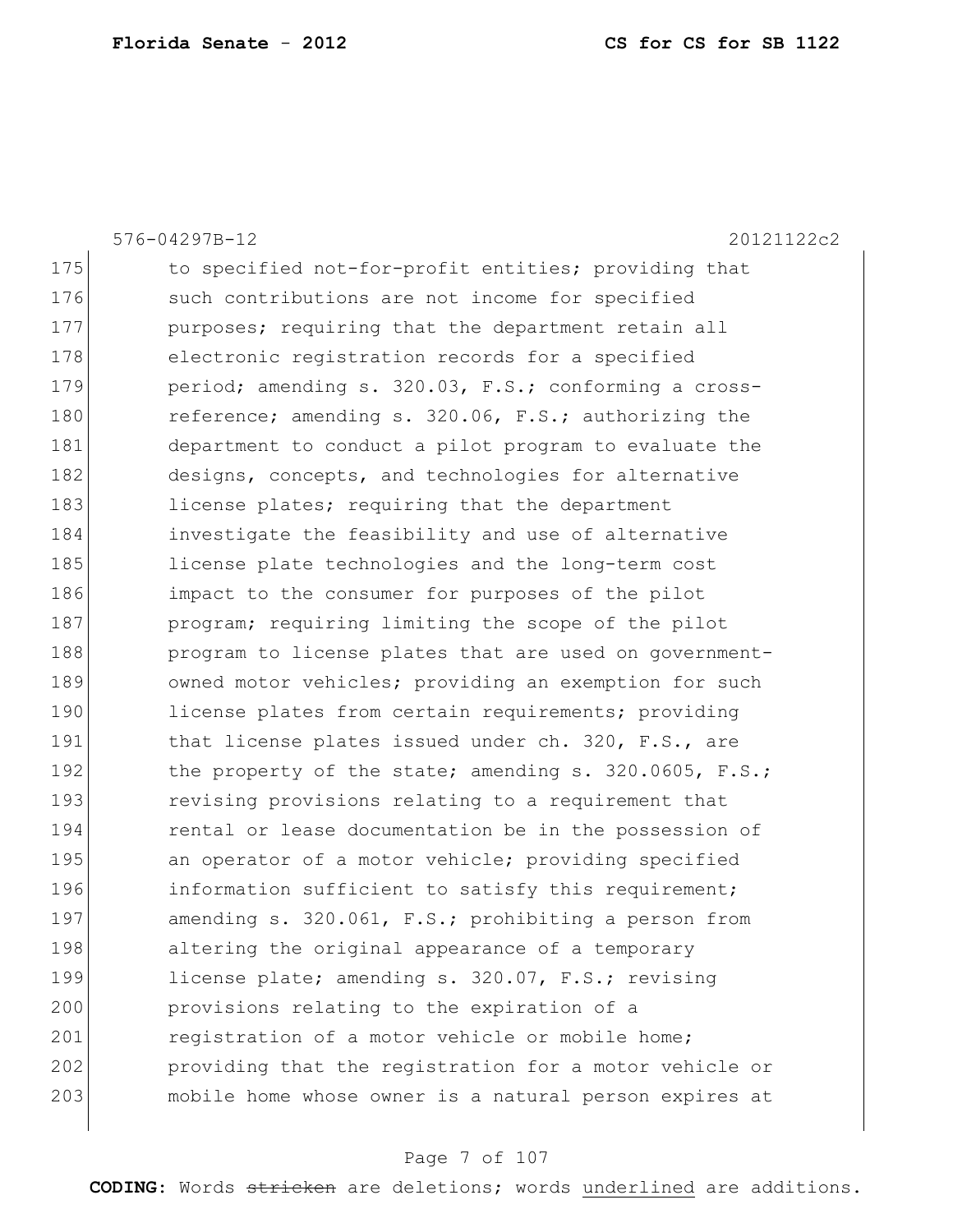|     | 576-04297B-12<br>20121122c2                            |
|-----|--------------------------------------------------------|
| 204 | midnight on the owner's birthday; amending s.          |
| 205 | 320.08056, F.S.; increasing the annual use fee for the |
| 206 | Tampa Bay Estuary license plate; amending s.           |
| 207 | 320.08058, F.S.; providing that up to 15 percent of    |
| 208 | the proceeds from the annual use fees for the Florida  |
| 209 | Golf license plate may be used by the Dade Amateur     |
| 210 | Golf Association for the administration of the Florida |
| 211 | Junior Golf Program; amending s. 320.08068, F.S.;      |
| 212 | revising provisions relating to the use of funds       |
| 213 | received from the sale of motorcycle specialty license |
| 214 | plates; deleting a provision that requires that 20     |
| 215 | percent of the annual fee collected for such plates be |
| 216 | used to leverage additional funding and new sources of |
| 217 | revenue for the centers for independent living;        |
| 218 | amending s. 320.0848, F.S.; revising the requirements  |
| 219 | for the deposit of fee proceeds from temporary         |
| 220 | disabled parking permits; requiring that certain       |
| 221 | proceeds be deposited into the Florida Endowment       |
| 222 | Foundation for Vocational Rehabilitation, instead of   |
| 223 | the Florida Governor's Alliance for the Employment of  |
| 224 | Disabled Citizens; amending s. 320.089, F.S.;          |
| 225 | providing for the issuance of a Combat Infantry Badge  |
| 226 | license plate and a Vietnam War Veterans license       |
| 227 | plate; providing qualifications and requirements for   |
| 228 | the plate; amending s. 320.13, F.S.; authorizing a     |
| 229 | dealer of heavy trucks, upon payment of a license tax, |
| 230 | to secure one or more dealer license plates under      |
| 231 | certain circumstances; providing that the license      |
| 232 | plates may be used for demonstration purposes for a    |
|     |                                                        |

## Page 8 of 107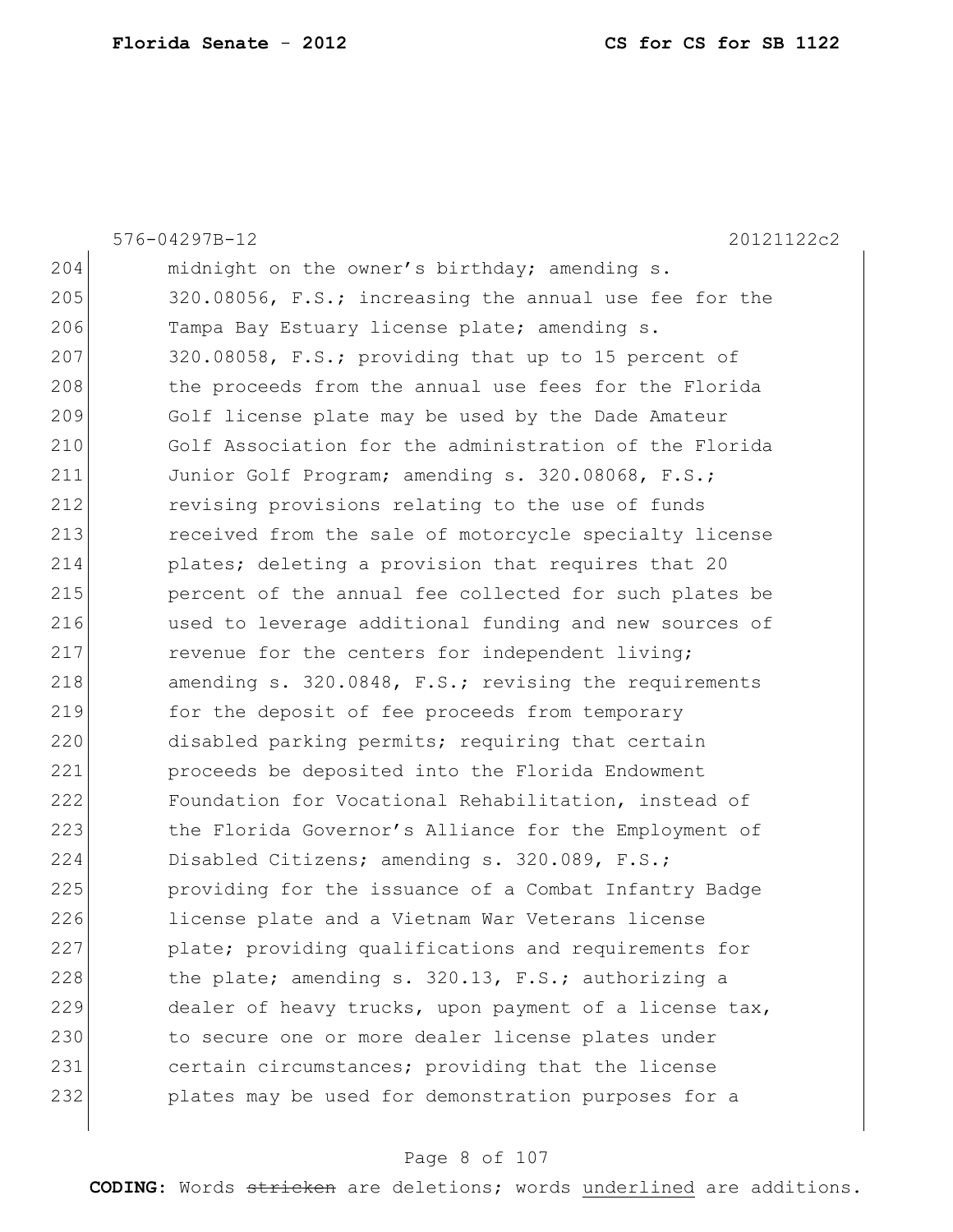|     | 576-04297B-12<br>20121122c2                            |
|-----|--------------------------------------------------------|
| 233 | specified period; requiring that the license plates be |
| 234 | validated on a form prescribed by the department and   |
| 235 | be retained in the vehicle being operated; amending s. |
| 236 | 320.15, F.S.; providing that an owner of a motor       |
| 237 | vehicle or mobile home may apply for a refund of       |
| 238 | certain license taxes if the owner renews a            |
| 239 | registration during the advanced renewal period and    |
| 240 | surrenders the motor vehicle or mobile home license    |
| 241 | plate before the end of the renewal period; amending   |
| 242 | s. 320.27, F.S.; providing an exemption for salvage    |
| 243 | motor vehicle dealers from certain application and     |
| 244 | security requirements; amending s. 320.771, F.S.;      |
| 245 | revising the definition of the term "dealer"; amending |
| 246 | s. 320.95, F.S.; authorizing the department to collect |
| 247 | electronic mail addresses and use electronic mail for  |
| 248 | the purpose of providing renewal notices in lieu of    |
| 249 | the United States Postal Service; amending s.          |
| 250 | 322.0261, F.S.; revising provisions relating to driver |
| 251 | improvement schools and education programs for driver  |
| 252 | license applicants to conform to changes made by the   |
| 253 | act; amending s. 322.04, F.S.; revising provisions     |
| 254 | exempting a nonresident from the requirement to obtain |
| 255 | a driver license under certain circumstances; amending |
| 256 | s. 322.051, F.S.; revising requirements by which an    |
| 257 | applicant for an identification card may prove         |
| 258 | nonimmigrant classification; clarifying the validity   |
| 259 | of an identification card based on specified           |
| 260 | documents; authorizing the department to require       |
| 261 | additional documentation to establish the maintenance  |
|     |                                                        |

## Page 9 of 107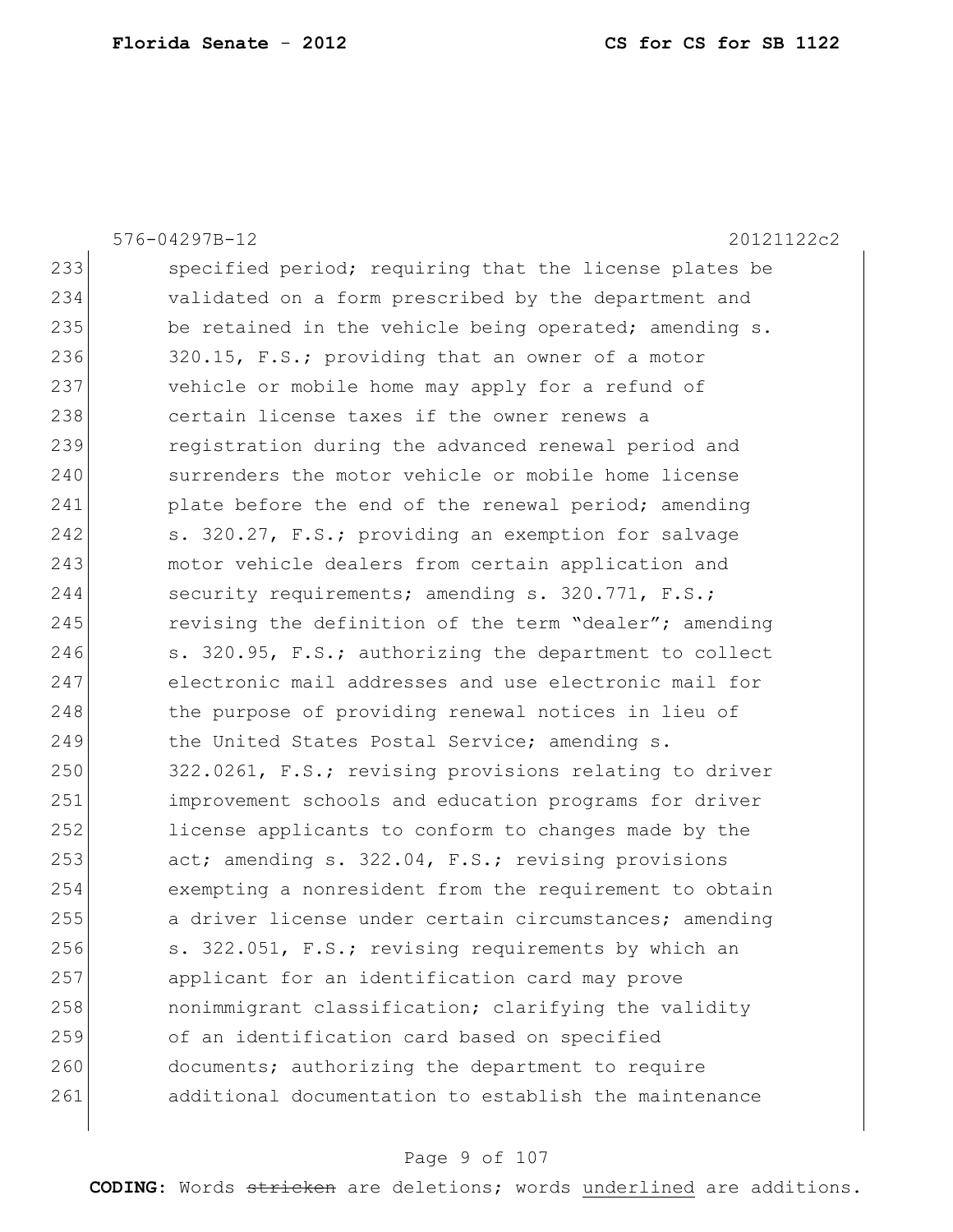576-04297B-12 20121122c2 262 of, or efforts to maintain, continuous lawful 263 **presence;** providing for the department to waive the 264 fee for issuing or renewing an identification card to 265 a person who is homeless; amending s. 322.058, F.S.; 266 conforming a cross-reference; amending s. 322.065, 267 F.S.; revising provisions relating to a person whose 268 driver license has expired for 6 months or less and 269 Who drives a motor vehicle; amending s. 322.07, F.S.; 270 revising provisions relating to temporary commercial 271 instruction permits; amending s. 322.08, F.S.; 272 revising provisions relating to an application for a 273 driver license or temporary permit; requiring that 274 applicants prove nonimmigrant classification by 275 **providing certain documentation;** authorizing the 276 department to require additional documentation to 277 establish the maintenance of, or efforts to maintain, 278 continuous lawful presence; revising the length of 279 time a license is valid when issuance is based on 280 documentation required under specified provisions; 281 requiring the application forms for an original, 282 **renewal,** or replacement driver license to include 283 language permitting the applicant to make certain 284 voluntary contributions to specified not-for-profit 285 entities; authorizing the department to collect 286 electronic mail addresses and use electronic mail for 287 the purpose of providing renewal notices in lieu of 288 the United States Postal Service; amending s. 322.095, 289 F.S.; revising provisions relating to driver 290 improvement schools and education programs for driver

#### Page 10 of 107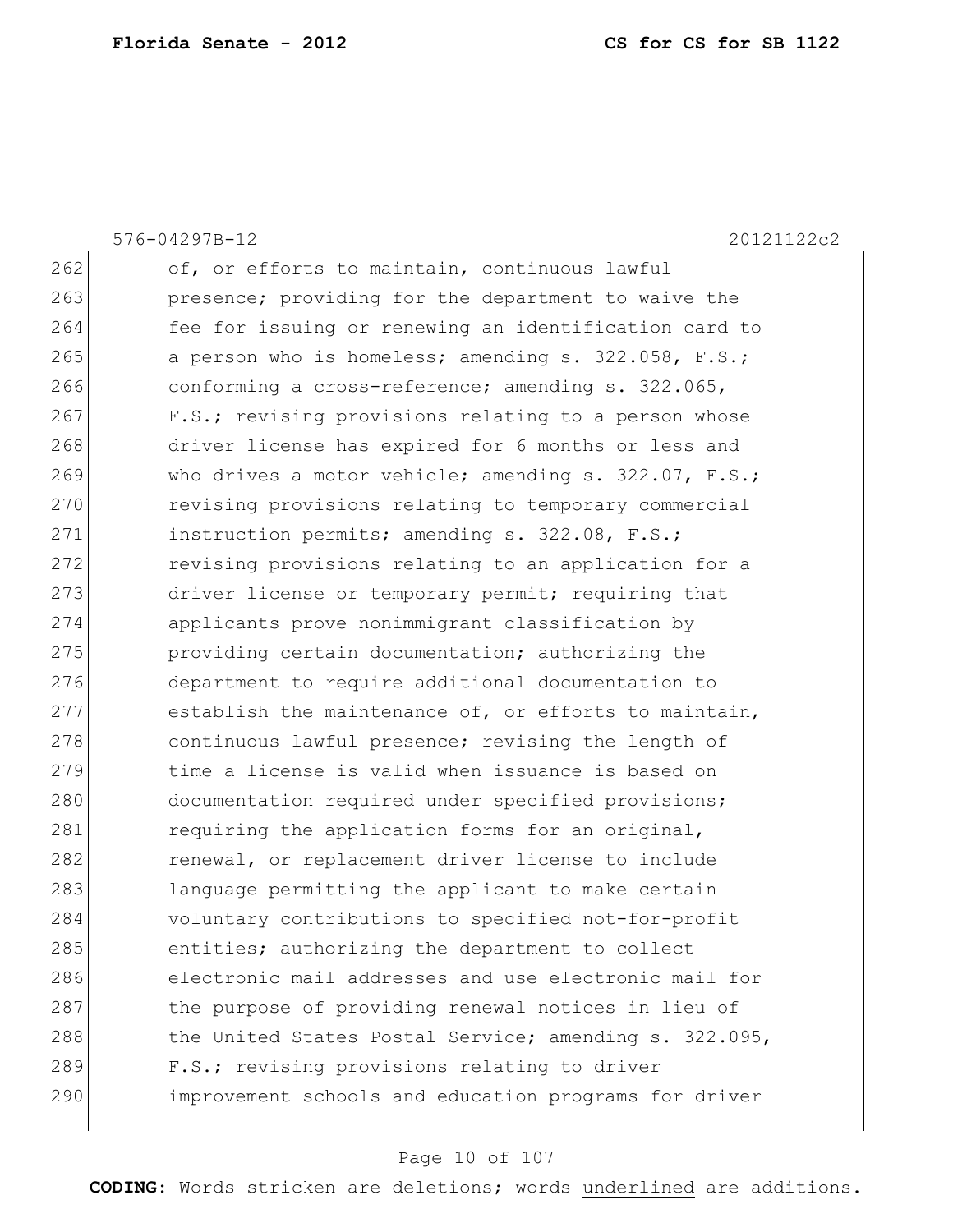576-04297B-12 20121122c2 291 license applicants to conform to changes made by the 292 act; amending s. 322.121, F.S.; conforming a provision 293 relating to Safe Driver designation; revising 294 provisions authorizing the automatic extension of a 295 license for members of the Armed Forces of the United 296 States or their dependents while serving on active 297 duty outside the state; amending  $s. 322.14$ ,  $F.S.;$ 298 deleting a requirement that a qualified driver license 299 applicant appear in person for issuance of a color 300 **photographic or digital imaged driver license;** 301 creating s. 322.1415, F.S.; authorizing the department 302 to issue a specialty driver license or identification 303 card to qualified applicants; specifying that, at a 304 minimum, the specialty driver licenses and 305 identification cards must be available for certain 306 state and independent universities and professional 307 sports teams and all of the branches of the Armed 308 Forces of the United States; requiring that the 309 department approve the design of each specialty driver 310 license and identification card; providing for future 311 expiration; amending s. 322.142, F.S.; providing 312 district medical examiners access to driver 313 information maintained in the Driver and Vehicle 314 Information Database for a specified purpose; creating 315 s. 322.145, F.S.; requiring that the department 316 implement a system providing for the electronic 317 authentication of driver licenses; providing criteria 318 for a security token for electronic authenticity; 319 requiring that the department enter into a contract

#### Page 11 of 107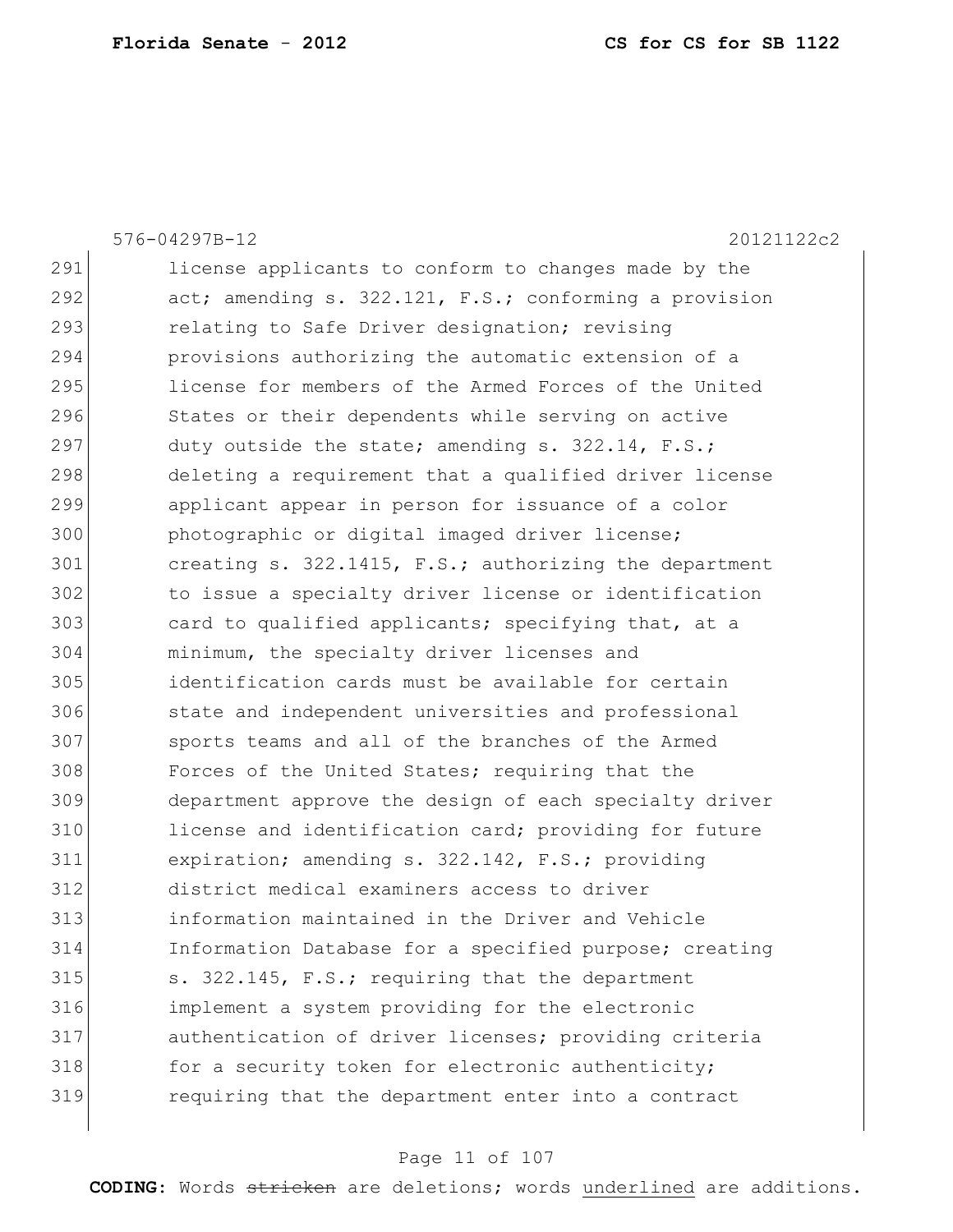|     | 576-04297B-12<br>20121122c2                            |
|-----|--------------------------------------------------------|
| 320 | for implementation of the electronic authentication;   |
| 321 | providing contract requirements; amending s. 322.19,   |
| 322 | F.S.; providing that certain persons who have a valid  |
| 323 | student identification card are presumed not to have   |
| 324 | changed their legal residence or mailing address;      |
| 325 | amending s. 322.21, F.S.; revising provisions relating |
| 326 | to license fees; prohibiting the fee for an original   |
| 327 | or renewal of an enhanced driver license or            |
| 328 | identification card from exceeding a specified amount; |
| 329 | requiring that the funds collected from such fee be    |
| 330 | deposited into the Highway Safety Operating Trust      |
| 331 | Fund; providing that the issuance of an enhanced       |
| 332 | driver license or identification card is optional for  |
| 333 | certain qualified residents; providing for the         |
| 334 | distribution of funds collected from the specialty     |
| 335 | driver license and identification card fees; amending  |
| 336 | s. 322.251, F.S.; providing that certain notices of    |
| 337 | cancellation, suspension, revocation, or               |
| 338 | disqualification of a driver license are complete      |
| 339 | within a specified period after deposit in the mail;   |
| 340 | amending s. 322.27, F.S.; revising the department's    |
| 341 | authority to suspend or revoke licenses or             |
| 342 | identification cards under certain circumstances;      |
| 343 | repealing s. 322.292(5), F.S., relating to private     |
| 344 | probation services providers referring probationers to |
| 345 | any DUI program owned in whole or in part by that      |
| 346 | probation services provider or its affiliates;         |
| 347 | amending s. 322.53, F.S.; revising an exemption from   |
| 348 | the requirement to obtain a commercial driver license  |
|     |                                                        |

## Page 12 of 107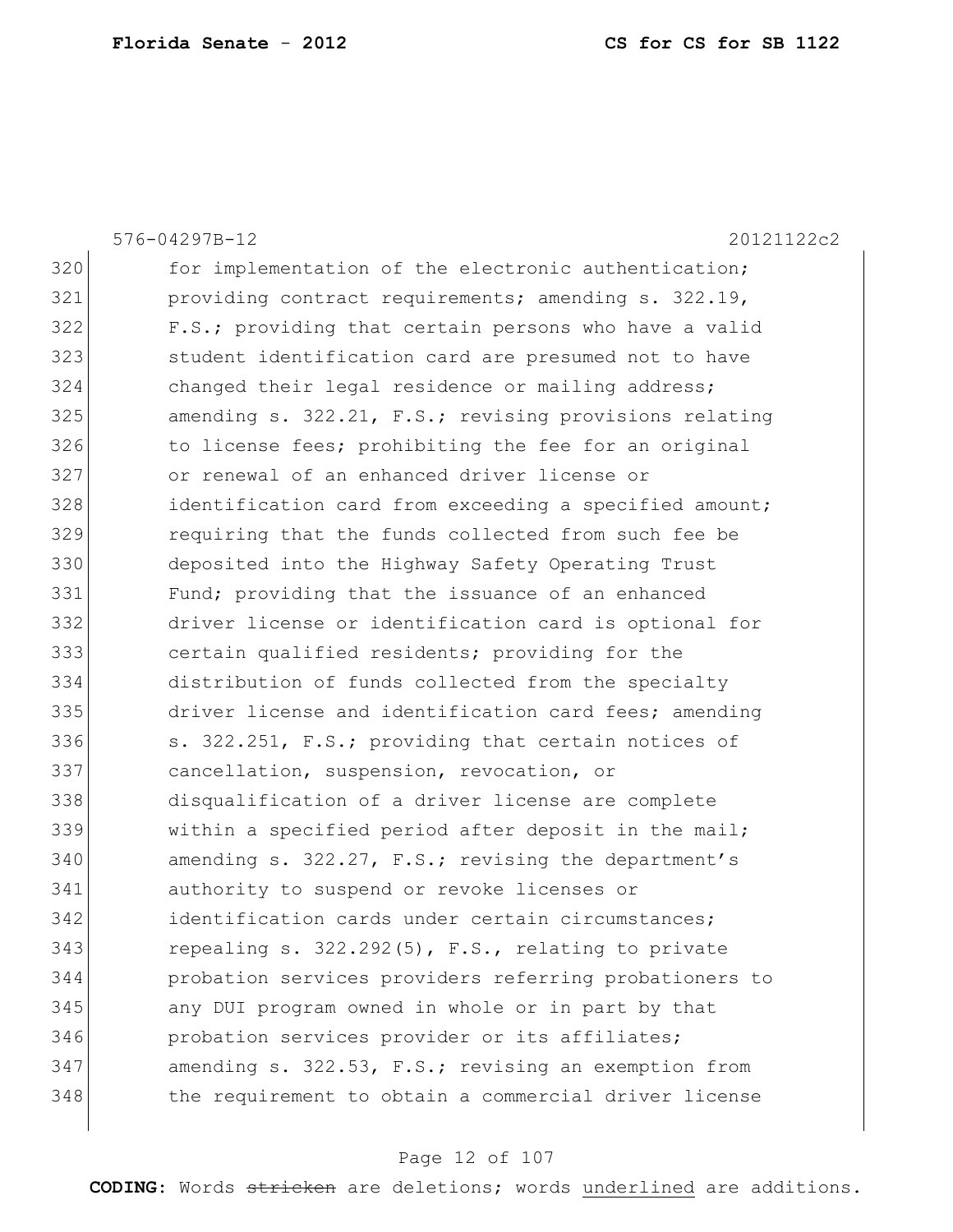|     | 576-04297B-12<br>20121122c2                            |
|-----|--------------------------------------------------------|
| 349 | for farmers transporting agricultural products, farm   |
| 350 | supplies, or farm machinery under certain              |
| 351 | circumstances; providing that such exemption applies   |
| 352 | if the vehicle is not used in the operations of a      |
| 353 | common or contract motor carrier; amending s. 322.54,  |
| 354 | F.S.; requiring that persons who drive a motor vehicle |
| 355 | having a gross vehicle weight rating or gross vehicle  |
| 356 | weight of a specified amount or more possess certain   |
| 357 | classifications of driver licenses; repealing s.       |
| 358 | 322.58, F.S., relating to holders of chauffeur         |
| 359 | licenses and the classified licensure of commercial    |
| 360 | motor vehicle drivers; amending s. 322.59, F.S.;       |
| 361 | revising provisions relating to the possession of a    |
| 362 | medical examiner's certificate; requiring that the     |
| 363 | department disqualify a driver from operating a        |
| 364 | commercial motor vehicle if the driver holds a         |
| 365 | commercial driver license and fails to comply with the |
| 366 | medical certification requirements; authorizing the    |
| 367 | department to issue, under certain circumstances, a    |
| 368 | Class E driver license to a person who is disqualified |
| 369 | from operating a commercial motor vehicle; amending s. |
| 370 | 322.61, F.S.; revising provisions relating to the      |
| 371 | disqualification from operating a commercial motor     |
| 372 | vehicle; providing that any holder of a commercial     |
| 373 | driver license who is convicted of two violations      |
| 374 | committed while operating any motor vehicle is         |
| 375 | permanently disqualified from operating a commercial   |
| 376 | motor vehicle; amending s. 323.002, F.S.; providing    |
| 377 | that an unauthorized wrecker operator's wrecker, tow   |
|     |                                                        |

## Page 13 of 107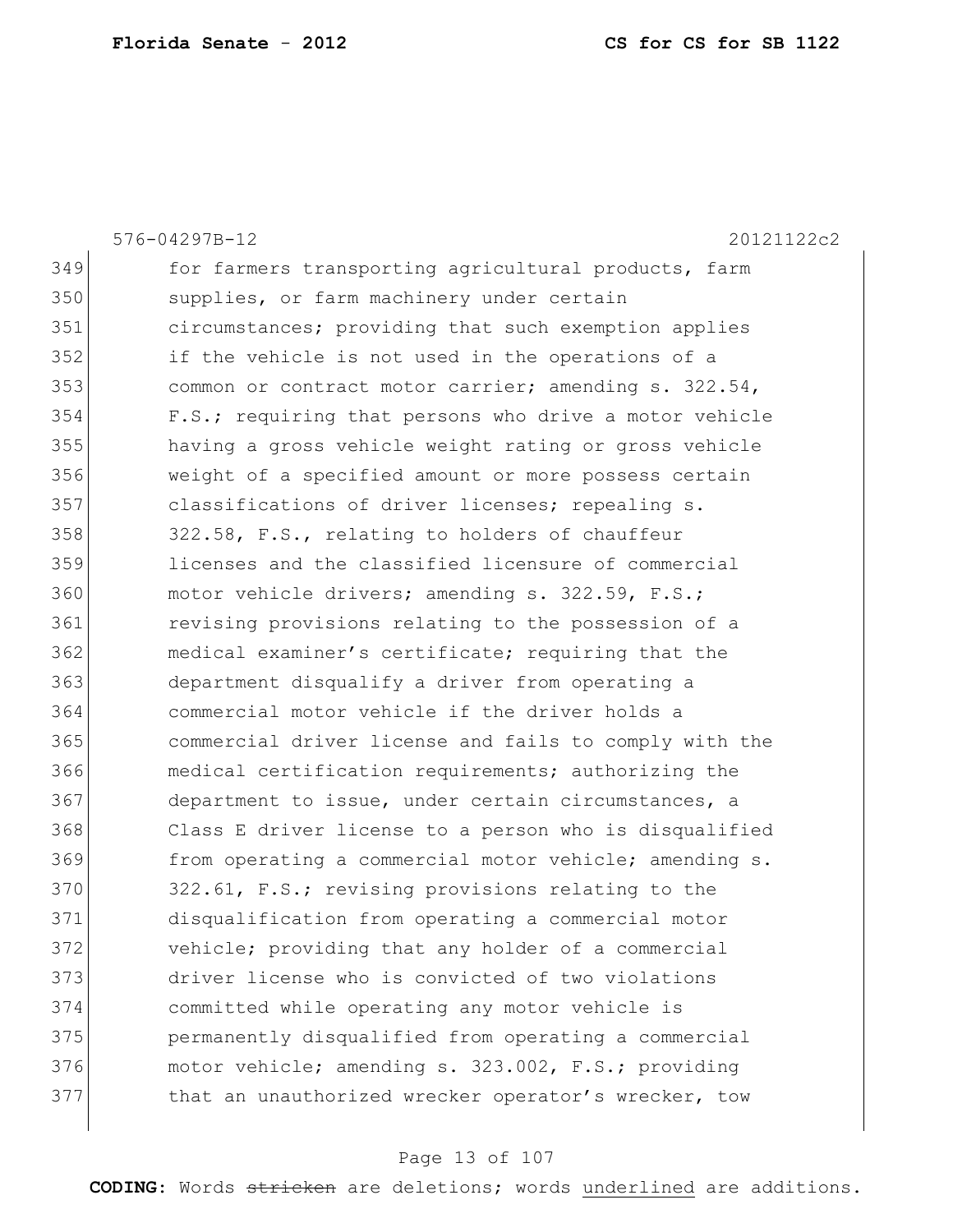576-04297B-12 20121122c2 378 truck, or other motor vehicle used during certain 379 offenses may be immediately removed and impounded; 380 requiring that an unauthorized wrecker operator 381 disclose in writing to the owner or operator of a 382 motor vehicle certain information; requiring that the 383 unauthorized wrecker operator also provide a copy of 384 the disclosure to the owner or operator in the 385 presence of a law enforcement officer if at the scene 386 of a motor vehicle accident; authorizing a law 387 enforcement officer from a local governmental agency 388 or state law enforcement agency to cause to be removed 389 and impounded from the scene of a wrecked or disabled 390 vehicle an unauthorized wrecker, tow truck, or other 391 motor vehicle; authorizing the authority that caused 392 the removal and impoundment to assess a cost recovery 393 fine; requiring a release form; requiring that the 394 wrecker, tow truck, or other motor vehicle remain 395 impounded until the fine has been paid; providing the 396 amounts for the cost recovery fine for first-time and 397 subsequent violations; requiring that the unauthorized 398 wrecker operator pay the fees associated with the 399 removal and storage of the wrecker, tow truck, or 400 other motor vehicle; amending s. 324.072, F.S.; 401 prohibiting the department from suspending a 402 registration of a motor vehicle if the person to whom 403 the motor vehicle is registered had certain limits on 404 the date of the offense that caused the suspension or 405 revocation; amending s. 324.091, F.S.; revising the 406 **period within which an owner or operator involved in a** 

#### Page 14 of 107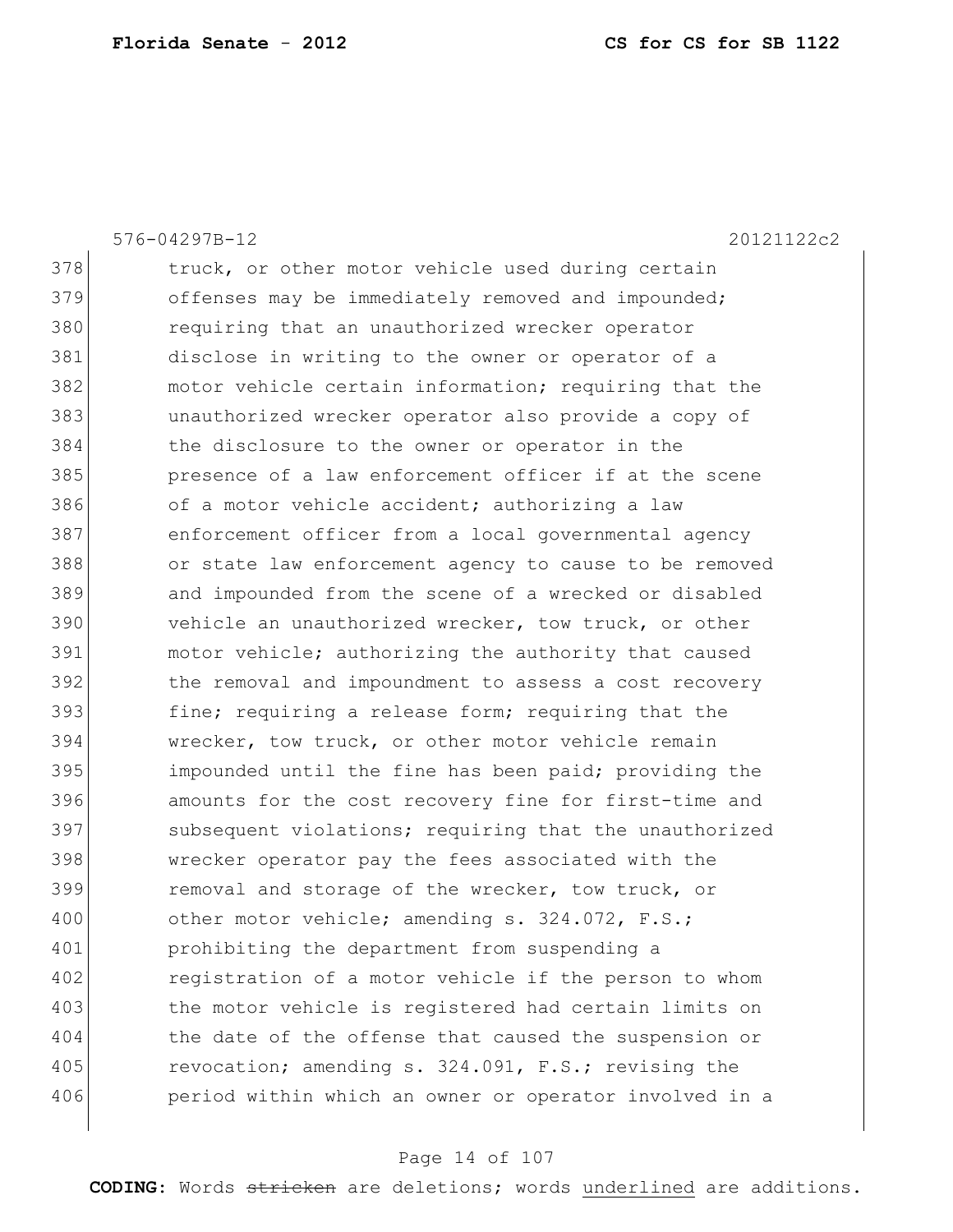407 crash must furnish evidence of automobile liability 408 **insurance, motor vehicle liability insurance, or** 409 surety bond; amending s. 328.15, F.S.; requiring that 410 the department establish and administer an electronic 411 titling program that requires the recording of vessel 412 title information for new, transferred, and corrected 413 certificates of title; requiring that lienholders 414 electronically transmit liens and lien satisfactions 415 to the department; providing exceptions; amending s. 416 328.16, F.S.; requiring that the department 417 electronically transmit a lien to the first lienholder 418 and notify such lienholder of any additional liens; 419 requiring that subsequent lien satisfactions be 420 electronically transmitted to the department; amending 421 s. 328.30, F.S.; authorizing the department to issue 422 an electronic certificate of title in lieu of printing 423 a paper title; authorizing the department to collect 424 electronic mail addresses and use electronic mail for 425 the purpose of providing renewal notices in lieu of 426 the United States Postal Service; amending s. 520.32, 427 F.S.; providing an exemption to specified licensing 428 **requirements** for motor vehicle dealers licensed under 429 specified provisions; providing for application of the 430 exemption; amending s. 713.78, F.S.; conforming a 431 cross-reference; amending s. 316.083, F.S.; requiring 432 an operator of a motor vehicle to yield the left lane 433 when being overtaken on a multilane highway; providing 434 exceptions; amending s. 316.1923, F.S.; revising the 435 number of specified acts necessary to qualify as an

576-04297B-12 20121122c2

#### Page 15 of 107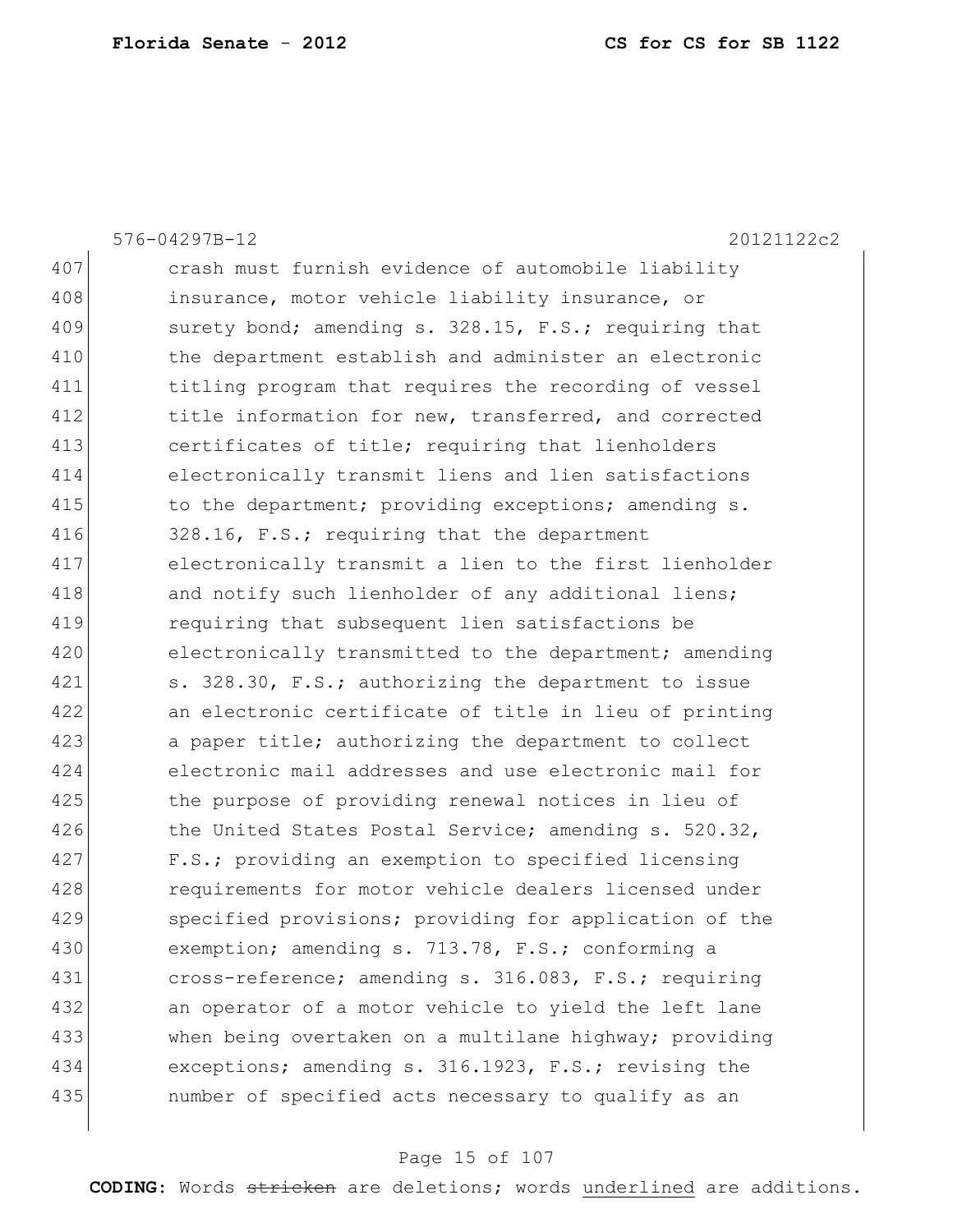|     | 576-04297B-12<br>20121122c2                                  |
|-----|--------------------------------------------------------------|
| 436 | aggressive careless driver; providing specified              |
| 437 | punishments for aggressive careless driving, including       |
| 438 | imposition of an increased fine; reenacting s.               |
| 439 | $316.650(1)$ (a), F.S., relating to traffic citations, to    |
| 440 | incorporate the amendments made to s. 316.1923, F.S.,        |
| 441 | in a reference thereto; amending s. 318.121, F.S.;           |
| 442 | revising the preemption of additional fees, fines,           |
| 443 | surcharges, and court costs to allow imposition of the       |
| 444 | increased fine for aggressive careless driving;              |
| 445 | amending s. 318.19, F.S.; providing that a second or         |
| 446 | subsequent infraction as an aggressive careless driver       |
| 447 | requires attendance at a mandatory hearing; providing        |
| 448 | a short title; requiring the Department of Highway           |
| 449 | Safety and Motor Vehicles to provide information about       |
| 450 | the Highway Safety Act in driver's license educational       |
| 451 | materials; providing legislative intent and findings;        |
| 452 | providing effective dates.                                   |
| 453 |                                                              |
| 454 | Be It Enacted by the Legislature of the State of Florida:    |
| 455 |                                                              |
| 456 | Section 1. Subsection (3) of section 20.24, Florida          |
| 457 | Statutes, is amended to read:                                |
| 458 | 20.24 Department of Highway Safety and Motor Vehicles.-      |
| 459 | There is created a Department of Highway Safety and Motor    |
| 460 | Vehicles.                                                    |
| 461 | (3) The Office of Commercial Vehicle Enforcement Motor       |
| 462 | Carrier Compliance is established within the Division of the |
| 463 | Florida Highway Patrol.                                      |
| 464 | Section 2. Subsection (21) of section 316.003, Florida       |
|     |                                                              |

## Page 16 of 107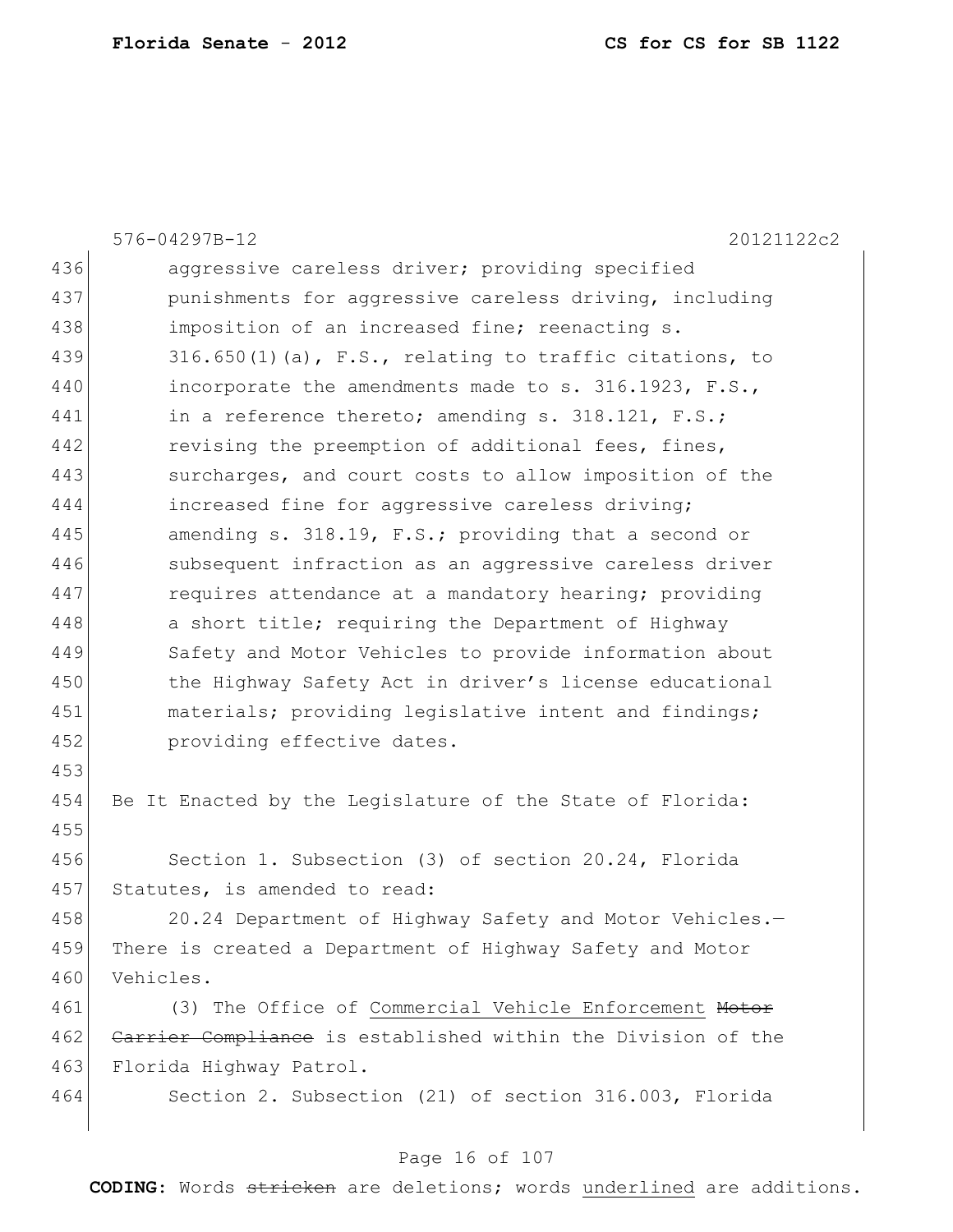|     | 576-04297B-12<br>20121122c2                                      |
|-----|------------------------------------------------------------------|
| 465 | Statutes, is amended, and subsections (89) and (90) are added to |
| 466 | that section, to read:                                           |
| 467 | 316.003 Definitions. The following words and phrases, when       |
| 468 | used in this chapter, shall have the meanings respectively       |
| 469 | ascribed to them in this section, except where the context       |
| 470 | otherwise requires:                                              |
| 471 | (21) MOTOR VEHICLE. - A Any self-propelled vehicle not           |
| 472 | operated upon rails or guideway, but not including any bicycle,  |
| 473 | motorized scooter, electric personal assistive mobility device,  |
| 474 | swamp buggy, or moped.                                           |
| 475 | (89) SWAMP BUGGY. - A motorized off-road vehicle that is         |
| 476 | designed or modified to travel over swampy or varied terrain and |
| 477 | that may use large tires or tracks operated from an elevated     |
| 478 | platform. The term does not include any vehicle defined in       |
| 479 | chapter 261 or otherwise defined or classified in this chapter.  |
| 480 | (90) ROAD RAGE. - The act of a driver or passenger to            |
| 481 | intentionally or unintentionally, due to a loss of emotional     |
| 482 | control, injure or kill another driver, passenger, bicyclist, or |
| 483 | pedestrian, or to attempt or threaten to injure or kill another  |
| 484 | driver, passenger, bicyclist, or pedestrian.                     |
| 485 | Section 3. Paragraph (d) of subsection (1) of section            |
| 486 | 316.0083, Florida Statutes, is amended to read:                  |
| 487 | 316.0083 Mark Wandall Traffic Safety Program;                    |
| 488 | administration; report.-                                         |
| 489 | (1)                                                              |
| 490 | (d) 1. The owner of the motor vehicle involved in the            |
| 491 | violation is responsible and liable for paying the uniform       |
| 492 | traffic citation issued for a violation of s. $316.074(1)$ or s. |
| 493 | 316.075(1)(c)1. when the driver failed to stop at a traffic      |

## Page 17 of 107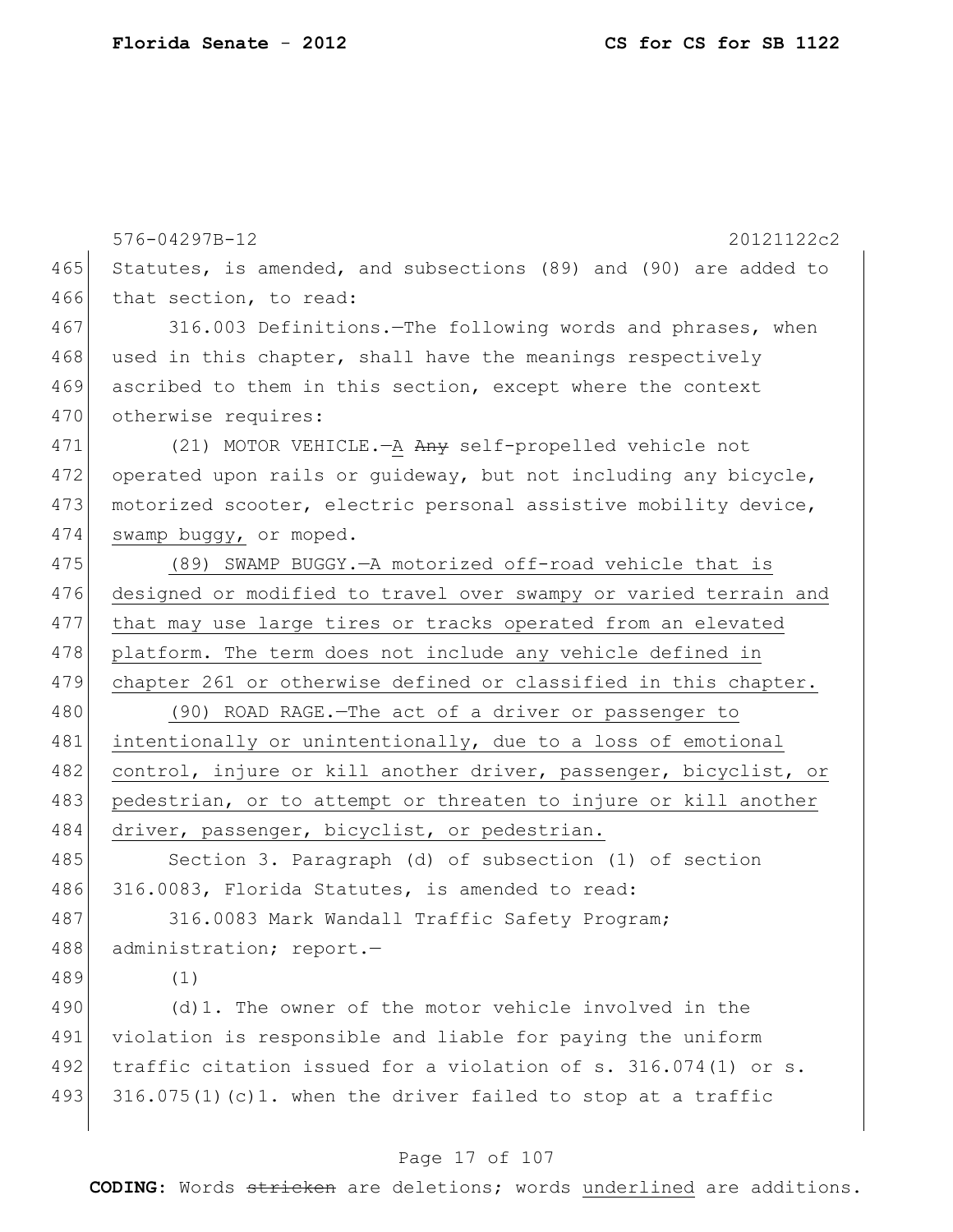522 vehicle was stolen.

|     | 20121122c2<br>576-04297B-12                                      |
|-----|------------------------------------------------------------------|
| 494 | signal, unless the owner can establish that:                     |
| 495 | a. The motor vehicle passed through the intersection in          |
| 496 | order to yield right-of-way to an emergency vehicle or as part   |
| 497 | of a funeral procession;                                         |
| 498 | b. The motor vehicle passed through the intersection at the      |
| 499 | direction of a law enforcement officer;                          |
| 500 | c. The motor vehicle was, at the time of the violation, in       |
| 501 | the care, custody, or control of another person; or              |
| 502 | d. A uniform traffic citation was issued by a law                |
| 503 | enforcement officer to the driver of the motor vehicle for the   |
| 504 | alleged violation of s. $316.074(1)$ or s. $316.075(1)(c)1$ .    |
| 505 | e. The motor vehicle's owner was deceased on or before the       |
| 506 | date that the uniformed traffic citation was issued, as          |
| 507 | established by an affidavit submitted by the representative of   |
| 508 | the motor vehicle owner's estate or other designated person or   |
| 509 | family member.                                                   |
| 510 | 2. In order to establish such facts, the owner of the motor      |
| 511 | vehicle shall, within 30 days after the date of issuance of the  |
| 512 | traffic citation, furnish to the appropriate governmental entity |
| 513 | an affidavit setting forth detailed information supporting an    |
| 514 | exemption as provided in this paragraph.                         |
| 515 | a. An affidavit supporting an exemption under sub-               |
| 516 | subparagraph 1.c. must include the name, address, date of birth, |
| 517 | and, if known, the driver driver's license number of the person  |
| 518 | who leased, rented, or otherwise had care, custody, or control   |
| 519 | of the motor vehicle at the time of the alleged violation. If    |
| 520 | the vehicle was stolen at the time of the alleged offense, the   |
| 521 | affidavit must include the police report indicating that the     |

## Page 18 of 107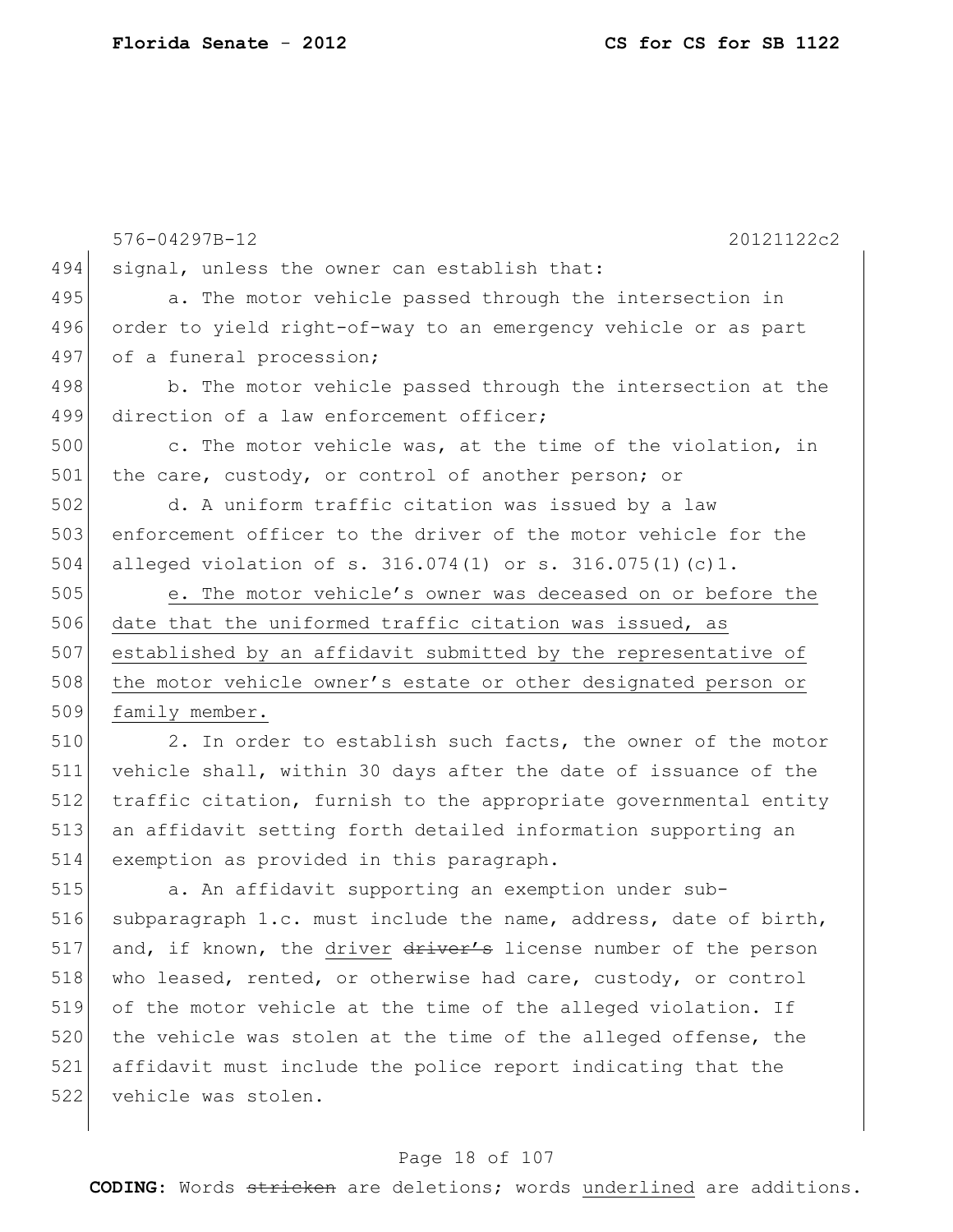|     | 576-04297B-12<br>20121122c2                                      |
|-----|------------------------------------------------------------------|
| 523 | b. If a traffic citation for a violation of s. 316.074(1)        |
| 524 | or s. $316.075(1)$ (c)1. was issued at the location of the       |
| 525 | violation by a law enforcement officer, the affidavit must       |
| 526 | include the serial number of the uniform traffic citation.       |
| 527 | c. If the motor vehicle's owner to whom a traffic citation       |
| 528 | has been issued is deceased, the affidavit must include a        |
| 529 | certified copy of the owner's death certificate showing that the |
| 530 | date of death occurred on or before the issuance of the uniform  |
| 531 | traffic citation and one of the following:                       |
| 532 | (I) A bill of sale or other document showing that the            |
| 533 | deceased owner's motor vehicle was sold or transferred after his |
| 534 | or her death, but on or before the date of the alleged           |
| 535 | violation;                                                       |
| 536 | (II) Documentary proof that the registered license plate         |
| 537 | belonging to the deceased owner's vehicle was turned into the    |
| 538 | department or agent of the department, but on or before the date |
| 539 | of the alleged violation; or                                     |
| 540 | (III) A copy of a police report showing that the deceased        |
| 541 | owner's registered license plate or motor vehicle was stolen     |
| 542 | after the owner's death, but on or before the date of the        |
| 543 | alleged violation.                                               |
| 544 |                                                                  |
| 545 | Upon receipt of the affidavit and documentation required under   |
| 546 | this sub-subparagraph, the governmental entity must dismiss the  |
| 547 | citation and provide proof of the dismissal to the person that   |
| 548 | submitted the affidavit.                                         |
| 549 | 3. Upon receipt of an affidavit, the person designated as        |
| 550 | having care, custody, and control of the motor vehicle at the    |
| 551 | time of the violation may be issued a traffic citation for a     |

## Page 19 of 107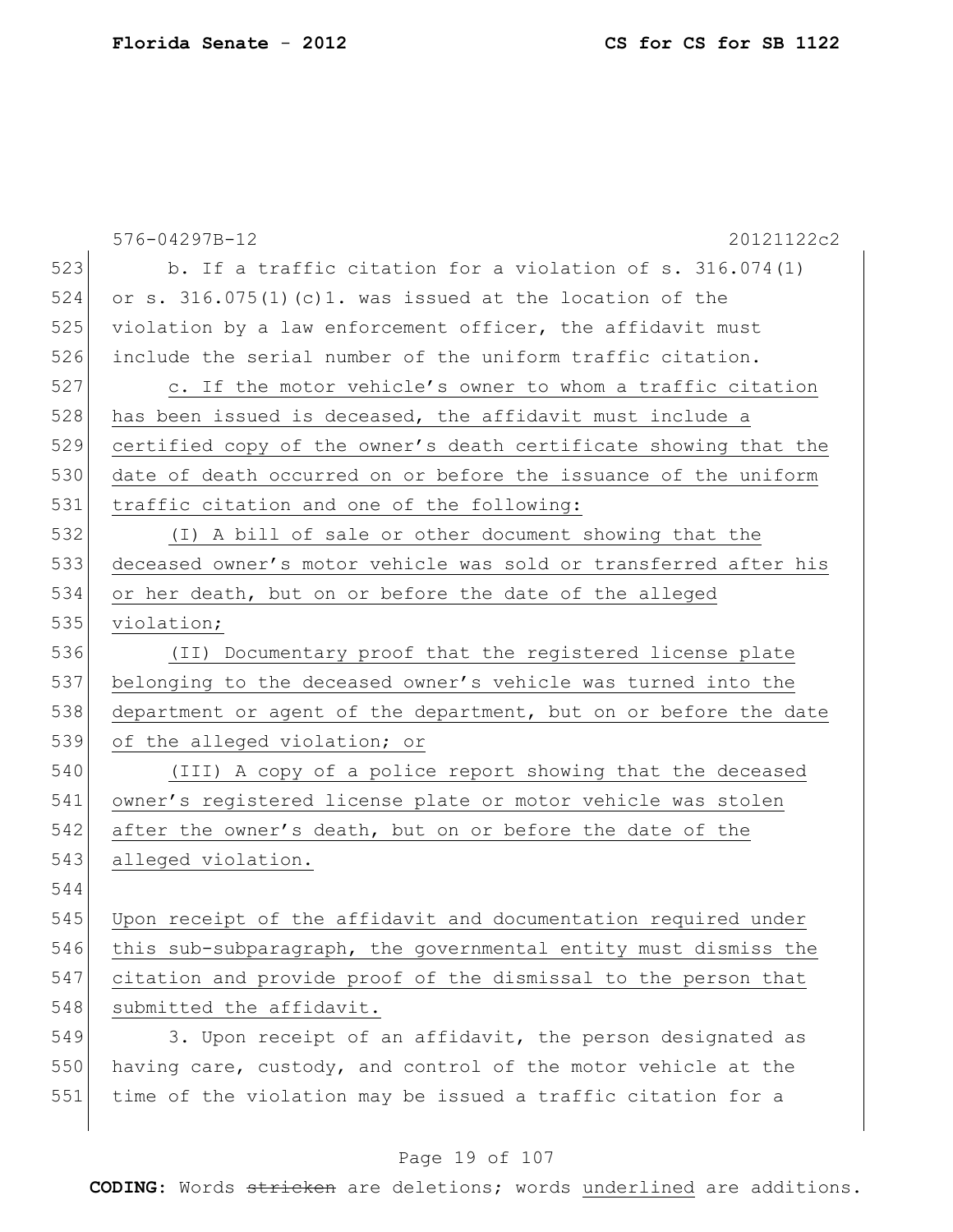576-04297B-12 20121122c2 552 violation of s. 316.074(1) or s. 316.075(1)(c)1. when the driver 553 failed to stop at a traffic signal. The affidavit is admissible 554 in a proceeding pursuant to this section for the purpose of 555 providing proof that the person identified in the affidavit was 556 in actual care, custody, or control of the motor vehicle. The 557 owner of a leased vehicle for which a traffic citation is issued 558 for a violation of s.  $316.074(1)$  or s.  $316.075(1)(c)1$ . when the 559 driver failed to stop at a traffic signal is not responsible for 560 paying the traffic citation and is not required to submit an 561 affidavit as specified in this subsection if the motor vehicle 562 involved in the violation is registered in the name of the 563 lessee of such motor vehicle. 564 4. The submission of a false affidavit is a misdemeanor of 565 the second degree, punishable as provided in s. 775.082 or s. 566 775.083. 567 Section 4. Section 316.1303, Florida Statutes, is amended 568 to read: 569 316.1303 Traffic regulations to assist mobility-impaired 570 persons.-571 (1) Whenever a pedestrian who is mobility impaired is in 572 the process of crossing a public street or highway with the 573 assistance of and the pedestrian is mobility-impaired (using a 574 guide dog or service animal designated as such with a visible 575 means of identification, a walker, a crutch, an orthopedic cane, 576 or a wheelchair), the driver of a every vehicle approaching the 577 intersection, as defined in s. 316.003(17), shall bring his or 578 her vehicle to a full stop before arriving at the such

579 intersection and, before proceeding, shall take such precautions 580  $\sigma$  as may be necessary to avoid injuring the such pedestrian.

#### Page 20 of 107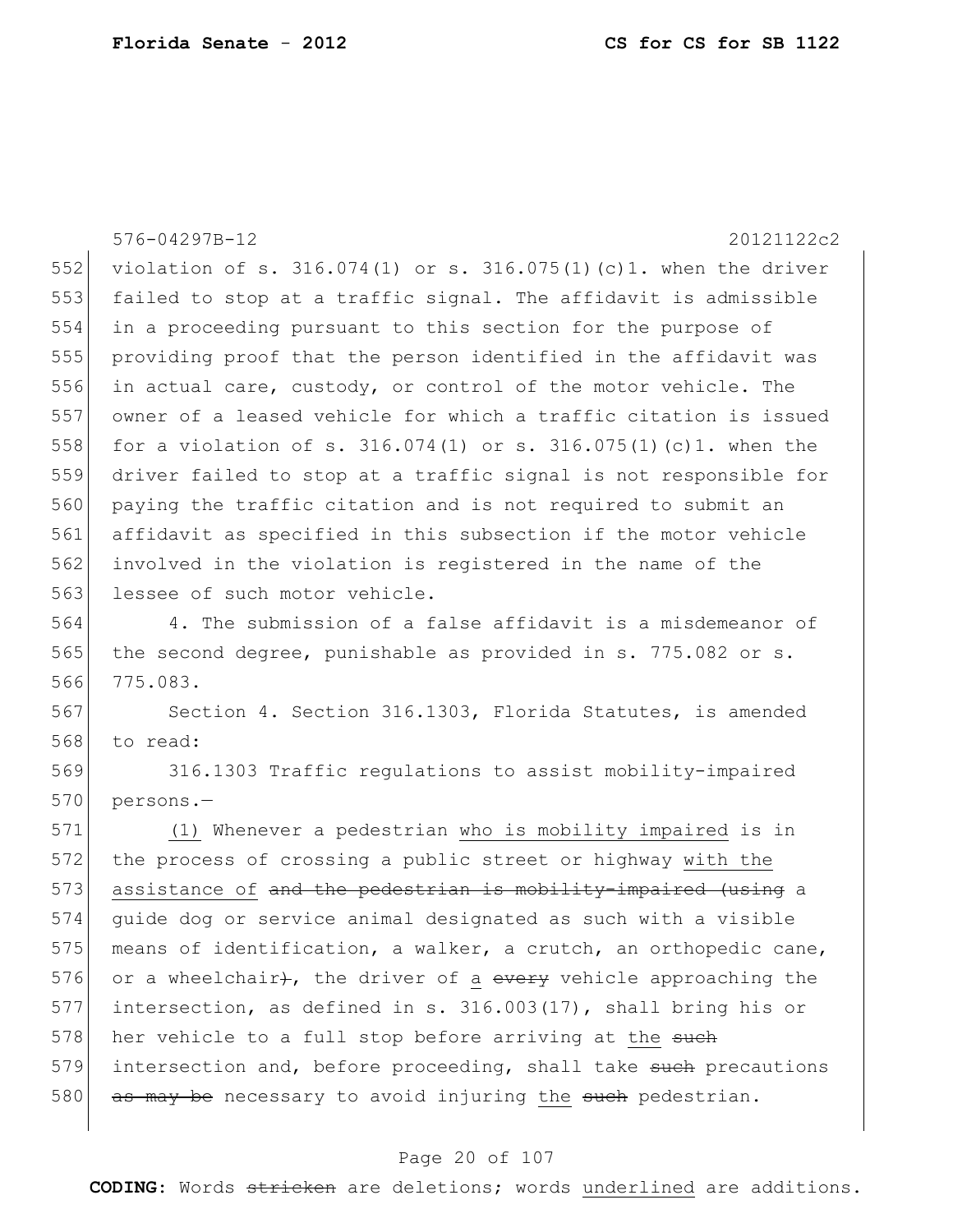|     | 576-04297B-12<br>20121122c2                                        |
|-----|--------------------------------------------------------------------|
| 581 | (2) A person who is mobility impaired and who is using a           |
| 582 | motorized wheelchair on a sidewalk may temporarily leave the       |
| 583 | sidewalk and use the roadway to avoid a potential conflict, if     |
| 584 | no alternative route exists. A law enforcement officer may issue   |
| 585 | only a verbal warning to such person.                              |
| 586 | (3) A person who is convicted of a violation of subsection         |
| 587 | (1) this section shall be punished as provided in s. $318.18(3)$ . |
| 588 | Section 5. Subsection (3) of section 316.183, Florida              |
| 589 | Statutes, is amended to read:                                      |
| 590 | 316.183 Unlawful speed.-                                           |
| 591 | (3) A No school bus may not shall exceed the posted speed          |
| 592 | limits, not to exceed 55 miles per hour at any time.               |
| 593 | Section 6. Effective October 1, 2012, paragraph (d) of             |
| 594 | subsection (3) and subsections (5) and (8) of section 316.2065,    |
| 595 | Florida Statutes, are amended to read:                             |
| 596 | 316.2065 Bicycle regulations.-                                     |
| 597 | (3)                                                                |
| 598 | (d) A bicycle rider or passenger who is under 16 years of          |
| 599 | age must wear a bicycle helmet that is properly fitted and is      |
| 600 | fastened securely upon the passenger's head by a strap, and that   |
| 601 | meets the federal safety standard for bicycle helmets, final       |
| 602 | rule, 16 C.F.R. part 1203. A helmet purchased before October 1,    |
| 603 | 2012, which meets the standards of the American National           |
| 604 | Standards Institute (ANSI Z 90.4 Bicycle Helmet Standards), the    |
| 605 | standards of the Snell Memorial Foundation (1984 Standard for      |
| 606 | Protective Headgear for Use in Bicycling), or any other            |
| 607 | nationally recognized standards for bicycle helmets adopted by     |
| 608 | the department may continue to be worn by a bicycle rider or       |
| 609 | passenger until January 1, 2016. As used in this subsection, the   |
|     |                                                                    |

## Page 21 of 107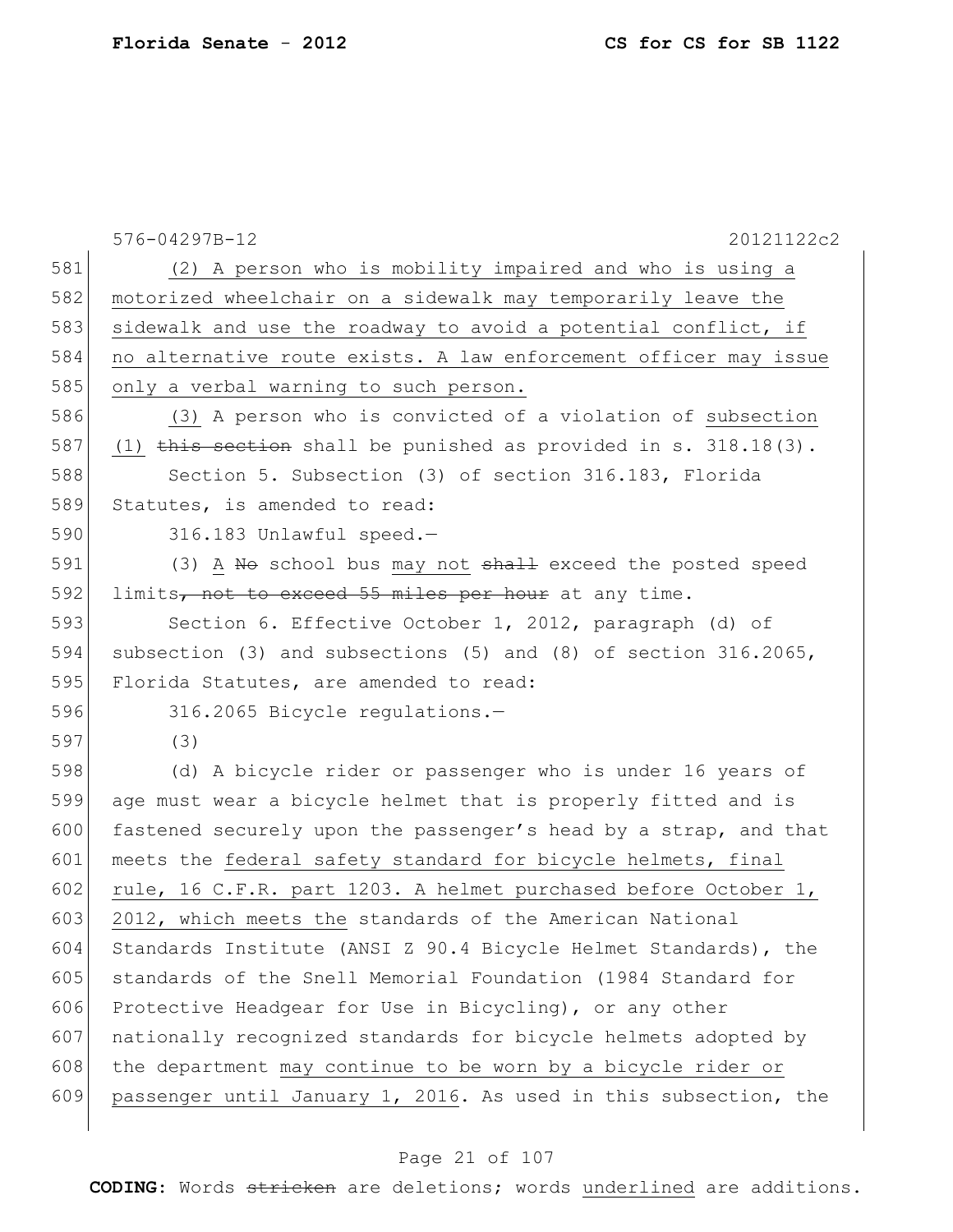576-04297B-12 20121122c2 610 term "passenger" includes a child who is riding in a trailer or 611 semitrailer attached to a bicycle. 612 (5)(a) Any person operating a bicycle upon a roadway at 613 less than the normal speed of traffic at the time and place and 614 under the conditions then existing shall ride in the lane marked 615 for bicycle use or, if no lane is marked for bicycle use, as 616 close as practicable to the right-hand curb or edge of the 617 roadway except under any of the following situations: 618 1. When overtaking and passing another bicycle or vehicle 619 proceeding in the same direction. 620 2. When preparing for a left turn at an intersection or 621 into a private road or driveway. 622 3. When reasonably necessary to avoid any condition or 623 potential conflict, including, but not limited to, a fixed or 624 moving object, parked or moving vehicle, bicycle, pedestrian, 625 animal, surface hazard, turn lane, or substandard-width lane, 626 which that makes it unsafe to continue along the right-hand curb 627 or edge or within a bicycle lane. For the purposes of this 628 subsection, a "substandard-width lane" is a lane that is too 629 narrow for a bicycle and another vehicle to travel safely side 630 by side within the lane. 631 (b) Any person operating a bicycle upon a one-way highway

632 with two or more marked traffic lanes may ride as near the left-633 hand curb or edge of such roadway as practicable. 634 (8) Every bicycle in use between sunset and sunrise shall

635 be equipped with a lamp on the front exhibiting a white light visible from a distance of at least 500 feet to the front and a lamp and reflector on the rear each exhibiting a red light visible from a distance of 600 feet to the rear. A bicycle or

#### Page 22 of 107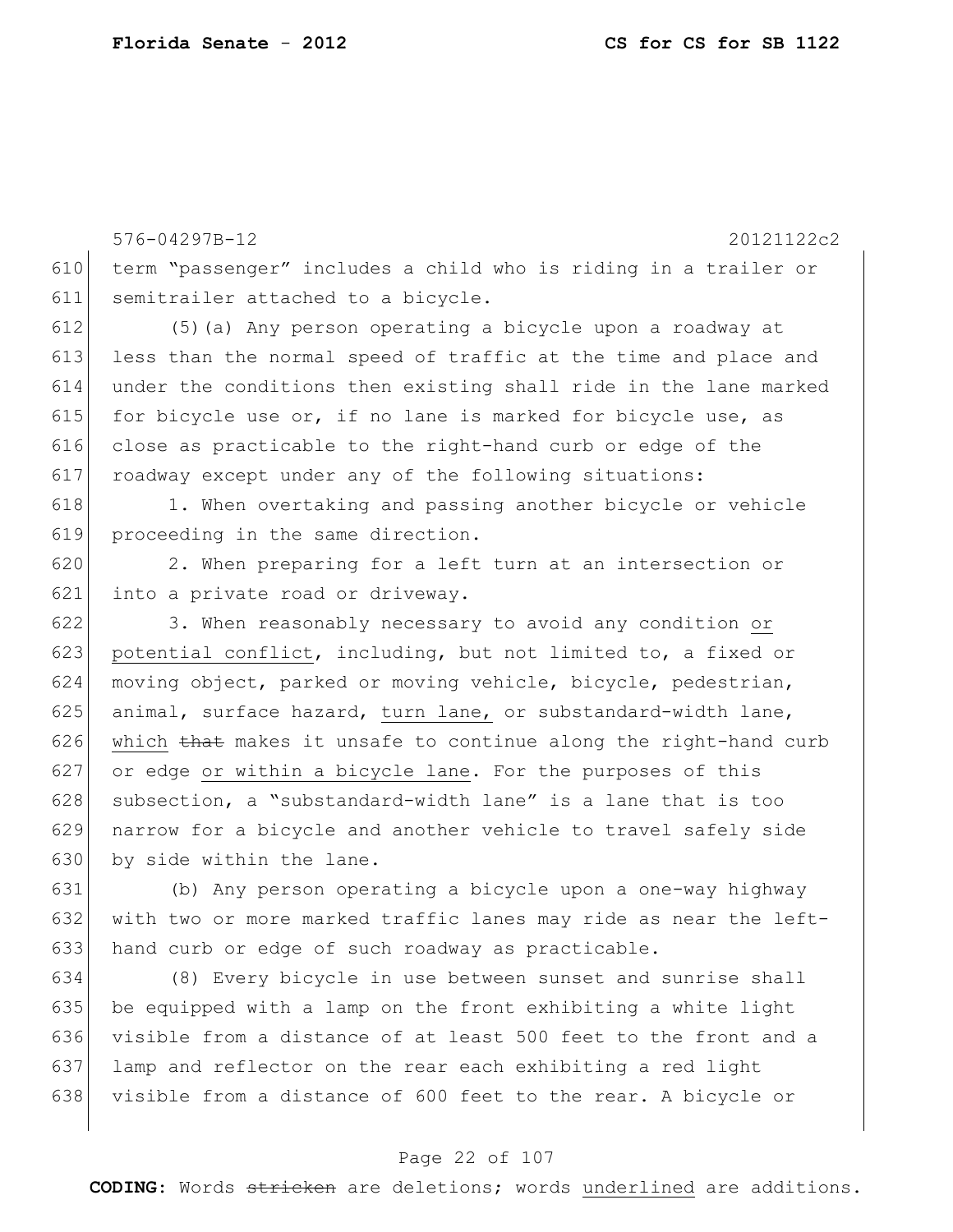|     | 576-04297B-12<br>20121122c2                                      |
|-----|------------------------------------------------------------------|
| 639 | its rider may be equipped with lights or reflectors in addition  |
| 640 | to those required by this section. A law enforcement officer may |
| 641 | issue a bicycle safety brochure and a verbal warning to a        |
| 642 | bicycle rider who violates this subsection or may issue a        |
| 643 | citation and assess a fine for a pedestrian violation, as        |
| 644 | provided in s. 318.18. The court shall dismiss the charge        |
| 645 | against a bicycle rider for a first violation of this subsection |
| 646 | upon proof of purchase and installation of the proper lighting   |
| 647 | equipment.                                                       |
| 648 | Section 7. Subsection (3) of section 316.2085, Florida           |
| 649 | Statutes, is amended to read:                                    |
| 650 | 316.2085 Riding on motorcycles or mopeds.-                       |
| 651 | (3) The license tag of a motorcycle or moped must be             |
| 652 | permanently affixed to the vehicle and remain clearly visible    |
| 653 | from the rear at all times may not be adjusted or capable of     |
| 654 | being flipped up. Any deliberate act to conceal or obscure No    |
| 655 | device for or method of concealing or obscuring the legibility   |
| 656 | of the license tag of a motorcycle is prohibited shall be        |
| 657 | installed or used. The license tag of a motorcycle or moped may  |
| 658 | be affixed horizontally to the ground so that the numbers and    |
| 659 | letters read from left to right. Alternatively, a license tag    |
| 660 | for a motorcycle or moped for which the numbers and letters read |
| 661 | from top to bottom may be affixed perpendicularly to the ground- |
| 662 | provided that the registered owner of the motorcycle or moped    |
| 663 | maintains a prepaid toll account in good standing and a          |
| 664 | transponder associated with the prepaid toll account is affixed  |
| 665 | to the motorcycle or moped.                                      |
| 666 | Section 8. Subsection (1) of section 316.2126, Florida           |

# 667 Statutes, is amended to read:

# Page 23 of 107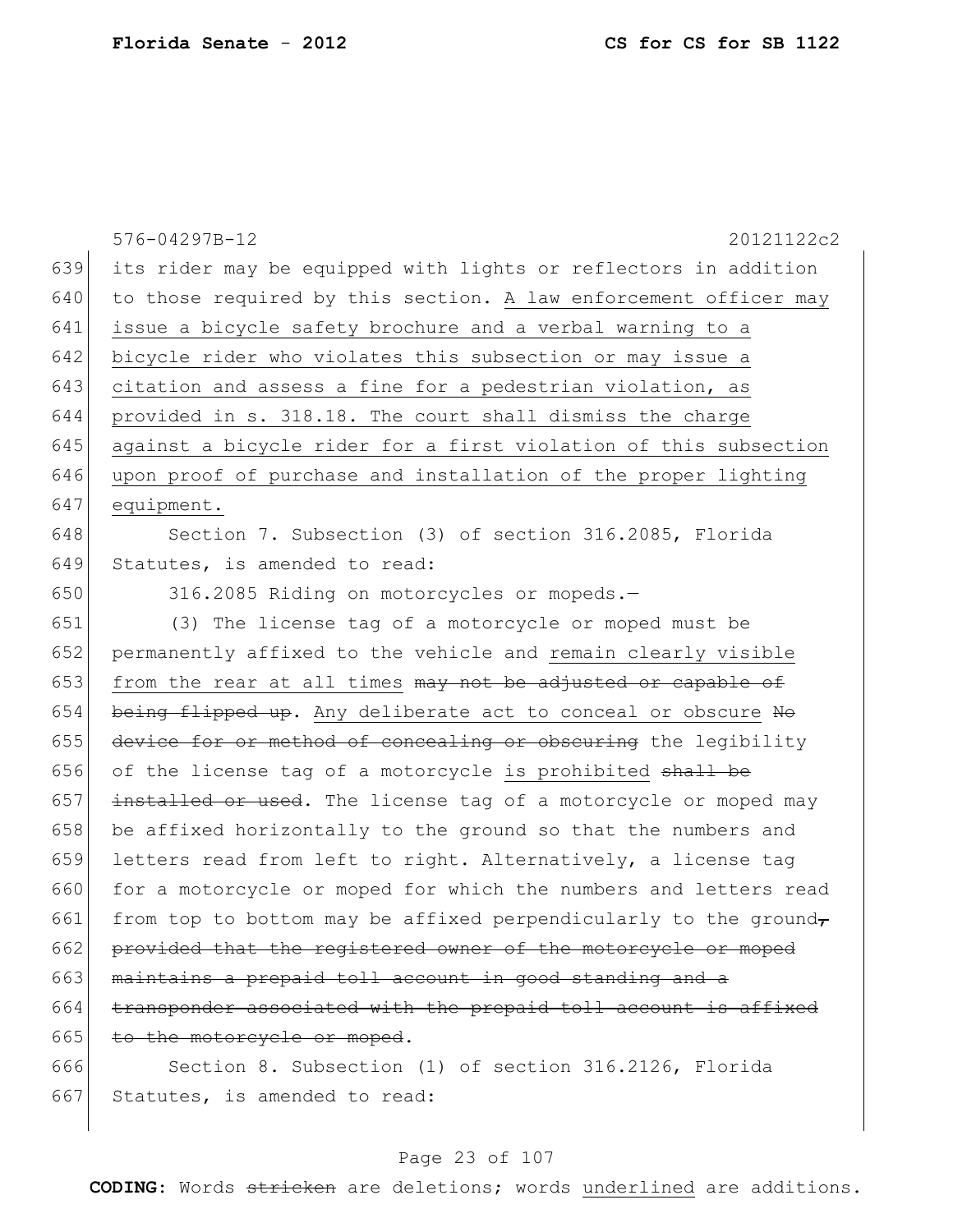|     | 576-04297B-12<br>20121122c2                                      |
|-----|------------------------------------------------------------------|
| 668 | 316.2126 Authorized use of golf carts, low-speed vehicles,       |
| 669 | and utility vehicles.-                                           |
| 670 | (1) In addition to the powers granted by ss. 316.212 and         |
| 671 | 316.2125, municipalities are authorized to use utilize golf      |
| 672 | carts and utility vehicles, as defined in s. 320.01, upon any    |
| 673 | state, county, or municipal roads located within the corporate   |
| 674 | limits of such municipalities, subject to the following          |
| 675 | conditions:                                                      |
| 676 | (a) Golf carts and utility vehicles must comply with the         |
| 677 | operational and safety requirements in ss. 316.212 and 316.2125, |
| 678 | and with any more restrictive ordinances enacted by the local    |
| 679 | governmental entity pursuant to s. $316.212(8)$ , and shall be   |
| 680 | operated only by municipal employees for municipal purposes,     |
| 681 | including, but not limited to, police patrol, traffic            |
| 682 | enforcement, and inspection of public facilities.                |
| 683 | (b) In addition to the safety equipment required in s.           |
| 684 | 316.212(6) and any more restrictive safety equipment required by |
| 685 | the local governmental entity pursuant to $s. 316.212(8)$ , such |
| 686 | golf carts and utility vehicles must be equipped with sufficient |
| 687 | lighting and turn signal equipment.                              |
| 688 | (c) Golf carts and utility vehicles may be operated only on      |
| 689 | state roads that have a posted speed limit of 30 miles per hour  |
| 690 | or less.                                                         |
| 691 | (d) Golf carts and utility vehicles may cross a portion of       |
| 692 | the State Highway System which has a posted speed limit of 45    |
| 693 | miles per hour or less only at an intersection with an official  |
| 694 | traffic control device.                                          |
| 695 | (e) Golf carts and utility vehicles may operate on               |
| 696 | sidewalks adjacent to state highways only if such golf carts and |
|     |                                                                  |

## Page 24 of 107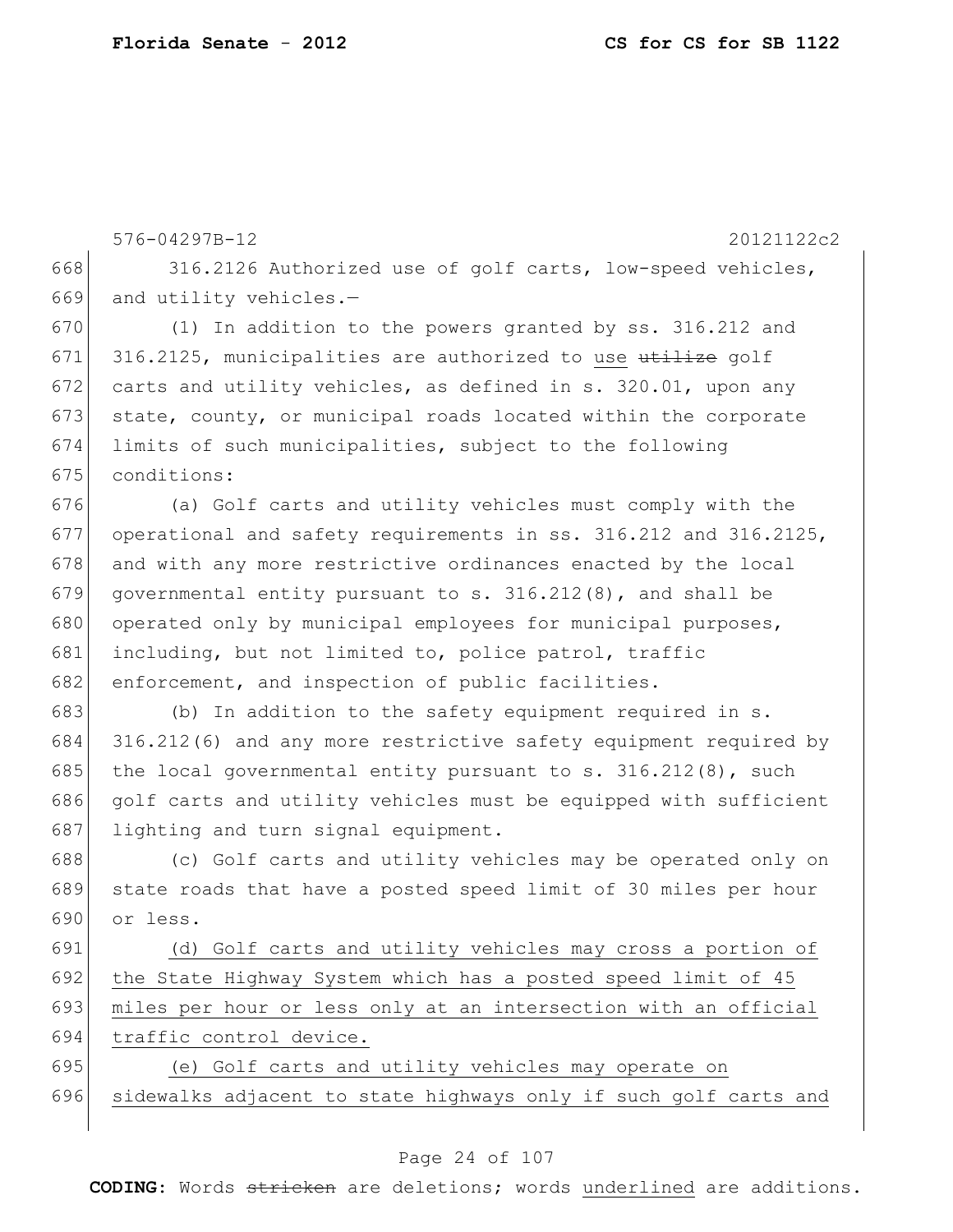|     | 576-04297B-12<br>20121122c2                                      |
|-----|------------------------------------------------------------------|
| 697 | utility vehicles yield to pedestrians and if the sidewalks are   |
| 698 | at least 5 feet wide.                                            |
| 699 | Section 9. Section 316.2129, Florida Statutes, is created        |
| 700 | to read:                                                         |
| 701 | 316.2129 Operation of swamp buggies on public roads,             |
| 702 | streets, or highways authorized.-                                |
| 703 | (1) A swamp buggy may be operated on a public road, street,      |
| 704 | or highway if the local governmental entity, as defined in s.    |
| 705 | 334.03, having jurisdiction over the public road, street, or     |
| 706 | highway, has designated it for use by swamp buggies. Upon        |
| 707 | determining that swamp buggies may safely operate on or cross    |
| 708 | such public road, street, or highway, the local governmental     |
| 709 | entity shall post appropriate signs or otherwise inform the      |
| 710 | public that the operation of swamp buggies is allowed. This      |
| 711 | authorization does not apply to the State Highway System, as     |
| 712 | defined in s. 334.03. However, a swamp buggy may be operated on  |
| 713 | a part of the State Highway System only to cross that portion of |
| 714 | the State Highway System which intersects a county road or       |
| 715 | municipal street that has been designated for use by swamp       |
| 716 | buggies if the Department of Transportation has reviewed and     |
| 717 | approved the location and design of the crossing and any traffic |
| 718 | control devices needed for safety purposes.                      |
| 719 | (2) A swamp buggy may be operated on land managed, owned,        |
| 720 | or leased by a state or federal agency if the state or federal   |
| 721 | agency allows the operation of swamp buggies on such land,       |
| 722 | including any public road, street, or highway running through or |
| 723 | located within the state or federal land. Upon determining that  |
| 724 | swamp buggies may safely operate on or cross a public road,      |
| 725 | street, or highway running through or located within such land,  |

## Page 25 of 107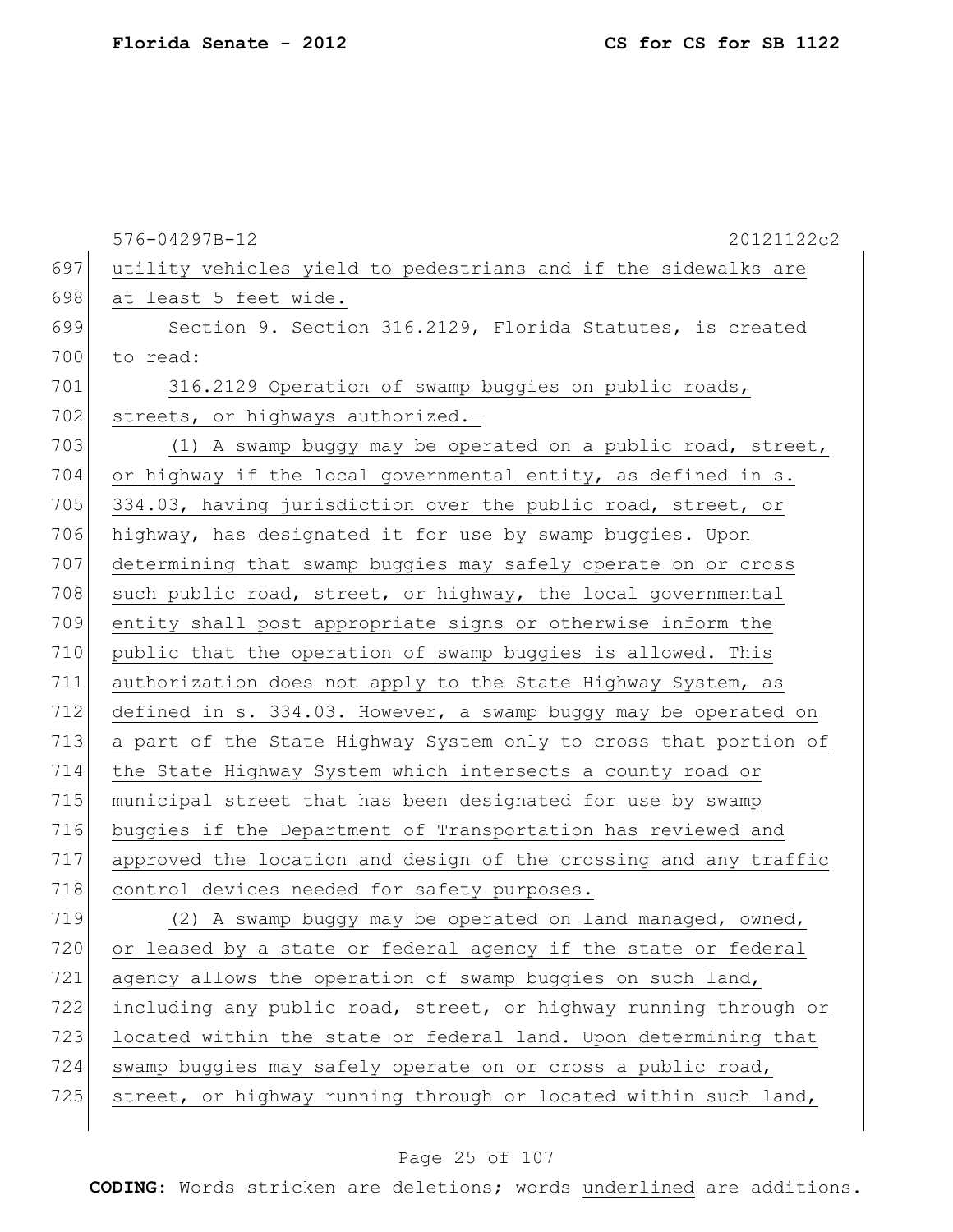|     | 576-04297B-12<br>20121122c2                                            |
|-----|------------------------------------------------------------------------|
| 726 | the state or federal agency shall post appropriate signs or            |
| 727 | otherwise inform the public that the operation of swamp buggies        |
| 728 | is allowed.                                                            |
| 729 | Section 10. Subsection (7) of section 316.2397, Florida                |
| 730 | Statutes, is amended to read:                                          |
| 731 | 316.2397 Certain lights prohibited; exceptions.-                       |
| 732 | (7) Flashing lights are prohibited on vehicles except:                 |
| 733 | (a) As a means of indicating a right or left turn, to                  |
| 734 | change lanes, or to indicate that the vehicle is lawfully              |
| 735 | stopped or disabled upon the highway;                                  |
| 736 | (b) When a motorist intermittently flashes his or her                  |
| 737 | vehicle's headlamps at an oncoming vehicle notwithstanding the         |
| 738 | motorist's intent for doing so; and or except that                     |
| 739 | (c) For the lamps authorized under $\frac{1}{2}$ subsections (1), (2), |
| 740 | (3), (4), and (9), s. 316.2065, or and s. 316.235(5) which may         |
| 741 | are permitted to flash.                                                |
| 742 | Section 11. Effective July 1, 2012, paragraph (b) of                   |
| 743 | subsection (1) and paragraph (c) of subsection (2) of section          |
| 744 | 316.302, Florida Statutes, are amended to read:                        |
| 745 | 316.302 Commercial motor vehicles; safety requlations;                 |
| 746 | transporters and shippers of hazardous materials; enforcement.-        |
| 747 | (1)                                                                    |
| 748 | (b) Except as otherwise provided in this section, all                  |
| 749 | owners or drivers of commercial motor vehicles that are engaged        |
| 750 | in intrastate commerce are subject to the rules and regulations        |
| 751 | contained in 49 C.F.R. parts 382, 385, and 390-397, with the           |
| 752 | exception of 49 C.F.R. s. 390.5 as it relates to the definition        |
| 753 | of bus, as such rules and regulations existed on October 1, 2011       |
| 754 | 2009.                                                                  |
|     |                                                                        |

## Page 26 of 107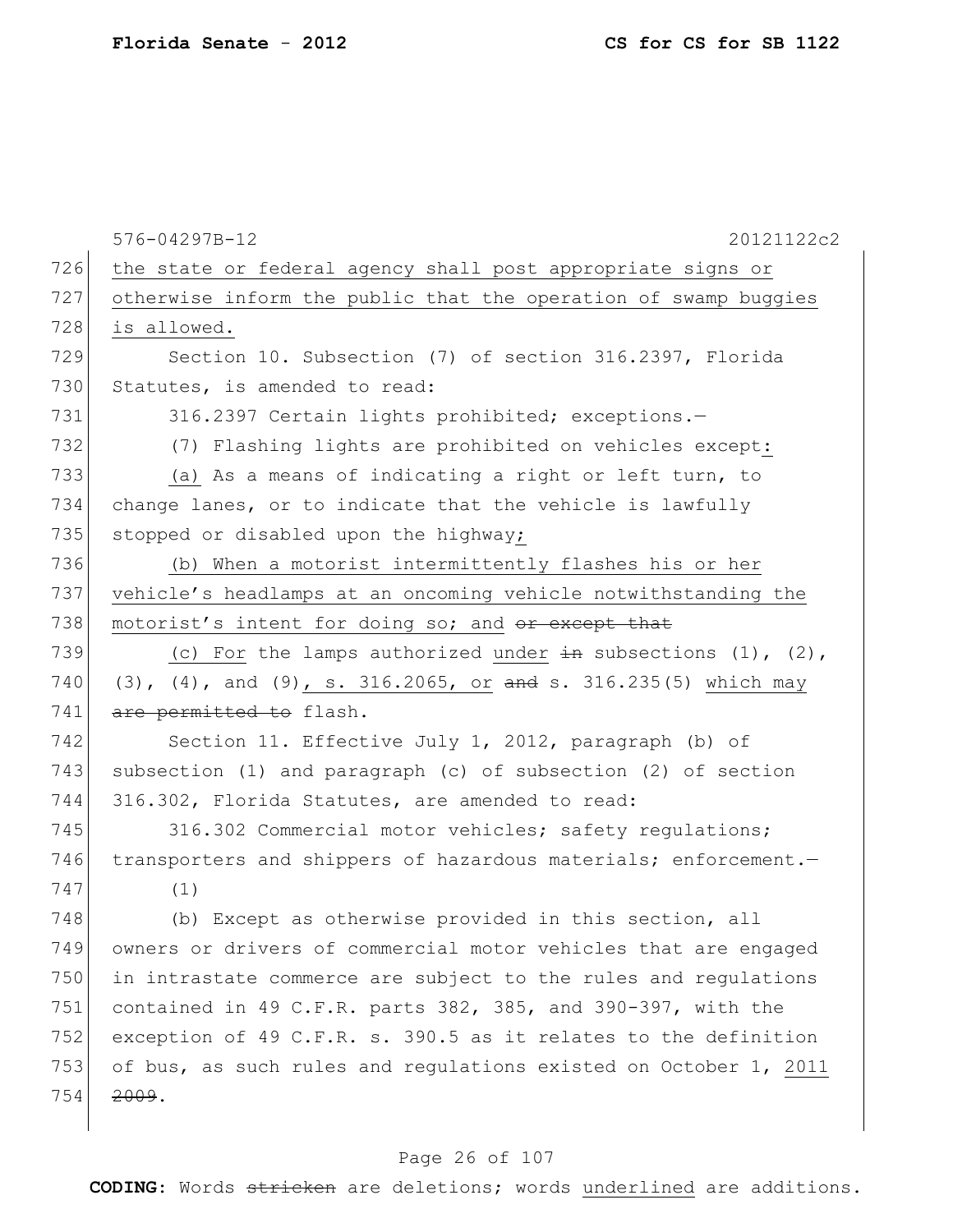576-04297B-12 20121122c2

755 (2)

756 (c) Except as provided in 49 C.F.R. s. 395.1, a person who 757 operates a commercial motor vehicle solely in intrastate 758 commerce not transporting any hazardous material in amounts that 759 require placarding pursuant to 49 C.F.R. part 172 may not drive 760 after having been on duty more than 70 hours in any period of 7 761 consecutive days or more than 80 hours in any period of 8 762 consecutive days if the motor carrier operates every day of the 763 week. Thirty-four consecutive hours off duty shall constitute 764 the end of any such period of 7 or 8 consecutive days. This 765 weekly limit does not apply to a person who operates a 766 commercial motor vehicle solely within this state while 767 transporting, during harvest periods, any unprocessed 768 agricultural products or unprocessed food or fiber that is 769 subject to seasonal harvesting from place of harvest to the 770 first place of processing or storage or from place of harvest 771 directly to market or while transporting livestock, livestock 772 feed, or farm supplies directly related to growing or harvesting 773 agricultural products. Upon request of the Department of Highway 774 Safety and Motor Vehicles Department of Transportation, motor 775 carriers shall furnish time records or other written 776 verification to that department so that the Department of 777 Highway Safety and Motor Vehicles Department of Transportation 778 can determine compliance with this subsection. These time 779 records must be furnished to the Department of Highway Safety 780 and Motor Vehicles Department of Transportation within 2 days 781 after receipt of that department's request. Falsification of 782 such information is subject to a civil penalty not to exceed 783 \$100. The provisions of this paragraph do not apply to operators

#### Page 27 of 107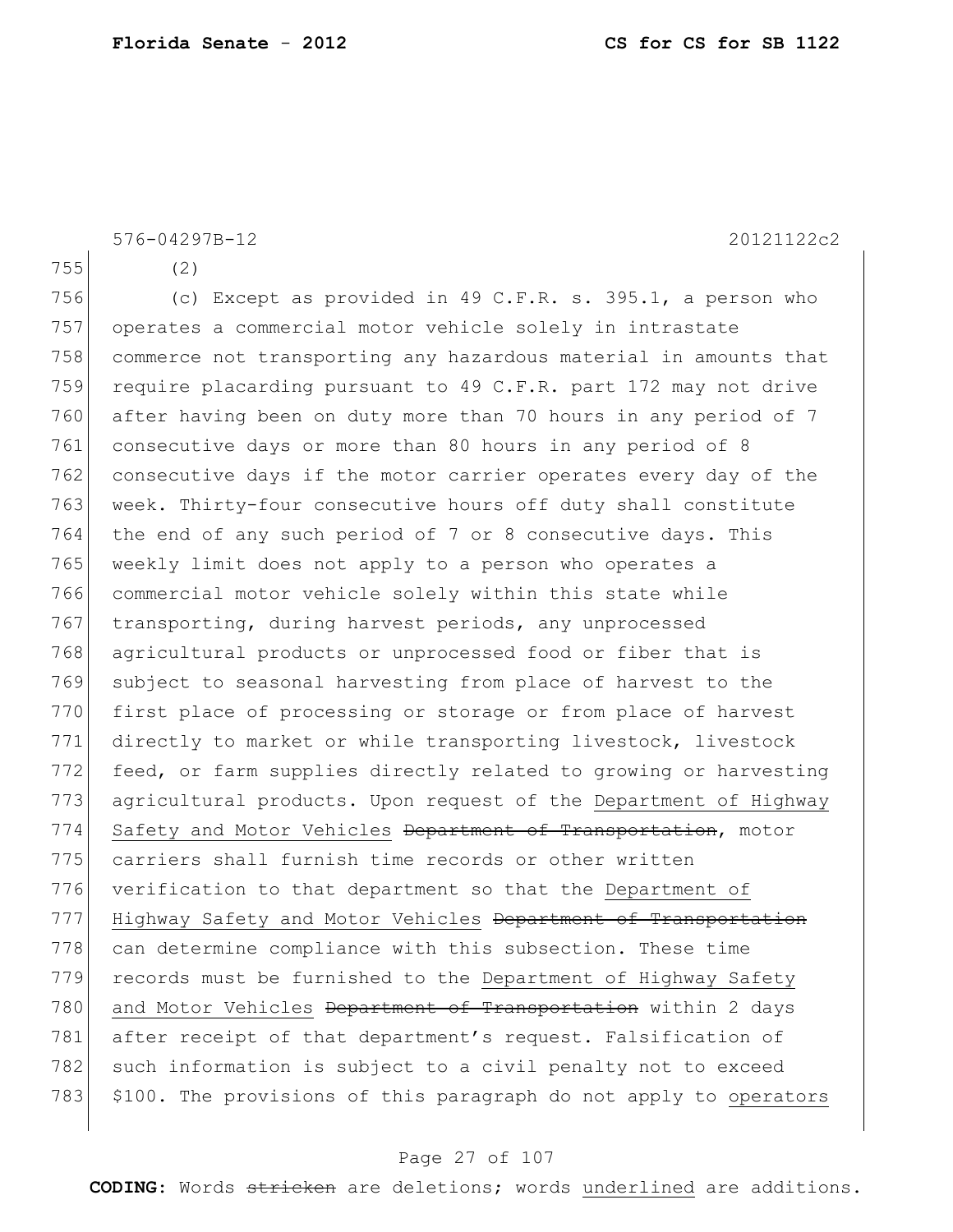|     | 20121122c2<br>576-04297B-12                                      |
|-----|------------------------------------------------------------------|
| 784 | of farm labor vehicles operated during a state of emergency      |
| 785 | declared by the Governor or operated pursuant to s. 570.07(21),  |
| 786 | and do not apply to drivers of utility service vehicles as       |
| 787 | defined in 49 C.F.R. s. 395.2.                                   |
| 788 | Section 12. Subsection (1) of section 316.3026, Florida          |
| 789 | Statutes, is amended to read:                                    |
| 790 | 316.3026 Unlawful operation of motor carriers.-                  |
| 791 | (1) The Office of Commercial Vehicle Enforcement Motor           |
| 792 | Carrier Compliance may issue out-of-service orders to motor      |
| 793 | carriers, as defined in s. 320.01(33), who, after proper notice, |
| 794 | have failed to pay any penalty or fine assessed by the           |
| 795 | department, or its agent, against any owner or motor carrier for |
| 796 | violations of state law, refused to submit to a compliance       |
| 797 | review and provide records pursuant to s. 316.302(5) or s.       |
| 798 | 316.70, or violated safety regulations pursuant to s. 316.302 or |
| 799 | insurance requirements in s. 627.7415. Such out-of-service       |
| 800 | orders have the effect of prohibiting the operations of any      |
| 801 | motor vehicles owned, leased, or otherwise operated by the motor |
| 802 | carrier upon the roadways of this state, until the violations    |
| 803 | have been corrected or penalties have been paid. Out-of-service  |
| 804 | orders must be approved by the director of the Division of the   |
| 805 | Florida Highway Patrol or his or her designee. An administrative |
| 806 | hearing pursuant to s. 120.569 shall be afforded to motor        |
| 807 | carriers subject to such orders.                                 |
| 808 | Section 13. Section 316.613, Florida Statutes, is amended        |
| 809 | to read:                                                         |
| 810 | 316.613 Child restraint requirements.-                           |
| 811 | (1) (a) Every operator of a motor vehicle as defined in this     |
| 812 | section herein, while transporting a child in a motor vehicle    |

## Page 28 of 107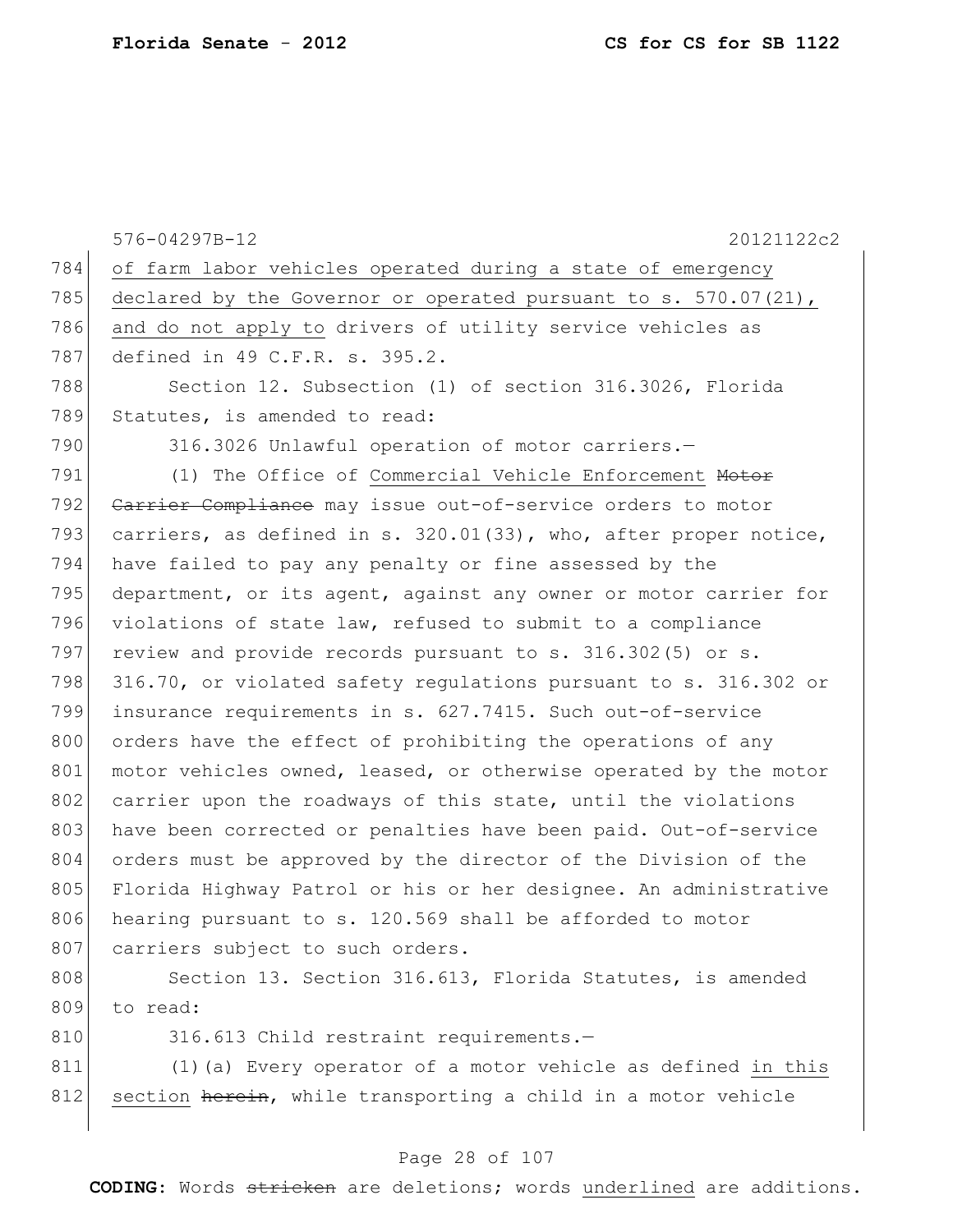|     | 20121122c2<br>576-04297B-12                                       |
|-----|-------------------------------------------------------------------|
| 813 | operated on the roadways, streets, or highways of this state,     |
| 814 | shall, if the child is 5 years of age or younger, provide for     |
| 815 | protection of the child by properly using a crash-tested,         |
| 816 | federally approved child restraint device. For children aged      |
| 817 | through 3 years, such restraint device must be a separate         |
| 818 | carrier or a vehicle manufacturer's integrated child seat. For    |
| 819 | children aged 4 through 5 years, a separate carrier, an           |
| 820 | integrated child seat, or a seat belt may be used.                |
| 821 | (b) The department shall provide notice of the requirement        |
| 822 | for child restraint devices, which notice shall accompany the     |
| 823 | delivery of each motor vehicle license tag.                       |
| 824 | (2) As used in this section, the term "motor vehicle" means       |
| 825 | a motor vehicle as defined in s. 316.003 that is operated on the  |
| 826 | roadways, streets, and highways of the state. The term does not   |
| 827 | include:                                                          |
| 828 | (a) A school bus as defined in s. $316.003(45)$ .                 |
| 829 | (b) A bus used for the transportation of persons for              |
| 830 | compensation, other than a bus regularly used to transport        |
| 831 | children to or from school, as defined in s. $316.615(1)$ (b), or |
| 832 | in conjunction with school activities.                            |
| 833 | (c) A farm tractor or implement of husbandry.                     |
| 834 | (d) A truck having a gross vehicle weight rating of more          |
| 835 | than 26,000 pounds.                                               |
| 836 | (e) A motorcycle, moped, or bicycle.                              |
| 837 | (3) The failure to provide and use a child passenger              |
| 838 | restraint shall not be considered comparative negligence, nor     |
| 839 | shall such failure be admissible as evidence in the trial of any  |
| 840 | civil action with regard to negligence.                           |
| 841 | (4) It is the legislative intent that all state, county,          |
|     |                                                                   |

## Page 29 of 107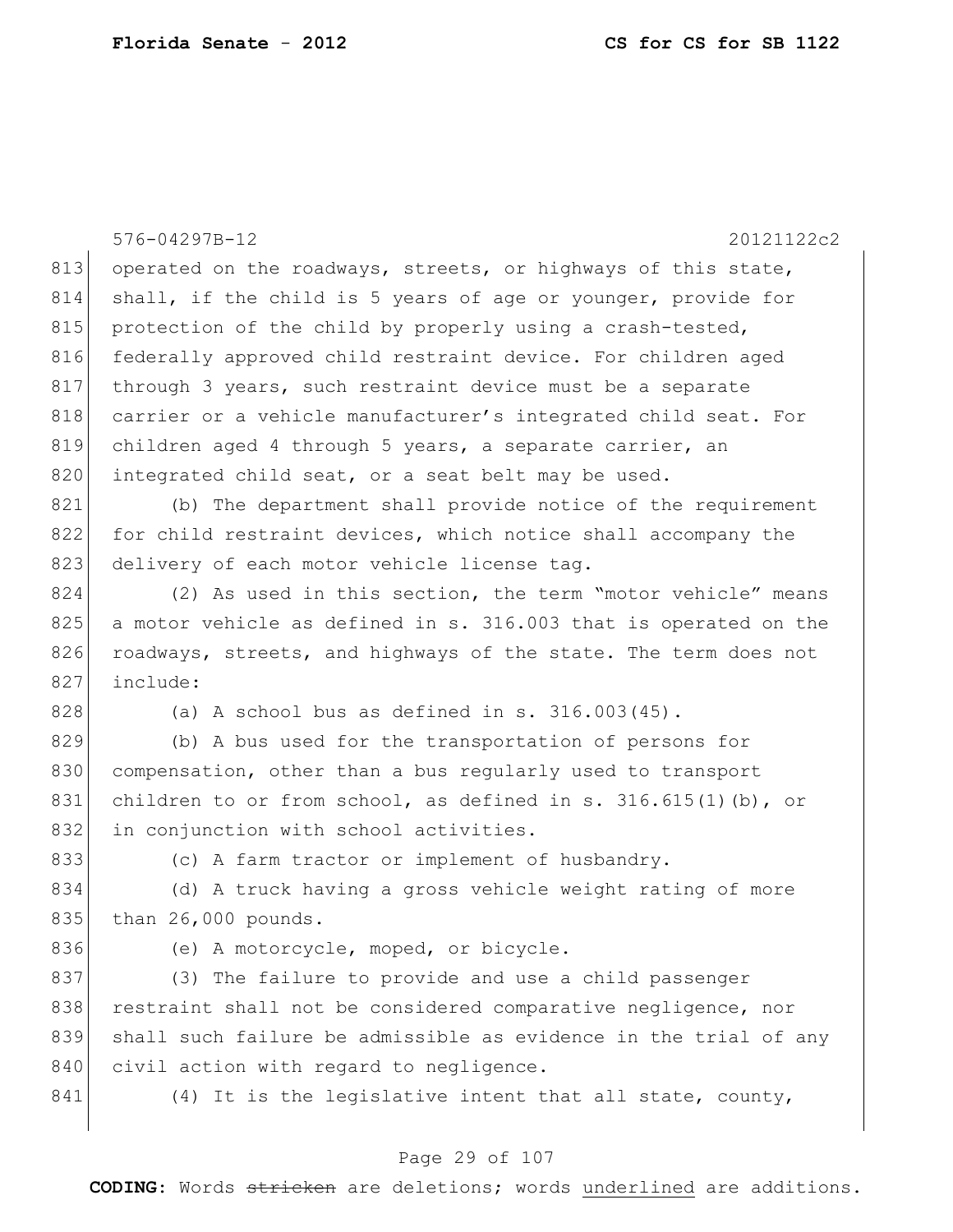576-04297B-12 20121122c2 842 and local law enforcement agencies, and safety councils, in 843 recognition of the problems with child death and injury from 844 unrestrained occupancy in motor vehicles, conduct a continuing 845 safety and public awareness campaign as to the magnitude of the 846 problem.

847 (5) Any person who violates the provisions of this section 848 commits a moving violation, punishable as provided in chapter 849 318 and shall have 3 points assessed against his or her driver 850  $\frac{d}{dx}$  driver's license as set forth in s. 322.27. In lieu of the 851 penalty specified in s. 318.18 and the assessment of points, a 852 person who violates the provisions of this section may elect, 853 with the court's approval, to participate in a child restraint 854 safety program approved by the chief judge of the circuit in 855 which the violation occurs, and upon completing such program, 856 the penalty specified in chapter 318 and associated costs may be 857 waived at the court's discretion and the assessment of points 858 shall be waived. The child restraint safety program must use a 859 course approved by the Department of Highway Safety and Motor 860 Vehicles, and the fee for the course must bear a reasonable 861 relationship to the cost of providing the course.

862 (6) The child restraint requirements imposed by this 863 section do not apply to a chauffeur-driven taxi, limousine, 864 sedan, van, bus, motor coach, or other passenger vehicle if the 865 operator and the motor vehicle are hired and used for the 866 transportation of persons for compensation. It is the obligation 867 and responsibility of the parent, guardian, or other person 868 responsible for a child's welfare, as defined in s.  $39.01(47)$ , 869 to comply with the requirements of this section.

870 Section 14. Section 316.6135, Florida Statutes, is amended

#### Page 30 of 107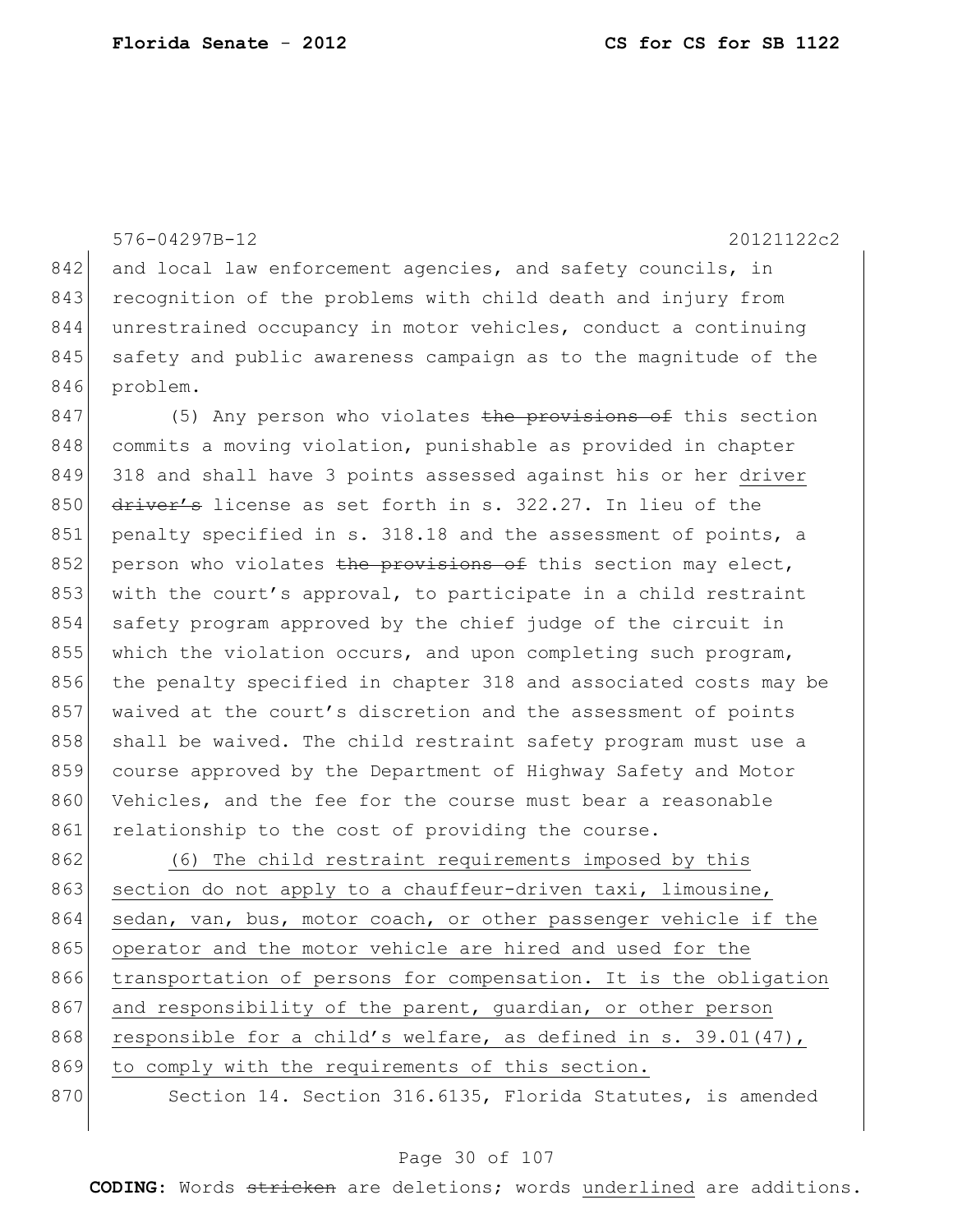|     | 576-04297B-12<br>20121122c2                                         |
|-----|---------------------------------------------------------------------|
| 871 | to read:                                                            |
| 872 | 316.6135 Leaving children unattended or unsupervised in             |
| 873 | motor vehicles; penalty; authority of law enforcement officer.-     |
| 874 | (1) A parent, legal quardian, or other person responsible           |
| 875 | for a child younger than 6 years of age may not leave the such      |
| 876 | child unattended or unsupervised in a motor vehicle:                |
| 877 | (a) For a period in excess of 15 minutes;                           |
| 878 | (b) For any period of time if the motor of the vehicle is           |
| 879 | running, or the health of the child is in danger, or the child      |
| 880 | appears to be in distress.                                          |
| 881 | (2) Any person who violates the provisions of paragraph             |
| 882 | (1) (a) commits a misdemeanor of the second degree punishable as    |
| 883 | provided in s. 775.082 or s. 775.083.                               |
| 884 | (3) Any person who violates the provisions of paragraph             |
| 885 | $(1)$ (b) is guilty of a noncriminal traffic infraction, punishable |
| 886 | by a fine not less than \$50 and not more than \$500.               |
| 887 | (4) Any person who violates subsection (1) and in so doing          |
| 888 | causes great bodily harm, permanent disability, or permanent        |
| 889 | disfigurement to a child commits a felony of the third degree,      |
| 890 | punishable as provided in s. 775.082, s. 775.083, or s. 775.084.    |
| 891 | (5) Any law enforcement officer who observes a child left           |
| 892 | unattended or unsupervised in a motor vehicle in violation of       |
| 893 | subsection (1) may use whatever means are reasonably necessary      |
| 894 | to protect the minor child and to remove the child from the         |
| 895 | vehicle.                                                            |
| 896 | (6) If the child is removed from the immediate area,                |
| 897 | notification should be placed on the vehicle.                       |
| 898 | (7) The child shall be remanded to the custody of the               |
| 899 | Department of Children and Family Services pursuant to chapter      |

## Page 31 of 107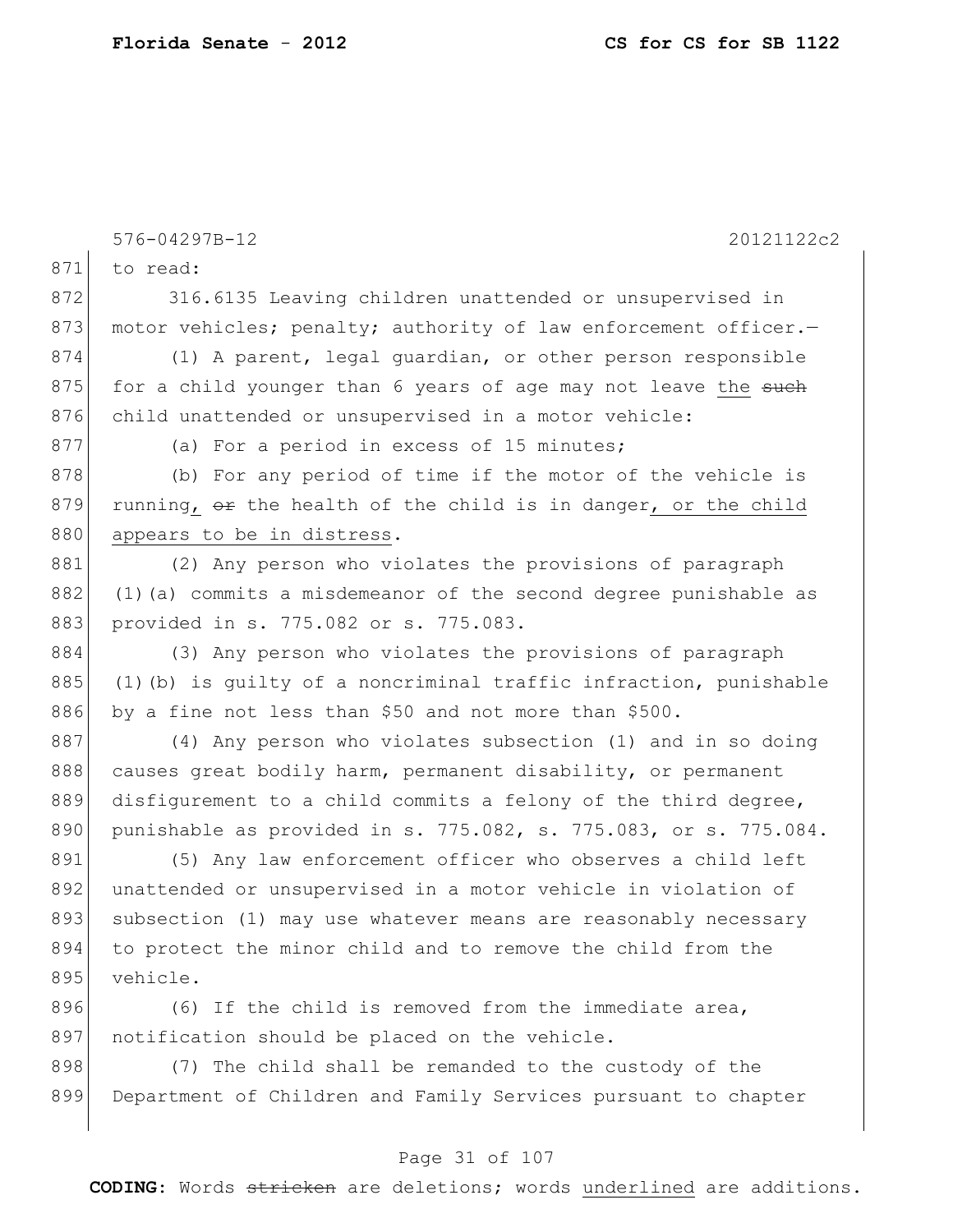576-04297B-12 20121122c2 900 39, unless the law enforcement officer is able to locate the 901 parents or legal guardian or other person responsible for the 902 child. 903 Section 15. Subsection (2) of section 316.655, Florida 904 Statutes, is amended to read: 905 316.655 Penalties.-906 (2) A driver  $\frac{1}{2}$  a convicted of a violation of any 907 offense prohibited by this chapter or any other law of this 908 state regulating motor vehicles, which resulted in an accident, 909 may have his or her their driving privileges revoked or 910 suspended by the court if the court finds such revocation or 911 suspension warranted by the totality of the circumstances 912 resulting in the conviction and the need to provide for the 913 maximum safety for all persons who travel on or who are 914 otherwise affected by the use of the highways of the state. In 915 determining whether suspension or revocation is appropriate, the 916 court shall consider all pertinent factors, including, but not 917 limited to, such factors as the extent and nature of the 918 driver's violation of this chapter, the number of persons killed 919 or injured as the result of the driver's violation of this 920 chapter, and the extent of any property damage resulting from 921 the driver's violation of this chapter. 922 Section 16. Subsections (9) and (10) of section 318.14,

923 Florida Statutes, are amended to read:

924 318.14 Noncriminal traffic infractions; exception; 925 procedures.-

926 (9) Any person who does not hold a commercial driver 927 driver's license and who is cited while driving a noncommercial 928 motor vehicle for an infraction under this section other than a

#### Page 32 of 107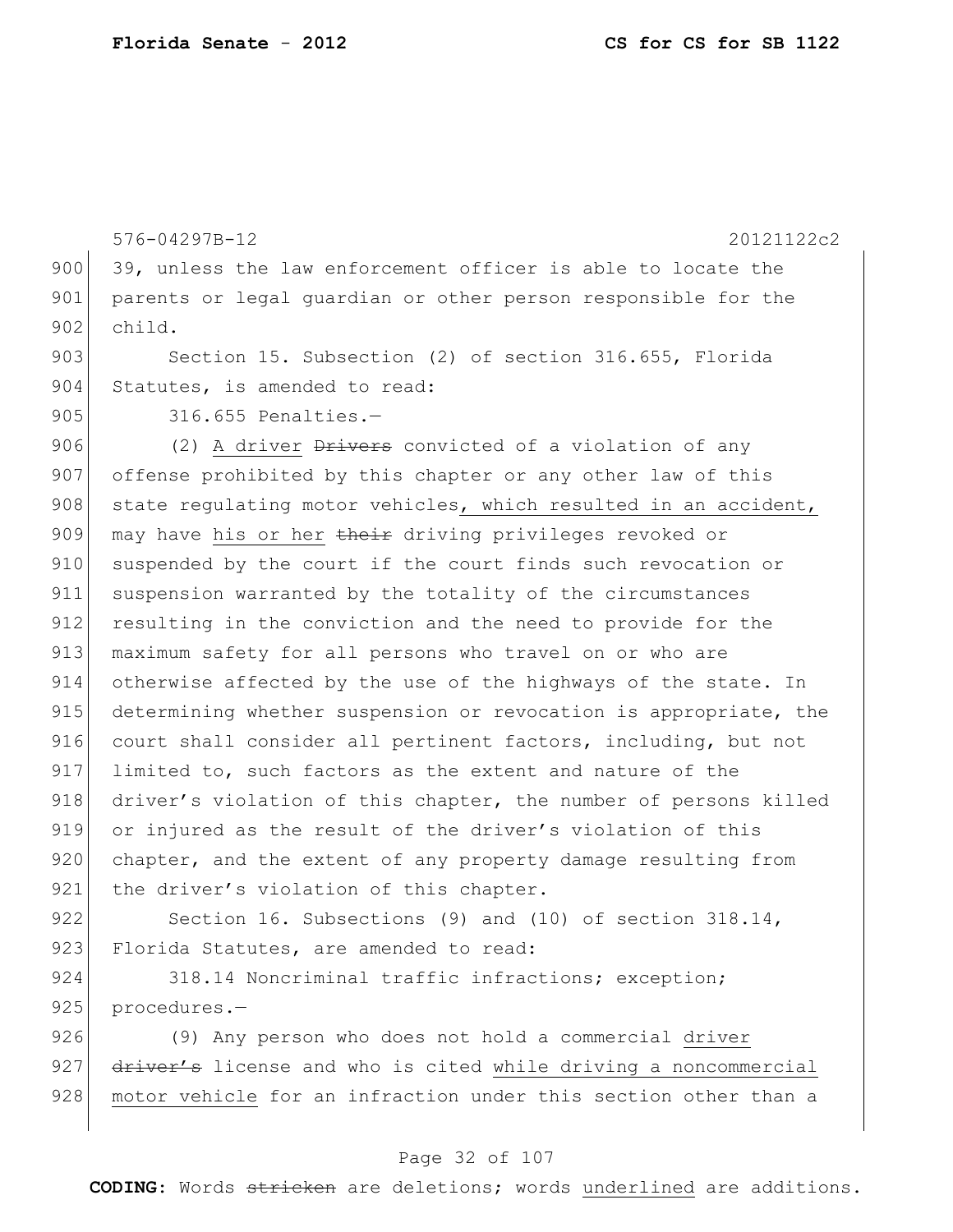576-04297B-12 20121122c2

929 violation of s. 316.183(2), s. 316.187, or s. 316.189 when the 930 driver exceeds the posted limit by 30 miles per hour or more, s. 931 320.0605, s. 320.07(3)(a) or (b), s. 322.065, s. 322.15(1), s. 932 322.61, or s. 322.62 may, in lieu of a court appearance, elect 933 to attend in the location of his or her choice within this state 934 a basic driver improvement course approved by the Department of 935 Highway Safety and Motor Vehicles. In such a case, adjudication 936 must be withheld and points, as provided by s. 322.27, may not 937 be assessed. However, a person may not make an election under 938 this subsection if the person has made an election under this 939 subsection in the preceding 12 months. A person may not make no 940 more than five elections within his or her lifetime under this 941 subsection. The requirement for community service under s. 942 318.18(8) is not waived by a plea of nolo contendere or by the 943 withholding of adjudication of guilt by a court. If a person 944 makes an election to attend a basic driver improvement course 945 under this subsection, 18 percent of the civil penalty imposed 946 under s. 318.18(3) shall be deposited in the State Courts 947 Revenue Trust Fund; however, that portion is not revenue for 948 purposes of s. 28.36 and may not be used in establishing the 949 budget of the clerk of the court under that section or s. 28.35.

950 (10)(a) Any person who does not hold a commercial driver 951 driver's license and who is cited while driving a noncommercial 952 motor vehicle for an offense listed under this subsection may, 953 in lieu of payment of fine or court appearance, elect to enter a 954 plea of nolo contendere and provide proof of compliance to the 955 clerk of the court, designated official, or authorized operator 956 of a traffic violations bureau. In such case, adjudication shall 957 be withheld; however, a person may not make an  $m\Theta$  election  $shath$ 

#### Page 33 of 107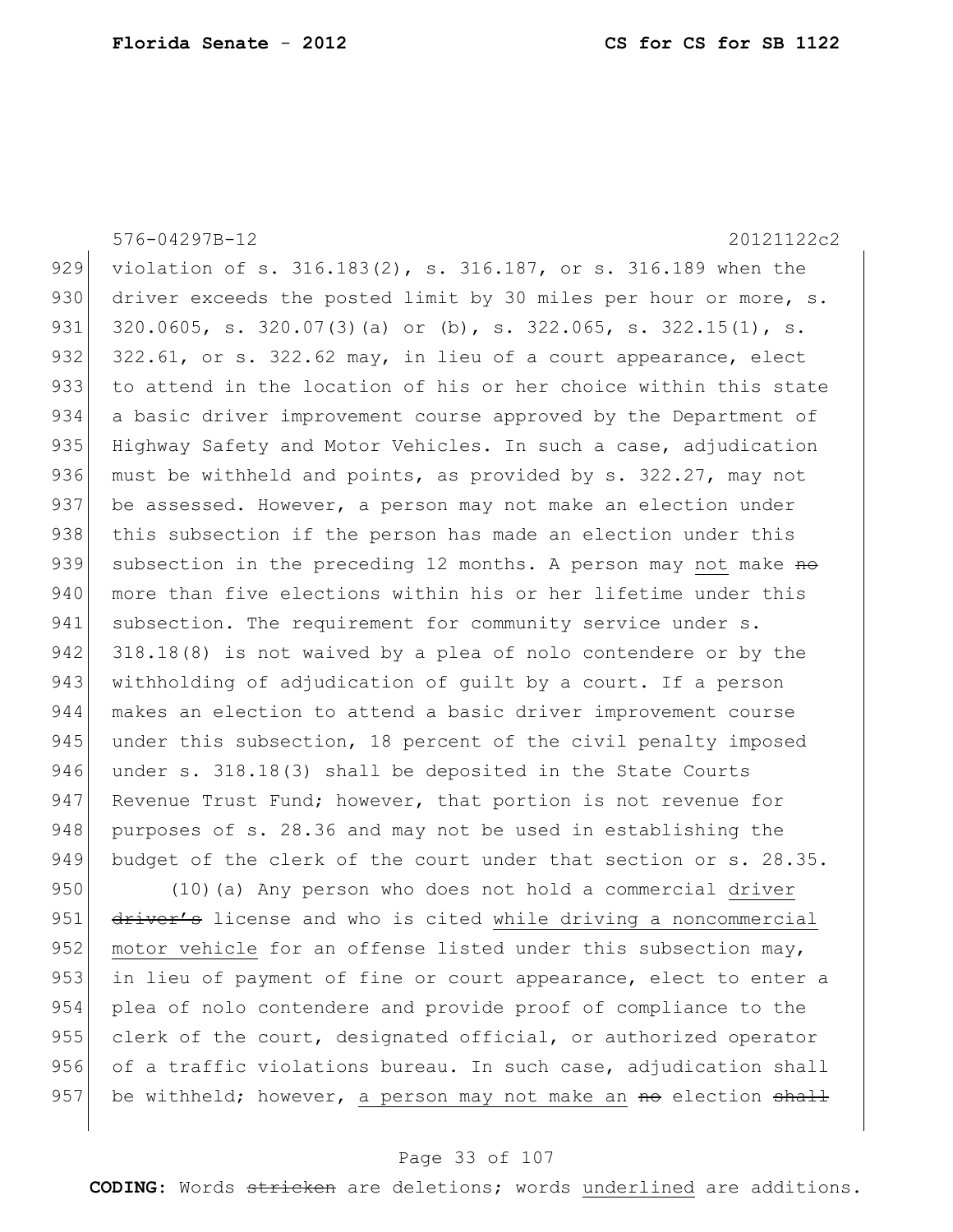576-04297B-12 20121122c2 958 be made under this subsection if the such person has made an 959 election under this subsection in the preceding 12 months 960 preceding election hereunder. A No person may not make more than 961 three elections under this subsection. This subsection applies 962 to the following offenses: 963 1. Operating a motor vehicle without a valid driver 964 driver's license in violation of the provisions of s. 322.03, s. 965  $322.065$ , or s.  $322.15(1)$ , or operating a motor vehicle with a 966 license that has been suspended for failure to appear, failure 967 to pay civil penalty, or failure to attend a driver improvement 968 course pursuant to s. 322.291. 969 2. Operating a motor vehicle without a valid registration 970 in violation of s. 320.0605, s. 320.07, or s. 320.131. 971 3. Operating a motor vehicle in violation of s. 316.646. 972 4. Operating a motor vehicle with a license that has been 973 suspended under s.  $61.13016$  or s. 322.245 for failure to pay 974 child support or for failure to pay any other financial 975 obligation as provided in s.  $322.245$ ; however, this subparagraph 976 does not apply if the license has been suspended pursuant to  $s$ .  $977 \mid 322.245(1)$ . 978 5. Operating a motor vehicle with a license that has been

979 suspended under s. 322.091 for failure to meet school attendance 980 requirements.

981 (b) Any person cited for an offense listed in this 982 subsection shall present proof of compliance before prior to the 983 scheduled court appearance date. For the purposes of this 984 subsection, proof of compliance shall consist of a valid, 985 renewed, or reinstated driver driver's license or registration 986 certificate and proper proof of maintenance of security as

#### Page 34 of 107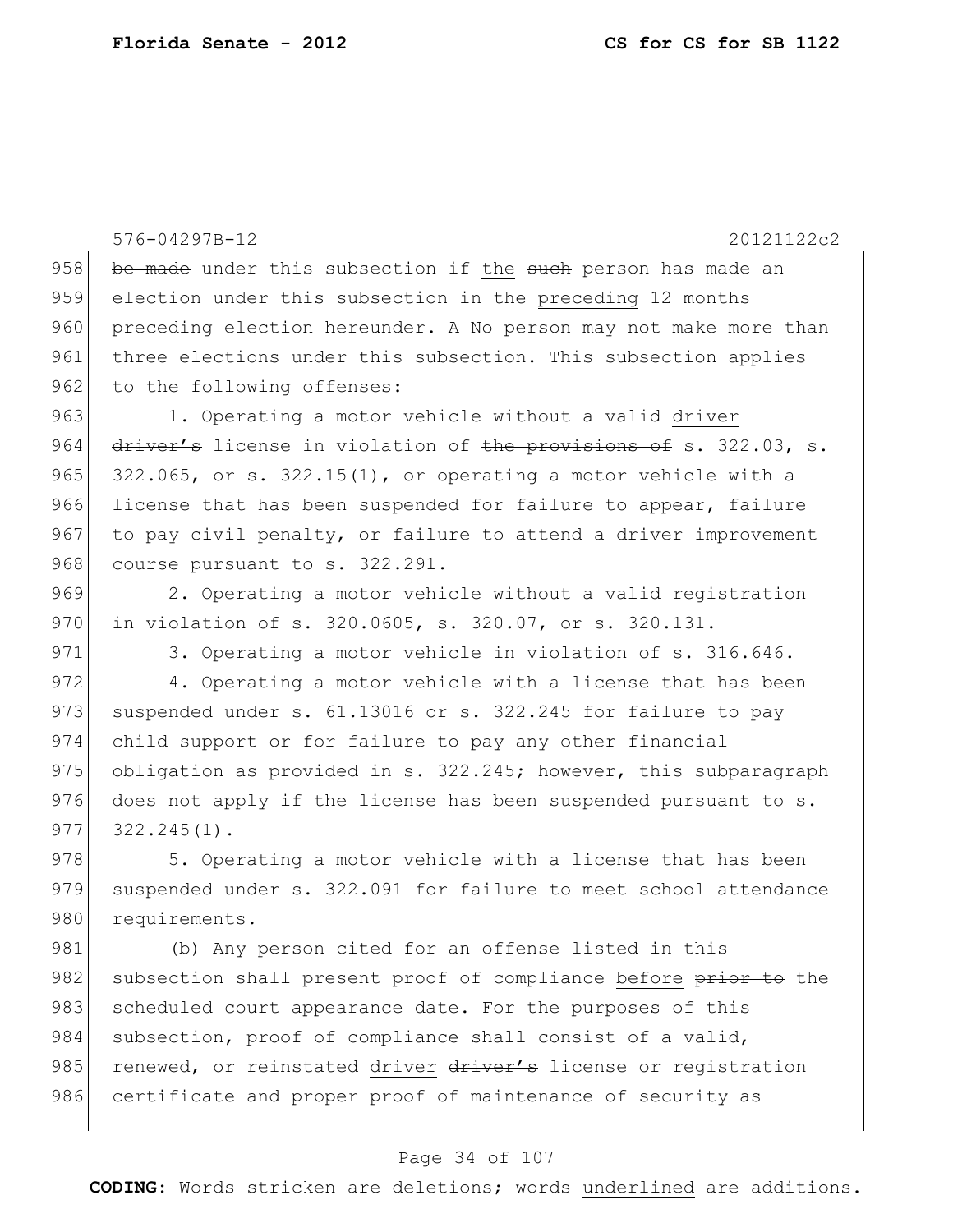576-04297B-12 20121122c2 987 required by s. 316.646. Notwithstanding waiver of fine, any 988 person establishing proof of compliance shall be assessed court 989 costs of \$25, except that a person charged with violation of s. 990  $316.646(1) - (3)$  may be assessed court costs of \$8. One dollar of 991 such costs shall be remitted to the Department of Revenue for 992 deposit into the Child Welfare Training Trust Fund of the 993 Department of Children and Family Services. One dollar of such 994 costs shall be distributed to the Department of Juvenile Justice 995 for deposit into the Juvenile Justice Training Trust Fund. 996 Fourteen dollars of such costs shall be distributed to the 997 municipality and \$9 shall be deposited by the clerk of the court 998 into the fine and forfeiture fund established pursuant to s. 999 142.01, if the offense was committed within the municipality. If 1000 the offense was committed in an unincorporated area of a county 1001 or if the citation was for a violation of s.  $316.646(1)-(3)$ , the 1002 entire amount shall be deposited by the clerk of the court into 1003 the fine and forfeiture fund established pursuant to s.  $142.01$ , 1004 except for the moneys to be deposited into the Child Welfare 1005 Training Trust Fund and the Juvenile Justice Training Trust 1006 Fund. This subsection does shall not be construed to authorize 1007 the operation of a vehicle without a valid driver driver's 1008 license, without a valid vehicle tag and registration, or 1009 without the maintenance of required security. 1010 Section 17. Paragraph (a) of subsection (2) of section 1011 318.1451, Florida Statutes, is amended to read:

1012 318.1451 Driver improvement schools.-

1013 (2)(a) In determining whether to approve the courses 1014 referenced in this section, the department shall consider course 1015 content designed to promote safety, driver awareness, crash

#### Page 35 of 107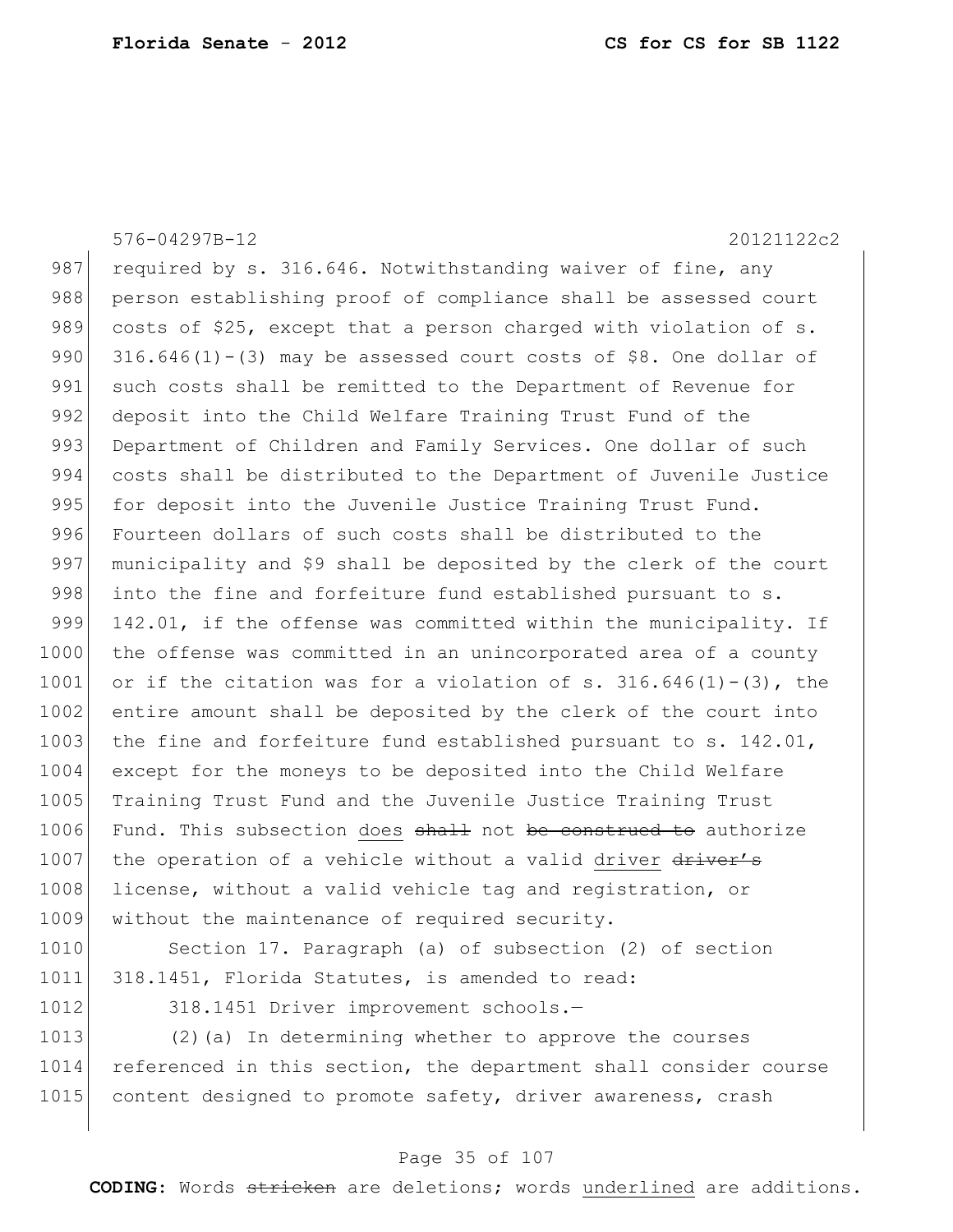|      | 576-04297B-12<br>20121122c2                                      |
|------|------------------------------------------------------------------|
| 1016 | avoidance techniques, awareness of the risks associated with     |
| 1017 | using a handheld electronic communication device while operating |
| 1018 | a motor vehicle, and other factors or criteria to improve driver |
| 1019 | performance from a safety viewpoint.                             |
| 1020 | Section 18. Paragraph (c) is added to subsection (1) of          |
| 1021 | section 318.15, Florida Statutes, to read:                       |
| 1022 | 318.15 Failure to comply with civil penalty or to appear;        |
| 1023 | penalty.-                                                        |
| 1024 | (1)                                                              |
| 1025 | (c) A person who is charged with a traffic infraction may        |
| 1026 | request a hearing within 180 days after the date upon which the  |
| 1027 | violation occurred, regardless of any action taken by the court  |
| 1028 | or the department to suspend the person's driving privilege,     |
| 1029 | and, upon request, the clerk must set the case for hearing. The  |
| 1030 | person shall be given a form for requesting that his or her      |
| 1031 | driving privilege be reinstated. If the 180th day after the date |
| 1032 | upon which the violation occurred is a Saturday, Sunday, or a    |
| 1033 | legal holiday, the person who is charged must request a hearing  |
| 1034 | within 177 days after the date upon which the violation          |
| 1035 | occurred; however, the court may grant a request for a hearing   |
| 1036 | made more than 180 days after the date upon which the violation  |
| 1037 | occurred. This paragraph does not affect the assessment of late  |
| 1038 | fees as otherwise provided in this chapter.                      |
| 1039 | Section 19. Paragraph (f) of subsection (3) of section           |
| 1040 | 318.18, Florida Statutes, is amended, and subsection (22) is     |
|      |                                                                  |

1042 318.18 Amount of penalties. The penalties required for a 1043 | noncriminal disposition pursuant to s. 318.14 or a criminal 1044 offense listed in s. 318.17 are as follows:

1041 added to that section, to read:

### Page 36 of 107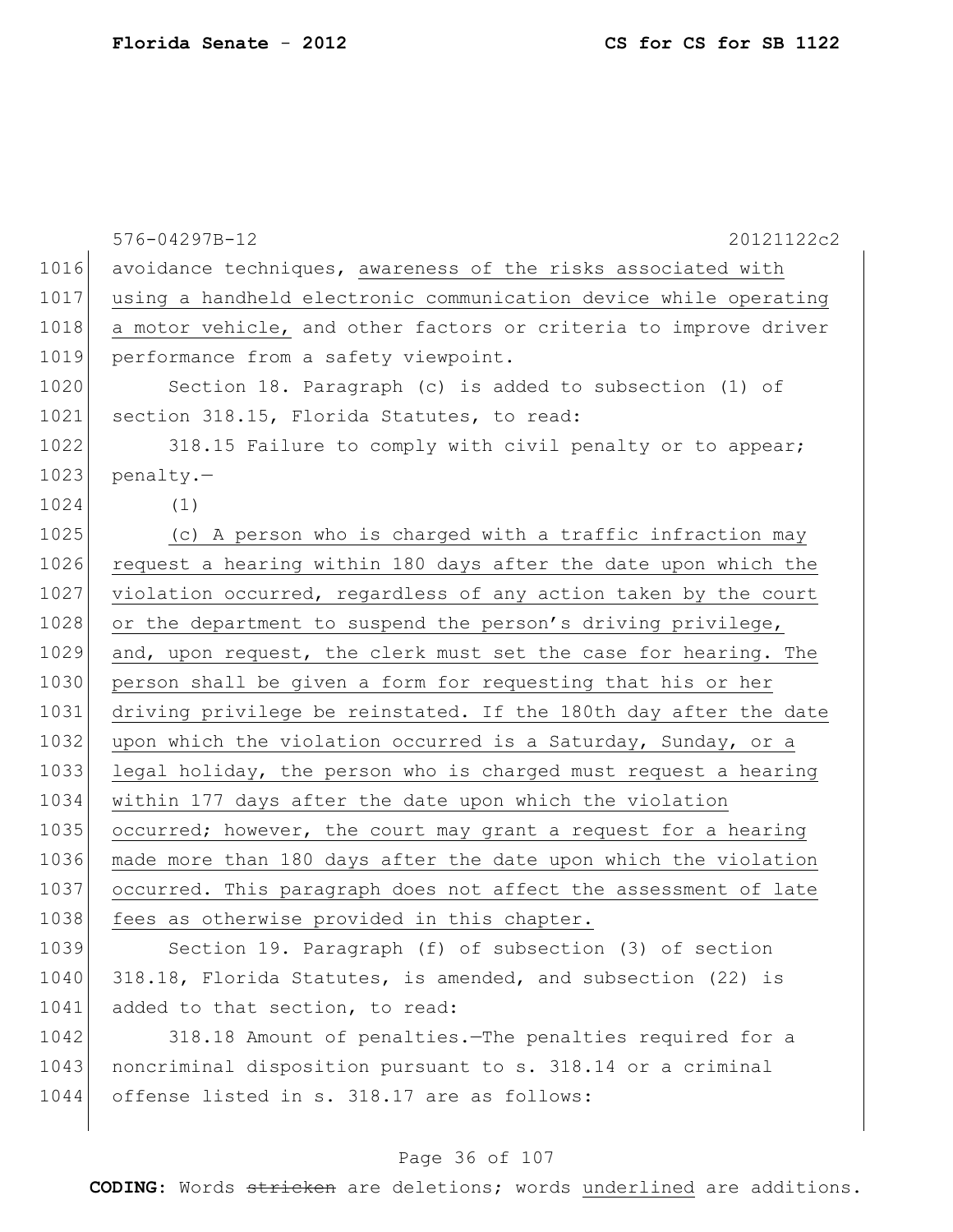|      | 20121122c2<br>576-04297B-12                                      |
|------|------------------------------------------------------------------|
| 1045 | (3)                                                              |
| 1046 | (f) If a violation of s. 316.1301 or s. 316.1303(1) $\theta$ .   |
| 1047 | 316.1303 results in an injury to the pedestrian or damage to the |
| 1048 | property of the pedestrian, an additional fine of up to \$250    |
| 1049 | shall be paid. This amount must be distributed pursuant to s.    |
| 1050 | 318.21.                                                          |
| 1051 | (22) (a) In addition to any penalties or points imposed          |
| 1052 | under s. 316.1923, a person convicted of aggressive careless     |
| 1053 | driving shall also pay:                                          |
| 1054 | 1. Upon a first violation, a fine of \$100.                      |
| 1055 | 2. Upon a second or subsequent conviction, a fine of not         |
| 1056 | less than \$250 but not more than \$500 and be subject to a      |
| 1057 | mandatory hearing under s. 318.19.                               |
| 1058 | (b) The clerk of the court shall remit the moneys collected      |
| 1059 | from the increased fine imposed by this subsection to the        |
| 1060 | Department of Revenue for deposit into the Emergency Medical     |
| 1061 | Services Trust Fund. Of the funds deposited into the Emergency   |
| 1062 | Medical Services Trust Fund, \$200,000 in the first year after   |
| 1063 | October 1, 2012, and \$50,000 in the second and third years,     |
| 1064 | shall be transferred into the Highway Safety Operating Trust     |
| 1065 | Fund to offset the cost of providing educational materials       |
| 1066 | related to this act. Funds deposited into the Emergency Medical  |
| 1067 | Services Trust Fund under this subsection shall be allocated as  |
| 1068 | follows:                                                         |
| 1069 | 1. Twenty-five percent shall be allocated equally among all      |
| 1070 | Level I, Level II, and pediatric trauma centers in recognition   |
| 1071 | of readiness costs for maintaining trauma services.              |
| 1072 | 2. Twenty-five percent shall be allocated among Level I,         |
| 1073 | Level II, and pediatric trauma centers based on each center's    |
|      |                                                                  |

# Page 37 of 107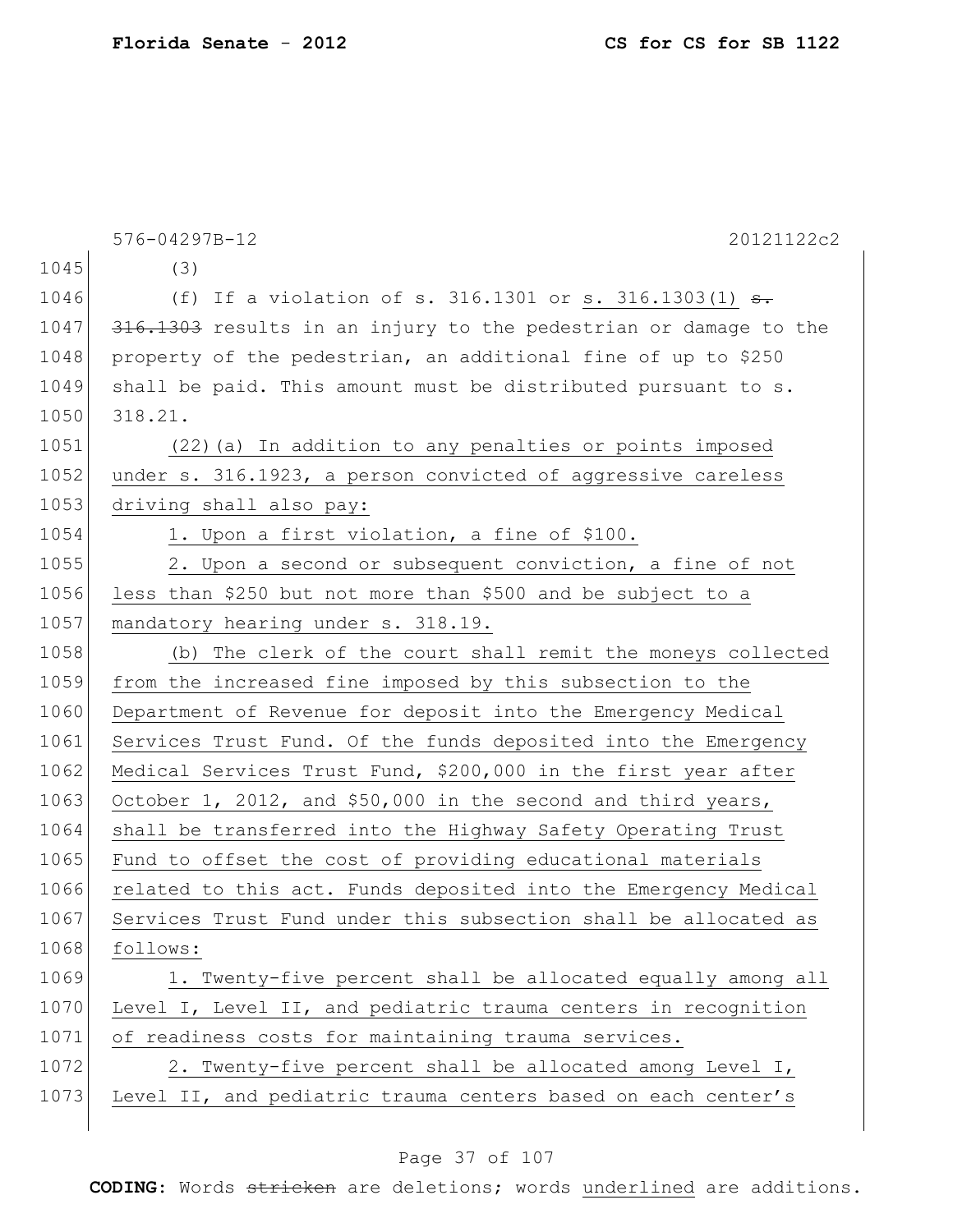|      | 576-04297B-12<br>20121122c2                                         |
|------|---------------------------------------------------------------------|
| 1074 | relative volume of trauma cases as reported in the Department of    |
| 1075 | Health Trauma Registry.                                             |
| 1076 | 3. Twenty-five percent shall be used by the department for          |
| 1077 | making matching grants to emergency medical services                |
| 1078 | organizations as defined in s. 401.107.                             |
| 1079 | 4. Twenty-five percent shall be made available to rural             |
| 1080 | emergency medical services as defined in s. 401.107, and shall      |
| 1081 | be used solely to improve and expand prehospital emergency          |
| 1082 | medical services in this state. Additionally, these moneys may      |
| 1083 | be used for the improvement, expansion, or continuation of          |
| 1084 | services provided.                                                  |
| 1085 | Section 20. Subsection (5) of section 318.21, Florida               |
| 1086 | Statutes, is amended to read:                                       |
| 1087 | 318.21 Disposition of civil penalties by county courts.-All         |
| 1088 | civil penalties received by a county court pursuant to the          |
| 1089 | provisions of this chapter shall be distributed and paid monthly    |
| 1090 | as follows:                                                         |
| 1091 | (5) Of the additional fine assessed under s. $318.18(3)$ (f)        |
| 1092 | for a violation of s. $316.1303(1)$ s. $316.1303$ , 60 percent must |
| 1093 | be remitted to the Department of Revenue and transmitted monthly    |
| 1094 | to the Florida Endowment Foundation for Vocational                  |
| 1095 | Rehabilitation, and 40 percent must be distributed pursuant to      |
| 1096 | subsections $(1)$ and $(2)$ .                                       |
| 1097 | Section 21. Section 319.14, Florida Statutes, is amended to         |
| 1098 | read:                                                               |
| 1099 | 319.14 Sale of motor vehicles registered or used as                 |
| 1100 | taxicabs, police vehicles, lease vehicles, or rebuilt vehicles,     |
| 1101 | and nonconforming vehicles, custom vehicles, or street rod          |
| 1102 | vehicles.-                                                          |
|      |                                                                     |

# Page 38 of 107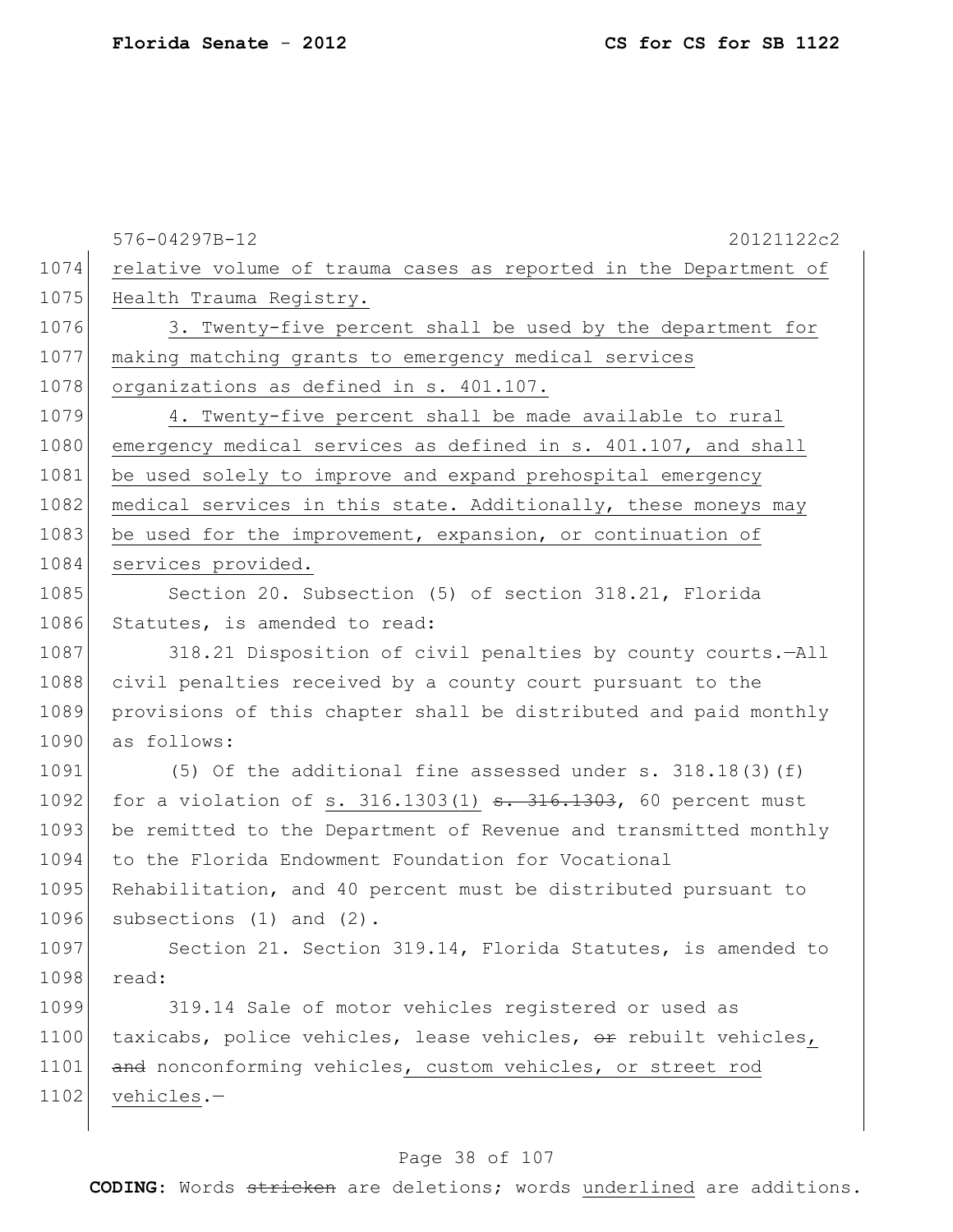576-04297B-12 20121122c2 1103 (1)(a) A No person may not  $shahl$  knowingly offer for sale, 1104 sell, or exchange any vehicle that has been licensed, 1105 registered, or used as a taxicab, police vehicle, or short-term-1106 lease vehicle, or a vehicle that has been repurchased by a 1107 manufacturer pursuant to a settlement, determination, or 1108 decision under chapter 681, until the department has stamped in 1109 a conspicuous place on the certificate of title of the vehicle, 1110 or its duplicate, words stating the nature of the previous use 1111 of the vehicle or the title has been stamped "Manufacturer's Buy 1112 Back" to reflect that the vehicle is a nonconforming vehicle. If 1113 the certificate of title or duplicate was not so stamped upon 1114 initial issuance thereof or if, subsequent to initial issuance 1115 of the title, the use of the vehicle is changed to a use 1116 requiring the notation provided for in this section, the owner 1117 or lienholder of the vehicle shall surrender the certificate of 1118 title or duplicate to the department prior to offering the 1119 vehicle for sale, and the department shall stamp the certificate 1120 or duplicate as required herein. When a vehicle has been 1121 repurchased by a manufacturer pursuant to a settlement, 1122 determination, or decision under chapter 681, the title shall be 1123 stamped "Manufacturer's Buy Back" to reflect that the vehicle is 1124 a nonconforming vehicle. 1125 (b) A No person may not  $shall$  knowingly offer for sale,

1126 sell, or exchange a rebuilt vehicle until the department has 1127 stamped in a conspicuous place on the certificate of title for 1128 the vehicle words stating that the vehicle has been rebuilt or 1129 assembled from parts, or is a kit car, glider kit, replica,  $\Theta$ r 1130 flood vehicle, custom vehicle, or street rod vehicle unless 1131 proper application for a certificate of title for a vehicle that

#### Page 39 of 107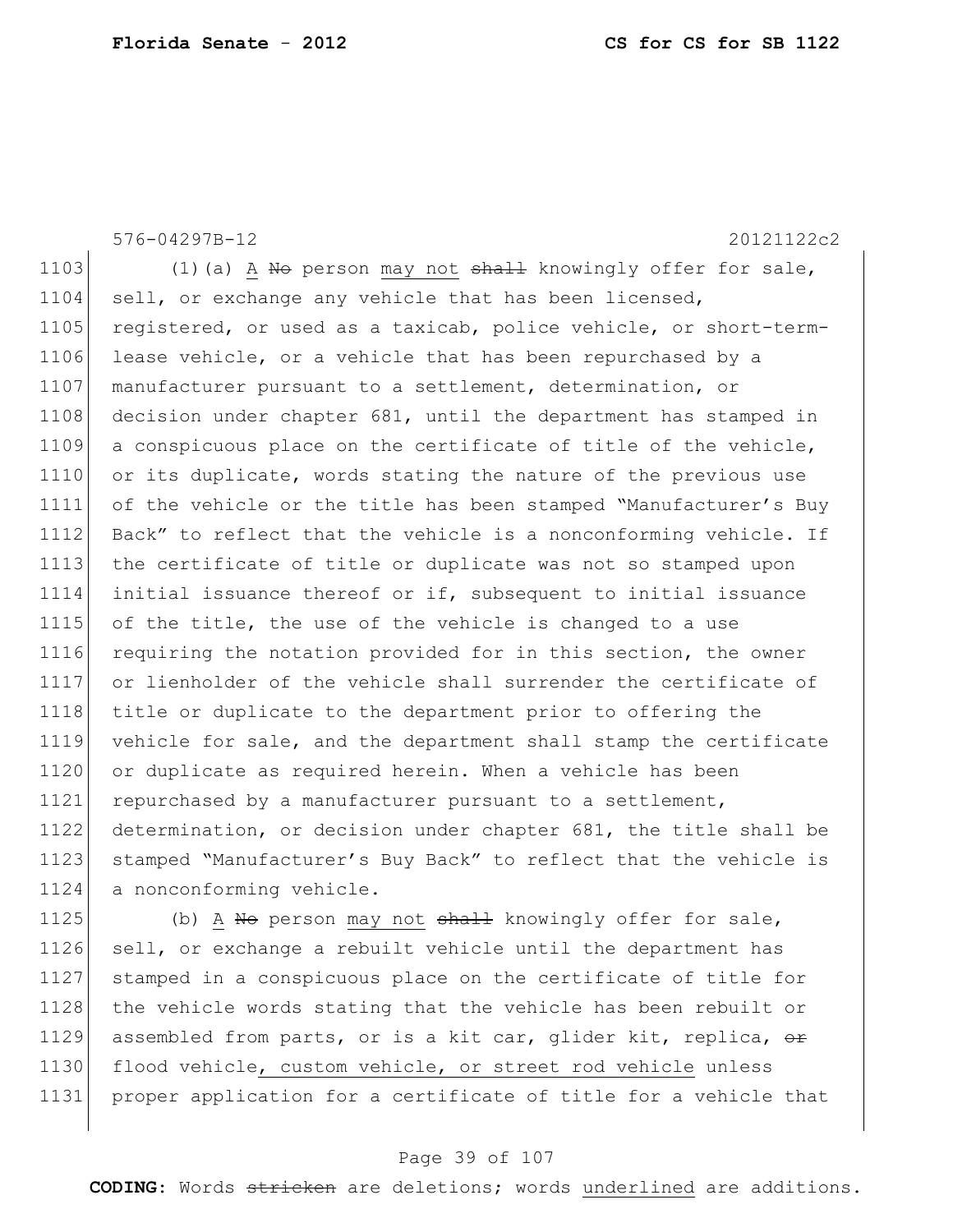|      | 576-04297B-12<br>20121122c2                                      |
|------|------------------------------------------------------------------|
| 1132 | is rebuilt or assembled from parts, or is a kit car, glider kit, |
| 1133 | replica, or flood vehicle, custom vehicle, or street rod vehicle |
| 1134 | has been made to the department in accordance with this chapter  |
| 1135 | and the department has conducted the physical examination of the |
| 1136 | vehicle to assure the identity of the vehicle and all major      |
| 1137 | component parts, as defined in s. 319.30(1), which have been     |
| 1138 | repaired or replaced. Thereafter, the department shall affix a   |
| 1139 | decal to the vehicle, in the manner prescribed by the            |
| 1140 | department, showing the vehicle to be rebuilt.                   |
| 1141 | (c) As used in this section, the term:                           |
| 1142 | 1. "Police vehicle" means a motor vehicle owned or leased        |
| 1143 | by the state or a county or municipality and used in law         |
| 1144 | enforcement.                                                     |
| 1145 | 2.a. "Short-term-lease vehicle" means a motor vehicle            |
| 1146 | leased without a driver and under a written agreement to one or  |
| 1147 | more persons from time to time for a period of less than 12      |
| 1148 | months.                                                          |
| 1149 | b. "Long-term-lease vehicle" means a motor vehicle leased        |
| 1150 | without a driver and under a written agreement to one person for |
| 1151 | a period of 12 months or longer.                                 |
| 1152 | c. "Lease vehicle" includes both short-term-lease vehicles       |
| 1153 | and long-term-lease vehicles.                                    |
| 1154 | 3. "Rebuilt vehicle" means a motor vehicle or mobile home        |
| 1155 | built from salvage or junk, as defined in s. 319.30(1).          |
| 1156 | 4. "Assembled from parts" means a motor vehicle or mobile        |
| 1157 | home assembled from parts or combined from parts of motor        |
| 1158 | vehicles or mobile homes, new or used. "Assembled from parts"    |
| 1159 | does not mean a motor vehicle defined as a "rebuilt vehicle" in  |
| 1160 | subparagraph 3., which has been declared a total loss pursuant   |

# Page 40 of 107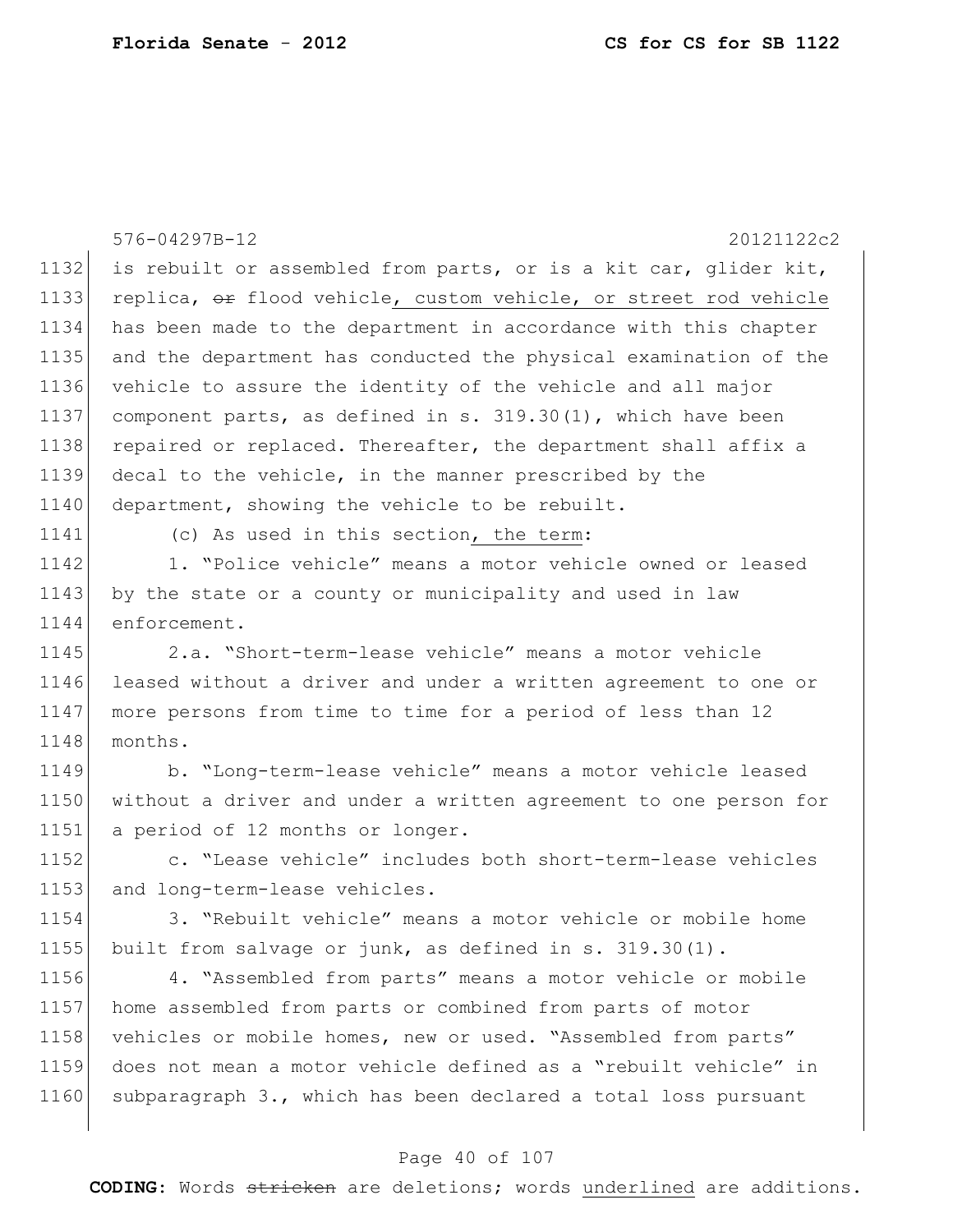|      | 576-04297B-12<br>20121122c2                                      |
|------|------------------------------------------------------------------|
| 1161 | to s. 319.30.                                                    |
| 1162 | 5. "Kit car" means a motor vehicle assembled with a kit          |
| 1163 | supplied by a manufacturer to rebuild a wrecked or outdated      |
| 1164 | motor vehicle with a new body kit.                               |
| 1165 | 6. "Glider kit" means a vehicle assembled with a kit             |
| 1166 | supplied by a manufacturer to rebuild a wrecked or outdated      |
| 1167 | truck or truck tractor.                                          |
| 1168 | 7. "Replica" means a complete new motor vehicle                  |
| 1169 | manufactured to look like an old vehicle.                        |
| 1170 | 8. "Flood vehicle" means a motor vehicle or mobile home          |
| 1171 | that has been declared to be a total loss pursuant to s.         |
| 1172 | 319.30(3) (a) resulting from damage caused by water.             |
| 1173 | 9. "Nonconforming vehicle" means a motor vehicle which has       |
| 1174 | been purchased by a manufacturer pursuant to a settlement,       |
| 1175 | determination, or decision under chapter 681.                    |
| 1176 | 10. "Settlement" means an agreement entered into between a       |
| 1177 | manufacturer and a consumer that occurs after a dispute is       |
| 1178 | submitted to a program, or an informal dispute settlement        |
| 1179 | procedure established by a manufacturer or is approved for       |
| 1180 | arbitration before the New Motor Vehicle Arbitration Board as    |
| 1181 | defined in s. 681.102.                                           |
| 1182 | 11. "Custom vehicle" means a motor vehicle that:                 |
| 1183 | a. Is 25 years of age or older and of a model year after         |
| 1184 | 1948 or was manufactured to resemble a vehicle that is 25 years  |
| 1185 | of age or older and of a model year after 1948; and              |
| 1186 | b. Has been altered from the manufacturer's original design      |
| 1187 | or has a body constructed from nonoriginal materials.            |
| 1188 |                                                                  |
| 1189 | The model year and year of manufacture that the body of a custom |
|      |                                                                  |

# Page 41 of 107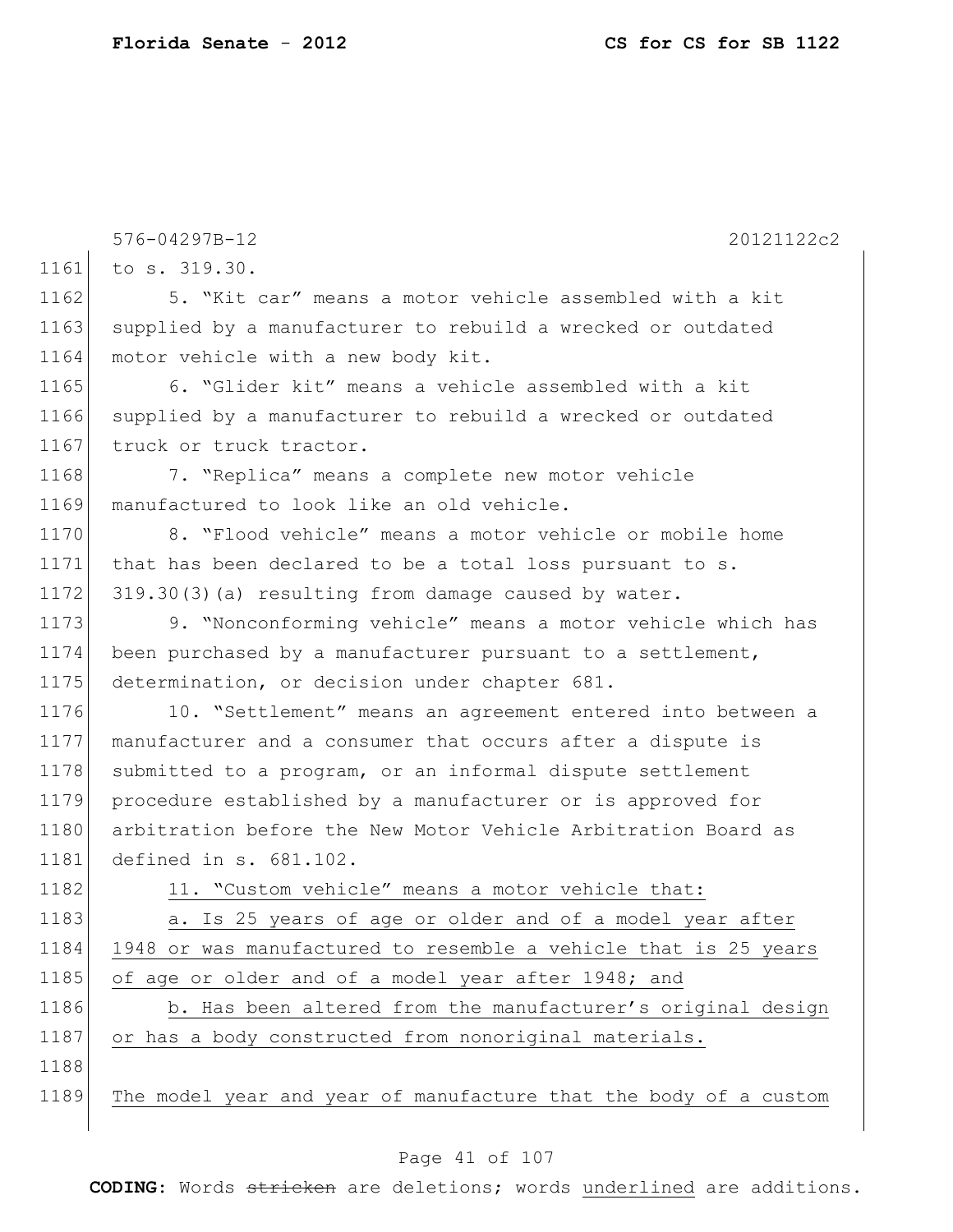|      | 20121122c2<br>576-04297B-12                                         |
|------|---------------------------------------------------------------------|
| 1190 | vehicle resembles is the model year and year of manufacture         |
| 1191 | listed on the certificate of title, regardless of when the          |
| 1192 | vehicle was actually manufactured.                                  |
| 1193 | 12. "Street rod" means a motor vehicle that:                        |
| 1194 | a. Is of a model year of 1948 or older or was manufactured          |
| 1195 | after 1948 to resemble a vehicle of a model year of 1948 or         |
| 1196 | older; and                                                          |
| 1197 | b. Has been altered from the manufacturer's original design         |
| 1198 | or has a body constructed from nonoriginal materials.               |
| 1199 |                                                                     |
| 1200 | The model year and year of manufacture that the body of a street    |
| 1201 | rod resembles is the model year and year of manufacture listed      |
| 1202 | on the certificate of title, regardless of when the vehicle was     |
| 1203 | actually manufactured.                                              |
| 1204 | (2) A No person may not shall knowingly sell, exchange, or          |
| 1205 | transfer a vehicle referred to in subsection (1) without, before    |
| 1206 | prior to consummating the sale, exchange, or transfer,              |
| 1207 | disclosing in writing to the purchaser, customer, or transferee     |
| 1208 | the fact that the vehicle has previously been titled,               |
| 1209 | registered, or used as a taxicab, police vehicle, or short-term-    |
| 1210 | lease vehicle, or is a vehicle that is rebuilt or assembled from    |
| 1211 | parts, or is a kit car, glider kit, replica, or flood vehicle,      |
| 1212 | or is a nonconforming vehicle, custom vehicle, or street rod        |
| 1213 | vehicle, as the case may be.                                        |
| 1214 | (3) Any person who, with intent to offer for sale or                |
| 1215 | exchange any vehicle referred to in subsection $(1)$ , knowingly or |
| 1216 | intentionally advertises, publishes, disseminates, circulates,      |

1217 or places before the public in any communications medium, 1218 whether directly or indirectly, any offer to sell or exchange

### Page 42 of 107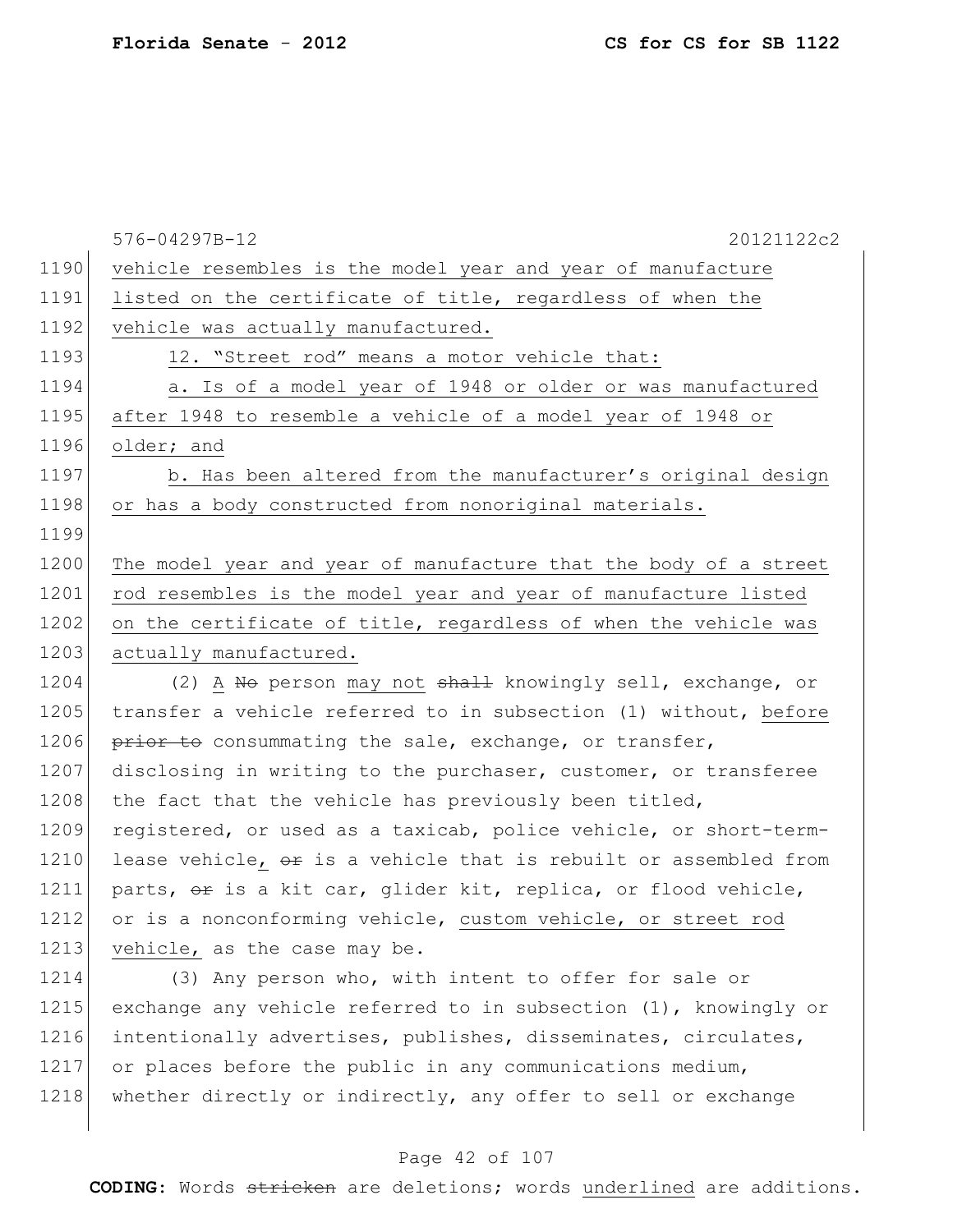576-04297B-12 20121122c2 1219 the vehicle shall clearly and precisely state in each such offer 1220 that the vehicle has previously been titled, registered, or used 1221 as a taxicab, police vehicle, or short-term-lease vehicle or 1222 that the vehicle or mobile home is a vehicle that is rebuilt or 1223 assembled from parts,  $\theta$  is a kit car, glider kit, replica, or 1224 flood vehicle, or is a nonconforming vehicle, custom vehicle, or 1225 street rod vehicle, as the case may be. A  $Any$  person who 1226 violates this subsection commits a misdemeanor of the second 1227 degree, punishable as provided in s. 775.082 or s. 775.083. 1228 (4) If When a certificate of title, including a foreign 1229 certificate, is branded to reflect a condition or prior use of 1230 the titled vehicle, the brand must be noted on the registration 1231 certificate of the vehicle and such brand shall be carried 1232 forward on all subsequent certificates of title and registration 1233 certificates issued for the life of the vehicle. 1234 (5) A Any person who knowingly sells, exchanges, or offers 1235 to sell or exchange a motor vehicle or mobile home contrary to 1236 the provisions of this section or any officer, agent, or 1237 employee of a person who knowingly authorizes, directs, aids in, 1238 or consents to the sale, exchange, or offer to sell or exchange 1239 a motor vehicle or mobile home contrary to the provisions of 1240 this section commits a misdemeanor of the second degree, 1241 punishable as provided in s. 775.082 or s. 775.083. 1242 (6) A Any person who removes a rebuilt decal from a rebuilt

1243 vehicle with the intent to conceal the rebuilt status of the 1244 vehicle commits a felony of the third degree, punishable as 1245 provided in s. 775.082, s. 775.083, or s. 775.084.

1246 (7) This section applies to a mobile home, travel trailer, 1247 camping trailer, truck camper, or fifth-wheel recreation trailer

### Page 43 of 107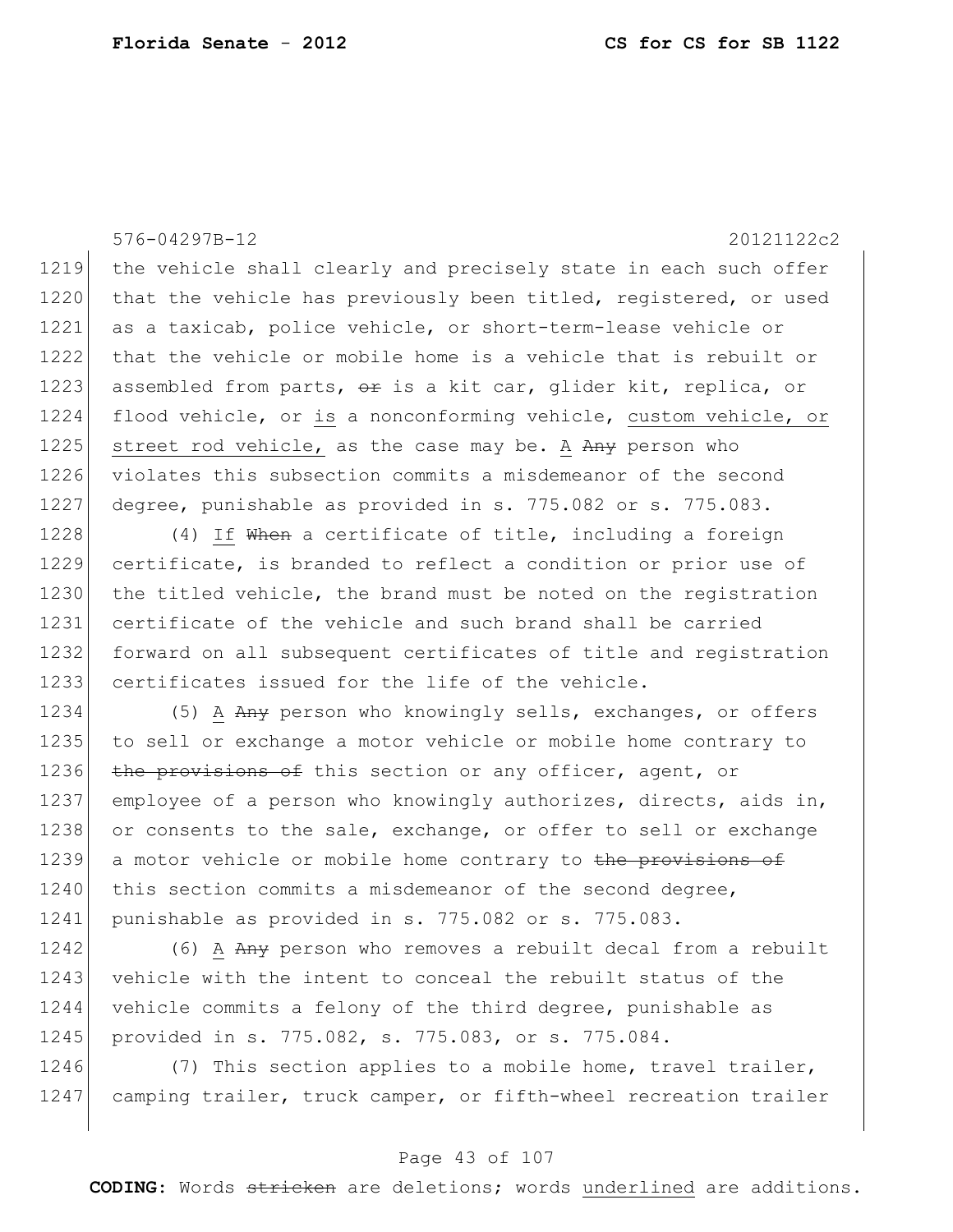576-04297B-12 20121122c2 1248 only when the such mobile home or vehicle is a rebuilt vehicle 1249 or is assembled from parts. 1250 (8)  $\overline{A}$  No person is not shall be liable or accountable in 1251 any civil action arising out of a violation of this section if 1252 the designation of the previous use or condition of the motor 1253 vehicle is not noted on the certificate of title and 1254 registration certificate of the vehicle which was received by, 1255 or delivered to, such person, unless the such person has 1256 actively concealed the prior use or condition of the vehicle 1257 from the purchaser. 1258 (9) Subsections  $(1)$ ,  $(2)$ , and  $(3)$  do not apply to the

1259 transfer of ownership of a motor vehicle after the motor vehicle 1260 has ceased to be used as a lease vehicle and the ownership has 1261 been transferred to an owner for private use or to the transfer 1262 of ownership of a nonconforming vehicle with 36,000 or more 1263 miles on its odometer, or 34 months whichever is later and the 1264 ownership has been transferred to an owner for private use. Such 1265 owner, as shown on the title certificate, may request the 1266 department to issue a corrected certificate of title that does 1267 not contain the statement of the previous use of the vehicle as 1268 a lease vehicle or condition as a nonconforming vehicle.

1269 Section 22. Subsection (6) of section 319.23, Florida 1270 Statutes, is amended, present subsections (7) through (11) of 1271 that section are redesignated as subsections (8) through (12), 1272 respectively, and a new subsection (7) is added to that section, 1273 to read:

1274 319.23 Application for, and issuance of, certificate of  $1275$  title.-

 $1276$  (6)(a) In the case of the sale of a motor vehicle or mobile

### Page 44 of 107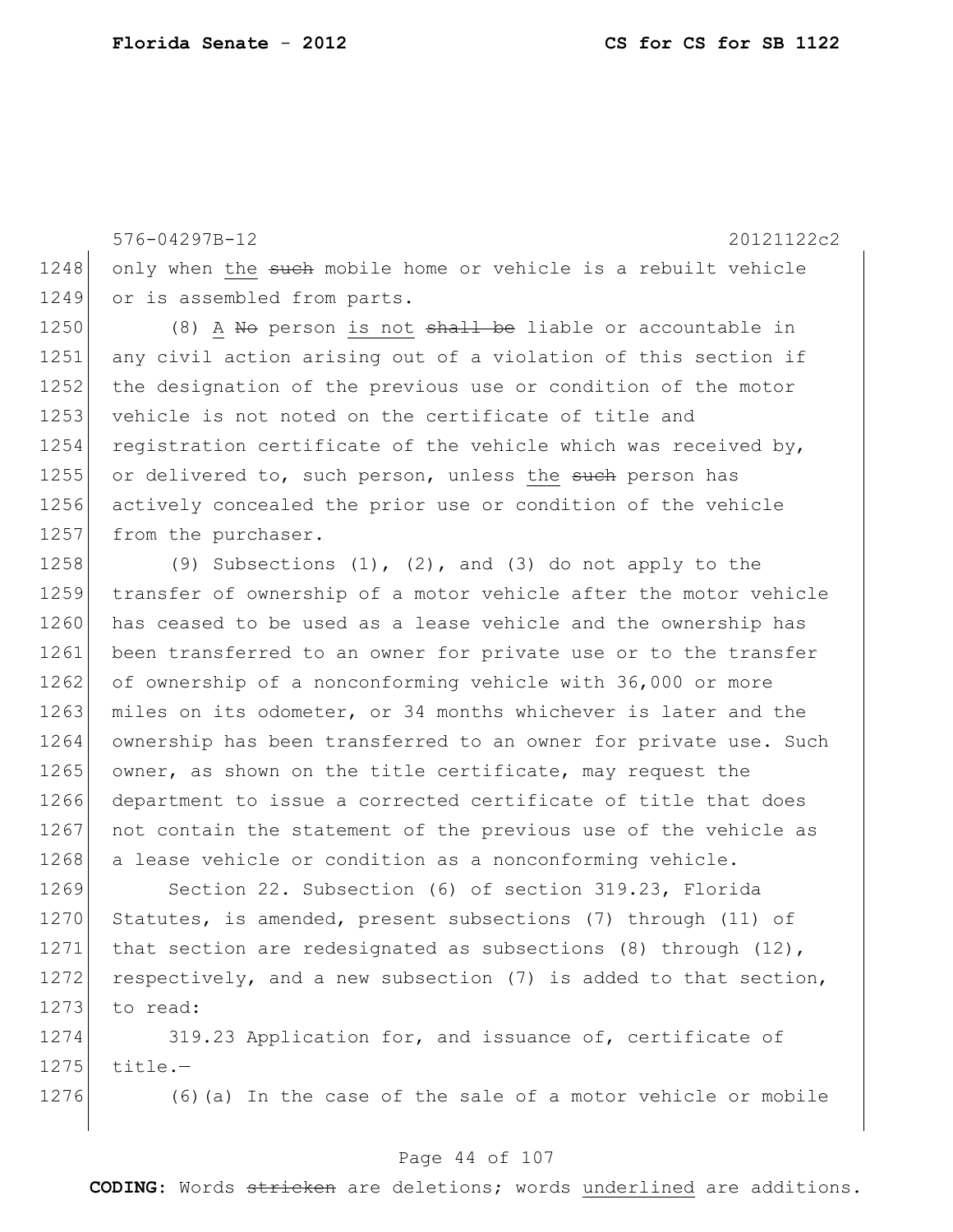576-04297B-12 20121122c2 1277 home by a licensed dealer to a general purchaser, the 1278 certificate of title must be obtained in the name of the 1279 purchaser by the dealer upon application signed by the 1280 purchaser, and in each other case the such certificate must be 1281 obtained by the purchaser. In each case of transfer of a motor 1282 vehicle or mobile home, the application for a certificate of 1283 title, a corrected certificate, or an assignment or reassignment 1284 must be filed within 30 days after the delivery of the motor 1285 vehicle or after consummation of the sale of the mobile home to 1286 the purchaser. An applicant must pay a fee of \$20, in addition 1287 to all other fees and penalties required by law, for failing to 1288 file such application within the specified time. In the case of 1289 the sale of a motor vehicle by a licensed motor vehicle dealer 1290 to a general purchaser who resides in another state or country, 1291 the dealer is not required to apply for a certificate of title 1292 for the motor vehicle; however, the dealer must transfer 1293 ownership and reassign the certificate of title or 1294 manufacturer's certificate of origin to the purchaser, and the 1295 purchaser must sign an affidavit, as approved by the department, 1296 that the purchaser will title and register the motor vehicle in 1297 another state or country. 1298 (b) If a licensed dealer acquires a motor vehicle or mobile

1299 home as a trade-in, the dealer must file with the department, 1300 within 30 days, a notice of sale signed by the seller. The 1301 department shall update its database for that title record to 1302 indicate "sold." A licensed dealer need not apply for a 1303 certificate of title for any motor vehicle or mobile home in 1304 stock acquired for stock purposes except as provided in s. 1305 319.225.

#### Page 45 of 107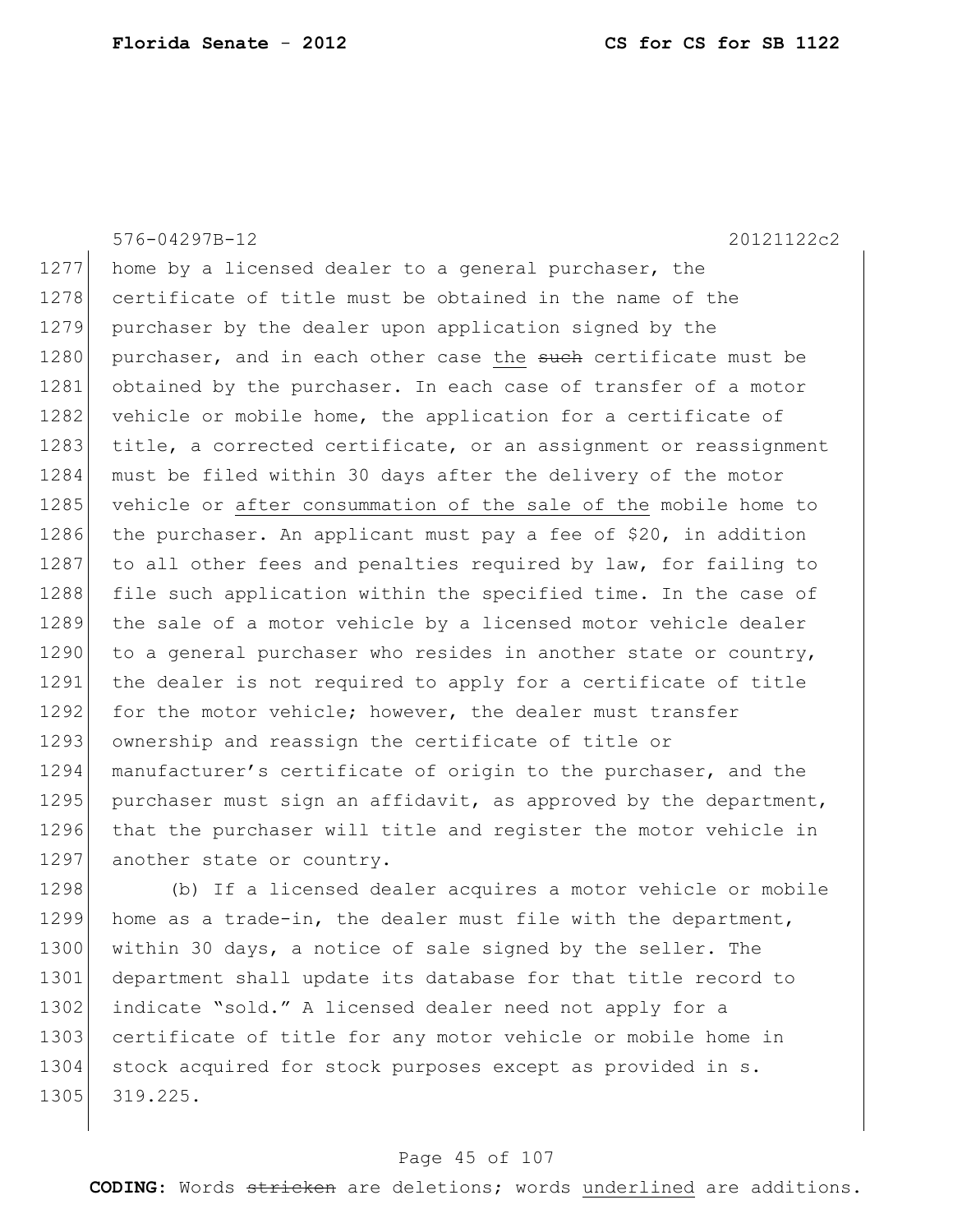|      | 576-04297B-12<br>20121122c2                                      |
|------|------------------------------------------------------------------|
| 1306 | (7) If an applicant for a certificate of title is unable to      |
| 1307 | provide the department with a certificate of title that assigns  |
| 1308 | the prior owner's interest in the motor vehicle, the department  |
| 1309 | may accept a bond in the form prescribed by the department,      |
| 1310 | along with an affidavit in a form prescribed by the department,  |
| 1311 | which includes verification of the vehicle identification number |
| 1312 | and an application for title.                                    |
| 1313 | (a) The bond must be:                                            |
| 1314 | 1. In a form prescribed by the department;                       |
| 1315 | 2. Executed by the applicant;                                    |
| 1316 | 3. Issued by a person authorized to conduct a surety             |
| 1317 | business in this state;                                          |
| 1318 | 4. In an amount equal to two times the value of the vehicle      |
| 1319 | as determined by the department; and                             |
| 1320 | 5. Conditioned to indemnify all prior owners and                 |
| 1321 | lienholders and all subsequent purchasers of the vehicle or      |
| 1322 | persons who acquire a security interest in the vehicle, and      |
| 1323 | their successors in interest, against any expense, loss, or      |
| 1324 | damage, including reasonable attorney fees, occurring because of |
| 1325 | the issuance of the certificate of title for the vehicle or for  |
| 1326 | a defect in or undisclosed security interest on the right,       |
| 1327 | title, or interest of the applicant to the vehicle.              |
| 1328 | (b) An interested person has a right to recover on the bond      |
| 1329 | for a breach of the bond's condition. The aggregate liability of |
| 1330 | the surety to all persons may not exceed the amount of the bond. |
| 1331 | (c) A bond under this subsection expires on the third            |
| 1332 | anniversary of the date the bond became effective.               |
| 1333 | (d) The affidavit must:                                          |
| 1334 | 1. Be in a form prescribed by the department;                    |
|      |                                                                  |

# Page 46 of 107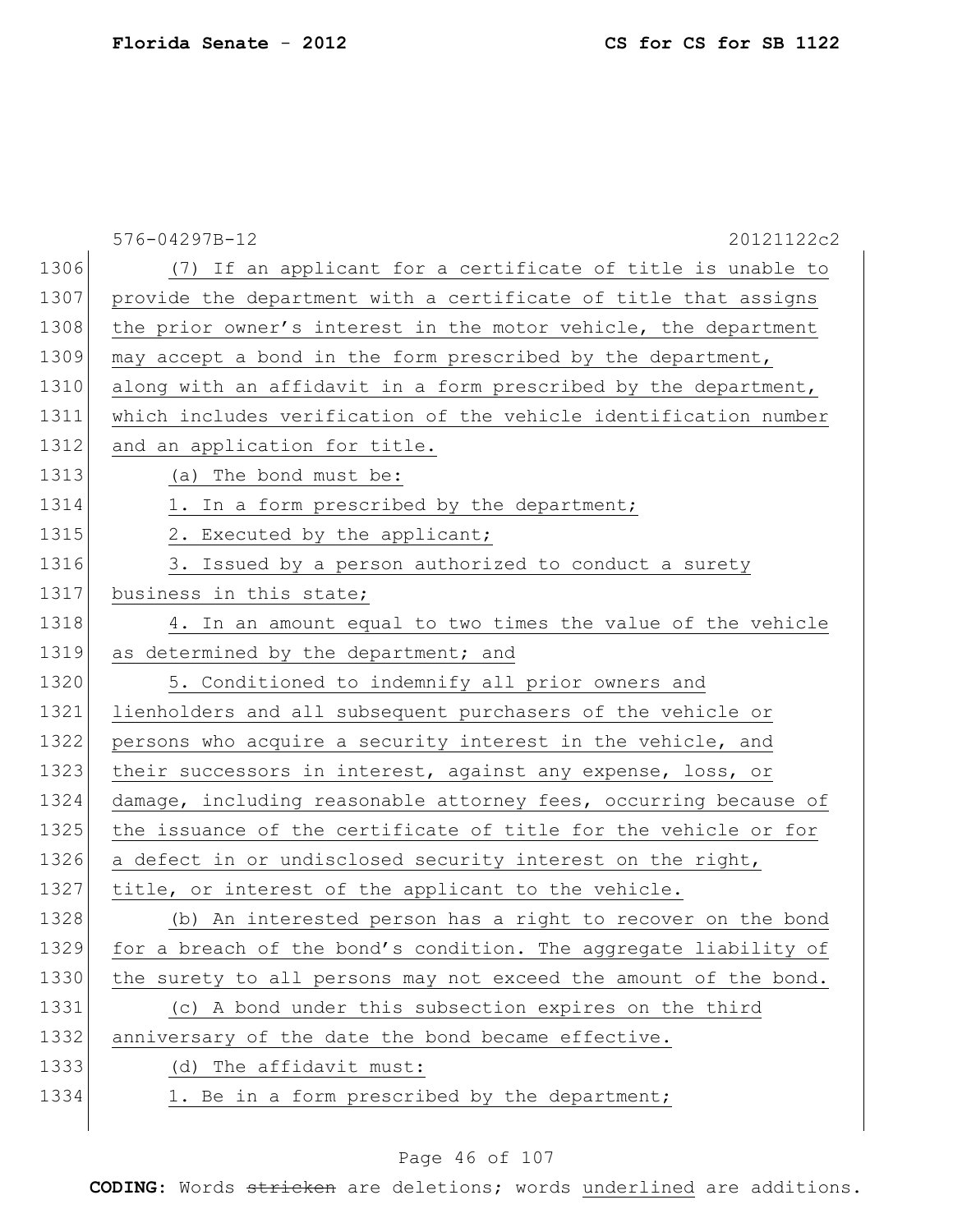|      | 20121122c2<br>576-04297B-12                                      |
|------|------------------------------------------------------------------|
| 1335 | 2. Include the facts and circumstances under which the           |
| 1336 | applicant acquired ownership and possession of the motor         |
| 1337 | vehicle;                                                         |
| 1338 | 3. Disclose that no security interests, liens, or                |
| 1339 | encumbrances against the motor vehicle are known to the          |
| 1340 | applicant against the motor vehicle; and                         |
| 1341 | 4. State that the applicant has the right to have a              |
| 1342 | certificate of title issued.                                     |
| 1343 | Section 23. Subsection (8) of section 319.24, Florida            |
| 1344 | Statutes, is amended to read:                                    |
| 1345 | 319.24 Issuance in duplicate; delivery; liens and                |
| 1346 | encumbrances.-                                                   |
| 1347 | (8) Notwithstanding any requirements in this section or in       |
| 1348 | s. 319.27 indicating that a lien on a motor vehicle or mobile    |
| 1349 | home shall be noted on the face of the Florida certificate of    |
| 1350 | title, if there are one or more liens or encumbrances on the     |
| 1351 | motor vehicle or mobile home, the department shall may           |
| 1352 | electronically transmit the lien to the first lienholder and     |
| 1353 | notify the first lienholder of any additional liens. Subsequent  |
| 1354 | lien satisfactions shall may be electronically transmitted to    |
| 1355 | the department and must shall include the name and address of    |
| 1356 | the person or entity satisfying the lien. When electronic        |
| 1357 | transmission of liens and lien satisfactions is are used, the    |
| 1358 | issuance of a certificate of title may be waived until the last  |
| 1359 | lien is satisfied and a clear certificate of title is issued to  |
| 1360 | the owner of the vehicle. In subsequent transfer of ownership of |
| 1361 | the motor vehicle, it shall be presumed that the motor vehicle   |
| 1362 | title is subject to a lien as set forth in s. 319.225(6)(a)      |
| 1363 | until the title to be issued pursuant to this subsection is      |
|      |                                                                  |

# Page 47 of 107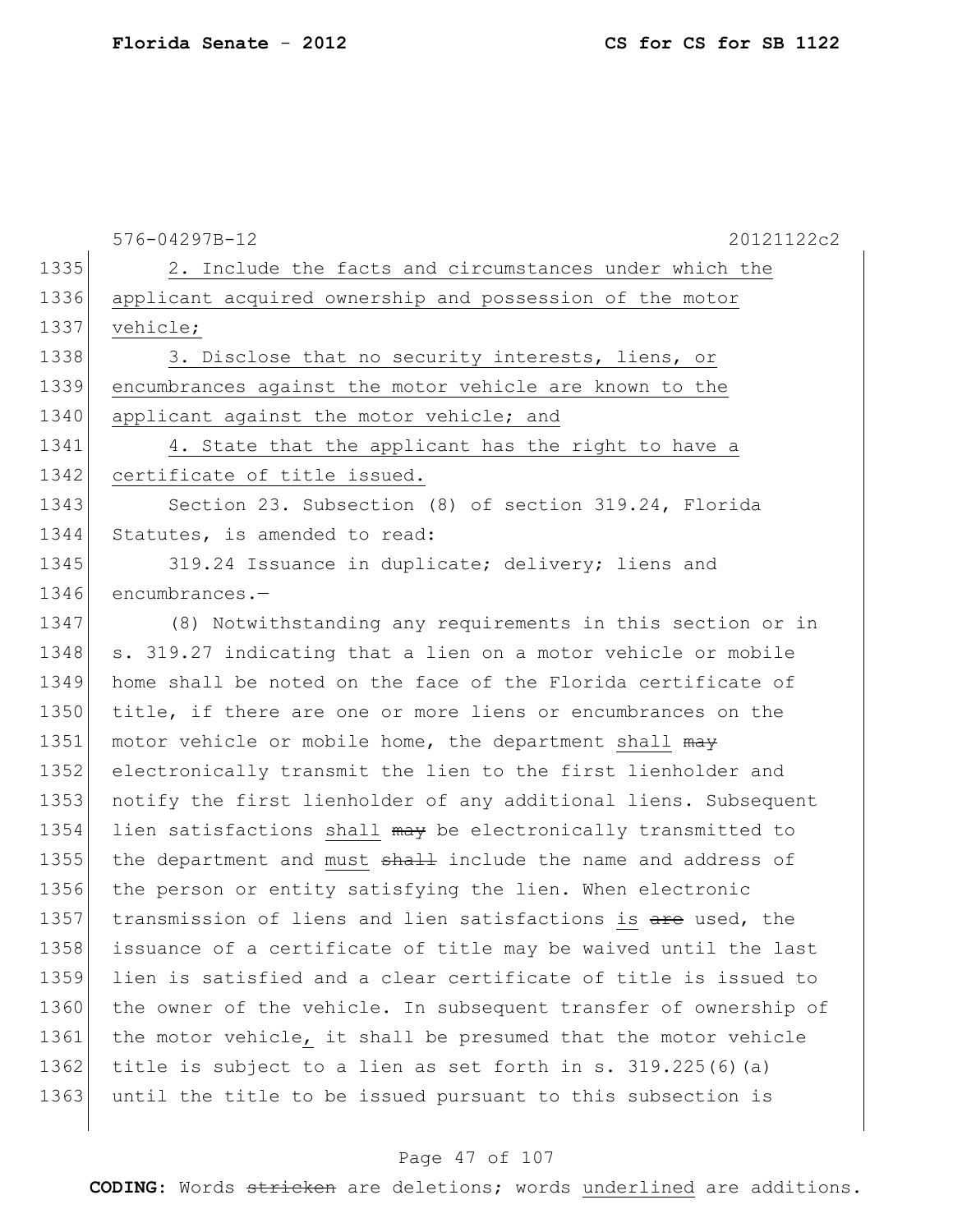|      | 576-04297B-12<br>20121122c2                                      |
|------|------------------------------------------------------------------|
| 1364 | received by the person or entity satisfying the lien.            |
| 1365 | Section 24. Subsection (7) is added to section 319.27,           |
| 1366 | Florida Statutes, to read:                                       |
| 1367 | 319.27 Notice of lien on motor vehicles or mobile homes;         |
| 1368 | notation on certificate; recording of lien.-                     |
| 1369 | (7) The department shall establish and administer an             |
| 1370 | electronic titling program that requires the electronic          |
| 1371 | recording of vehicle title information for new, transferred, and |
| 1372 | corrected certificates of title. Lienholders shall               |
| 1373 | electronically transmit liens and lien satisfactions to the      |
| 1374 | department in a format determined by the department. Individuals |
| 1375 | and lienholders who the department determines are not normally   |
| 1376 | engaged in the business or practice of financing vehicles are    |
| 1377 | exempt from the electronic titling requirement.                  |
| 1378 | Section 25. Subsection (3) is added to section 319.28,           |
| 1379 | Florida Statutes, to read:                                       |
| 1380 | 319.28 Transfer of ownership by operation of law.-               |
| 1381 | (3) A dealer of farm or industrial equipment who conducts a      |
| 1382 | repossession, as defined in s. 493.6101(22), of such equipment   |
| 1383 | is not subject to licensure as a recovery agent or recovery      |
| 1384 | agency if the dealer is regularly engaged in the sale of the     |
| 1385 | equipment for a particular manufacturer and the lender is        |
| 1386 | affiliated with that manufacturer.                               |
| 1387 | Section 26. Present subsection (10) of section 319.30,           |
| 1388 | Florida Statutes, is renumbered as subsection $(11)$ , and a new |
| 1389 | subsection (10) is added to that section to read:                |
| 1390 | 319.30 Definitions; dismantling, destruction, change of          |
| 1391 | identity of motor vehicle or mobile home; salvage.-              |
| 1392 | (10) The department may adopt rules to implement an              |
|      |                                                                  |

# Page 48 of 107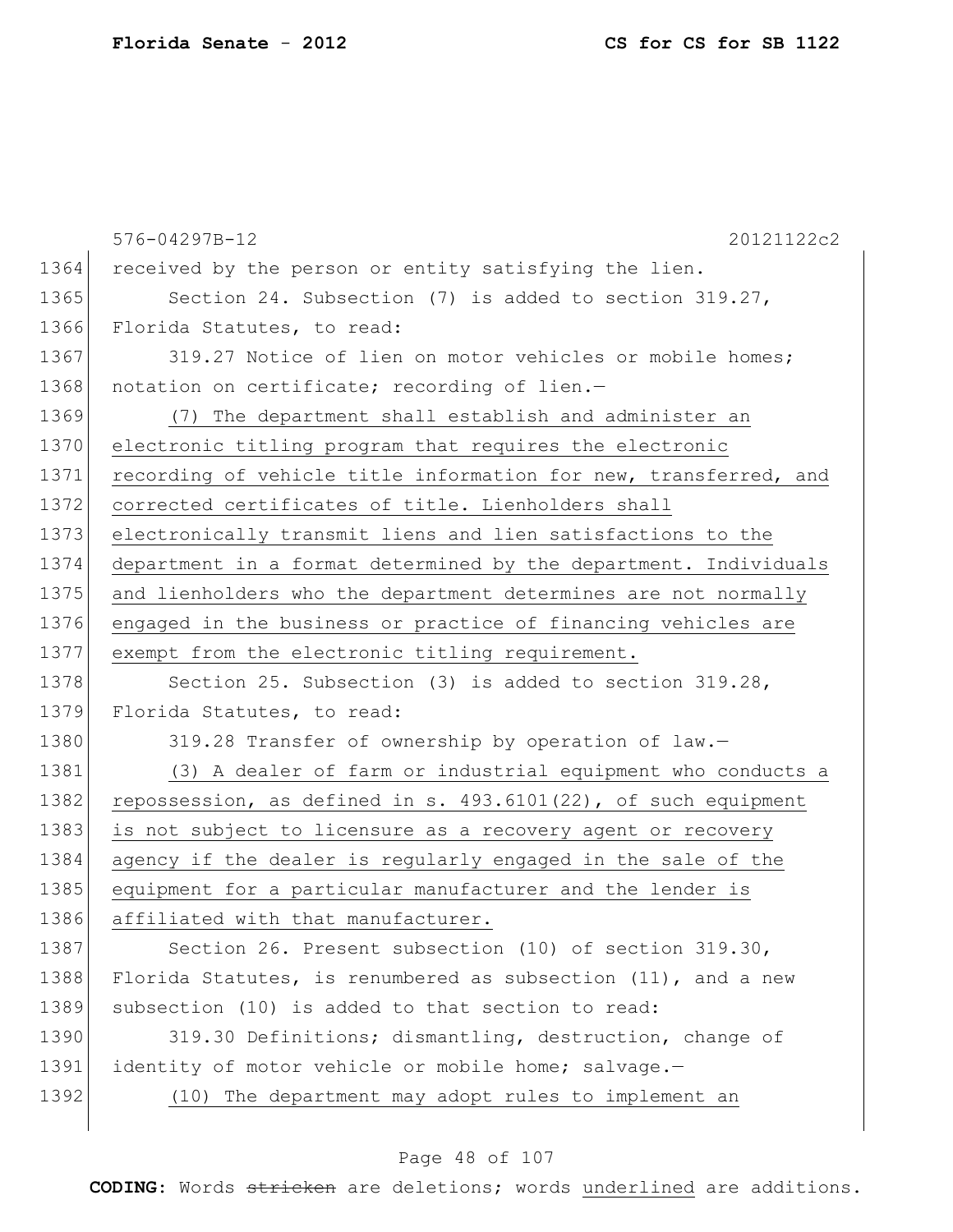|      | 576-04297B-12<br>20121122c2                                      |
|------|------------------------------------------------------------------|
| 1393 | electronic system for issuing salvage certificates of title and  |
| 1394 | certificates of destruction.                                     |
| 1395 | Section 27. Section 319.40, Florida Statutes, is amended to      |
| 1396 | read:                                                            |
| 1397 | 319.40 Transactions by electronic or telephonic means.-          |
| 1398 | (1) The department may $\frac{1}{18}$ authorized to accept any   |
| 1399 | application provided for under this chapter by electronic or     |
| 1400 | telephonic means.                                                |
| 1401 | (2) The department may issue an electronic certificate of        |
| 1402 | title in lieu of printing a paper title.                         |
| 1403 | (3) The department may collect electronic mail addresses         |
| 1404 | and use electronic mail in lieu of the United States Postal      |
| 1405 | Service as a method of notification. However, any notice         |
| 1406 | regarding the potential forfeiture or foreclosure of an interest |
| 1407 | in property must be sent via the United States Postal Service.   |
| 1408 | Section 28. Paragraph (a) of subsection (1) of section           |
| 1409 | 320.01, Florida Statutes, is amended, and subsection (46) is     |
| 1410 | added to that section, to read:                                  |
| 1411 | 320.01 Definitions, general. As used in the Florida              |
| 1412 | Statutes, except as otherwise provided, the term:                |
| 1413 | (1) "Motor vehicle" means:                                       |
| 1414 | (a) An automobile, motorcycle, truck, trailer, semitrailer,      |
| 1415 | truck tractor and semitrailer combination, or any other vehicle  |
| 1416 | operated on the roads of this state, used to transport persons   |
| 1417 | or property, and propelled by power other than muscular power,   |
| 1418 | but the term does not include traction engines, road rollers,    |
| 1419 | special mobile equipment as defined in s. 316.003(48), such      |
| 1420 | vehicles that as run only upon a track, bicycles, swamp buggies, |
| 1421 | or mopeds.                                                       |
|      |                                                                  |

# Page 49 of 107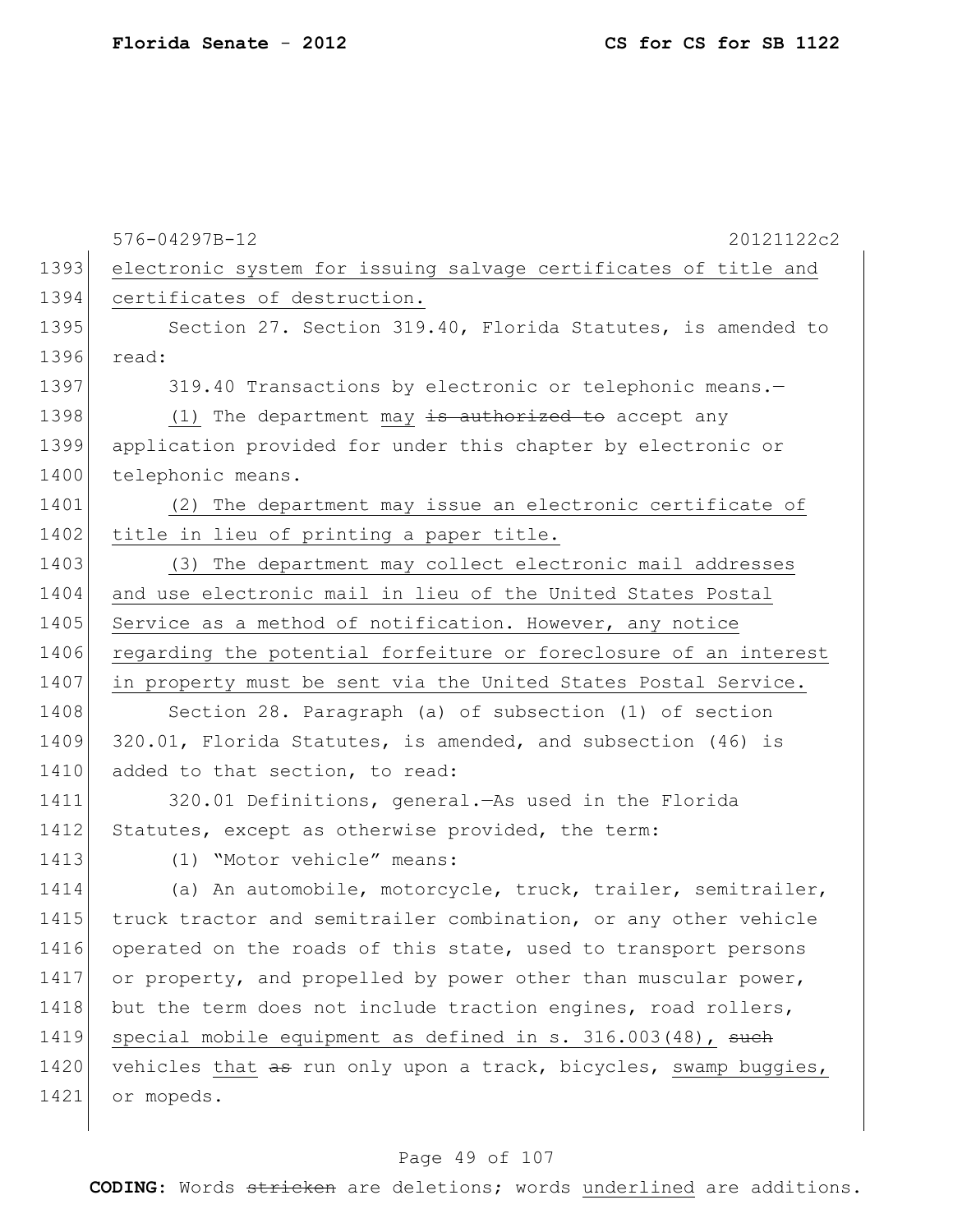576-04297B-12 20121122c2 1422 (46) "Swamp buggy" means a motorized off-road vehicle that 1423 is designed or modified to travel over swampy or varied terrain 1424 and that may use large tires or tracks operated from an elevated 1425 platform. The term does not include any vehicle defined in 1426 chapter 261 or otherwise defined or classified in this chapter. 1427 Section 29. Subsection (2) and paragraph (e) of subsection 1428 (5) of section 320.02, Florida Statutes, are amended, paragraphs 1429 (o),  $(p)$ ,  $(q)$ , and  $(r)$  are added to subsection  $(15)$ , and 1430 subsection (18) is added to that section, to read: 1431 320.02 Registration required; application for registration;  $1432$  forms. 1433 (2)(a) The application for registration shall include the 1434 street address of the owner's permanent residence or the address 1435 of his or her permanent place of business and shall be 1436 accompanied by personal or business identification information

1437 which may include, but need not be limited to, a driver driver's 1438 license number, Florida identification card number, or federal 1439 employer identification number. If the owner does not have a 1440 permanent residence or permanent place of business or if the 1441 owner's permanent residence or permanent place of business 1442 cannot be identified by a street address, the application shall 1443 include:

1444 1. If the vehicle is registered to a business, the name and 1445 street address of the permanent residence of an owner of the 1446 business, an officer of the corporation, or an employee who is 1447 in a supervisory position.

1448 2. If the vehicle is registered to an individual, the name 1449 and street address of the permanent residence of a close 1450 relative or friend who is a resident of this state.

### Page 50 of 107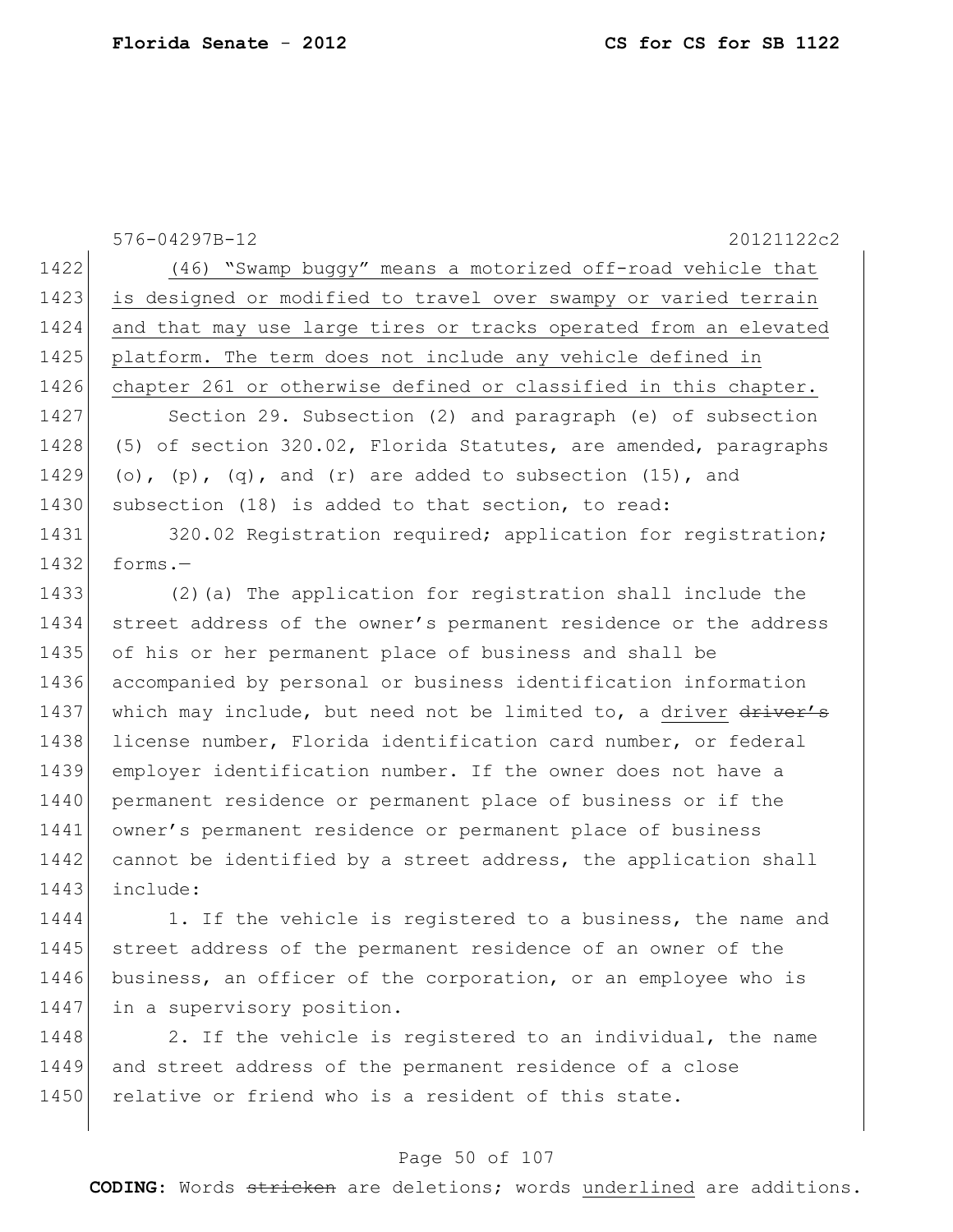576-04297B-12 20121122c2 1451 1452 If the vehicle is registered to an active duty member of the 1453 Armed Forces of the United States who is a Florida resident, the 1454 active duty member is exempt from the requirement to provide the 1455 street address of a permanent residence. 1456 (b) The department shall prescribe a form upon which motor 1457 vehicle owners may record odometer readings when registering 1458 their motor vehicles. 1459 (5) 1460 (e) Upon the expiration date noted in the cancellation 1461 notice that the department receives from the insurer, the 1462 department shall suspend the registration, issued under this 1463 chapter or s.  $207.004(1)$ , of a motor carrier who operates a 1464 commercial motor vehicle or who permits it to be operated in 1465 this state during the registration period without having in full 1466 force and effect liability insurance, a surety bond, or a valid 1467 self-insurance certificate that complies with the provisions of 1468 this section. The insurer shall provide notice to the department 1469 at the same time the cancellation notice is provided to the 1470 insured pursuant to s. 627.7281. The department may adopt rules 1471 regarding the electronic submission of the cancellation notice 1472 <del>liability insurance policy or surety bond may not be canceled on</del> 1473 less than 30 days' written notice by the insurer to the 1474 department, such 30 days' notice to commence from the date 1475 notice is received by the department. 1476 (15) 1477 (o) The application form for motor vehicle registration and 1478 renewal registration must include language permitting a 1479 voluntary contribution of \$1 to the Florida Association of Food

#### Page 51 of 107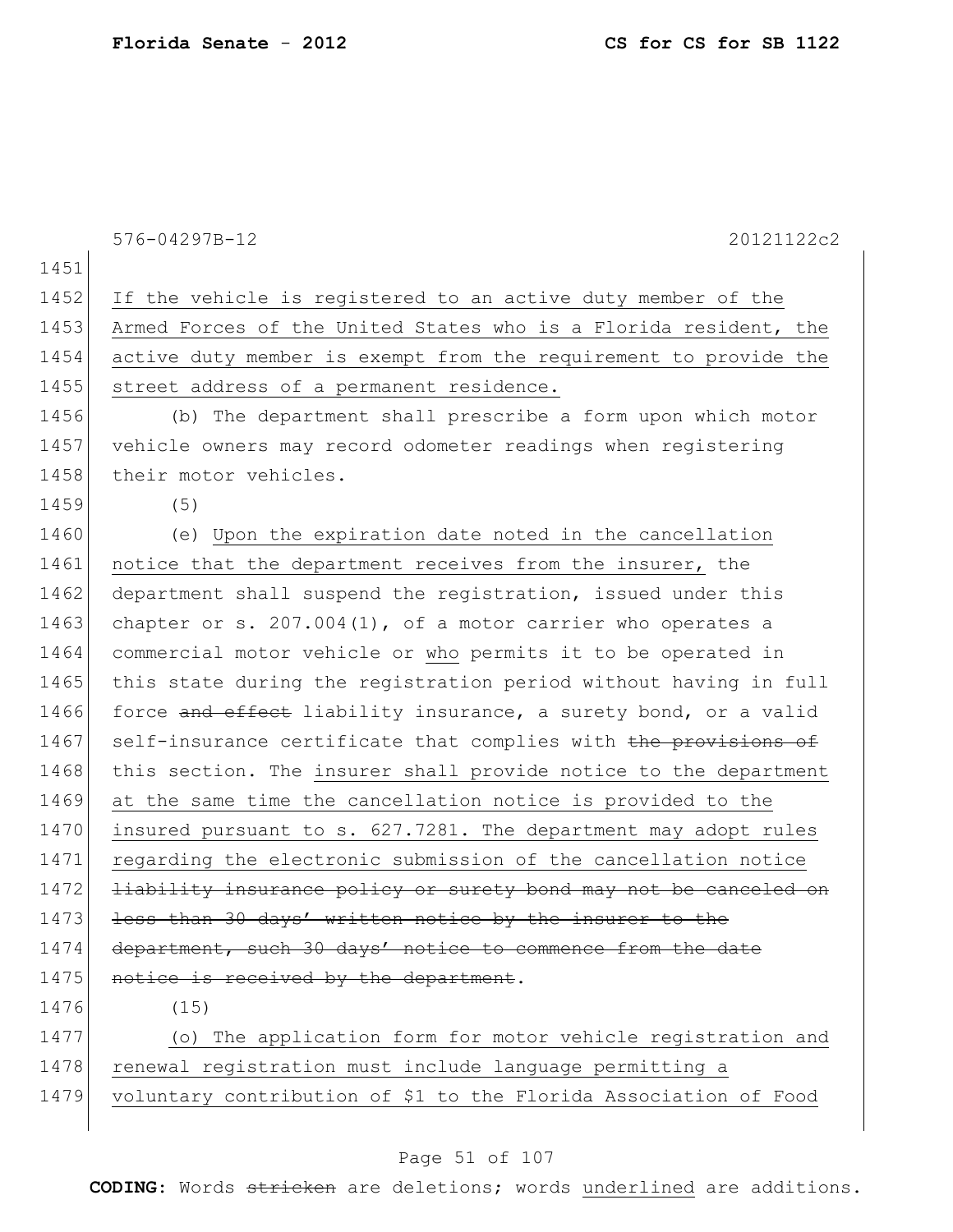|      | 576-04297B-12<br>20121122c2                                     |
|------|-----------------------------------------------------------------|
| 1480 | Banks, Inc. The proceeds shall be distributed by the department |
| 1481 | each month to Florida Association of Food Banks, Inc., to be    |
| 1482 | used by that organization for the purpose of ending hunger in   |
| 1483 | this state.                                                     |
| 1484 | (p) The application form for motor vehicle registration and     |
| 1485 | renewal of registration must include language permitting a      |
| 1486 | voluntary contribution of \$1 per applicant for Autism Services |
| 1487 | and Supports. Such contributions must be transferred by the     |
| 1488 | department to the Achievement and Rehabilitation Centers, Inc., |
| 1489 | Autism Services Fund.                                           |
| 1490 | (q) The application form for motor vehicle registration and     |
| 1491 | renewal of registration must include language permitting a      |
| 1492 | voluntary contribution of \$1 per applicant to Support Our      |
| 1493 | Troops, which shall be distributed to Support Our Troops, Inc., |
| 1494 | a Florida not-for-profit organization.                          |
| 1495 | (r) The application form for motor vehicle registration and     |
| 1496 | renewal of registration must include language permitting a      |
| 1497 | voluntary contribution of \$1 to Take Stock In Children. Such   |
| 1498 | contributions shall be transferred by the department to Take    |
| 1499 | Stock In Children, Inc.                                         |
| 1500 |                                                                 |
| 1501 | For the purpose of applying the service charge provided in s.   |
| 1502 | 215.20, contributions received under this subsection are not    |
| 1503 | income of a revenue nature.                                     |
| 1504 | (18) The department shall retain all electronic                 |
| 1505 | registration records for at least 10 years.                     |
| 1506 | Section 30. Subsection (8) of section 320.03, Florida           |
| 1507 | Statutes, is amended to read:                                   |
| 1508 | 320.03 Registration; duties of tax collectors;                  |
|      |                                                                 |

# Page 52 of 107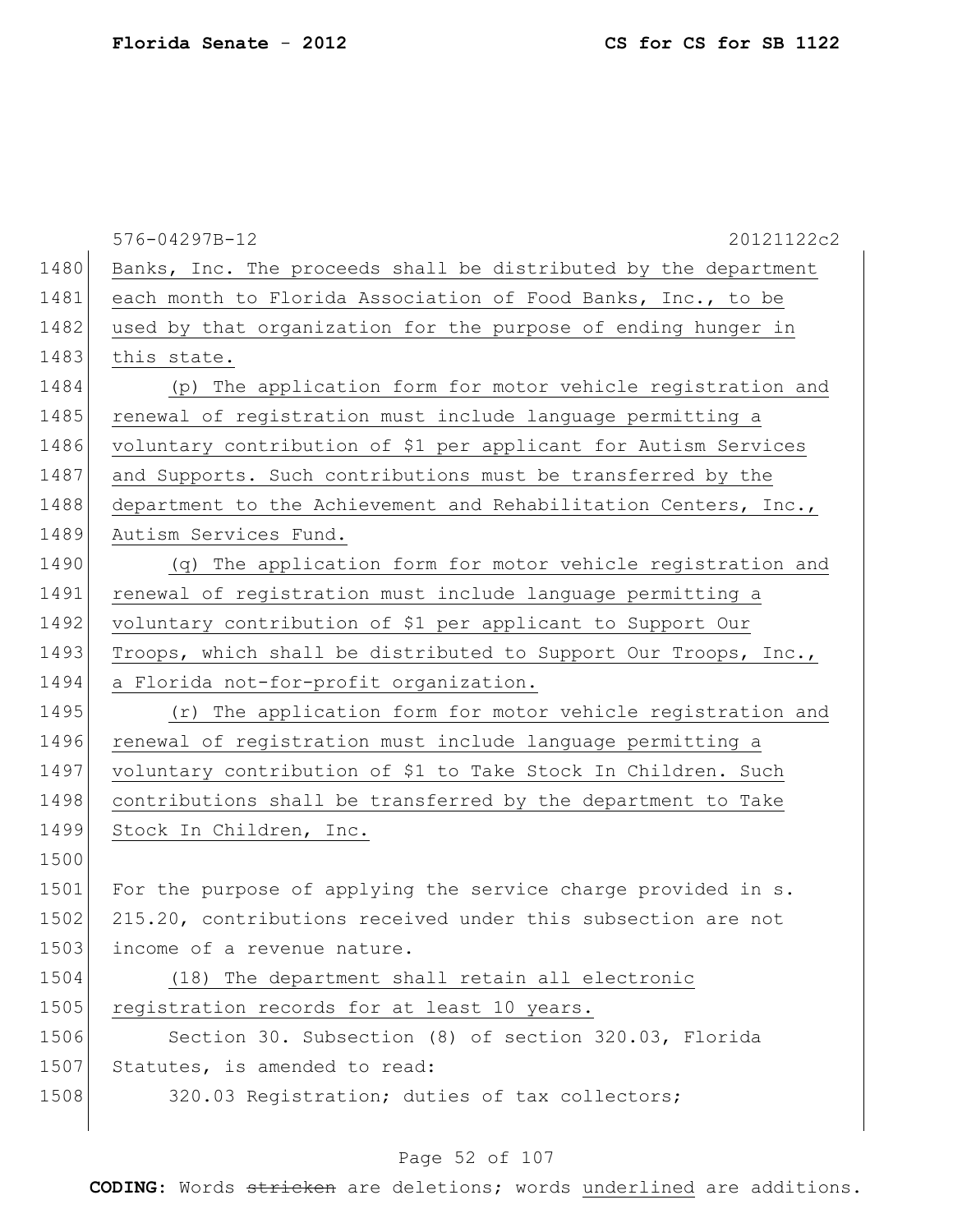```
576-04297B-12 20121122c2
1509 International Registration Plan.-
1510 (8) If the applicant's name appears on the list referred to
1511 in s. 316.1001(4), s. 316.1967(6), or s. 713.78(13), a license 
1512 plate or revalidation sticker may not be issued until that
1513 person's name no longer appears on the list or until the person 
1514 presents a receipt from the governmental entity or the clerk of 
1515 court that provided the data showing that the fines outstanding 
1516 have been paid. This subsection does not apply to the owner of a 
1517 leased vehicle if the vehicle is registered in the name of the 
1518 lessee of the vehicle. The tax collector and the clerk of the 
1519 court are each entitled to receive monthly, as costs for
1520 implementing and administering this subsection, 10 percent of 
1521 the civil penalties and fines recovered from such persons. As 
1522 used in this subsection, the term "civil penalties and fines" 
1523 does not include a wrecker operator's lien as described in s.
1524 713.78(13). If the tax collector has private tag agents, such 
1525 tag agents are entitled to receive a pro rata share of the
```
amount paid to the tax collector, based upon the percentage of

any private agent to issue license plates shall be revoked,

registration and does not apply to the transfer of a

1536 licensed under this chapter, except for the transfer of 1537 registrations which includes is inclusive of the annual

 license plates and revalidation stickers issued by the tag agent compared to the total issued within the county. The authority of

1530 after notice and a hearing as provided in chapter 120, if he or she issues any license plate or revalidation sticker contrary to the provisions of this subsection. This section applies only to the annual renewal in the owner's birth month of a motor vehicle

1535 registration of a motor vehicle sold by a motor vehicle dealer

#### Page 53 of 107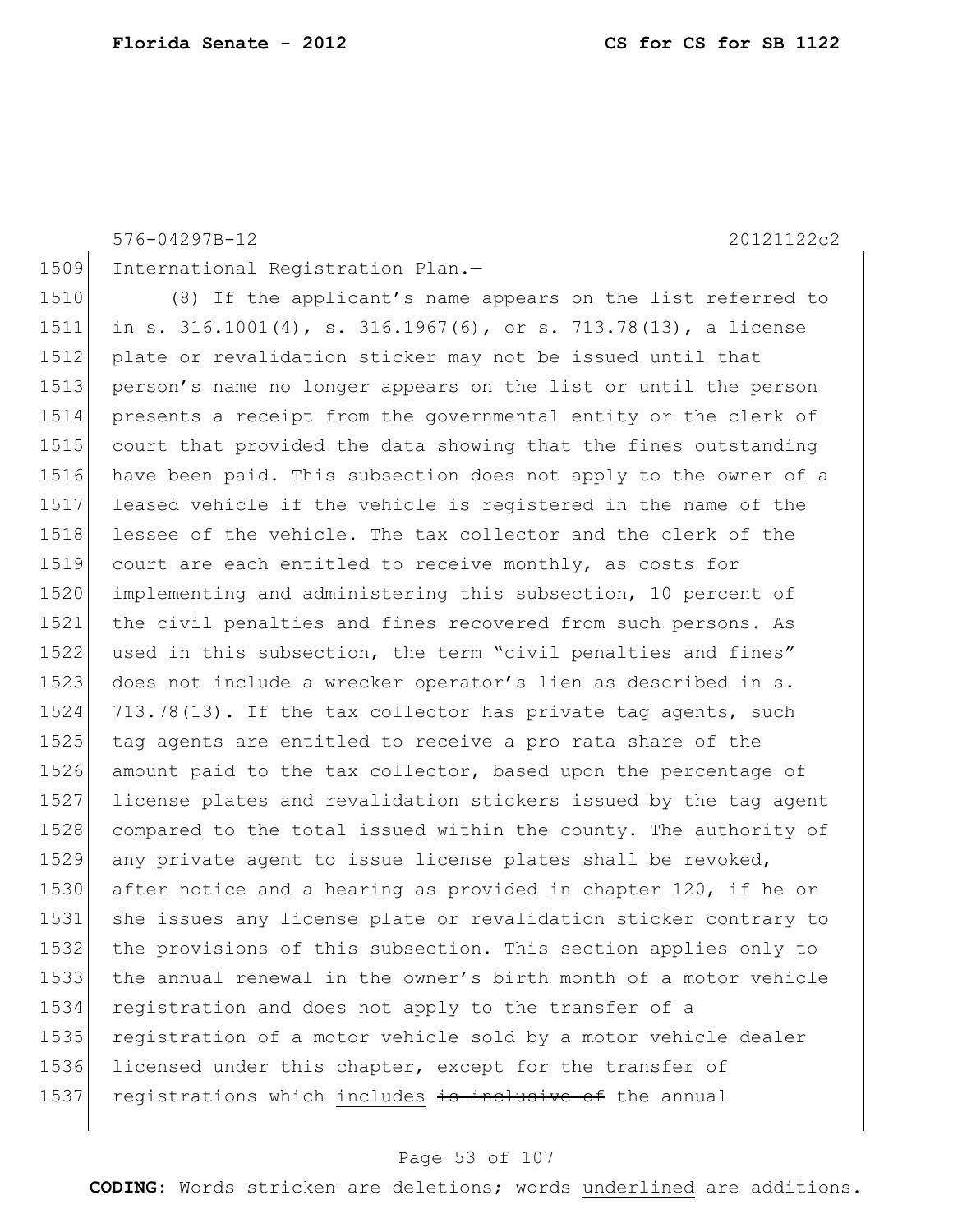|      | 576-04297B-12<br>20121122c2                                      |
|------|------------------------------------------------------------------|
| 1538 | renewals. This section does not affect the issuance of the title |
| 1539 | to a motor vehicle, notwithstanding s. 319.23(8)(b)              |
| 1540 | $319.23(7)$ (b).                                                 |
| 1541 | Section 31. Subsections (5) and (6) are added to section         |
| 1542 | 320.06, Florida Statutes, to read:                               |
| 1543 | 320.06 Registration certificates, license plates, and            |
| 1544 | validation stickers generally.-                                  |
| 1545 | (5) The department may conduct a pilot program to evaluate       |
| 1546 | the designs, concepts, and technologies for alternative license  |
| 1547 | plates. For purposes of the pilot program, the department shall  |
| 1548 | investigate the feasibility and use of alternative license plate |
| 1549 | technologies and the long-term cost impact to the consumer. The  |
| 1550 | pilot program shall be limited to license plates that are used   |
| 1551 | on government-owned motor vehicles as described in s. 320.0655.  |
| 1552 | Such license plates are exempt from the requirements in          |
| 1553 | paragraph (3)(a).                                                |
| 1554 | (6) All license plates issued pursuant to this chapter are       |
| 1555 | the property of the state.                                       |
| 1556 | Section 32. Section 320.0605, Florida Statutes, is amended       |
| 1557 | to read:                                                         |
| 1558 | 320.0605 Certificate of registration; possession required;       |
| 1559 | $exception. -$                                                   |
| 1560 | (1) The registration certificate or an official copy             |
| 1561 | thereof, a true copy of a rental or lease documentation          |
| 1562 | agreement issued for a motor vehicle or issued for a replacement |
| 1563 | vehicle in the same registration period, a temporary receipt     |
| 1564 | printed upon self-initiated electronic renewal of a registration |
| 1565 | via the Internet, or a cab card issued for a vehicle registered  |
| 1566 | under the International Registration Plan shall, at all times    |
|      |                                                                  |

# Page 54 of 107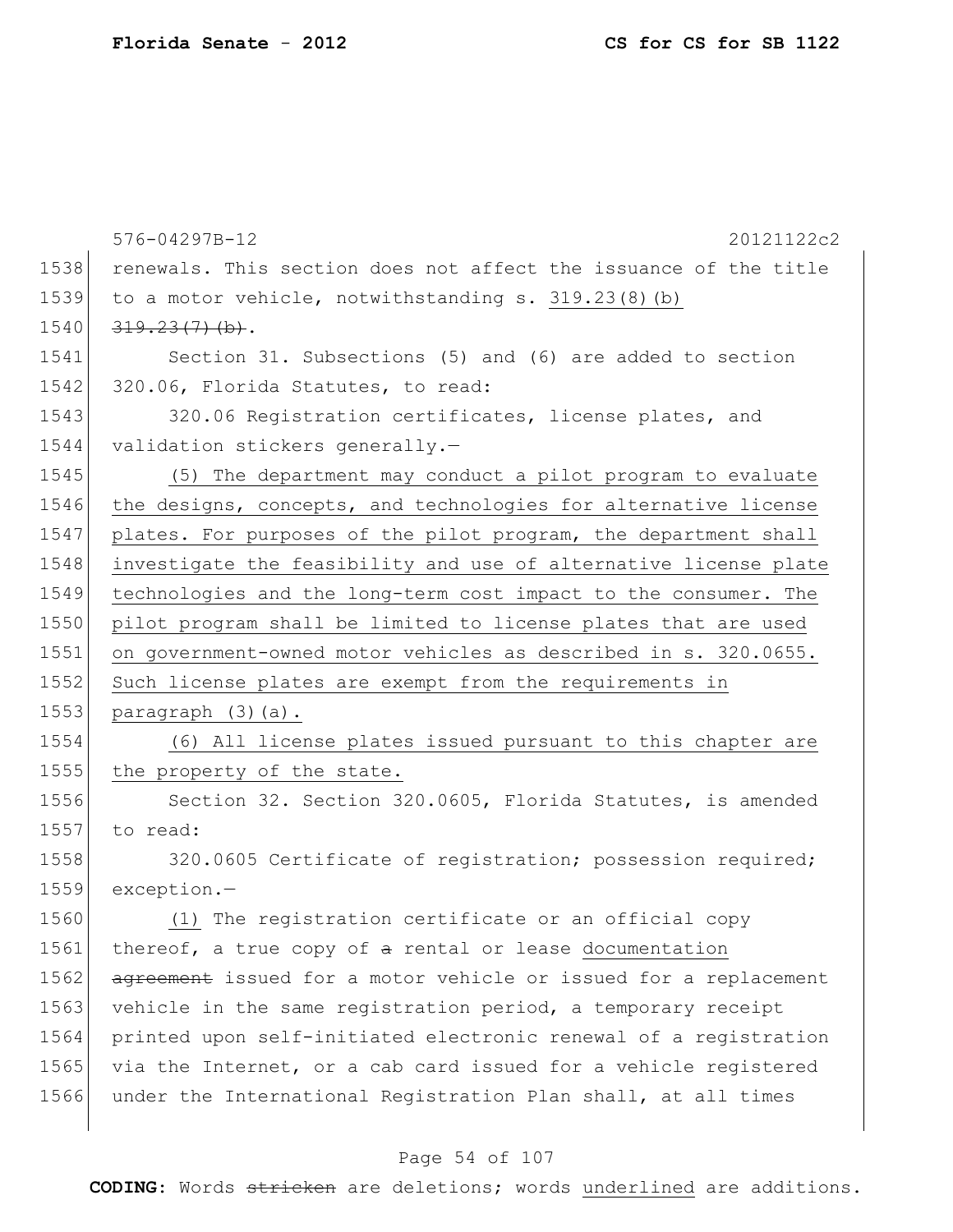|      | 576-04297B-12<br>20121122c2                                      |
|------|------------------------------------------------------------------|
| 1567 | while the vehicle is being used or operated on the roads of this |
| 1568 | state, be in the possession of the operator thereof or be        |
| 1569 | carried in the vehicle for which issued and shall be exhibited   |
| 1570 | upon demand of any authorized law enforcement officer or any     |
| 1571 | agent of the department, except for a vehicle registered under   |
| 1572 | s. 320.0657. The provisions of this section do not apply during  |
| 1573 | the first 30 days after purchase of a replacement vehicle. A     |
| 1574 | violation of this section is a noncriminal traffic infraction,   |
| 1575 | punishable as a nonmoving violation as provided in chapter 318.  |
| 1576 | (2) Rental or lease documentation that is sufficient to          |
| 1577 | satisfy the requirement in subsection (1) includes the           |
| 1578 | following:                                                       |
| 1579 | Date of rental and time of exit from rental facility;<br>(a)     |
| 1580 | (b) Rental station identification;                               |
| 1581 | (c) Rental agreement number;                                     |
| 1582 | Rental vehicle identification number;<br>(d)                     |
| 1583 | (e) Rental vehicle license plate number and state of             |
| 1584 | registration;                                                    |
| 1585 | Vehicle's make, model, and color;<br>(f)                         |
| 1586 | (g) Vehicle's mileage; and                                       |
| 1587 | (h) Authorized renter's name.                                    |
| 1588 | Section 33. Section 320.061, Florida Statutes, is amended        |
| 1589 | to read:                                                         |
| 1590 | 320.061 Unlawful to alter motor vehicle registration             |
| 1591 | certificates, license plates, temporary license plates, mobile   |
| 1592 | home stickers, or validation stickers or to obscure license      |
| 1593 | plates; penalty. - A No person may not shall alter the original  |
| 1594 | appearance of a vehicle registration certificate, any            |
| 1595 | registration license plate, temporary license plate, mobile home |

# Page 55 of 107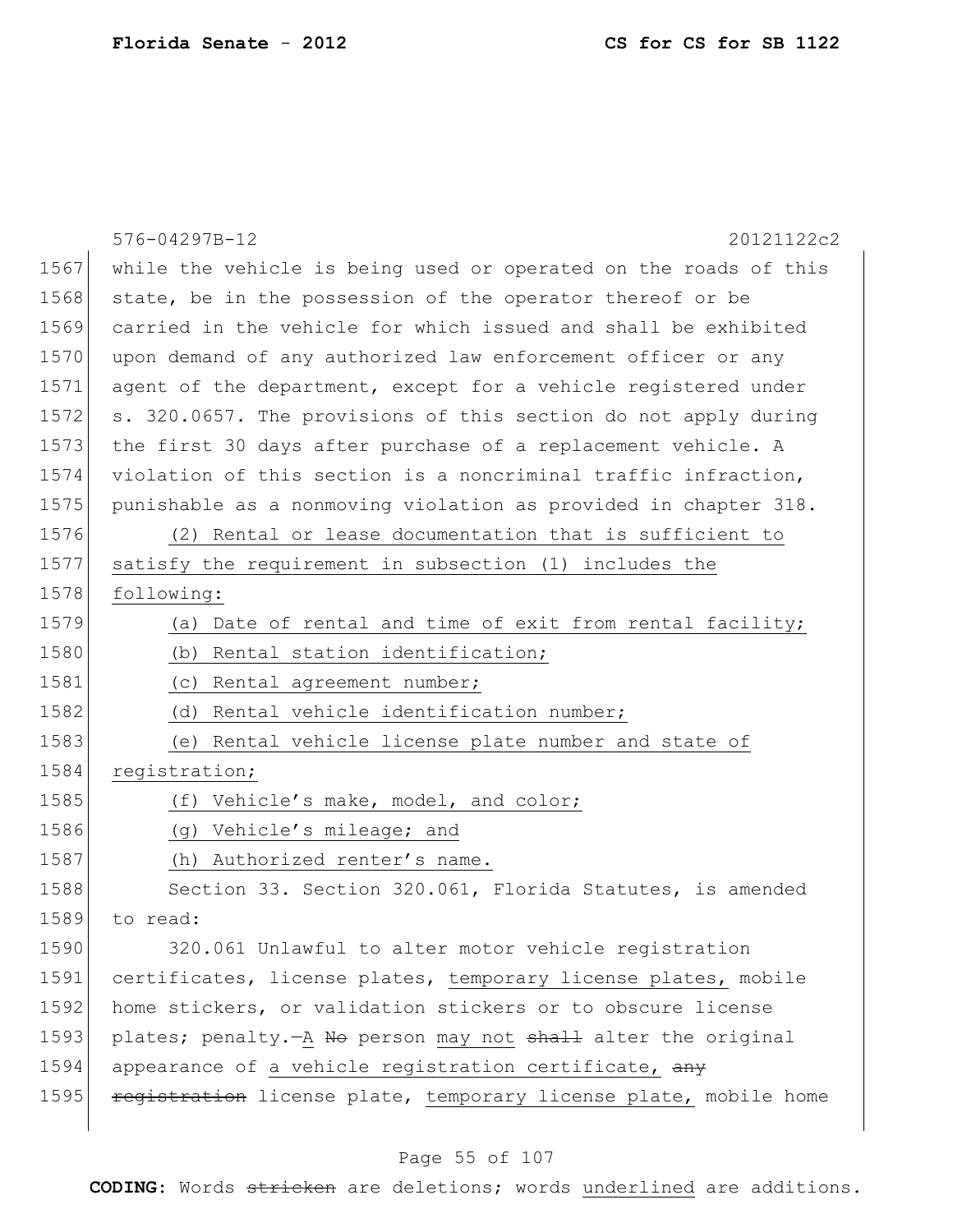576-04297B-12 20121122c2 1596 sticker, or validation sticker, or vehicle registration 1597 certificate issued for and assigned to a any motor vehicle or 1598 mobile home, whether by mutilation, alteration, defacement, or 1599 change of color or in any other manner. A No person may not 1600 shall apply or attach a any substance, reflective matter, 1601 illuminated device, spray, coating, covering, or other material 1602 onto or around any license plate which that interferes with the 1603 legibility, angular visibility, or detectability of any feature 1604 or detail on the license plate or interferes with the ability to 1605 record any feature or detail on the license plate. A Any person 1606 who violates this section commits a noncriminal traffic 1607 infraction, punishable as a moving violation as provided in 1608 chapter 318. 1609 Section 34. Subsection (1) of section 320.07, Florida 1610 Statutes, is amended to read: 1611 320.07 Expiration of registration; renewal required; 1612 penalties.-

1613 (1) The registration of a motor vehicle or mobile home 1614 expires at midnight on the last day of the registration or 1615 extended registration period, or for a motor vehicle or mobile 1616 home owner who is a natural person, at midnight on the owner's 1617 birthday. A vehicle may shall not be operated on the roads of 1618 this state after expiration of the renewal period unless the 1619 registration has been renewed according to law.

1620 Section 35. Paragraph (z) of subsection (4) of section 1621 320.08056, Florida Statutes, is amended to read:

1622 320.08056 Specialty license plates.-

1623 (4) The following license plate annual use fees shall be 1624 collected for the appropriate specialty license plates:

#### Page 56 of 107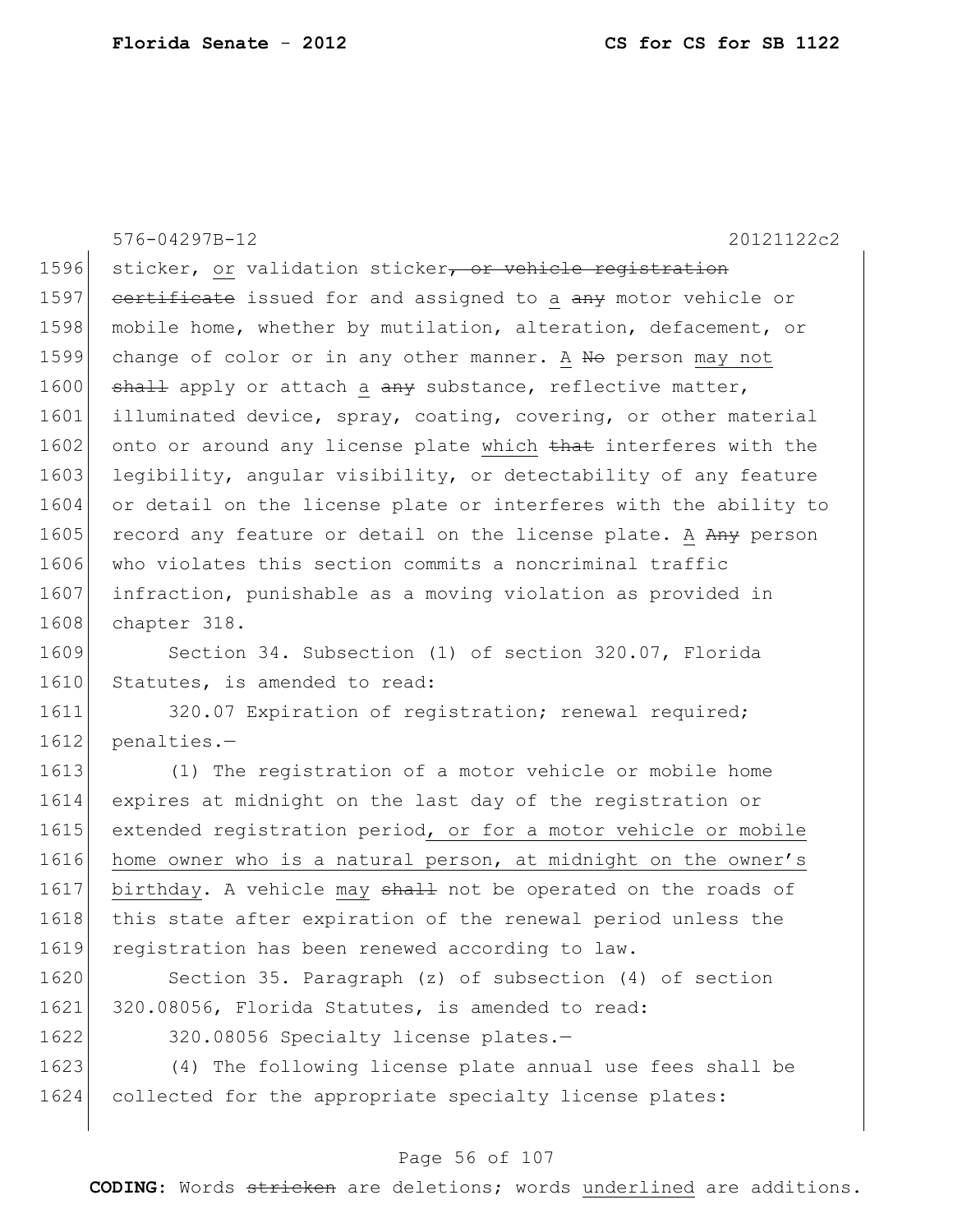576-04297B-12 20121122c2 1625 (z) Tampa Bay Estuary license plate, \$25  $\frac{25}{7}$ . 1626 Section 36. Paragraph (b) of subsection (35) of section 1627 320.08058, Florida Statutes, is amended to read: 1628 320.08058 Specialty license plates.-1629 (35) FLORIDA GOLF LICENSE PLATES.-1630 (b) The department shall distribute the Florida Golf 1631 license plate annual use fee to the Dade Amateur Golf 1632 Association, a nonprofit organization under s.  $501(c)(3)$  of the 1633 Internal Revenue Code. The license plate annual use fees are to 1634 be annually allocated as follows: 1635 1. Up to 15 10 percent of the proceeds from the annual use 1636 fees may be used by the Dade Amateur Golf Association for the 1637 | administration of the Florida Junior Golf Program. 1638 2. The Dade Amateur Golf Association shall receive the 1639 first \$80,000 in proceeds from the annual use fees for the 1640 operation of youth golf programs in Miami-Dade County. 1641 Thereafter, 15 percent of the proceeds from the annual use fees 1642 shall be provided to the Dade Amateur Golf Association for the 1643 operation of youth golf programs in Miami-Dade County. 1644 3. The remaining proceeds from the annual use fees shall be 1645 available for grants to nonprofit organizations to operate youth 1646 golf programs and for marketing the Florida Golf license plates. 1647 All grant recipients shall be required to provide to the Dade 1648 Amateur Golf Association an annual program and financial report 1649 regarding the use of grant funds. Such reports shall be made 1650 available to the public. 1651 Section 37. Paragraph (e) of subsection (4) of section

1652 320.08068, Florida Statutes, is amended to read:

1653 320.08068 Motorcycle specialty license plates.—

### Page 57 of 107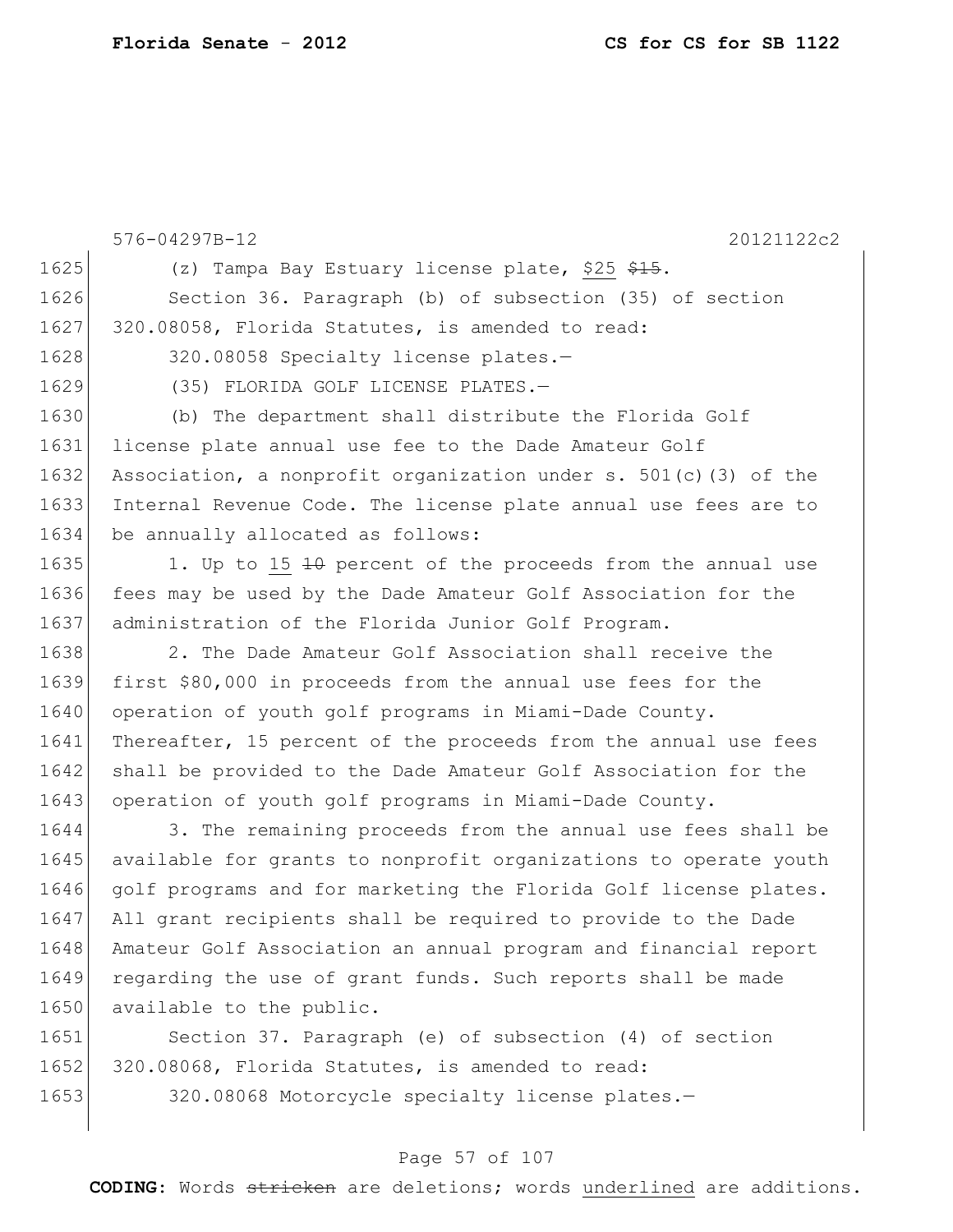|      | 576-04297B-12<br>20121122c2                                      |
|------|------------------------------------------------------------------|
| 1654 | (4) A license plate annual use fee of \$20 shall be              |
| 1655 | collected for each motorcycle specialty license plate. Annual    |
| 1656 | use fees shall be distributed to The Able Trust as custodial     |
| 1657 | agent. The Able Trust may retain a maximum of 10 percent of the  |
| 1658 | proceeds from the sale of the license plate for administrative   |
| 1659 | costs. The Able Trust shall distribute the remaining funds as    |
| 1660 | follows:                                                         |
| 1661 | (e) Twenty percent to the Florida Association of Centers         |
| 1662 | for Independent Living to be used to leverage additional funding |
| 1663 | and new sources of revenue for the centers for independent       |
| 1664 | living in this state.                                            |
| 1665 | Section 38. Subsection (4) of section 320.0848, Florida          |
| 1666 | Statutes, is amended to read:                                    |
| 1667 | 320.0848 Persons who have disabilities; issuance of              |
| 1668 | disabled parking permits; temporary permits; permits for certain |
| 1669 | providers of transportation services to persons who have         |
| 1670 | $disabilities. -$                                                |
| 1671 | (4) From the proceeds of the temporary disabled parking          |
| 1672 | permit fees:                                                     |
| 1673 | (a) The Department of Highway Safety and Motor Vehicles          |
| 1674 | must receive \$3.50 for each temporary permit, to be deposited   |
| 1675 | into the Highway Safety Operating Trust Fund and used for        |
| 1676 | implementing the real-time disabled parking permit database and  |
| 1677 | for administering the disabled parking permit program.           |
| 1678 | (b) The tax collector, for processing, must receive $$2.50$      |
| 1679 | for each temporary permit.                                       |
| 1680 | (c) The remainder must be distributed monthly as follows:        |
| 1681 | 1. To the Florida Endowment Foundation for Vocational            |
| 1682 | Rehabilitation, known as "The Able Trust," Florida Governor's    |
|      |                                                                  |

# Page 58 of 107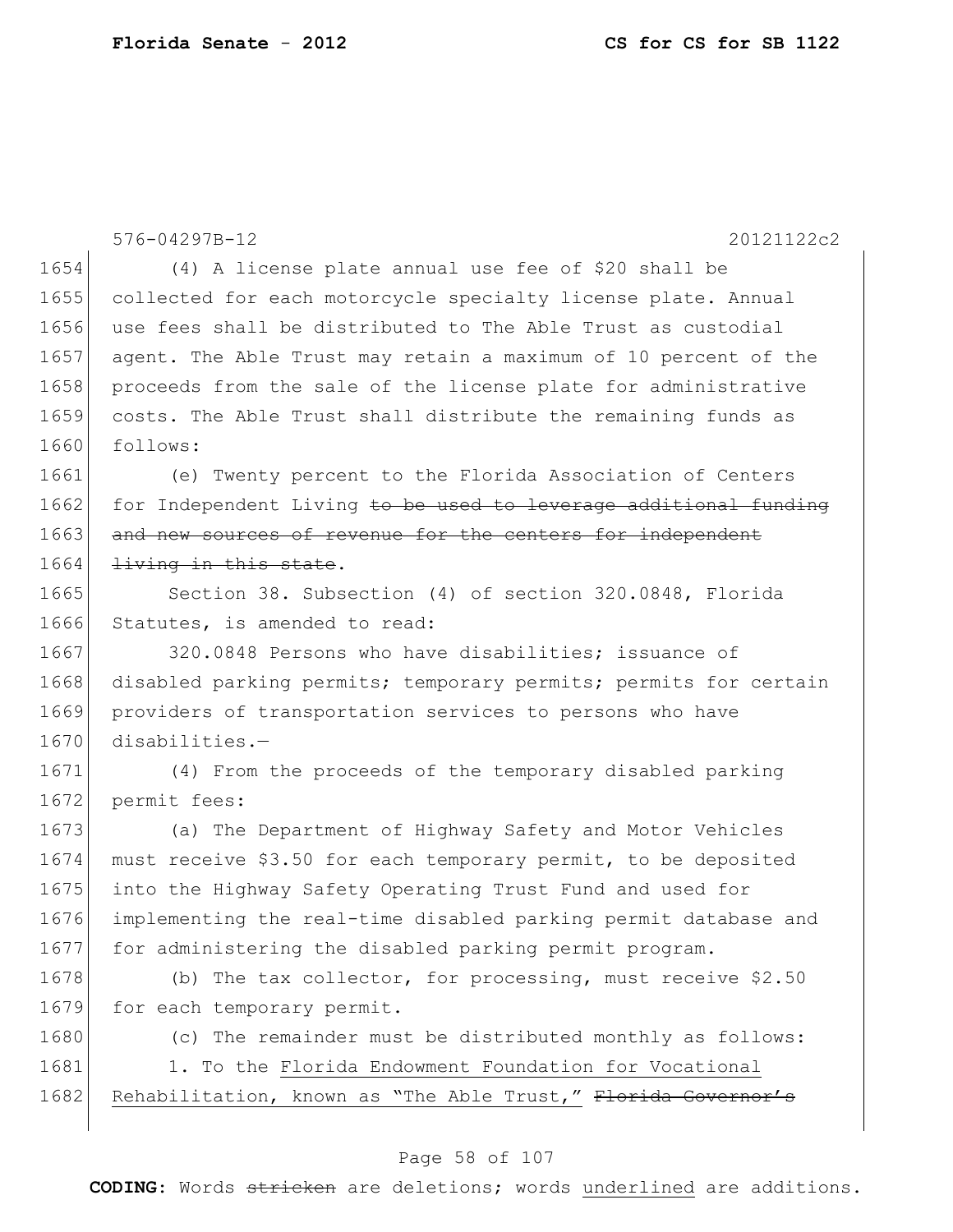576-04297B-12 20121122c2 1683 Alliance for the Employment of Disabled Citizens for the purpose 1684 of improving employment and training opportunities for persons 1685 who have disabilities, with special emphasis on removing 1686 transportation barriers, \$4. These fees must be directly 1687 deposited into the Florida Endowment Foundation for Vocational 1688 Rehabilitation as established in s. 413.615 Transportation 1689 Disadvantaged Trust Fund for transfer to the Florida Governor's 1690 Alliance for Employment of Disabled Citizens. 1691 2. To the Transportation Disadvantaged Trust Fund to be 1692 used for funding matching grants to counties for the purpose of 1693 improving transportation of persons who have disabilities, \$5. 1694 Section 39. Paragraph (a) of subsection (1) of section 1695 320.089, Florida Statutes, is amended, and subsection (5) is 1696 added to that section, to read: 1697 320.089 Members of National Guard and active United States 1698 Armed Forces reservists; former prisoners of war; survivors of 1699 Pearl Harbor; Purple Heart medal recipients; Operation Iraqi 1700 Freedom and Operation Enduring Freedom Veterans; Vietnam War 1701 Veterans; Combat Infantry Badge recipients; special license 1702 plates; fee.-1703 (1)(a) Each owner or lessee of an automobile or truck for 1704 private use or recreational vehicle as specified in s. 1705  $320.08(9)$  (c) or (d), which is not used for hire or commercial 1706 use, who is a resident of the state and an active or retired 1707 member of the Florida National Guard, a survivor of the attack 1708 on Pearl Harbor, a recipient of the Purple Heart medal, or an 1709 active or retired member of any branch of the United States 1710 Armed Forces Reserve, or a recipient of the Combat Infantry 1711 Badge shall, upon application to the department, accompanied by

#### Page 59 of 107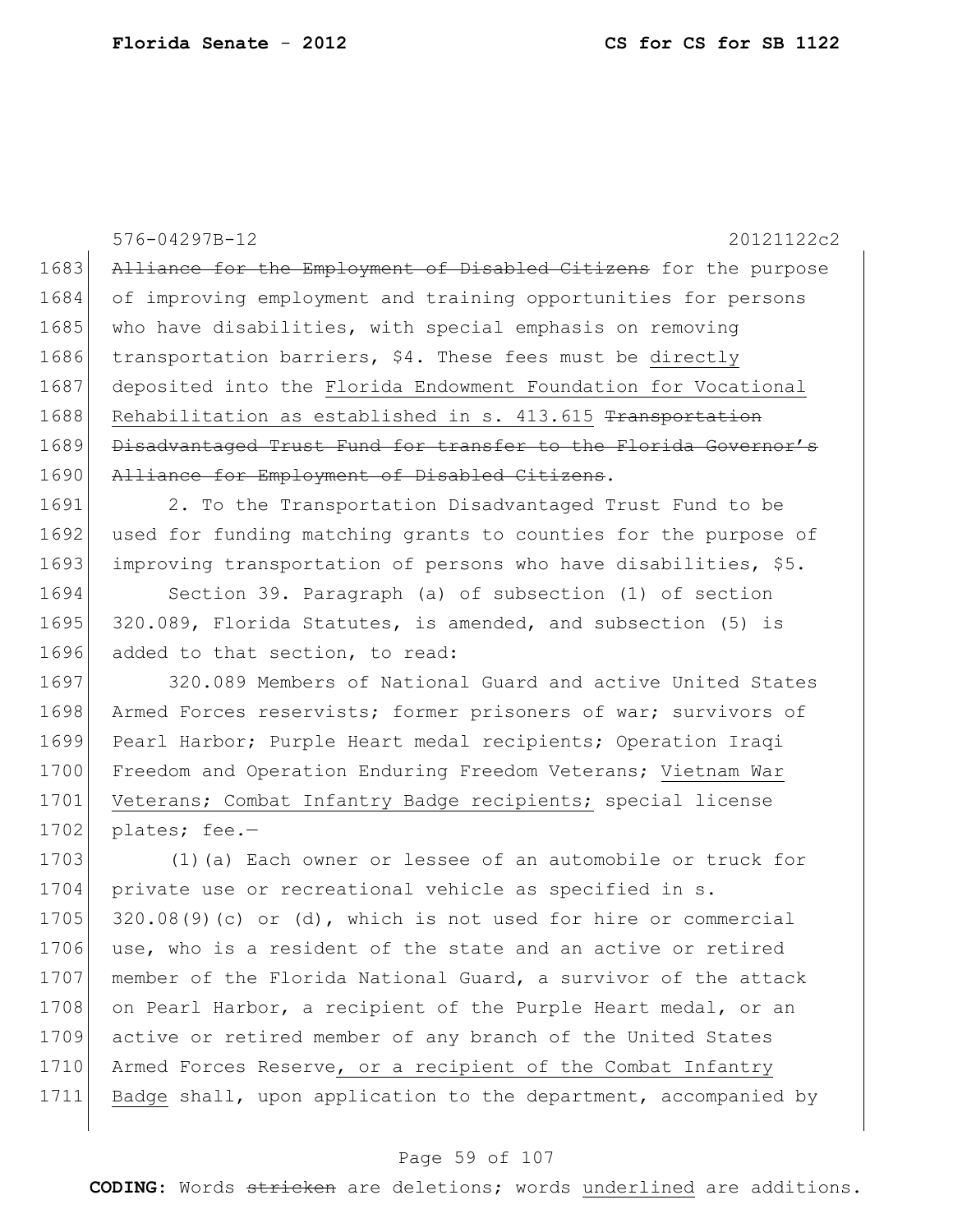576-04297B-12 20121122c2 1712 proof of active membership or retired status in the Florida 1713 National Guard, proof of membership in the Pearl Harbor 1714 Survivors Association or proof of active military duty in Pearl 1715 Harbor on December 7, 1941, proof of being a Purple Heart medal 1716 recipient,  $\Theta$  proof of active or retired membership in any 1717 branch of the Armed Forces Reserve, or proof of membership in 1718 the Combat Infantrymen's Association, Inc., or other proof of 1719 being a recipient of the Combat Infantry Badge, and upon payment 1720 of the license tax for the vehicle as provided in s. 320.08, be 1721 issued a license plate as provided by s. 320.06, upon which, in 1722 lieu of the serial numbers prescribed by s. 320.06, shall be 1723 stamped the words "National Guard," "Pearl Harbor Survivor," 1724 "Combat-wounded veteran," or "U.S. Reserve," or "Combat Infantry 1725 Badge," as appropriate, followed by the serial number of the 1726 license plate. Additionally, the Purple Heart plate may have the 1727 words "Purple Heart" stamped on the plate and the likeness of 1728 the Purple Heart medal appearing on the plate. 1729 (5) The owner or lessee of an automobile or truck for 1730 private use, a truck weighing not more than 7,999 pounds, or a 1731 recreational vehicle as specified in s. 320.08(9)(c) or (d) 1732 which automobile, truck, or recreational vehicle is not used for 1733 hire or commercial use who is a resident of the state and a 1734 current or former member of the United States military who was 1735 deployed and served in Vietnam during United States military 1736 deployment in Indochina shall, upon application to the 1737 department, accompanied by proof of active membership or former 1738 active duty status during these operations, and, upon payment of 1739 the license tax for the vehicle as provided in s. 320.08, be 1740 issued a license plate as provided by s. 320.06 upon which, in

#### Page 60 of 107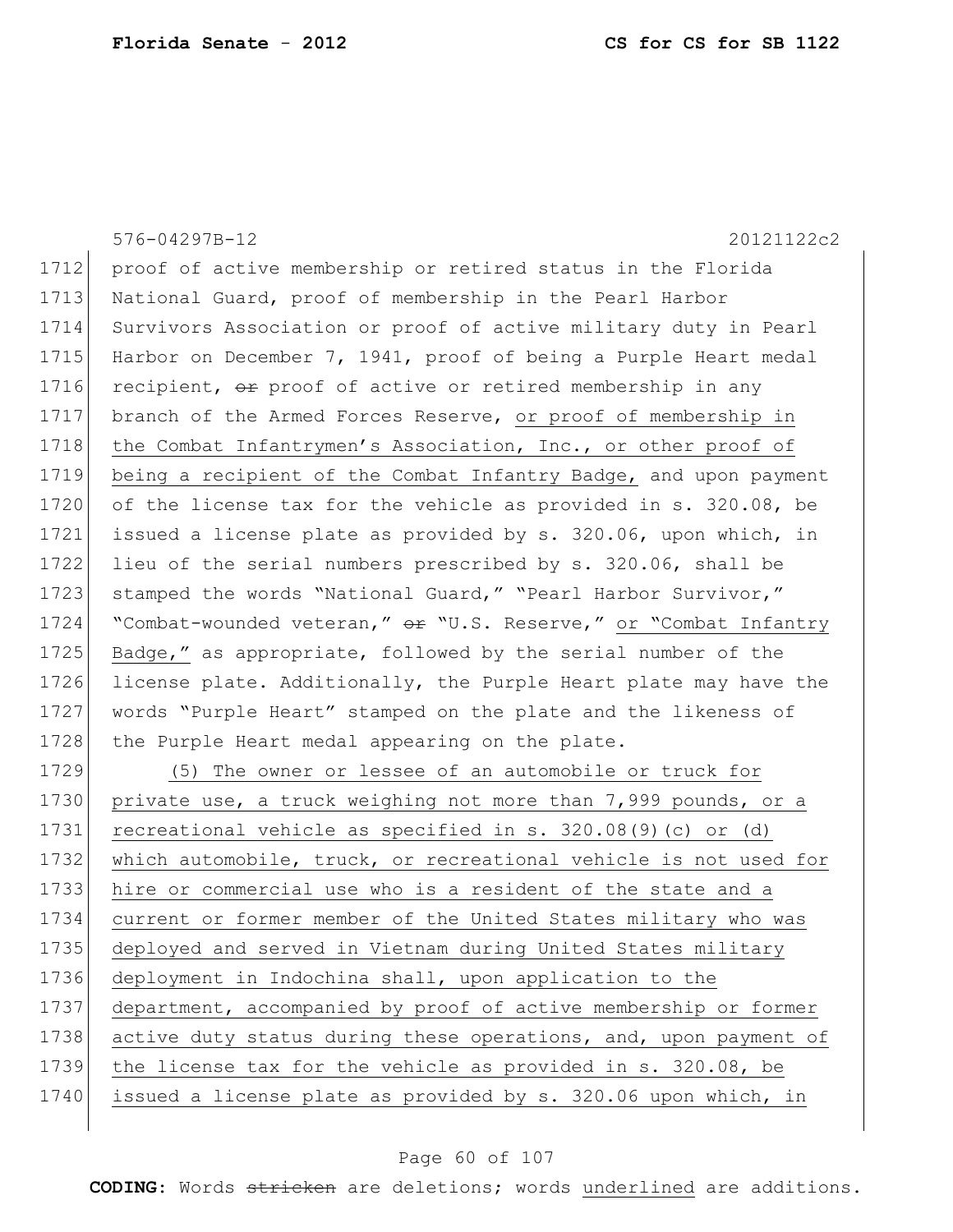|      | 576-04297B-12<br>20121122c2                                      |
|------|------------------------------------------------------------------|
| 1741 | lieu of the registration license number prescribed by s. 320.06, |
| 1742 | shall be stamped the words "Vietnam War Veteran," followed by    |
| 1743 | the registration license number of the plate.                    |
| 1744 | Section 40. Paragraph (c) is added to subsection (1) of          |
| 1745 | section 320.13, Florida Statutes, to read:                       |
| 1746 | 320.13 Dealer and manufacturer license plates and                |
| 1747 | alternative method of registration.-                             |
| 1748 | (1)                                                              |
| 1749 | (c) A dealer of heavy trucks as defined in s. $320.01(10)$ ,     |
| 1750 | upon payment of the license tax imposed by s. 320.08(12), may    |
| 1751 | secure one or more dealer license plates that are valid for use  |
| 1752 | on vehicles owned by the dealer to whom such plates are issued   |
| 1753 | while the heavy trucks are in inventory and for sale and are     |
| 1754 | being used only in the state for demonstration purposes. The     |
| 1755 | license plates may be used for demonstration purposes for a      |
| 1756 | period not to exceed 24 hours. The license plates must be        |
| 1757 | validated on a form prescribed by the department and must be     |
| 1758 | retained in the vehicle being operated.                          |
| 1759 | Section 41. Section 320.15, Florida Statutes, is amended to      |
| 1760 | read:                                                            |

1761 320.15 Refund of license tax.—Any resident owner of a motor 1762 vehicle or mobile home that has been destroyed or permanently 1763 removed from the state shall, upon application to the department 1764 and surrender of the license plate or mobile home sticker issued 1765 for such vehicle, be entitled to a credit to apply to 1766 registration of any other vehicle in the name of the owner, if 1767 the amount is \$3 or more, for the unexpired period of the 1768 license. However, if the license plate surrendered is a "for-1769 hire" license plate, the amount of credit may not be more than

### Page 61 of 107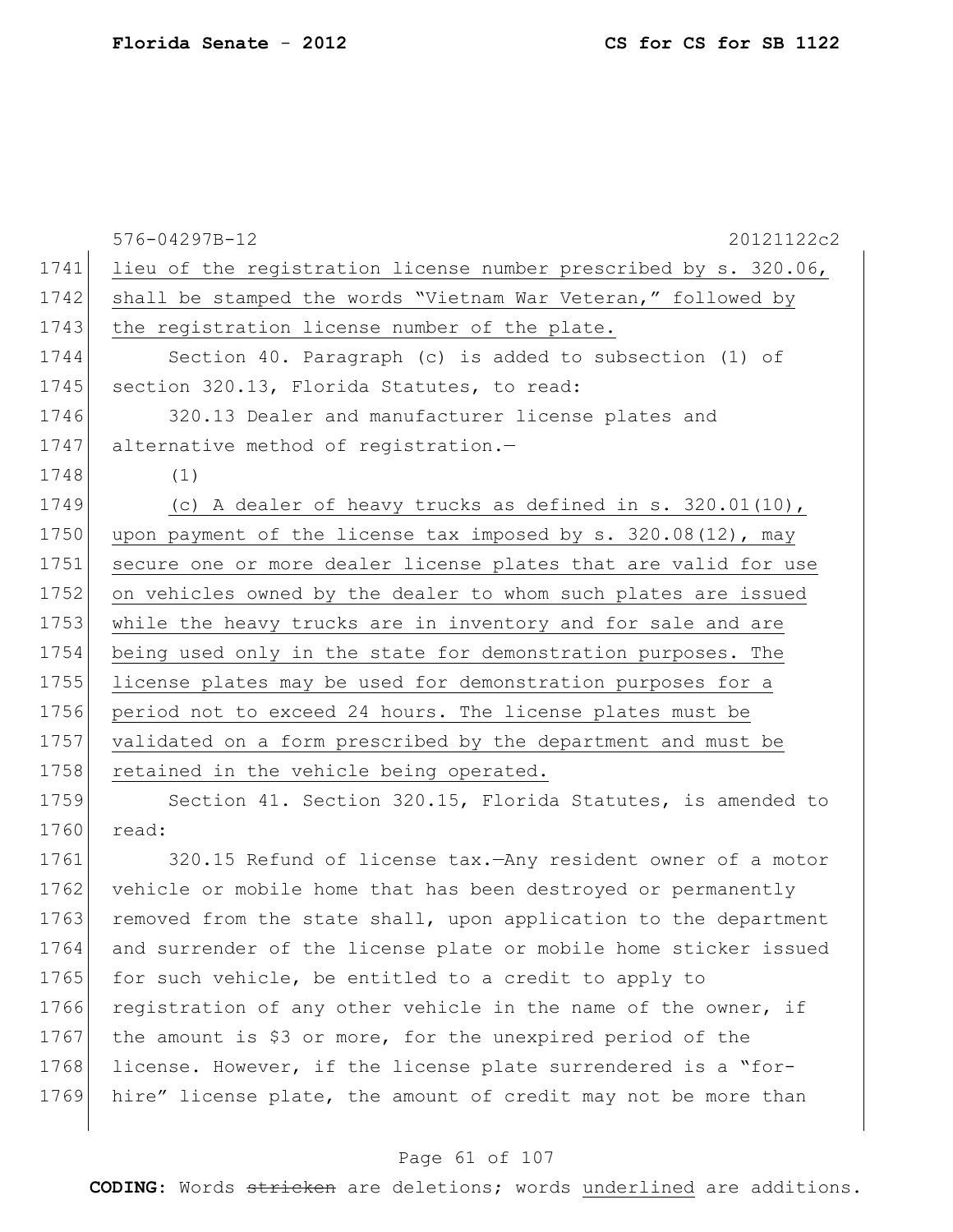|      | 576-04297B-12<br>20121122c2                                                                |
|------|--------------------------------------------------------------------------------------------|
| 1770 | one-half of the annual license tax amount. A credit is will not                            |
| 1771 | be valid after the expiration date of the license plate which is                           |
| 1772 | current on the date of the credit <sub><math>\tau</math></sub> as provided in s. 320.07. A |
| 1773 | motor vehicle or mobile home owner who renews a registration                               |
| 1774 | during the advanced renewal period as provided in s. 320.071 and                           |
| 1775 | who surrenders the motor vehicle or mobile home license plate                              |
| 1776 | before the end of the renewal period may apply for a refund of                             |
| 1777 | the license taxes assessed pursuant to s. 320.08.                                          |
| 1778 | Section 42. Subsection (3) of section 320.27, Florida                                      |
| 1779 | Statutes, is amended to read:                                                              |
| 1780 | 320.27 Motor vehicle dealers.-                                                             |
| 1781 | (3) APPLICATION AND FEE. - The application for the license                                 |
| 1782 | shall be in such form as may be prescribed by the department and                           |
| 1783 | shall be subject to such rules with respect thereto as may be so                           |
| 1784 | prescribed by it. Such application shall be verified by oath or                            |
| 1785 | affirmation and shall contain a full statement of the name and                             |
| 1786 | birth date of the person or persons applying therefor; the name                            |
| 1787 | of the firm or copartnership, with the names and places of                                 |
| 1788 | residence of all members thereof, if such applicant is a firm or                           |
| 1789 | copartnership; the names and places of residence of the                                    |
| 1790 | principal officers, if the applicant is a body corporate or                                |
| 1791 | other artificial body; the name of the state under whose laws                              |
| 1792 | the corporation is organized; the present and former place or                              |
| 1793 | places of residence of the applicant; and prior business in                                |
| 1794 | which the applicant has been engaged and the location thereof.                             |
| 1795 | Such application shall describe the exact location of the place                            |
| 1796 | of business and shall state whether the place of business is                               |
| 1797 | owned by the applicant and when acquired, or, if leased, a true                            |
| 1798 | copy of the lease shall be attached to the application. The                                |
|      |                                                                                            |

# Page 62 of 107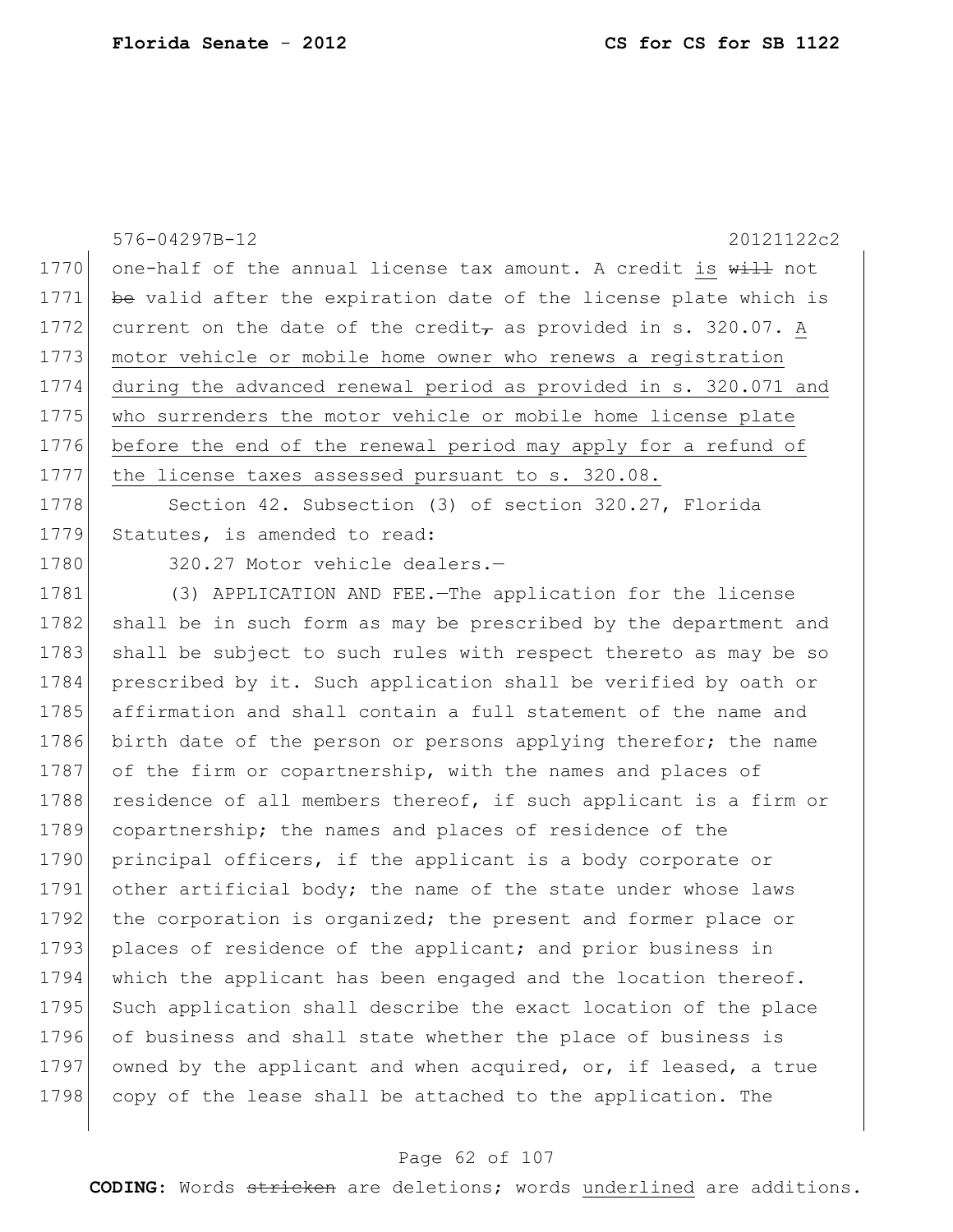576-04297B-12 20121122c2 1799 applicant shall certify that the location provides an adequately 1800 equipped office and is not a residence; that the location 1801 affords sufficient unoccupied space upon and within which 1802 adequately to store all motor vehicles offered and displayed for 1803 sale; and that the location is a suitable place where the 1804 applicant can in good faith carry on such business and keep and 1805 maintain books, records, and files necessary to conduct such 1806 business, which shall  $\frac{11}{2}$  be available at all reasonable hours 1807 to inspection by the department or any of its inspectors or 1808 other employees. The applicant shall certify that the business 1809 of a motor vehicle dealer is the principal business which shall 1810 be conducted at that location. The such application shall 1811 contain a statement that the applicant is either franchised by a 1812 manufacturer of motor vehicles, in which case the name of each 1813 motor vehicle that the applicant is franchised to sell shall be 1814 included, or an independent (nonfranchised) motor vehicle 1815 dealer. The such application shall contain such other relevant 1816 information as may be required by the department, including 1817 evidence that the applicant is insured under a garage liability 1818 insurance policy or a general liability insurance policy coupled 1819 with a business automobile policy, which shall include, at a 1820 minimum, \$25,000 combined single-limit liability coverage 1821 including bodily injury and property damage protection and 1822 \$10,000 personal injury protection. However, a salvage motor 1823 vehicle dealer as defined in subparagraph  $(1)(c)$ 5. is exempt 1824 from the requirements for garage liability insurance and 1825 personal injury protection insurance on those vehicles that 1826 cannot be legally operated on roads, highways, or streets in 1827 this state. Franchise dealers must submit a garage liability

#### Page 63 of 107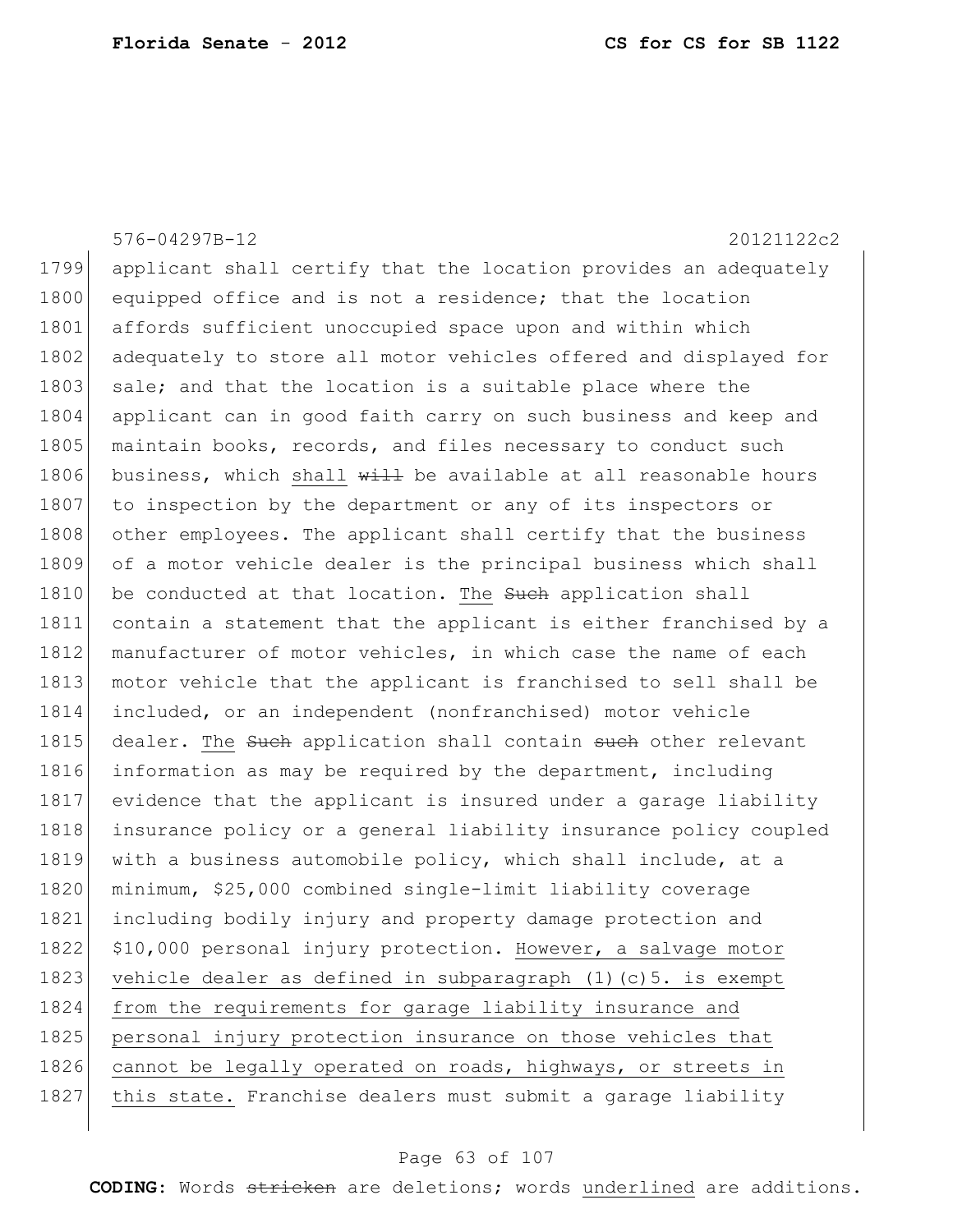576-04297B-12 20121122c2 1828 insurance policy, and all other dealers must submit a garage 1829 liability insurance policy or a general liability insurance 1830 policy coupled with a business automobile policy. Such policy 1831 shall be for the license period, and evidence of a new or 1832 continued policy shall be delivered to the department at the 1833 beginning of each license period. Upon making initial 1834 application, the applicant shall pay to the department a fee of 1835  $\frac{1835}{18300}$  in addition to any other fees now required by law. $\div$  Upon 1836 making a subsequent renewal application, the applicant shall pay 1837 to the department a fee of \$75 in addition to any other fees now 1838 required by law. Upon making an application for a change of 1839 location, the person shall pay a fee of \$50 in addition to any 1840 other fees now required by law. The department shall, in the 1841 case of every application for initial licensure, verify whether 1842 certain facts set forth in the application are true. Each 1843 applicant, general partner in the case of a partnership, or 1844 corporate officer and director in the case of a corporate 1845 applicant, must file a set of fingerprints with the department 1846 for the purpose of determining any prior criminal record or any 1847 outstanding warrants. The department shall submit the 1848 fingerprints to the Department of Law Enforcement for state 1849 processing and forwarding to the Federal Bureau of Investigation 1850 for federal processing. The actual cost of state and federal 1851 processing shall be borne by the applicant and is in addition to 1852 the fee for licensure. The department may issue a license to an 1853 applicant pending the results of the fingerprint investigation, 1854 which license is fully revocable if the department subsequently 1855 determines that any facts set forth in the application are not 1856 true or correctly represented.

#### Page 64 of 107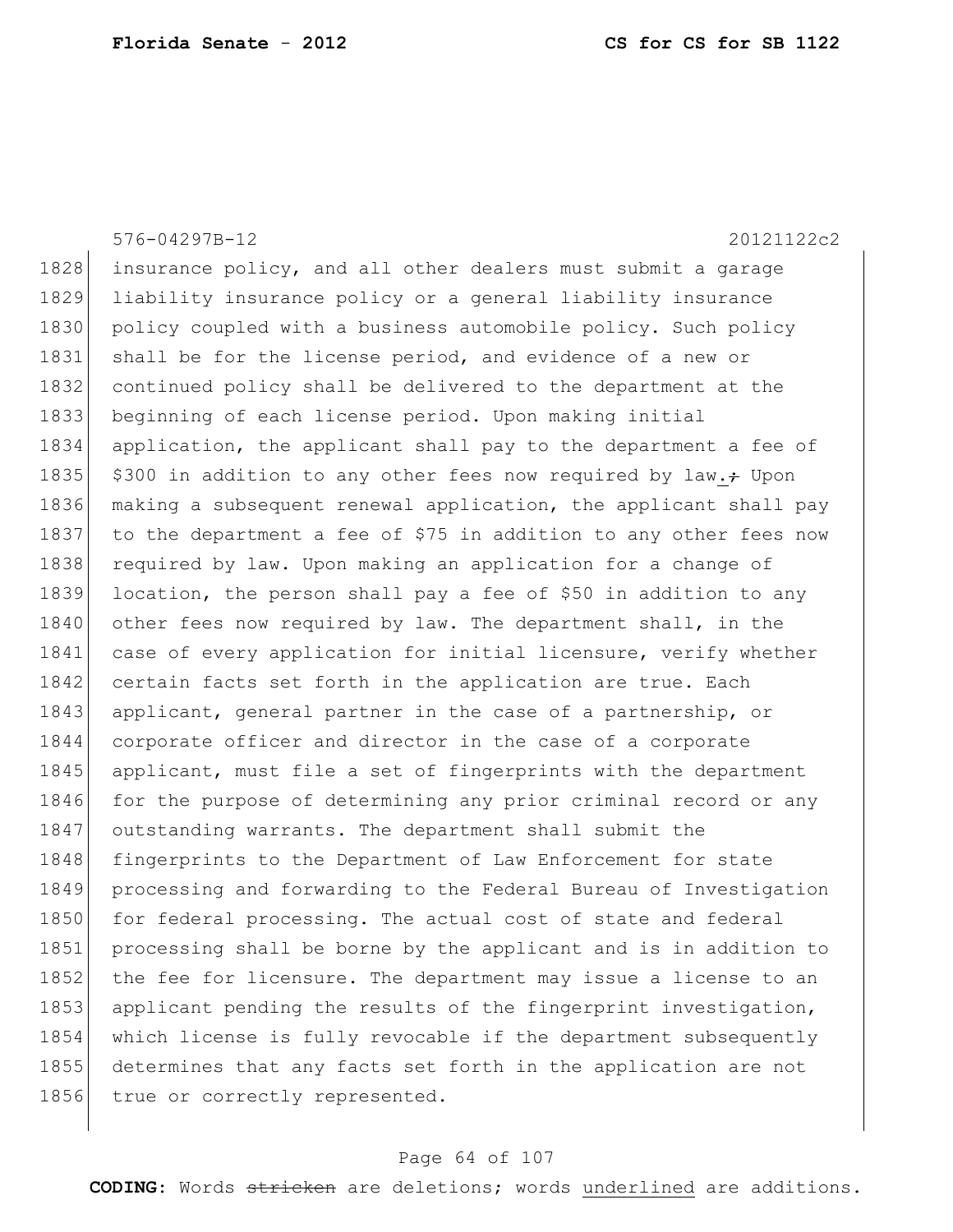576-04297B-12 20121122c2 1857 Section 43. Subsection (1) of section 320.771, Florida 1858 Statutes, is amended to read: 1859 320.771 License required of recreational vehicle dealers. 1860 (1) DEFINITIONS.—As used in this section, the term: 1861 (a)1. "Dealer" means any person engaged in the business of 1862 buying, selling, or dealing in recreational vehicles or offering 1863 or displaying recreational vehicles for sale. The term "dealer" 1864 includes a recreational vehicle broker. Any person who buys, 1865 sells, deals in, or offers or displays for sale, or who acts as 1866 the agent for the sale of, one or more recreational vehicles in 1867 any 12-month period shall be prima facie presumed to be a 1868 dealer. The terms "selling" and "sale" include lease-purchase 1869 transactions. The term "dealer" does not include banks, credit 1870 unions, and finance companies that acquire recreational vehicles 1871 as an incident to their regular business and does not include 1872 mobile home rental and leasing companies that sell recreational 1873 vehicles to dealers licensed under this section. 1874 2. A licensed dealer may transact business in recreational 1875 vehicles with a motor vehicle auction as defined in s. 1876 320.27(1)(c)4. Further, a licensed dealer may, at retail or 1877 wholesale, sell a motor vehicle, as described in s. 1878  $320.01(1)(a)$ , acquired in exchange for the sale of a 1879 recreational vehicle, if the such acquisition is incidental to 1880 the principal business of being a recreational vehicle dealer. 1881 However, a recreational vehicle dealer may not buy a motor 1882 vehicle for the purpose of resale unless licensed as a motor 1883 vehicle dealer pursuant to s. 320.27. A dealer may apply for a 1884 certificate of title to a recreational vehicle required to be 1885 registered under s. 320.08(9), using a manufacturer's statement

#### Page 65 of 107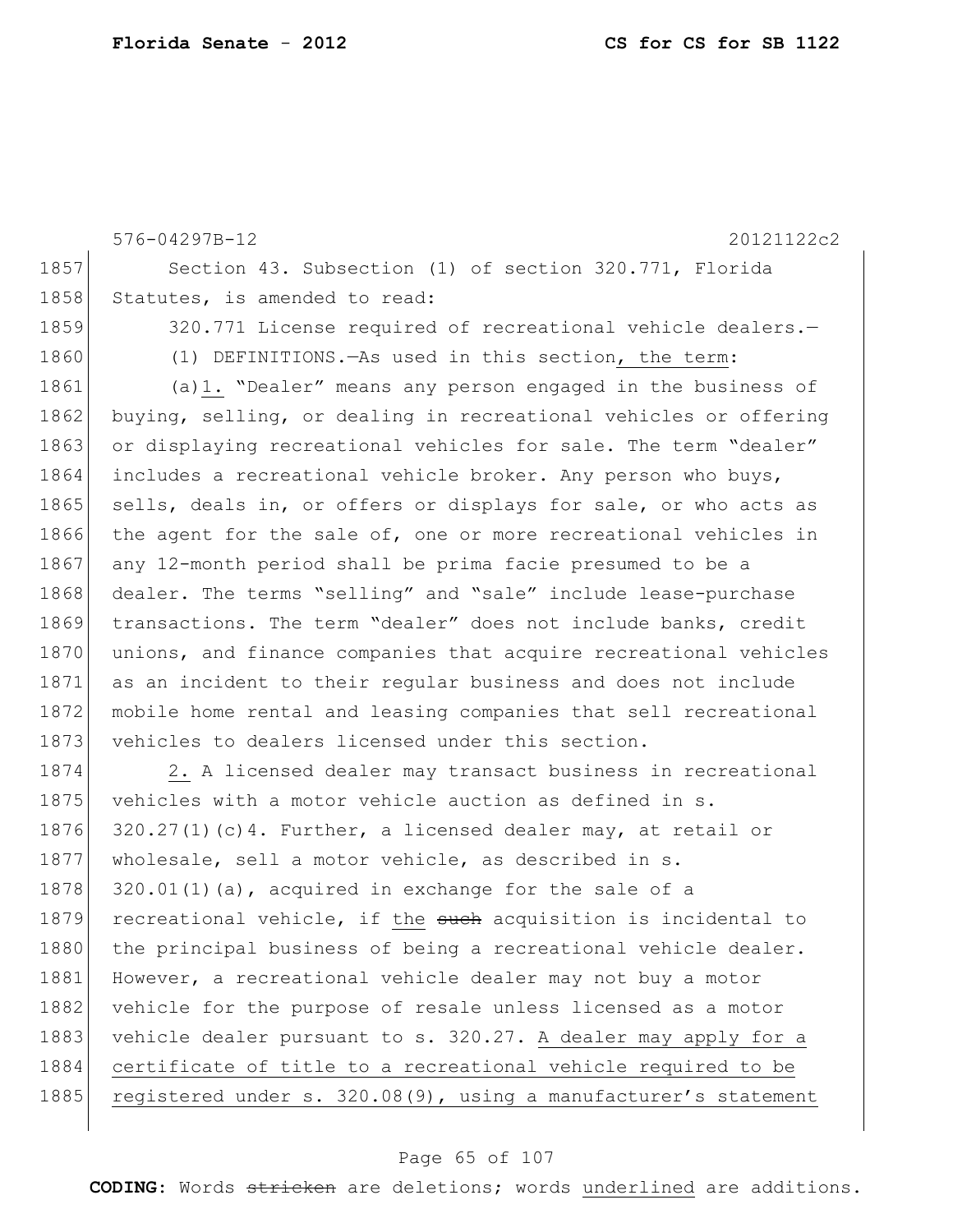576-04297B-12 20121122c2 1886 of origin as permitted by s. 319.23(1), only if the dealer is 1887 authorized by a manufacturer/dealer agreement, as defined in s. 1888 320.3202, on file with the department, to buy, sell, or deal in 1889 that particular line-make of recreational vehicle, and the 1890 dealer is authorized by the manufacturer/dealer agreement to 1891 perform delivery and preparation obligations and warranty defect 1892 adjustments on that line-make. 1893 (b) "Recreational vehicle broker" means any person who is 1894 engaged in the business of offering to procure or procuring used 1895 recreational vehicles for the general public; who holds himself 1896 or herself out through solicitation, advertisement, or otherwise 1897 as one who offers to procure or procures used recreational 1898 vehicles for the general public; or who acts as the agent or 1899 intermediary on behalf of the owner or seller of a used 1900 recreational vehicle which is for sale or who assists or 1901 represents the seller in finding a buyer for the recreational 1902 vehicle. 1903 (c) For the purposes of this section, the term 1904 | "Recreational vehicle" does not include any camping trailer, as 1905 defined in s. 320.01(1)(b)2. 1906 Section 44. Section 320.95, Florida Statutes, is amended to 1907 read: 1908 320.95 Transactions by electronic or telephonic means.-1909 (1) The department  $\frac{may}{t}$  is authorized to accept an any 1910 application provided for under this chapter by electronic or 1911 telephonic means. 1912 (2) The department may collect electronic mail addresses 1913 and use electronic mail in lieu of the United States Postal 1914 Service for the purpose of providing renewal notices.

### Page 66 of 107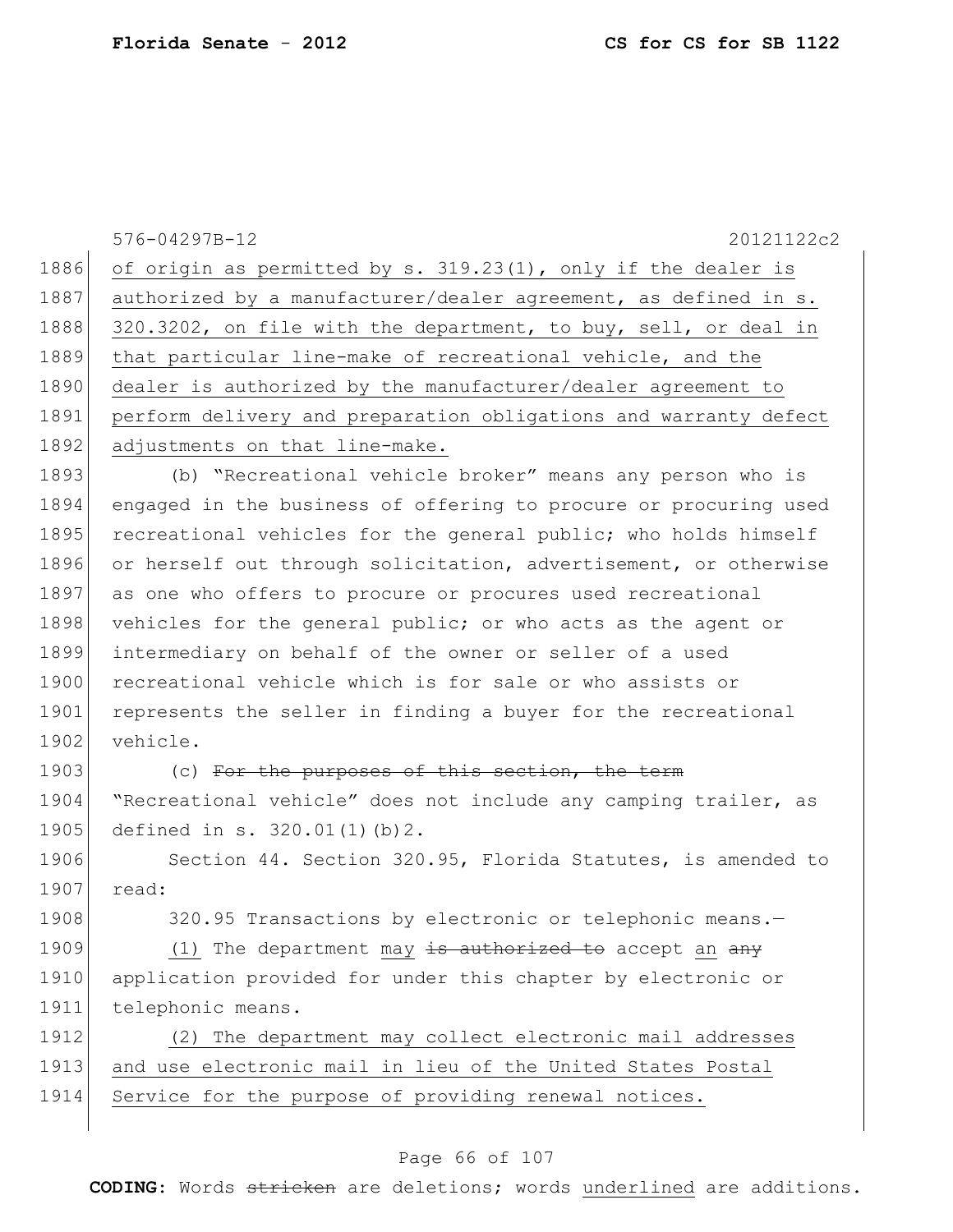|      | 576-04297B-12<br>20121122c2                                      |
|------|------------------------------------------------------------------|
| 1915 | Section 45. Subsection (5) of section 322.0261, Florida          |
| 1916 | Statutes, is amended to read:                                    |
| 1917 | 322.0261 Driver improvement course; requirement to maintain      |
| 1918 | driving privileges; failure to complete; department approval of  |
| 1919 | course.-                                                         |
| 1920 | (5) In determining whether to approve a driver improvement       |
| 1921 | course for the purposes of this section, the department shall    |
| 1922 | consider course content designed to promote safety, driver       |
| 1923 | awareness, crash avoidance techniques, awareness of the risks    |
| 1924 | associated with using a handheld electronic communication device |
| 1925 | while operating a motor vehicle, and other factors or criteria   |
| 1926 | to improve driver performance from a safety viewpoint.           |
| 1927 | Section 46. Section 322.04, Florida Statutes, is amended to      |
| 1928 | read:                                                            |
| 1929 | 322.04 Persons exempt from obtaining driver driver's             |
| 1930 | license.-                                                        |
| 1931 | (1) The following persons are exempt from obtaining a            |
| 1932 | driver driver's license:                                         |
| 1933 | (a) Any employee of the United States Government, while          |
| 1934 | operating a noncommercial motor vehicle owned by or leased to    |
| 1935 | the United States Government and being operated on official      |
| 1936 | business.                                                        |
| 1937 | (b) Any person while driving or operating any road machine,      |
| 1938 | farm tractor, or implement of husbandry temporarily operated or  |
| 1939 | moved on a highway.                                              |
| 1940 | (c) A nonresident who is at least 16 years of age operating      |
| 1941 | and who has in his or her immediate possession a valid           |
| 1942 | noncommercial driver's license issued to the nonresident in his  |
| 1943 | or her home state or country, may operate a motor vehicle of the |
|      |                                                                  |

# Page 67 of 107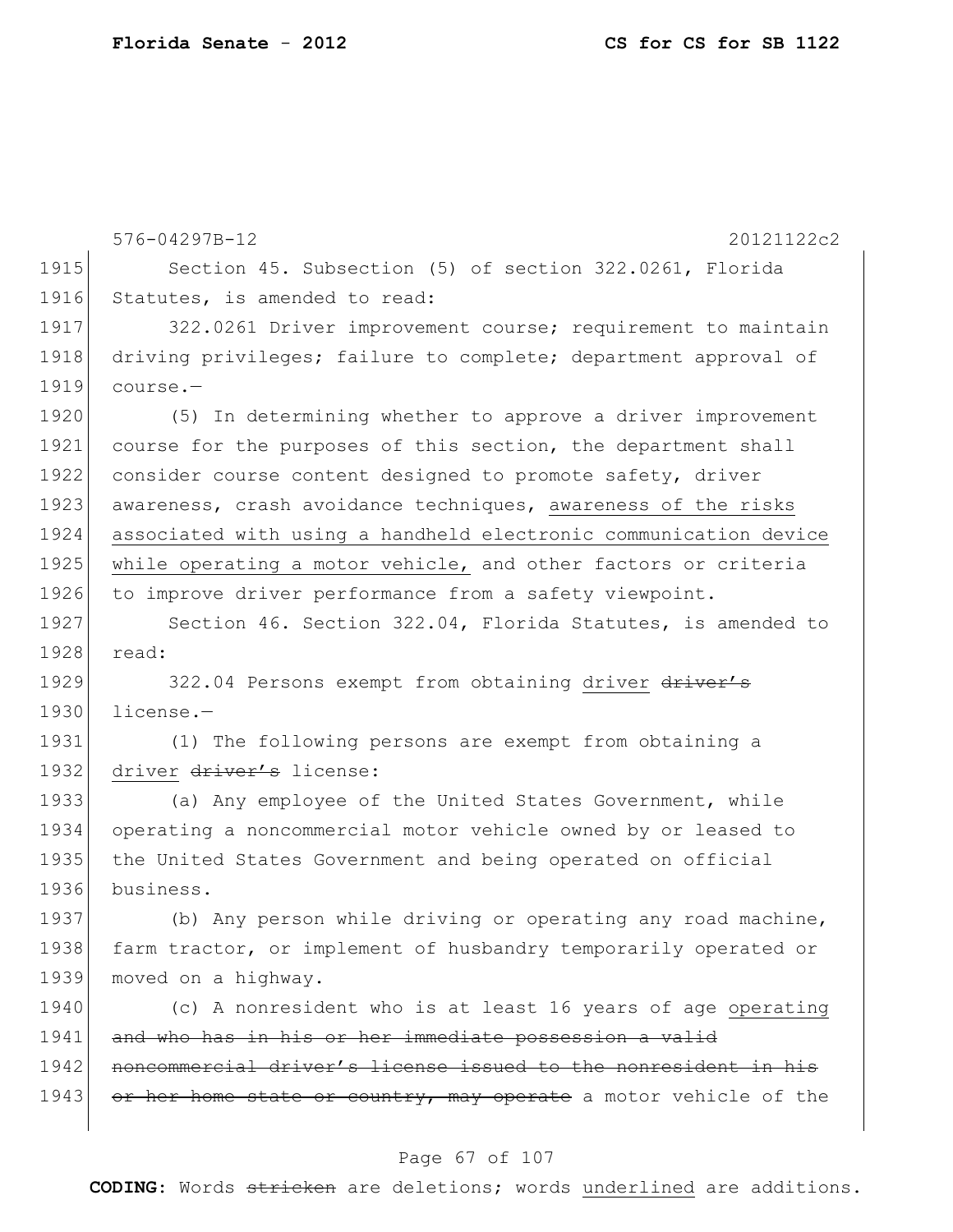|      | 576-04297B-12<br>20121122c2                                                      |
|------|----------------------------------------------------------------------------------|
| 1944 | type for which a Class E driver driver's license is required in                  |
| 1945 | this state if the nonresident has in his or her immediate                        |
| 1946 | possession:                                                                      |
| 1947 | 1. A valid noncommercial driver license issued in his or                         |
| 1948 | her name from another state or territory of the United States;                   |
| 1949 | Оr                                                                               |
| 1950 | 2. An International Driving Permit issued in his or her                          |
| 1951 | name in his or her country of residence and a valid license                      |
| 1952 | issued in that country.                                                          |
| 1953 | (d) A nonresident who is at least 18 years of age and who                        |
| 1954 | has in his or her immediate possession a valid noncommercial                     |
| 1955 | driver's license issued to the nonresident in his or her home                    |
| 1956 | state or country may operate a motor vehicle, other than a                       |
| 1957 | commercial motor vehicle, in this state.                                         |
| 1958 | (d) $\left\{\text{e}\right\}$ Any person operating a golf cart, as defined in s. |
| 1959 | 320.01, which is operated in accordance with the provisions of                   |
| 1960 | s. 316.212.                                                                      |
| 1961 | (2) The provisions of This section does do not apply to any                      |
| 1962 | person to whom s. 322.031 applies.                                               |
| 1963 | (3) Any person working for a firm under contract to the                          |
| 1964 | United States Government, whose residence is outside without                     |
| 1965 | this state and whose main point of employment is outside without                 |
| 1966 | this state may drive a noncommercial vehicle on the public roads                 |
| 1967 | of this state for periods up to 60 days while in this state on                   |
| 1968 | temporary duty, if the provided such person has a valid driver                   |
| 1969 | driver's license from the state of the such person's residence.                  |
| 1970 | Section 47. Paragraph (a) of subsection (1) of section                           |
| 1971 | 322.051, Florida Statutes, is amended, and subsection (9) is                     |
| 1972 | added to that section, to read:                                                  |
|      |                                                                                  |

# Page 68 of 107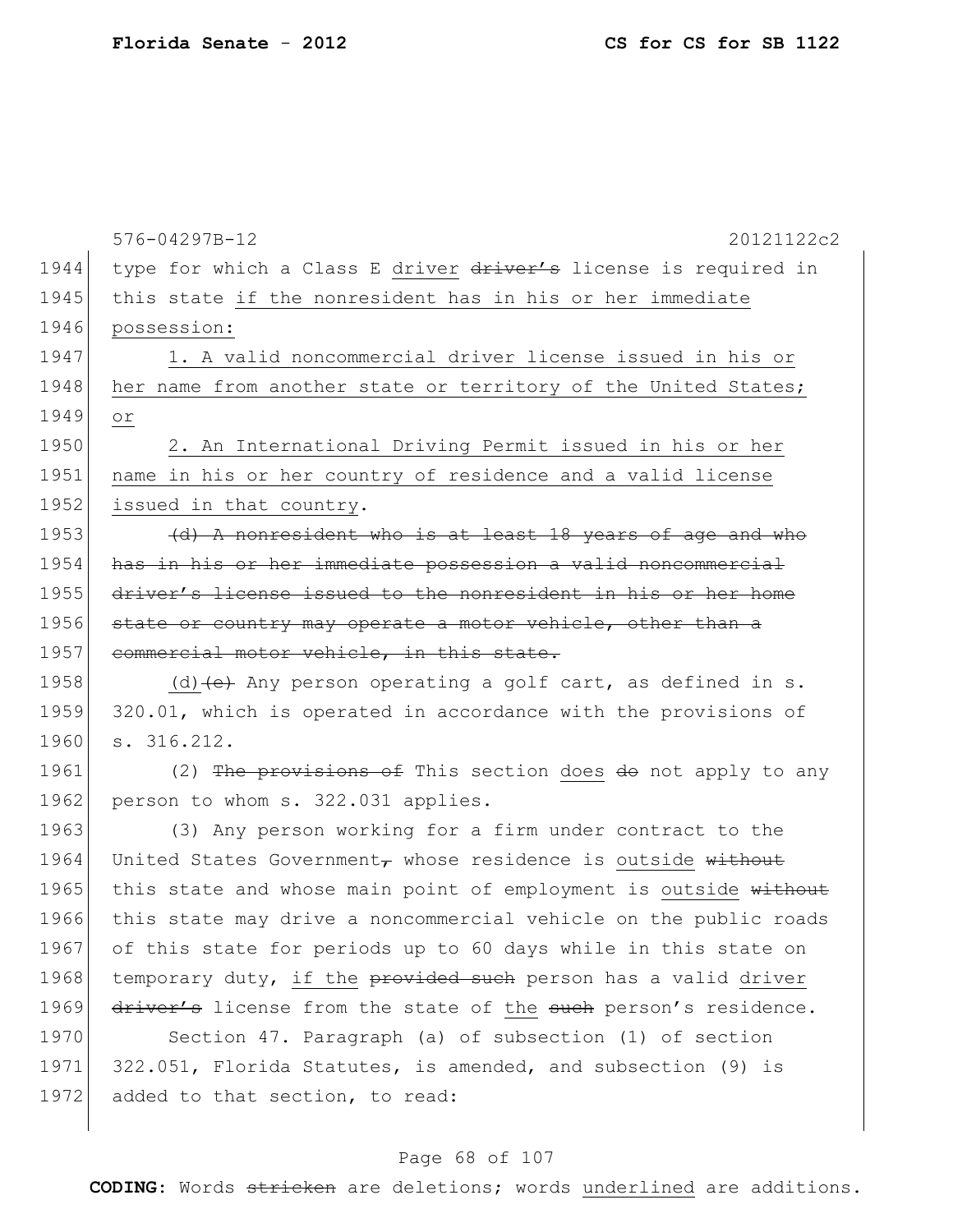|      | 576-04297B-12<br>20121122c2                                     |
|------|-----------------------------------------------------------------|
| 1973 | 322.051 Identification cards.-                                  |
| 1974 | (1) Any person who is 5 years of age or older, or any           |
| 1975 | person who has a disability, regardless of age, who applies for |
| 1976 | a disabled parking permit under s. 320.0848, may be issued an   |
| 1977 | identification card by the department upon completion of an     |
| 1978 | application and payment of an application fee.                  |
| 1979 | (a) The Each such application must shall include the            |
| 1980 | following information regarding the applicant:                  |
| 1981 | 1. Full name (first, middle or maiden, and last), gender,       |
| 1982 | proof of social security card number satisfactory to the        |
| 1983 | department, county of residence, mailing address, proof of      |
| 1984 | residential address satisfactory to the department, country of  |
| 1985 | birth, and a brief description.                                 |
| 1986 | 2. Proof of birth date satisfactory to the department.          |
| 1987 | 3. Proof of identity satisfactory to the department. Such       |
| 1988 | proof must include one of the following documents issued to the |
| 1989 | applicant:                                                      |
| 1990 | a. A driver driver's license record or identification card      |
| 1991 | record from another jurisdiction that required the applicant to |
| 1992 | submit a document for identification which is substantially     |
| 1993 | similar to a document required under sub-subparagraph b., sub-  |
| 1994 | subparagraph c., sub-subparagraph d., sub-subparagraph e., sub- |
| 1995 | subparagraph f., sub-subparagraph g., or sub-subparagraph h.;   |
| 1996 | b. A certified copy of a United States birth certificate;       |
| 1997 | c. A valid, unexpired United States passport;                   |
| 1998 | d. A naturalization certificate issued by the United States     |
| 1999 | Department of Homeland Security;                                |
| 2000 | e. A valid, unexpired alien registration receipt card           |
| 2001 | (green card);                                                   |

# Page 69 of 107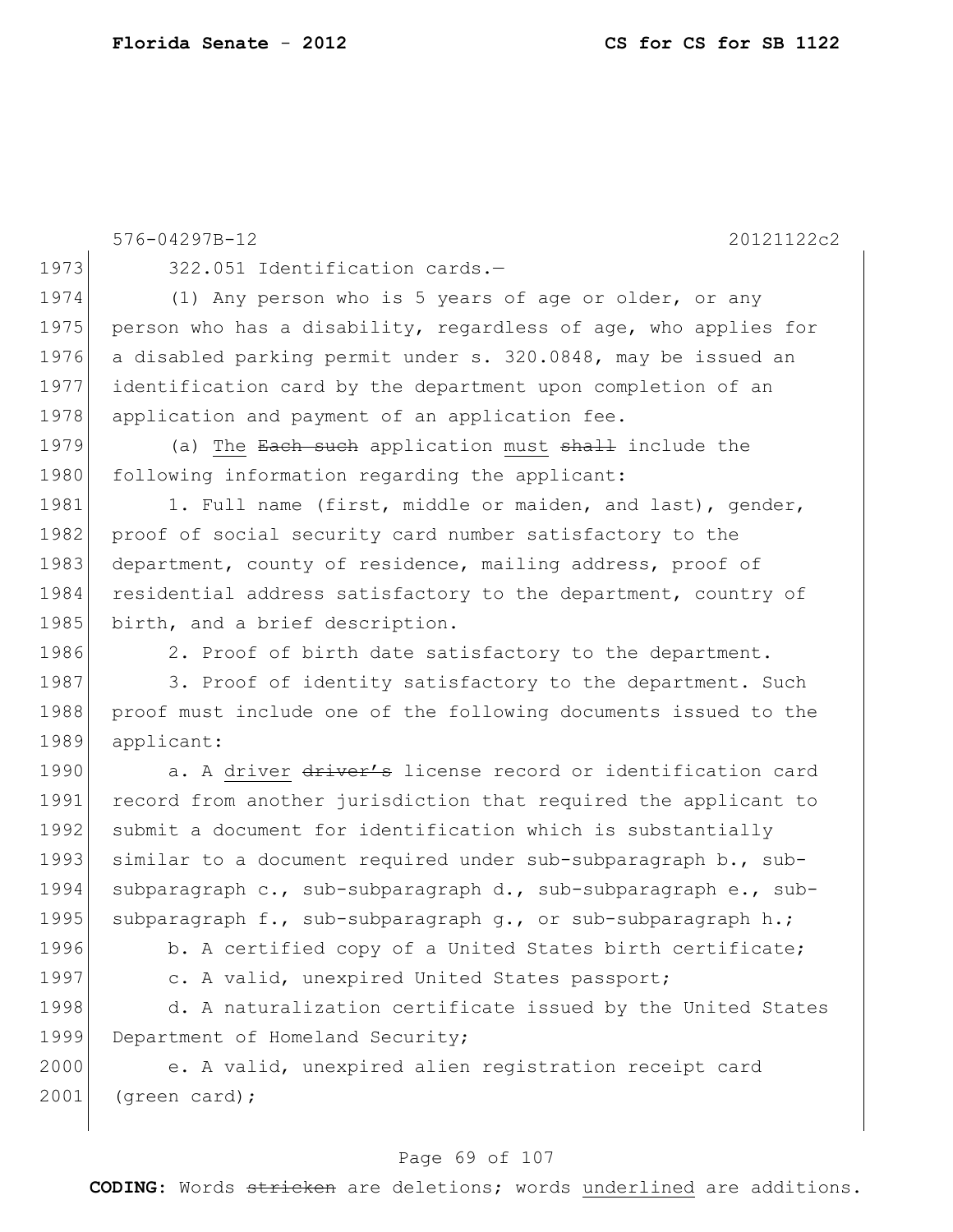|      | 576-04297B-12<br>20121122c2                                      |
|------|------------------------------------------------------------------|
| 2002 | f. A Consular Report of Birth Abroad provided by the United      |
| 2003 | States Department of State;                                      |
| 2004 | g. An unexpired employment authorization card issued by the      |
| 2005 | United States Department of Homeland Security; or                |
| 2006 | h. Proof of nonimmigrant classification provided by the          |
| 2007 | United States Department of Homeland Security, for an original   |
| 2008 | identification card. In order to prove such nonimmigrant         |
| 2009 | classification, an applicant must provide at least one of        |
| 2010 | applicants may produce but are not limited to the following      |
| 2011 | documents. In addition, the department may require applicants to |
| 2012 | produce United States Department of Homeland Security documents  |
| 2013 | for the sole purpose of establishing the maintenance of, or      |
| 2014 | efforts to maintain, continuous lawful presence:                 |
| 2015 | (I) A notice of hearing from an immigration court                |
| 2016 | scheduling a hearing on any proceeding.                          |
| 2017 | (II) A notice from the Board of Immigration Appeals              |
| 2018 | acknowledging pendency of an appeal.                             |
| 2019 | (III) A notice of the approval of an application for             |
| 2020 | adjustment of status issued by the United States Bureau of       |
| 2021 | Citizenship and Immigration Services.                            |
| 2022 | (IV) An Any official documentation confirming the filing of      |
| 2023 | a petition for asylum or refugee status or any other relief      |
| 2024 | issued by the United States Bureau of Citizenship and            |
| 2025 | Immigration Services.                                            |
| 2026 | (V) A notice of action transferring any pending matter from      |
| 2027 | another jurisdiction to Florida, issued by the United States     |
| 2028 | Bureau of Citizenship and Immigration Services.                  |
| 2029 | (VI) An order of an immigration judge or immigration             |
| 2030 | officer granting any relief that authorizes the alien to live    |

### Page 70 of 107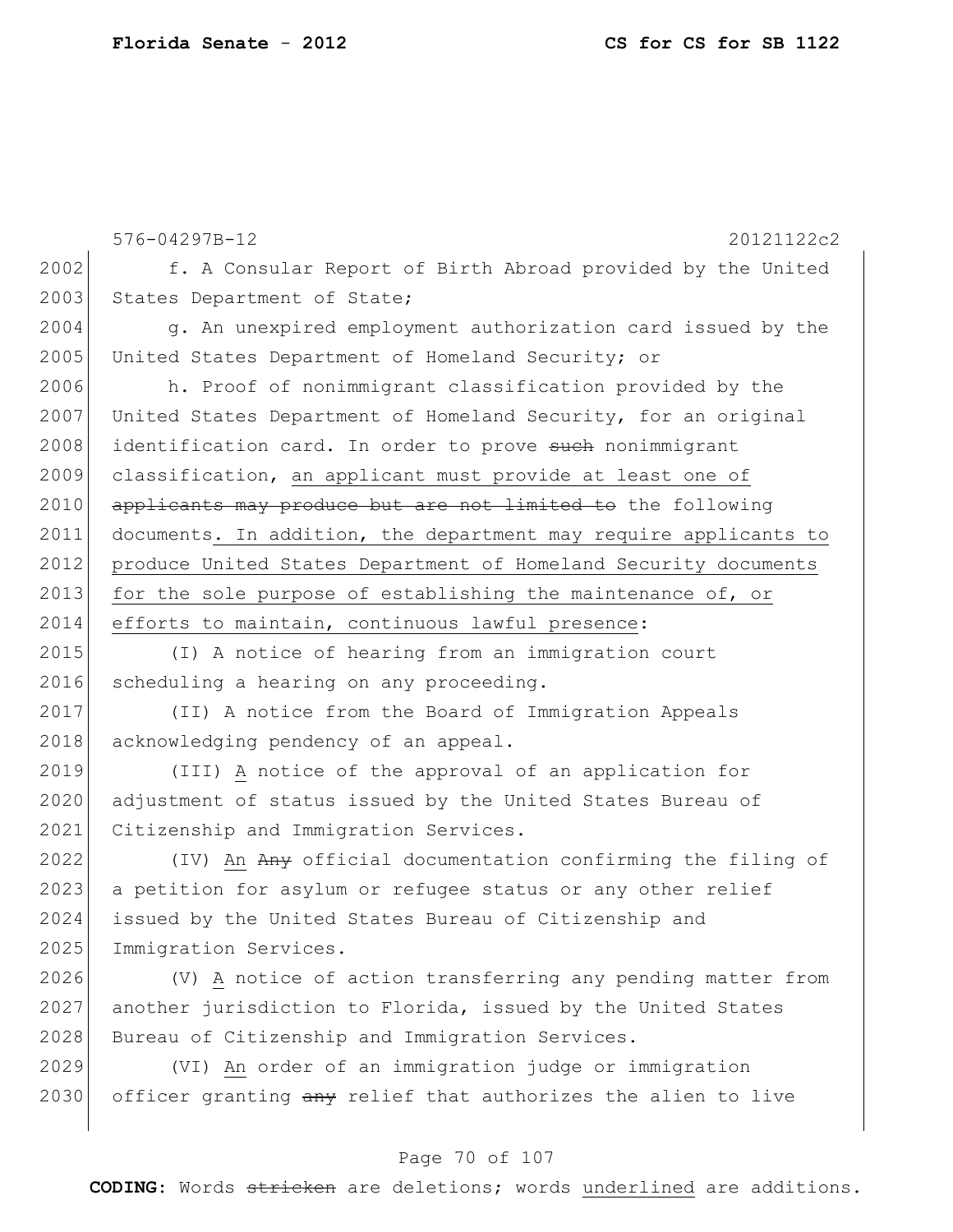|      | 576-04297B-12<br>20121122c2                                      |
|------|------------------------------------------------------------------|
| 2031 | and work in the United States, including, but not limited to,    |
| 2032 | asylum.                                                          |
| 2033 | (VII) Evidence that an application is pending for                |
| 2034 | adjustment of status to that of an alien lawfully admitted for   |
| 2035 | permanent residence in the United States or conditional          |
| 2036 | permanent resident status in the United States, if a visa number |
| 2037 | is available having a current priority date for processing by    |
| 2038 | the United States Bureau of Citizenship and Immigration          |
| 2039 | Services.                                                        |
| 2040 | (VIII) On or after January 1, 2010, an unexpired foreign         |
| 2041 | passport with an unexpired United States Visa affixed,           |
| 2042 | accompanied by an approved $I-94$ , documenting the most recent  |
| 2043 | admittance into the United States.                               |
| 2044 |                                                                  |
| 2045 | An identification card issued based on documents required        |
| 2046 | Presentation of any of the documents described in sub-           |
| 2047 | subparagraph q. or sub-subparagraph h. is valid entitles the     |
| 2048 | applicant to an identification card for a period not to exceed   |
| 2049 | the expiration date of the document presented or 1 year,         |
| 2050 | whichever first occurs first.                                    |
| 2051 | (9) Notwithstanding any other provision of this section or       |
| 2052 | s. 322.21 to the contrary, the department shall issue or renew a |
| 2053 | card at no charge to a person who presents evidence satisfactory |
| 2054 | to the department that he or she is homeless as defined in s.    |
| 2055 | 414.0252.                                                        |
| 2056 | Section 48. Subsection (4) of section 322.058, Florida           |
| 2057 | Statutes, is amended to read:                                    |
| 2058 | 322.058 Suspension of driving privileges due to support          |
| 2059 | delinquency; reinstatement.-                                     |
|      |                                                                  |

# Page 71 of 107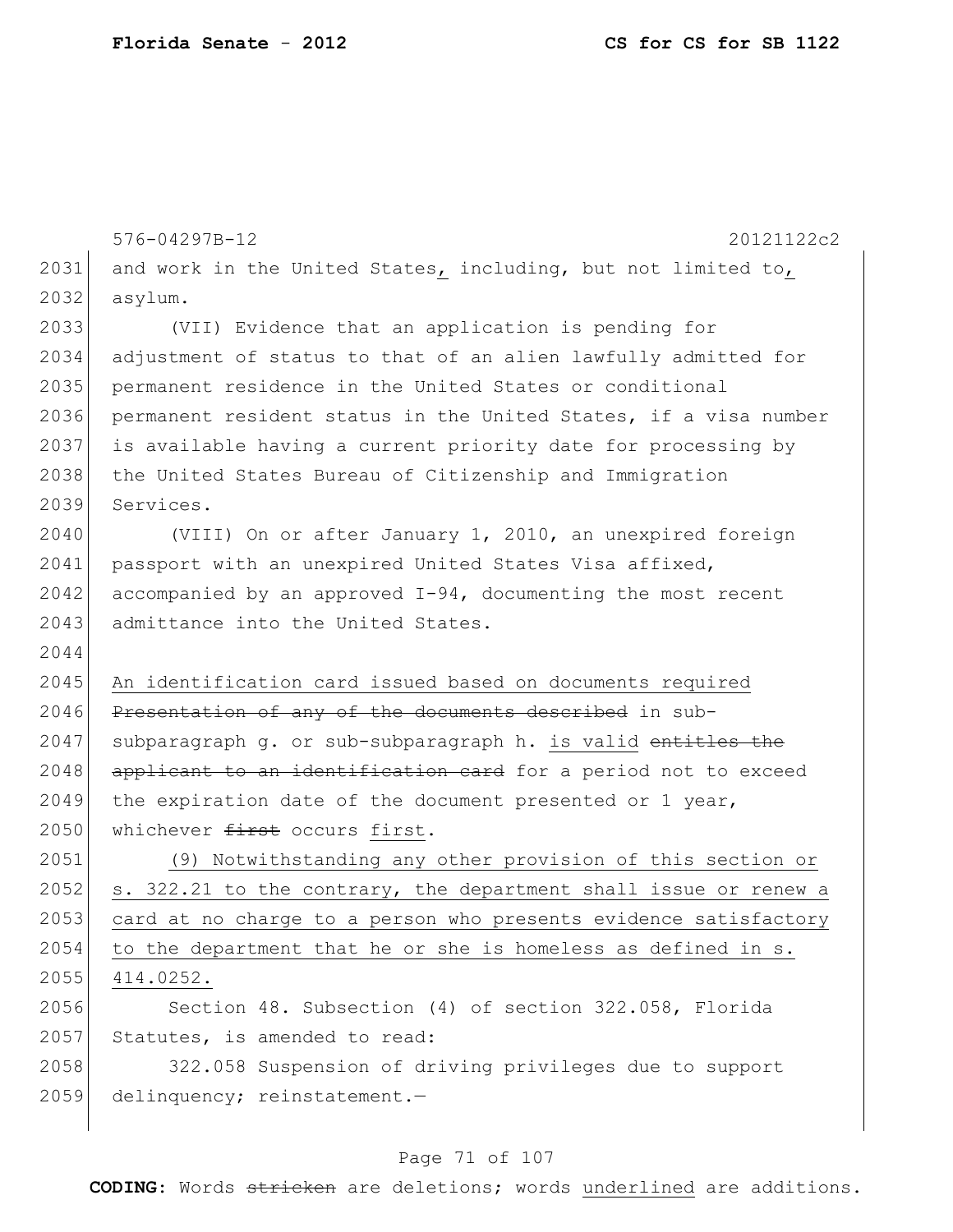$\overline{\phantom{a}}$ 

|      | 576-04297B-12<br>20121122c2                                             |
|------|-------------------------------------------------------------------------|
| 2060 | (4) This section applies only to the annual renewal in the              |
| 2061 | owner's birth month of a motor vehicle registration and does not        |
| 2062 | apply to the transfer of a registration of a motor vehicle sold         |
| 2063 | by a motor vehicle dealer licensed under chapter 320, except for        |
| 2064 | the transfer of registrations which includes is inclusive of the        |
| 2065 | annual renewals. This section does not affect the issuance of           |
| 2066 | the title to a motor vehicle, notwithstanding s. $319.23(8)(b)$ s.      |
| 2067 | $319.23(7)$ (b).                                                        |
| 2068 | Section 49. Section 322.065, Florida Statutes, is amended               |
| 2069 | to read:                                                                |
| 2070 | 322.065 Driver $\frac{D}{D}$ Driver's license expired for 6 4 months or |
| 2071 | less; penalties.-A Any person whose driver driver's license has         |
| 2072 | been expired for 6 4 months or less and who drives a motor              |
| 2073 | vehicle upon the highways of this state commits is guilty of an         |
| 2074 | infraction and is subject to the penalty provided in s. 318.18.         |
| 2075 | Section 50. Subsection (3) of section 322.07, Florida                   |
| 2076 | Statutes, is amended to read:                                           |
| 2077 | 322.07 Instruction permits and temporary licenses.-                     |
| 2078 | (3) Any person who, except for his or her lack of                       |
| 2079 | instruction in operating a commercial motor vehicle, would              |
| 2080 | otherwise be qualified to obtain a commercial driver driver's           |
| 2081 | license under this chapter, may apply for a temporary commercial        |
| 2082 | instruction permit. The department shall issue such a permit            |
| 2083 | entitling the applicant, while having the permit in his or her          |
| 2084 | immediate possession, to drive a commercial motor vehicle on the        |
| 2085 | highways, if provided that:                                             |
| 2086 | (a) The applicant possesses a valid Florida driver driver's             |
| 2087 | license issued in any state; and                                        |
| 2088 | (b) The applicant, while operating a commercial motor                   |

# Page 72 of 107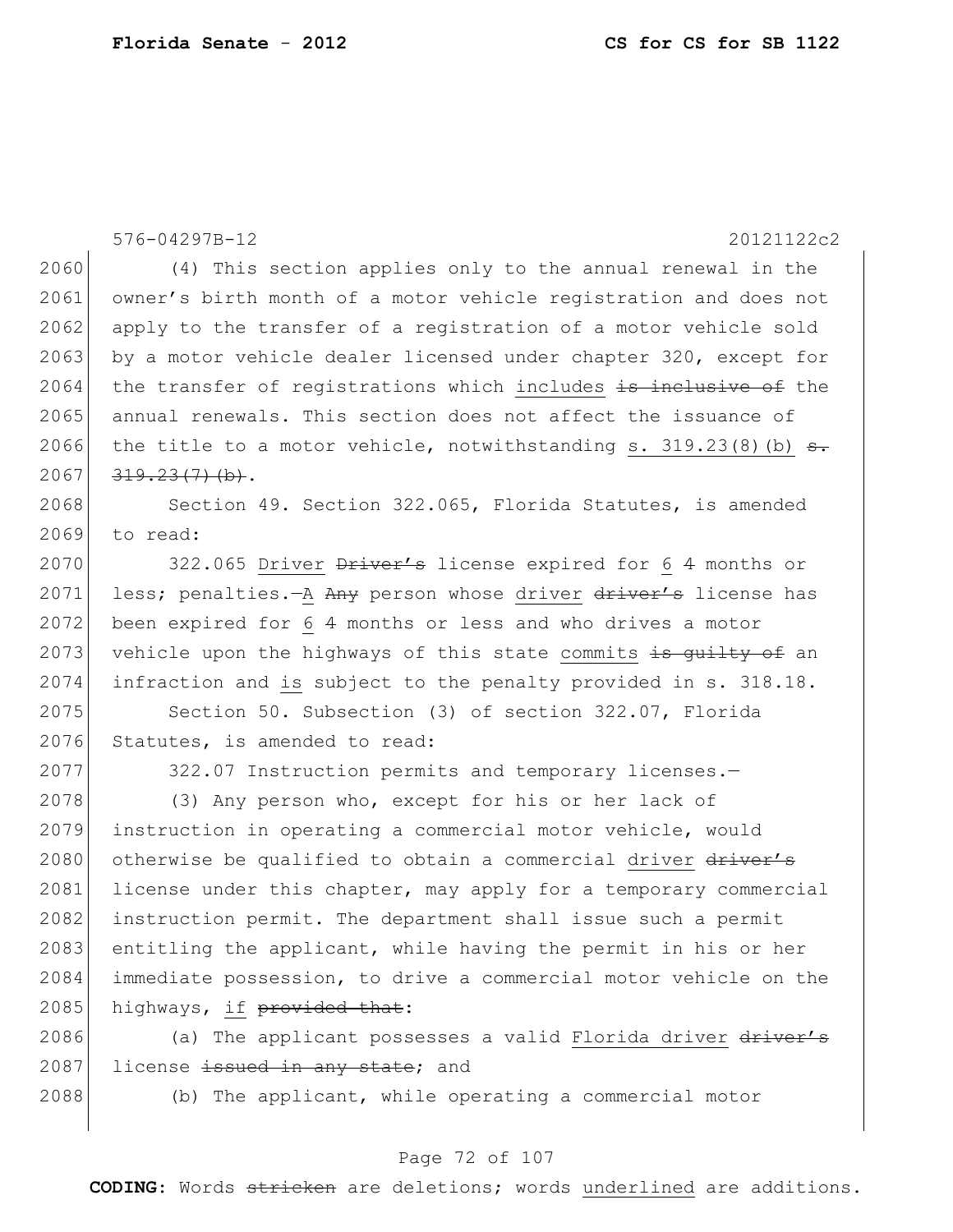|      | 576-04297B-12<br>20121122c2                                                   |
|------|-------------------------------------------------------------------------------|
| 2089 | vehicle, is accompanied by a licensed driver who is 21 years of               |
| 2090 | age or older, who is licensed to operate the class of vehicle                 |
| 2091 | being operated, and who is aetually occupying the closest seat                |
| 2092 | to the right of the driver.                                                   |
| 2093 | Section 51. Paragraph (c) of subsection (2) and subsection                    |
| 2094 | (7) of section 322.08, Florida Statutes, are amended, and                     |
| 2095 | subsection (8) is added to that section, to read:                             |
| 2096 | 322.08 Application for license; requirements for license                      |
| 2097 | and identification card forms.-                                               |
| 2098 | (2) Each such application shall include the following                         |
| 2099 | information regarding the applicant:                                          |
| 2100 |                                                                               |
| 2101 | (c) Proof of identity satisfactory to the department. Such                    |
| 2102 | proof must include one of the following documents issued to the<br>applicant: |
| 2103 |                                                                               |
|      | 1. A driver driver's license record or identification card                    |
| 2104 | record from another jurisdiction that required the applicant to               |
| 2105 | submit a document for identification which is substantially                   |
| 2106 | similar to a document required under subparagraph 2.,                         |
| 2107 | subparagraph 3., subparagraph 4., subparagraph 5., subparagraph               |
| 2108 | 6., subparagraph 7., or subparagraph 8.;                                      |
| 2109 | 2. A certified copy of a United States birth certificate;                     |
| 2110 | 3. A valid, unexpired United States passport;                                 |
| 2111 | 4. A naturalization certificate issued by the United States                   |
| 2112 | Department of Homeland Security;                                              |
| 2113 | 5. A valid, unexpired alien registration receipt card                         |
| 2114 | $(green card)$ ;                                                              |
| 2115 | 6. A Consular Report of Birth Abroad provided by the United                   |
| 2116 | States Department of State;                                                   |
| 2117 | 7. An unexpired employment authorization card issued by the                   |
|      |                                                                               |

# Page 73 of 107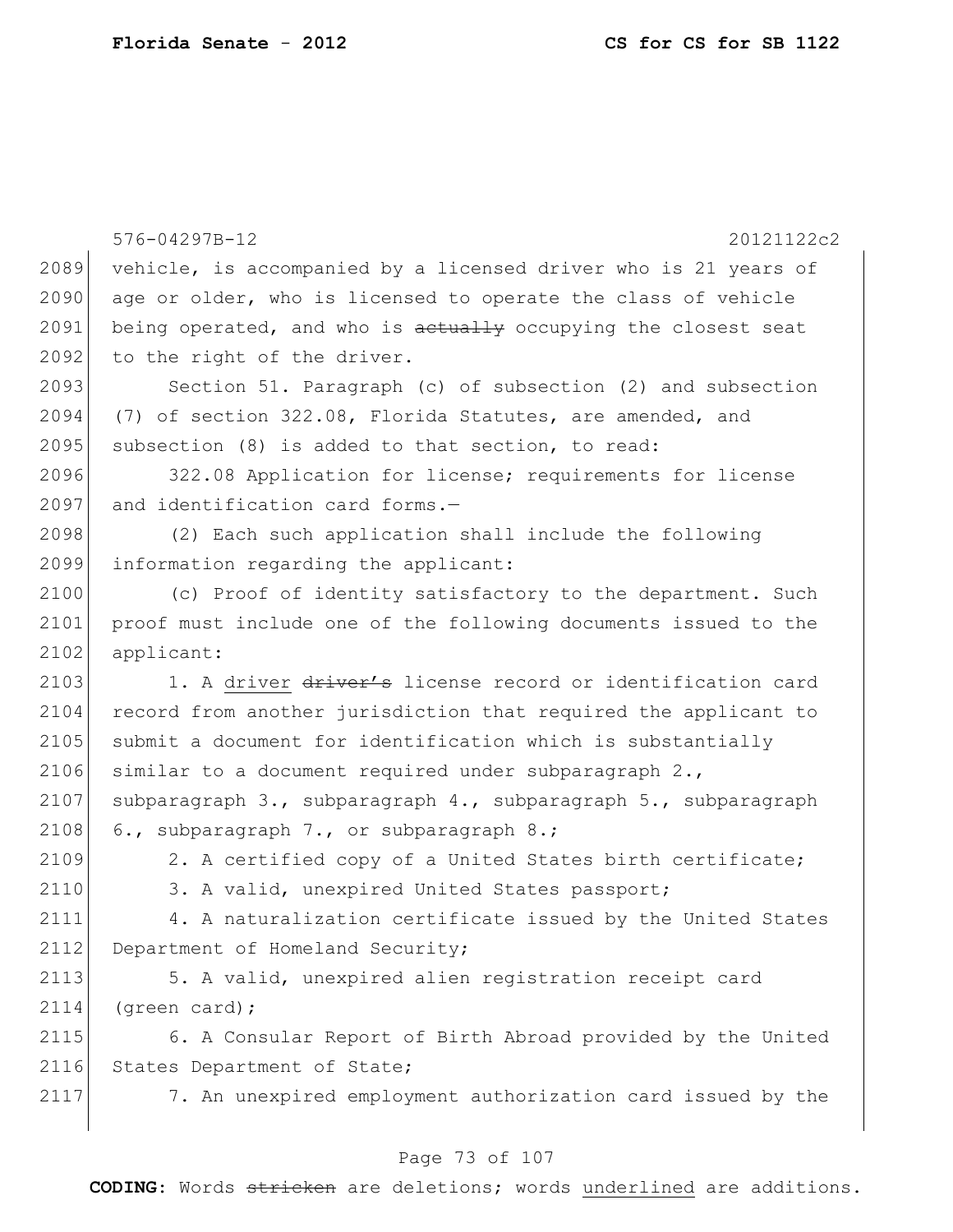|      | 576-04297B-12<br>20121122c2                                      |
|------|------------------------------------------------------------------|
| 2118 | United States Department of Homeland Security; or                |
| 2119 | 8. Proof of nonimmigrant classification provided by the          |
| 2120 | United States Department of Homeland Security, for an original   |
| 2121 | driver driver's license. In order to prove nonimmigrant          |
| 2122 | classification, an applicant must provide at least one of the    |
| 2123 | following documents. In addition, the department may require     |
| 2124 | applicants to produce United States Department of Homeland       |
| 2125 | Security documents for the sole purpose of establishing the      |
| 2126 | maintenance of, or efforts to maintain, continuous lawful        |
| 2127 | presence may produce the following documents, including, but not |
| 2128 | <del>limited to</del> :                                          |
| 2129 | a. A notice of hearing from an immigration court scheduling      |
| 2130 | a hearing on any proceeding.                                     |
| 2131 | b. A notice from the Board of Immigration Appeals                |
| 2132 | acknowledging pendency of an appeal.                             |
| 2133 | c. A notice of the approval of an application for                |
| 2134 | adjustment of status issued by the United States Bureau of       |
| 2135 | Citizenship and Immigration Services.                            |
| 2136 | d. An Any official documentation confirming the filing of a      |
| 2137 | petition for asylum or refugee status or any other relief issued |
| 2138 | by the United States Bureau of Citizenship and Immigration       |
| 2139 | Services.                                                        |
| 2140 | e. A notice of action transferring any pending matter from       |
| 2141 | another jurisdiction to this state issued by the United States   |
| 2142 | Bureau of Citizenship and Immigration Services.                  |
| 2143 | f. An order of an immigration judge or immigration officer       |
| 2144 | granting any relief that authorizes the alien to live and work   |
| 2145 | in the United States, including, but not limited to, asylum.     |
| 2146 | g. Evidence that an application is pending for adjustment        |

#### Page 74 of 107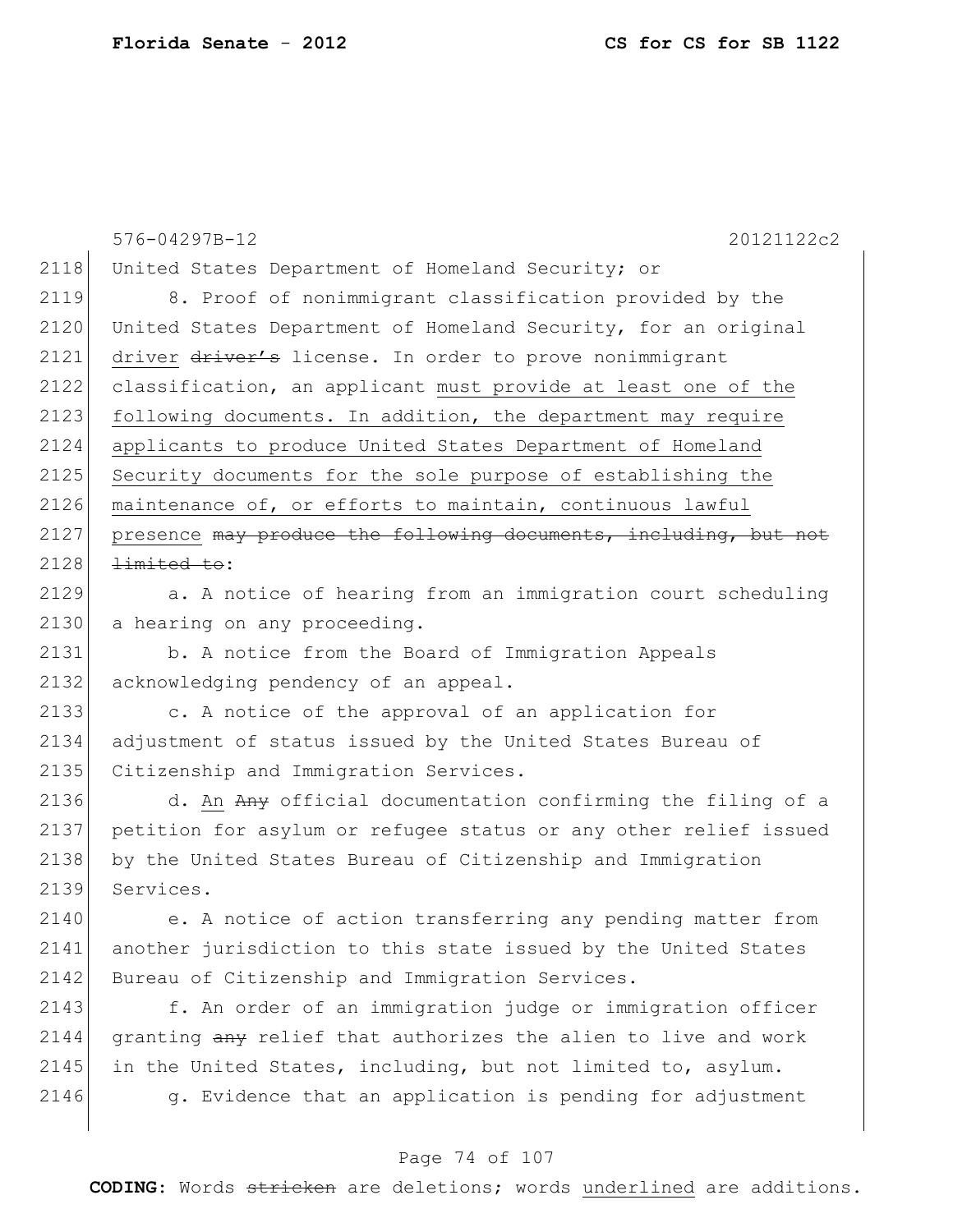|      | 20121122c2<br>576-04297B-12                                       |
|------|-------------------------------------------------------------------|
| 2147 | of status to that of an alien lawfully admitted for permanent     |
| 2148 | residence in the United States or conditional permanent resident  |
| 2149 | status in the United States, if a visa number is available        |
| 2150 | having a current priority date for processing by the United       |
| 2151 | States Bureau of Citizenship and Immigration Services.            |
| 2152 | h. On or after January 1, 2010, an unexpired foreign              |
| 2153 | passport with an unexpired United States Visa affixed,            |
| 2154 | accompanied by an approved I-94, documenting the most recent      |
| 2155 | admittance into the United States.                                |
| 2156 |                                                                   |
| 2157 | A driver license or temporary permit issued based on documents    |
| 2158 | required Presentation of any of the documents in subparagraph 7.  |
| 2159 | or subparagraph 8. is valid entitles the applicant to a driver's  |
| 2160 | <i>license or temporary permit</i> for a period not to exceed the |
| 2161 | expiration date of the document presented or 1 year, whichever    |
| 2162 | occurs first.                                                     |
| 2163 | (7) The application form for an original, renewal, or             |
| 2164 | replacement driver driver's license or identification card shall  |
| 2165 | include language permitting the following:                        |
| 2166 | (a) A voluntary contribution of \$1 per applicant, which          |
| 2167 | contribution shall be deposited into the Health Care Trust Fund   |
| 2168 | for organ and tissue donor education and for maintaining the      |
| 2169 | organ and tissue donor registry.                                  |
| 2170 | (b) A voluntary contribution of \$1 per applicant, which          |
| 2171 | contribution shall be distributed to the Florida Council of the   |
| 2172 | Blind.                                                            |
| 2173 | (c) A voluntary contribution of \$2 per applicant, which          |
| 2174 | shall be distributed to the Hearing Research Institute,           |

2175 Incorporated.

# Page 75 of 107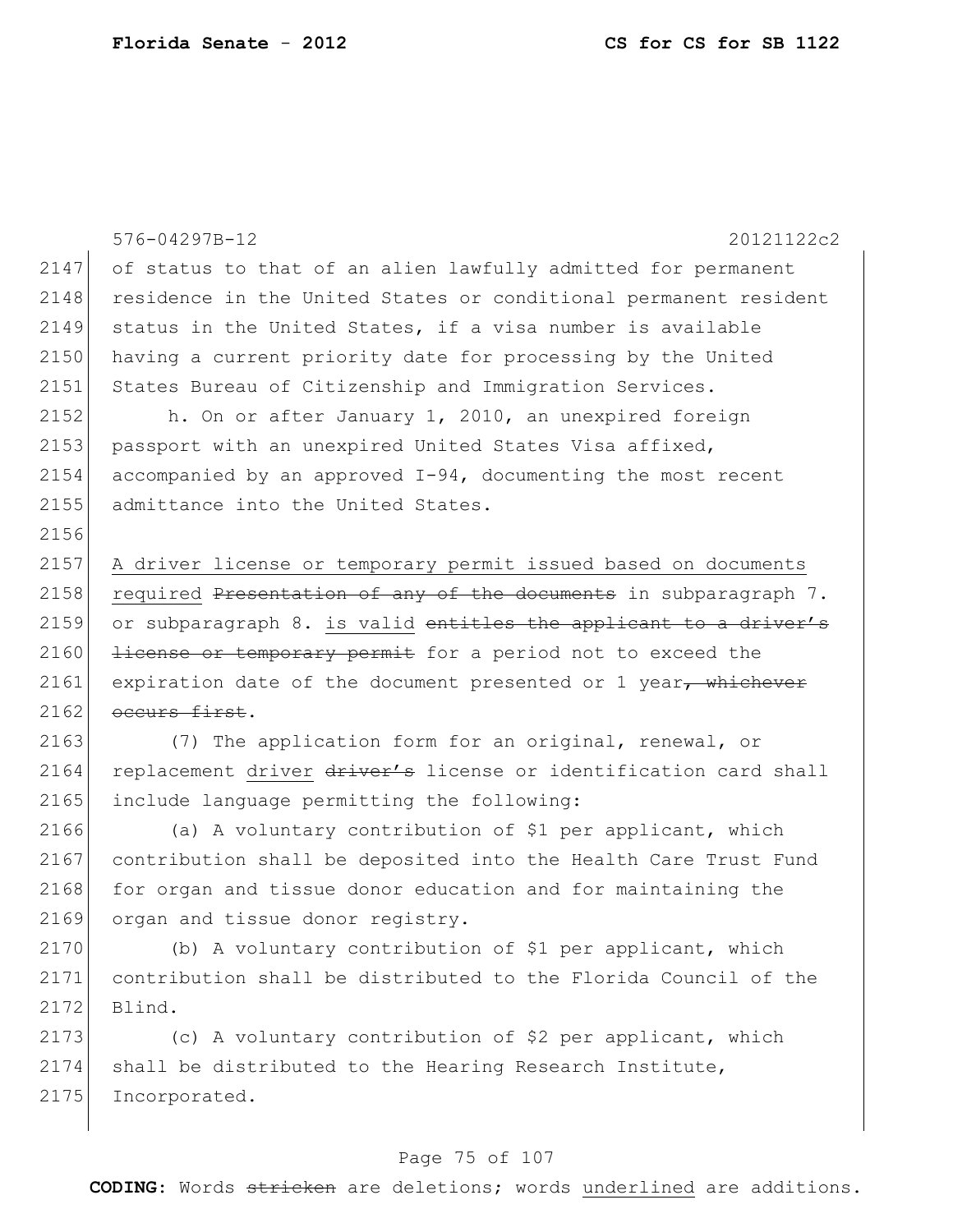|      | 576-04297B-12<br>20121122c2                                      |
|------|------------------------------------------------------------------|
| 2176 | (d) A voluntary contribution of \$1 per applicant, which         |
| 2177 | shall be distributed to the Juvenile Diabetes Foundation         |
| 2178 | International.                                                   |
| 2179 | (e) A voluntary contribution of \$1 per applicant, which         |
| 2180 | shall be distributed to the Children's Hearing Help Fund.        |
| 2181 | (f) A voluntary contribution of \$1 per applicant, which         |
| 2182 | shall be distributed to Family First, a nonprofit organization.  |
| 2183 | (g) A voluntary contribution of \$1 per applicant to Stop        |
| 2184 | Heart Disease, which shall be distributed to the Florida Heart   |
| 2185 | Research Institute, a nonprofit organization.                    |
| 2186 | (h) A voluntary contribution of \$1 per applicant to Senior      |
| 2187 | Vision Services, which shall be distributed to the Florida       |
| 2188 | Association of Agencies Serving the Blind, Inc., a not-for-      |
| 2189 | profit organization.                                             |
| 2190 | (i) A voluntary contribution of \$1 per applicant for            |
| 2191 | services for persons with developmental disabilities, which      |
| 2192 | shall be distributed to The Arc of Florida.                      |
| 2193 | (j) A voluntary contribution of \$1 to the Ronald McDonald       |
| 2194 | House, which shall be distributed each month to Ronald McDonald  |
| 2195 | House Charities of Tampa Bay, Inc.                               |
| 2196 | (k) Notwithstanding s. 322.081, a voluntary contribution of      |
| 2197 | \$1 per applicant, which shall be distributed to the League      |
| 2198 | Against Cancer/La Liga Contra el Cancer, a not-for-profit        |
| 2199 | organization.                                                    |
| 2200 | (1) A voluntary contribution of \$1 per applicant to Prevent     |
| 2201 | Child Sexual Abuse, which shall be distributed to Lauren's Kids, |
| 2202 | Inc., a nonprofit organization.                                  |

2203 (m) A voluntary contribution of \$1 per applicant, which  $2204$  shall be distributed to Prevent Blindness Florida, a not-for-

#### Page 76 of 107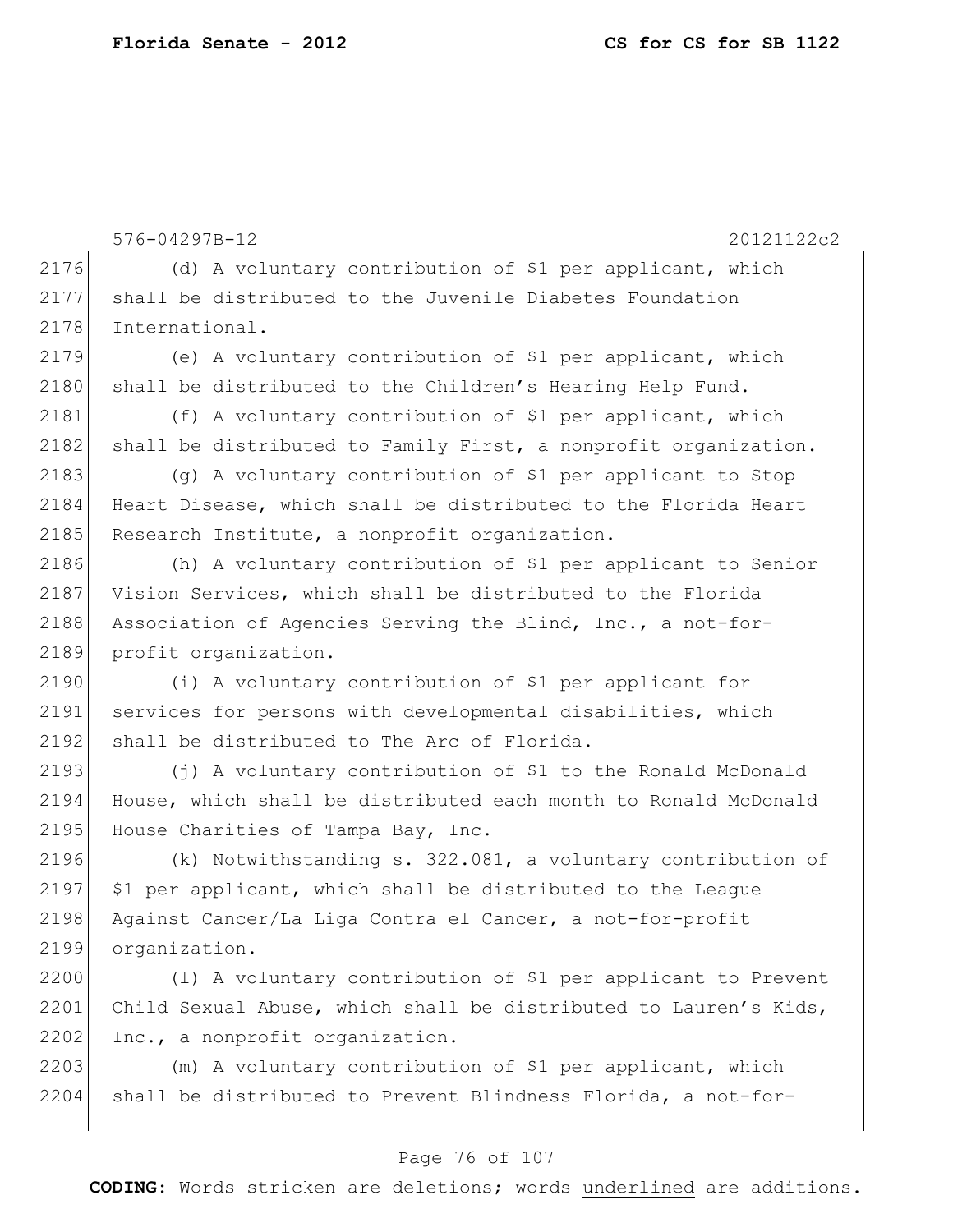|      | 576-04297B-12<br>20121122c2                                          |
|------|----------------------------------------------------------------------|
| 2205 | profit organization, to prevent blindness and preserve the sight     |
| 2206 | of the residents of this state.                                      |
| 2207 | (n) Notwithstanding s. $322.081$ , a voluntary contribution of       |
| 2208 | \$1 per applicant to the state homes for veterans, to be             |
| 2209 | distributed on a quarterly basis by the department to the State      |
| 2210 | Homes for Veterans Trust Fund, which is administered by the          |
| 2211 | Department of Veterans' Affairs.                                     |
| 2212 | (o) A voluntary contribution of \$1 per applicant to the             |
| 2213 | Disabled American Veterans, Department of Florida, which shall       |
| 2214 | be distributed quarterly to Disabled American Veterans,              |
| 2215 | Department of Florida, a nonprofit organization.                     |
| 2216 | (p) A voluntary contribution of \$1 per applicant for Autism         |
| 2217 | Services and Supports. Such contributions must be transferred by     |
| 2218 | the department to the Achievement and Rehabilitation Centers,        |
| 2219 | Inc., Autism Services Fund.                                          |
| 2220 | (q) A voluntary contribution of \$1 per applicant to Support         |
| 2221 | Our Troops, which shall be distributed to Support Our Troops,        |
| 2222 | Inc., a Florida not-for-profit organization.                         |
| 2223 |                                                                      |
| 2224 | A statement providing an explanation of the purpose of the trust     |
| 2225 | funds shall also be included. For the purpose of applying the        |
| 2226 | service charge provided in s. 215.20, contributions received         |
| 2227 | under paragraphs $(b) - (q)$ $(b) - (b)$ are not income of a revenue |
| 2228 | nature.                                                              |
| 2229 | (8) The department may collect electronic mail addresses             |
| 2230 | and use electronic mail in lieu of the United States Postal          |
| 2231 | Service for the purpose of providing renewal notices.                |
| 2232 | Section 52. Subsection (1) of section 322.095, Florida               |
| 2233 | Statutes, is amended to read:                                        |
|      |                                                                      |

# Page 77 of 107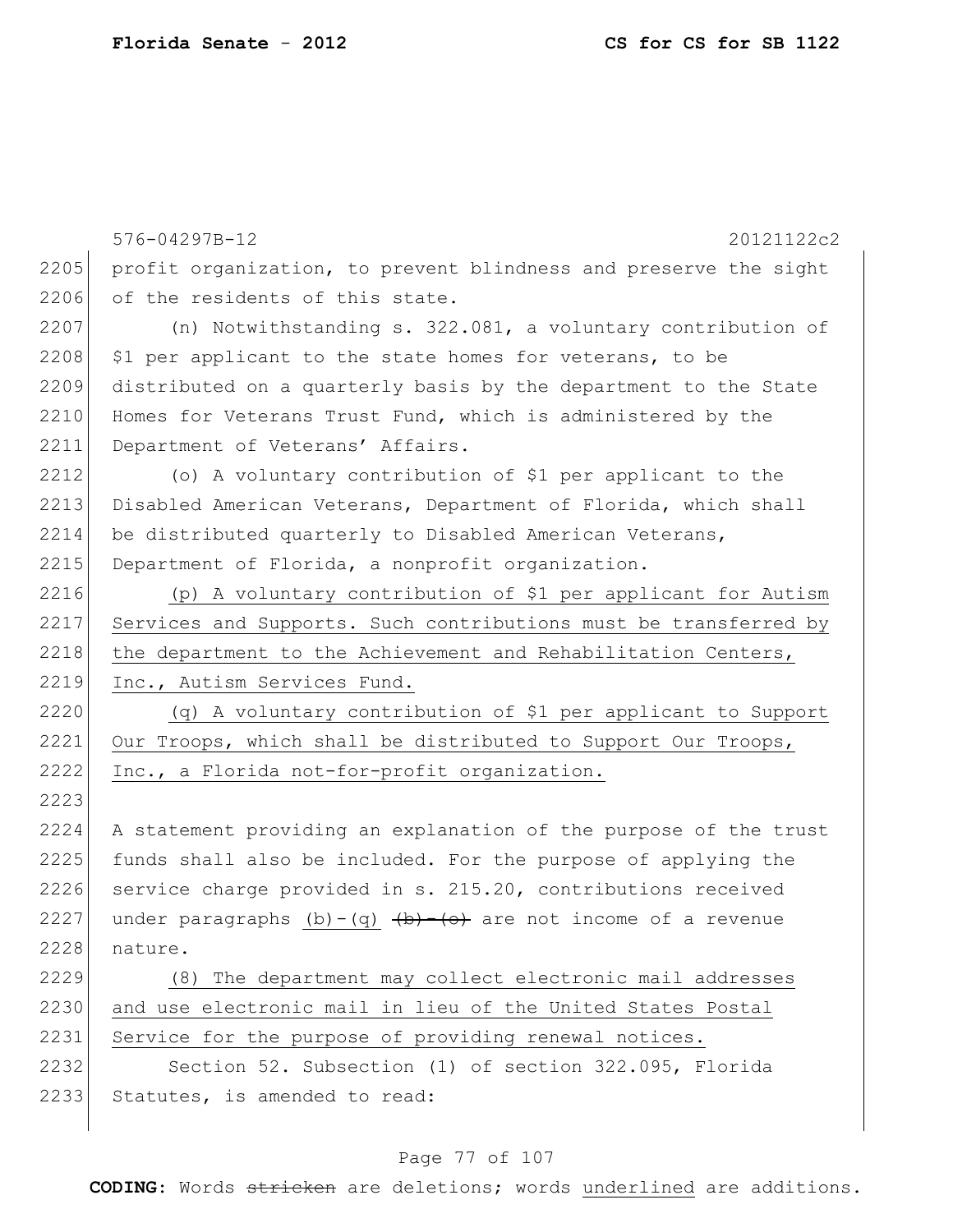576-04297B-12 20121122c2 2234 322.095 Traffic law and substance abuse education program 2235 for driver's license applicants.-2236 (1) The Department of Highway Safety and Motor Vehicles 2237 must approve traffic law and substance abuse education courses 2238 that must be completed by applicants for a Florida driver's 2239 license. The curricula for the courses must provide instruction 2240 on the physiological and psychological consequences of the abuse 2241 of alcohol and other drugs, the societal and economic costs of 2242 alcohol and drug abuse, the effects of alcohol and drug abuse on 2243 the driver of a motor vehicle, the risks associated with using a 2244 handheld electronic communication device while operating a motor 2245 vehicle, and the laws of this state relating to the operation of 2246 a motor vehicle. All instructors teaching the courses shall be 2247 certified by the department.

2248 Section 53. Paragraph (c) of subsection (2) and subsection 2249 (5) of section 322.121, Florida Statutes, are amended to read: 2250 322.121 Periodic reexamination of all drivers.—

2251 (2) For each licensee whose driving record does not show 2252 any revocations, disqualifications, or suspensions for the 2253 preceding 7 years or any convictions for the preceding 3 years 2254 except for convictions of the following nonmoving violations:

2255 (c) Operating a motor vehicle with an expired license that 2256 has been expired for 6 4 months or less pursuant to s. 322.065; 2257

2258 the department shall cause such licensee's license to be 2259 prominently marked with the notation "Safe Driver."

2260 (5) Members of the Armed Forces, or their dependents 2261 residing with them, shall be granted an automatic extension for 2262 the expiration of their Class E licenses without reexamination

#### Page 78 of 107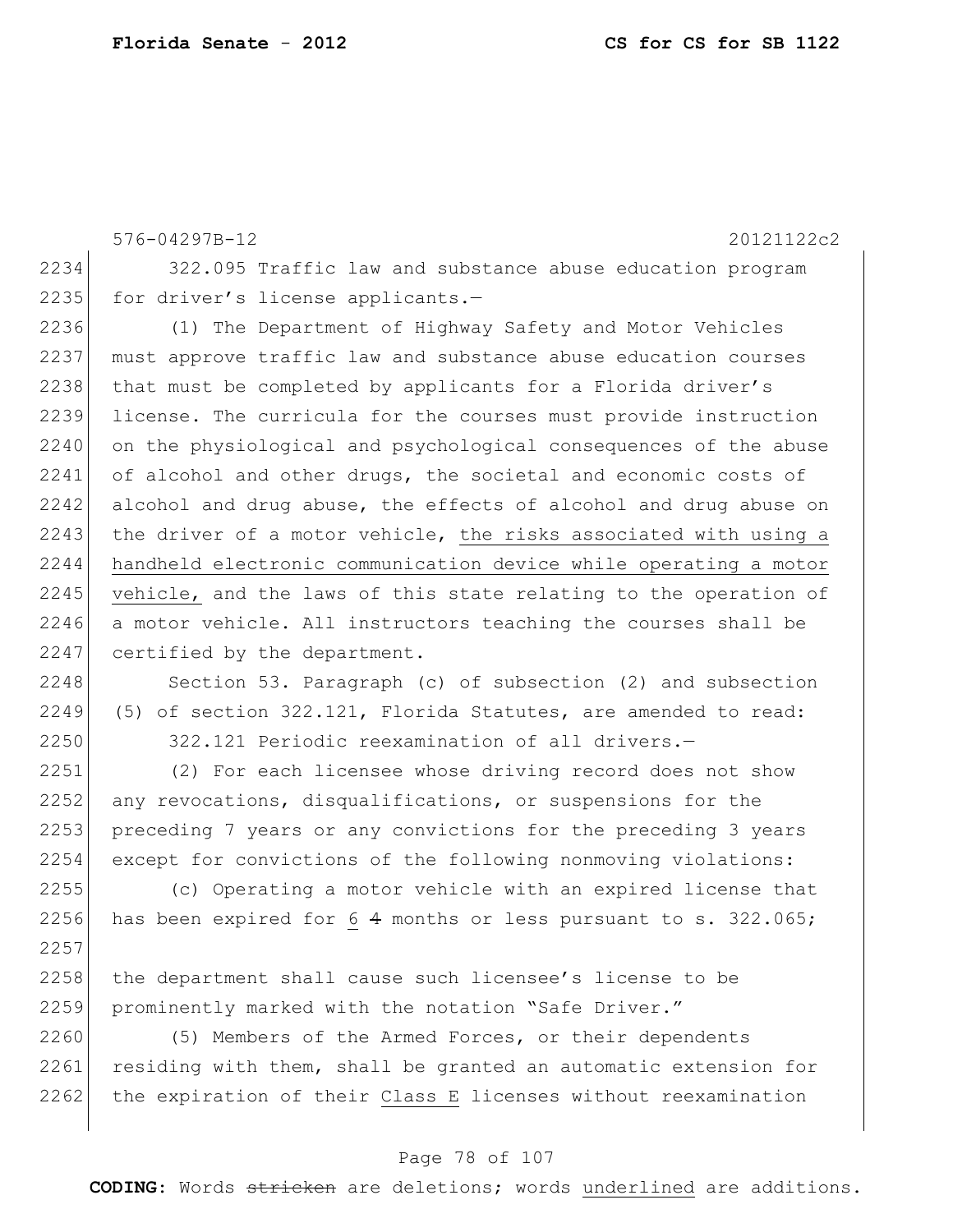576-04297B-12 20121122c2 2263 while serving on active duty outside this state. This extension 2264 is valid for 90 days after the member of the Armed Forces is 2265 either discharged or returns to this state to live. 2266 Section 54. Paragraph (a) of subsection (1) of section  $2267$  322.14, Florida Statutes, is amended to read: 2268 322.14 Licenses issued to drivers.- $2269$  (1)(a) The department shall, upon successful completion of 2270 all required examinations and payment of the required fee, issue 2271 to every qualified applicant  $qualitying$  therefor, a driver  $2272$  driver's license that must as applied for, which license shall 2273 bear thereon a color photograph or digital image of the 2274 licensee; the name of the state; a distinguishing number 2275 assigned to the licensee; and the licensee's full name, date of 2276 birth, and residence address; a brief description of the 2277 licensee, including, but not limited to, the licensee's gender 2278 and height; and the dates of issuance and expiration of the 2279 license. A space shall be provided upon which the licensee shall 2280 affix his or her usual signature. A No license is invalid shall 2281 be valid until it has been  $\theta$  signed by the licensee except that 2282 the signature of the  $s$ aid licensee is not  $s$ hall not be required 2283 if it appears thereon in facsimile or if the licensee is not 2284 present within the state at the time of issuance. Applicants 2285 qualifying to receive a Class A, Class B, or Class C driver's 2286 <del>license must appear in person within the state for issuance of a</del> 2287 color photographic or digital imaged driver's license pursuant  $2288$  to s.  $322.142$ . 2289 Section 55. Section 322.1415, Florida Statutes, is created

2290 to read:

2291 322.1415 Specialty driver license and identification card

#### Page 79 of 107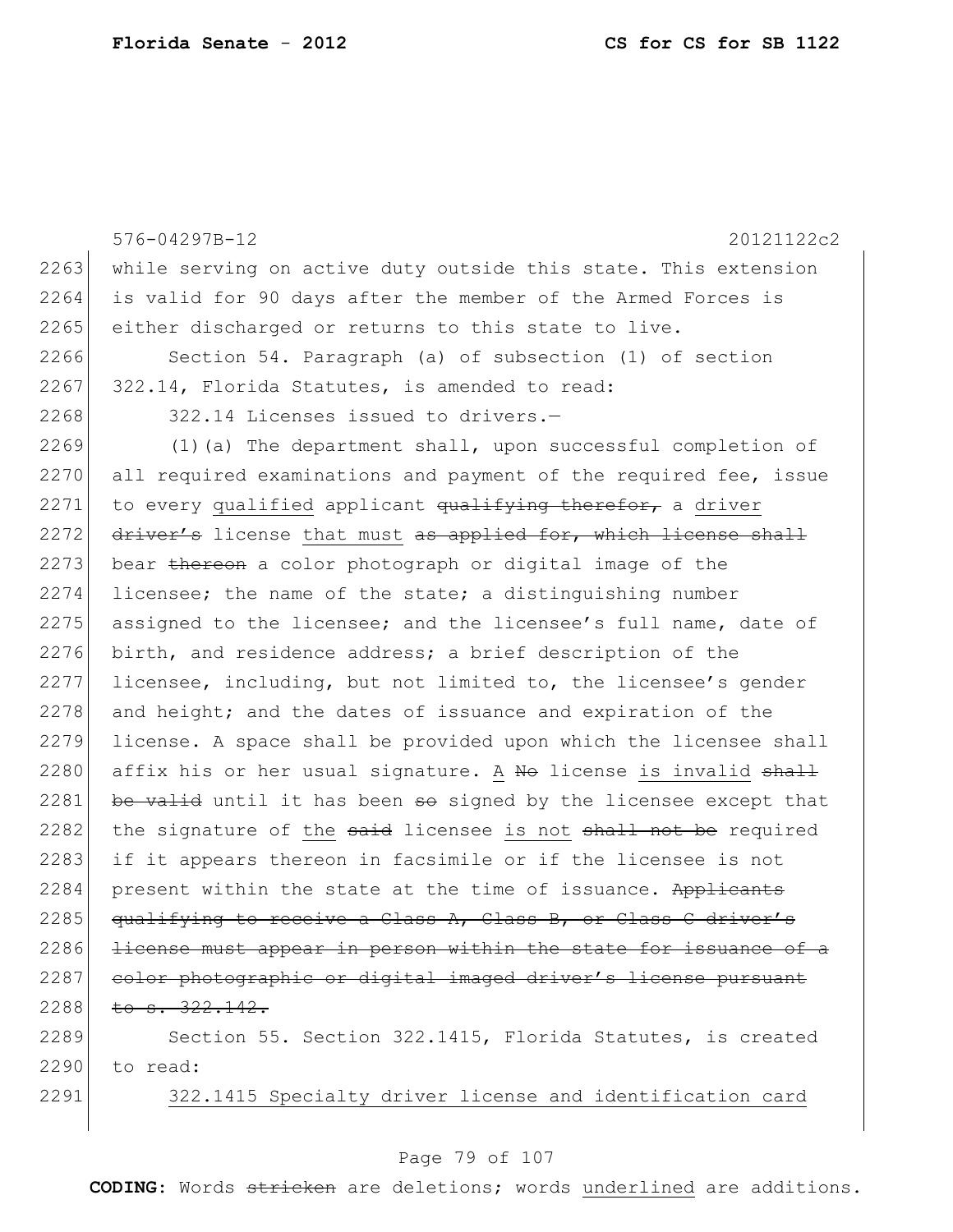|      | 20121122c2<br>576-04297B-12                                      |
|------|------------------------------------------------------------------|
| 2292 | $program. -$                                                     |
| 2293 | (1) The department may issue to any applicant qualified          |
| 2294 | pursuant to s. 322.14 a specialty driver license or              |
| 2295 | identification card upon payment of the appropriate fee pursuant |
| 2296 | to s. 322.21.                                                    |
| 2297 | (2) Any specialty driver license or identification card          |
| 2298 | approved by the department shall, at a minimum, be available for |
| 2299 | state and independent universities domiciled in this state, all  |
| 2300 | Florida professional sports teams designated pursuant to s.      |
| 2301 | $320.08058(9)$ (a), and all branches of the United States Armed  |
| 2302 | Forces.                                                          |
| 2303 | The design and use of each specialty driver license and<br>(3)   |
| 2304 | identification card must be approved by the department and the   |
| 2305 | organization that is recognized by the driver license or card.   |
| 2306 | (4) Organizations receiving funds from this program shall        |
| 2307 | attest, under penalties of perjury, pursuant to s. 320.08062     |
| 2308 | that the funds have been expended in the same manner as provided |
| 2309 | in s. 320.08058. On December 1 of each year, the department      |
| 2310 | shall deliver an annual report to the President of the Senate    |
| 2311 | and the Speaker of the House of Representatives which addresses  |
| 2312 | the viability of the program and details the amounts distributed |
| 2313 | to each entity.                                                  |
| 2314 | (5) This section expires August 31, 2016.                        |
| 2315 | Section 56. Subsection (4) of section 322.142, Florida           |
| 2316 | Statutes, is amended to read:                                    |
| 2317 | 322.142 Color photographic or digital imaged licenses.-          |
| 2318 | (4) The department may maintain a film negative or print         |
| 2319 | file. The department shall maintain a record of the digital      |
| 2320 | image and signature of the licensees, together with other data   |
|      |                                                                  |

# Page 80 of 107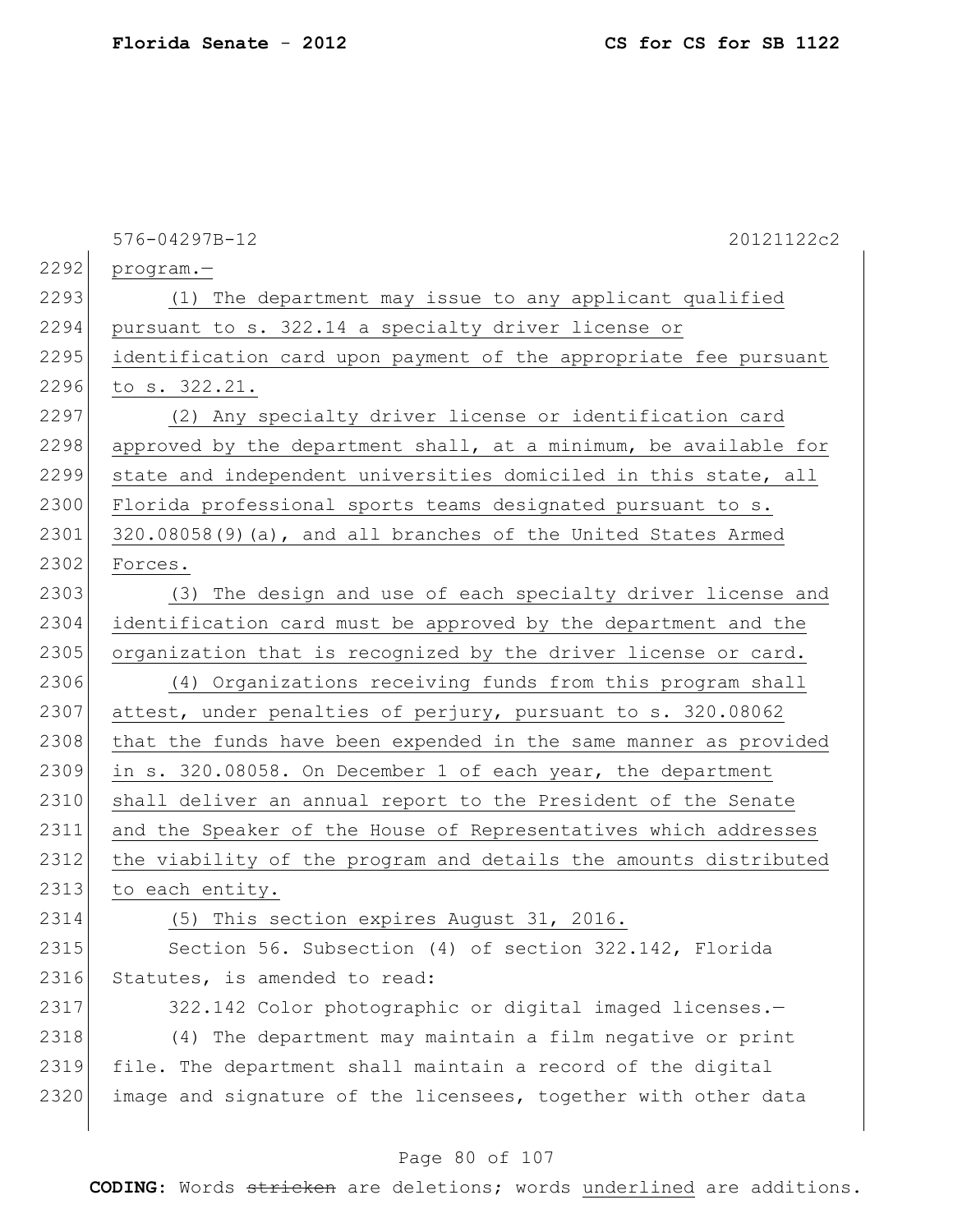576-04297B-12 20121122c2 2321 required by the department for identification and retrieval. 2322 Reproductions from the file or digital record are exempt from 2323 the provisions of s.  $119.07(1)$  and shall be made and issued only 2324 for departmental administrative purposes; for the issuance of 2325 duplicate licenses; in response to law enforcement agency 2326 requests; to the Department of Business and Professional 2327 Regulation pursuant to an interagency agreement for the purpose 2328 of accessing digital images for reproduction of licenses issued 2329 by the Department of Business and Professional Regulation; to 2330 the Department of State pursuant to an interagency agreement to 2331 facilitate determinations of eligibility of voter registration 2332 applicants and registered voters in accordance with ss. 98.045 2333 and 98.075; to the Department of Revenue pursuant to an 2334 interagency agreement for use in establishing paternity and 2335 establishing, modifying, or enforcing support obligations in 2336 Title IV-D cases; to the Department of Children and Family 2337 Services pursuant to an interagency agreement to conduct 2338 protective investigations under part III of chapter 39 and 2339 chapter 415; to the Department of Children and Family Services 2340 pursuant to an interagency agreement specifying the number of 2341 employees in each of that department's regions to be granted 2342 access to the records for use as verification of identity to 2343 expedite the determination of eligibility for public assistance 2344 and for use in public assistance fraud investigations;  $\Theta$ r to the 2345 Department of Financial Services pursuant to an interagency 2346 agreement to facilitate the location of owners of unclaimed 2347 property, the validation of unclaimed property claims, and the 2348 identification of fraudulent or false claims; or to district 2349 medical examiners pursuant to an interagency agreement for the

#### Page 81 of 107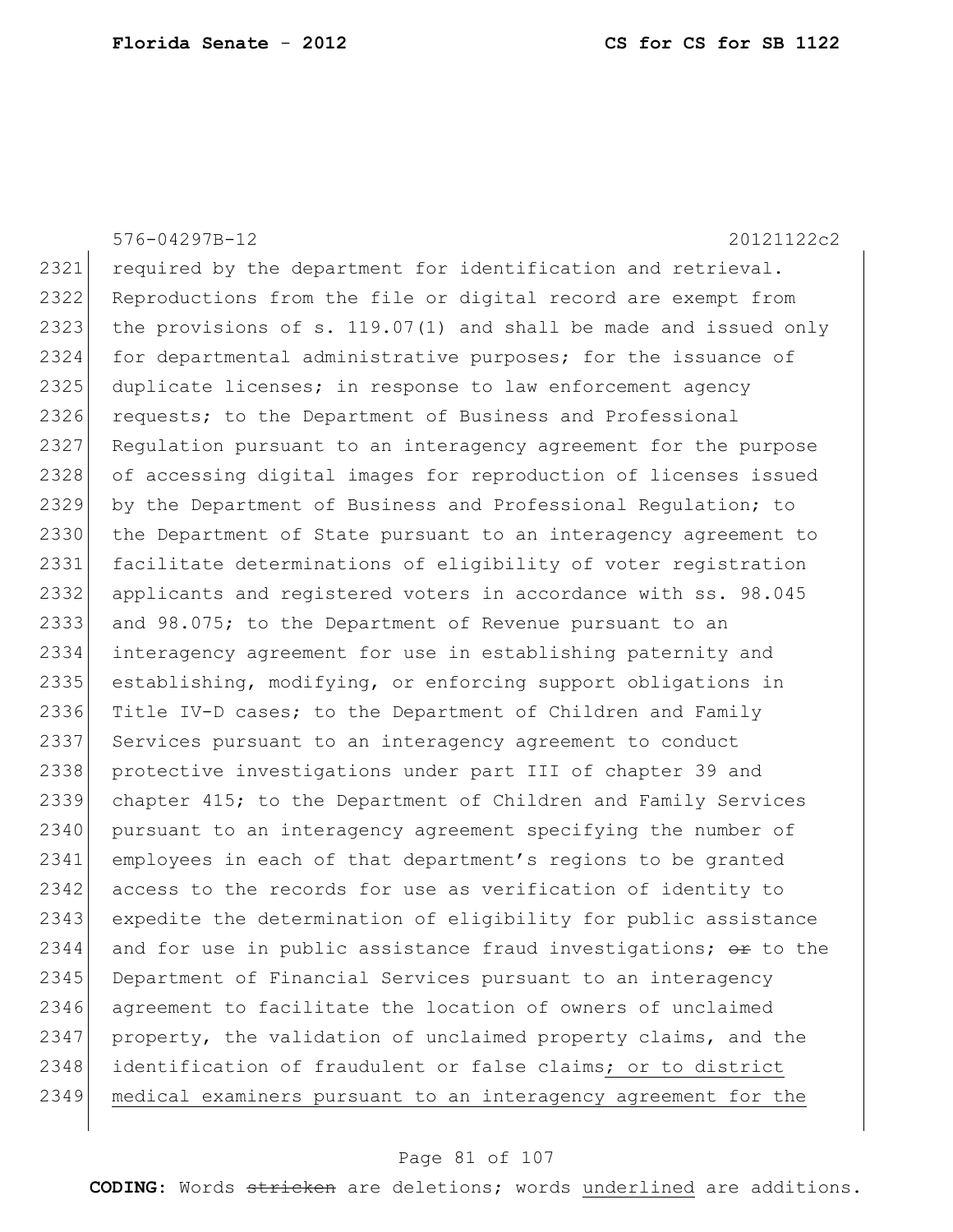|      | 576-04297B-12<br>20121122c2                                      |
|------|------------------------------------------------------------------|
| 2350 | purpose of identifying a deceased individual, determining cause  |
| 2351 | of death, and notifying next of kin of any investigations,       |
| 2352 | including autopsies and other laboratory examinations,           |
| 2353 | authorized in s. 406.011.                                        |
| 2354 | Section 57. Section 322.145, Florida Statutes, is created        |
| 2355 | to read:                                                         |
| 2356 | 322.145 Electronic authentication of licenses.-                  |
| 2357 | (1) Any driver license issued on or after July 1, 2013,          |
| 2358 | must contain a means of electronic authentication which conforms |
| 2359 | to a recognized standard for such authentication such as public  |
| 2360 | key infrastructure, symmetric key algorithms, security tokens,   |
| 2361 | mediametrics, or biometrics. The electronic authentication       |
| 2362 | capabilities must not interfere with or change the driver        |
| 2363 | license format or topology.                                      |
| 2364 | (2) The department shall provide, at the applicant's option      |
| 2365 | and at the time a license is issued, a security token that can   |
| 2366 | be electronically authenticated through a personal computer. The |
| 2367 | token must also conform to one of the standards provided in      |
| 2368 | subsection (1).                                                  |
| 2369 | (3) The department shall negotiate a new contract with the       |
| 2370 | vendor selected to implement the electronic authentication       |
| 2371 | feature which contains a provision requiring that the vendor pay |
| 2372 | all the costs associated with implementing the system. The       |
| 2373 | contract must not conflict with current contractual arrangements |
| 2374 | for the issuance of driver licenses.                             |
| 2375 | Section 58. Subsection (2) of section 322.19, Florida            |
| 2376 | Statutes, is amended to read:                                    |
| 2377 | 322.19 Change of address or name.-                               |
| 2378 | (2) Whenever any person, after applying for or receiving a       |

# Page 82 of 107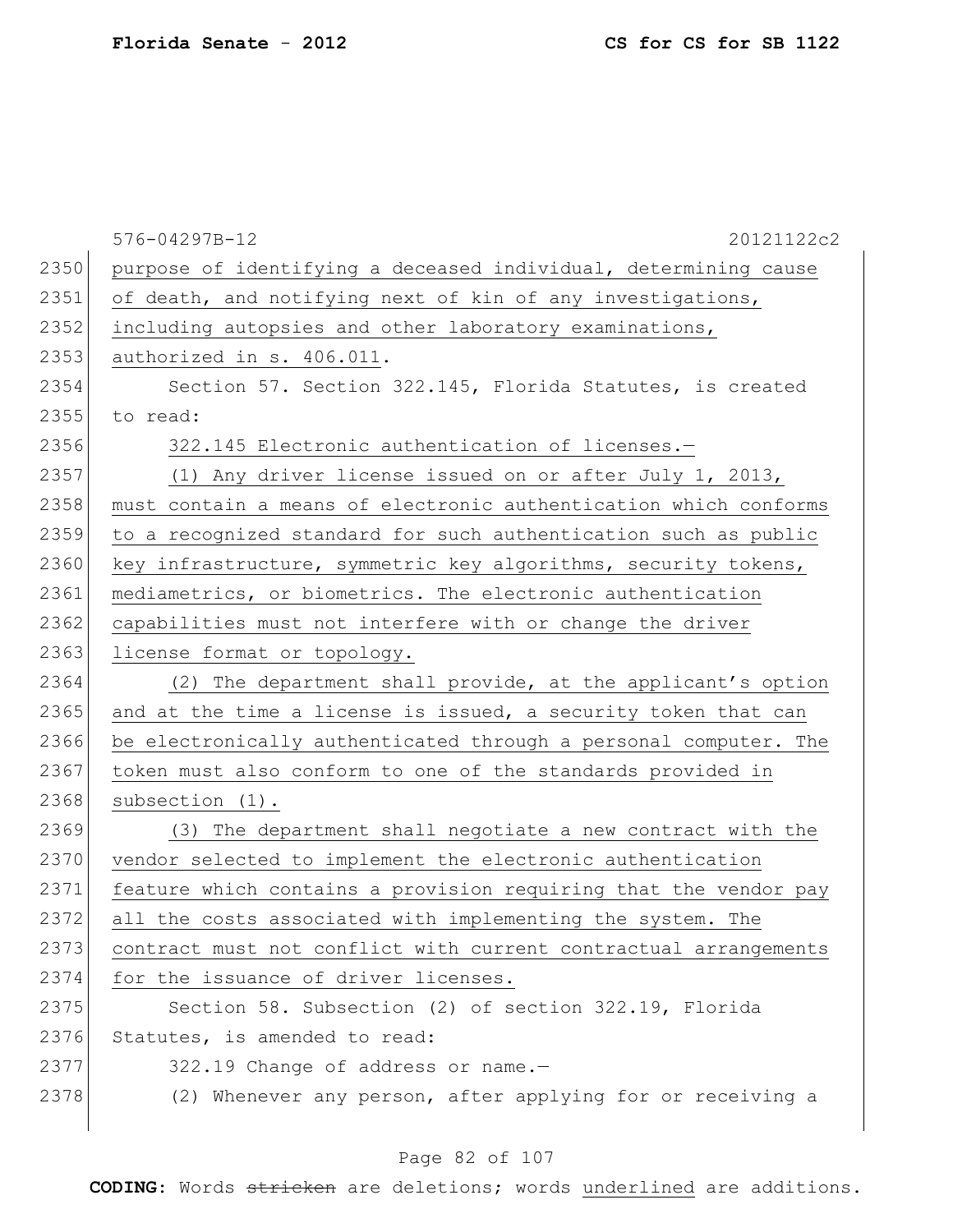|      | 576-04297B-12<br>20121122c2                                           |
|------|-----------------------------------------------------------------------|
| 2379 | driver driver's license, changes the legal residence or mailing       |
| 2380 | address in the application or license, the person must, within        |
| 2381 | 10 calendar days after making the change, obtain a replacement        |
| 2382 | license that reflects the change. A written request to the            |
| 2383 | department must include the old and new addresses and the driver      |
| 2384 | driver's license number. Any person who has a valid, current          |
| 2385 | student identification card issued by an educational institution      |
| 2386 | in this state is presumed not to have changed his or her legal        |
| 2387 | residence or mailing address. This subsection does not affect         |
| 2388 | any person required to register a permanent or temporary address      |
| 2389 | change pursuant to s. 775.13, s. 775.21, s. 775.25, or s.             |
| 2390 | 943.0435.                                                             |
| 2391 | Section 59. Present paragraphs (e) through (h) of                     |
| 2392 | subsection (1) of section 322.21, Florida Statutes, are               |
| 2393 | redesignated as paragraphs (f) through (i), respectively, and         |
| 2394 | new paragraphs (e) and (j) are added to that subsection, to           |
| 2395 | read:                                                                 |
| 2396 | 322.21 License fees; procedure for handling and collecting            |
| 2397 | fees. $-$                                                             |
| 2398 | (1) Except as otherwise provided herein, the fee for:                 |
| 2399 | (e) An original or renewal enhanced driver license or                 |
| 2400 | identification card that meets the requirements of the Western        |
| 2401 | Hemisphere Travel Initiative, in addition to the fees required        |
| 2402 | in paragraph $(a)$ , paragraph $(b)$ , paragraph $(c)$ , or paragraph |
| 2403 | (f), may not exceed \$30. The funds collected pursuant to this        |
| 2404 | paragraph shall be deposited into the Highway Safety Operating        |
| 2405 | Trust Fund to offset the cost of administration and materials         |
| 2406 | related to the issuance of the enhanced driver license or             |
| 2407 | identification card. The issuance of an enhanced driver license       |
|      |                                                                       |

# Page 83 of 107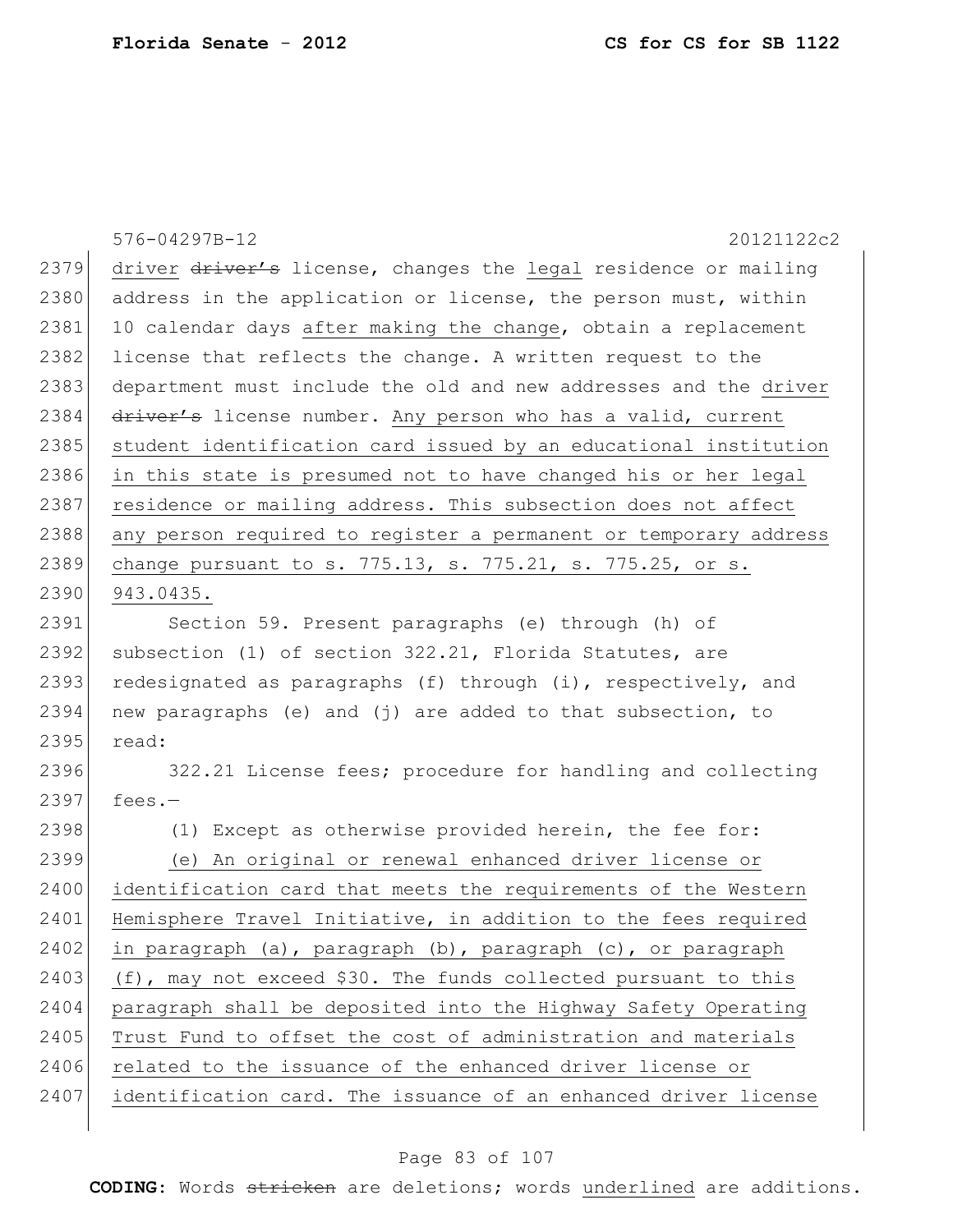|      | 576-04297B-12<br>20121122c2                                      |
|------|------------------------------------------------------------------|
| 2408 | or identification card is optional for all residents who are     |
| 2409 | otherwise qualified to be issued a Class A, B, C, or E driver    |
| 2410 | license or an identification card.                               |
| 2411 | (j) The specialty driver license or identification card          |
| 2412 | issued pursuant to s. 322.1415 is \$25, which is in addition to  |
| 2413 | other fees required in this section. The fee shall be            |
| 2414 | distributed as follows:                                          |
| 2415 | 1. Fifty percent shall be distributed as provided in s.          |
| 2416 | 320.08058 to the appropriate state or independent university,    |
| 2417 | professional sports team, or branch of the United States Armed   |
| 2418 | Forces.                                                          |
| 2419 | 2. Fifty percent shall be distributed to the department for      |
| 2420 | costs directly related to the specialty driver license and       |
| 2421 | identification card program and to defray the costs associated   |
| 2422 | with production enhancements and distribution.                   |
| 2423 | Section 60. Subsection (2) of section 322.251, Florida           |
| 2424 | Statutes, is amended to read:                                    |
| 2425 | 322.251 Notice of cancellation, suspension, revocation, or       |
| 2426 | disqualification of license.-                                    |
| 2427 | (2) The giving of notice and an order of cancellation,           |
| 2428 | suspension, revocation, or disqualification by mail is complete  |
| 2429 | upon expiration of 20 days after deposit in the United States    |
| 2430 | mail for all notices except those issued under chapter 324 or    |
| 2431 | ss. 627.732-627.734, which are complete 15 days after deposit in |
| 2432 | the United States mail. Proof of the giving of notice and an     |
| 2433 | order of cancellation, suspension, revocation, or                |
| 2434 | disqualification in either such manner shall be made by entry in |
| 2435 | the records of the department that such notice was given. The    |
| 2436 | Such entry is shall be admissible in the courts of this state    |
|      |                                                                  |

# Page 84 of 107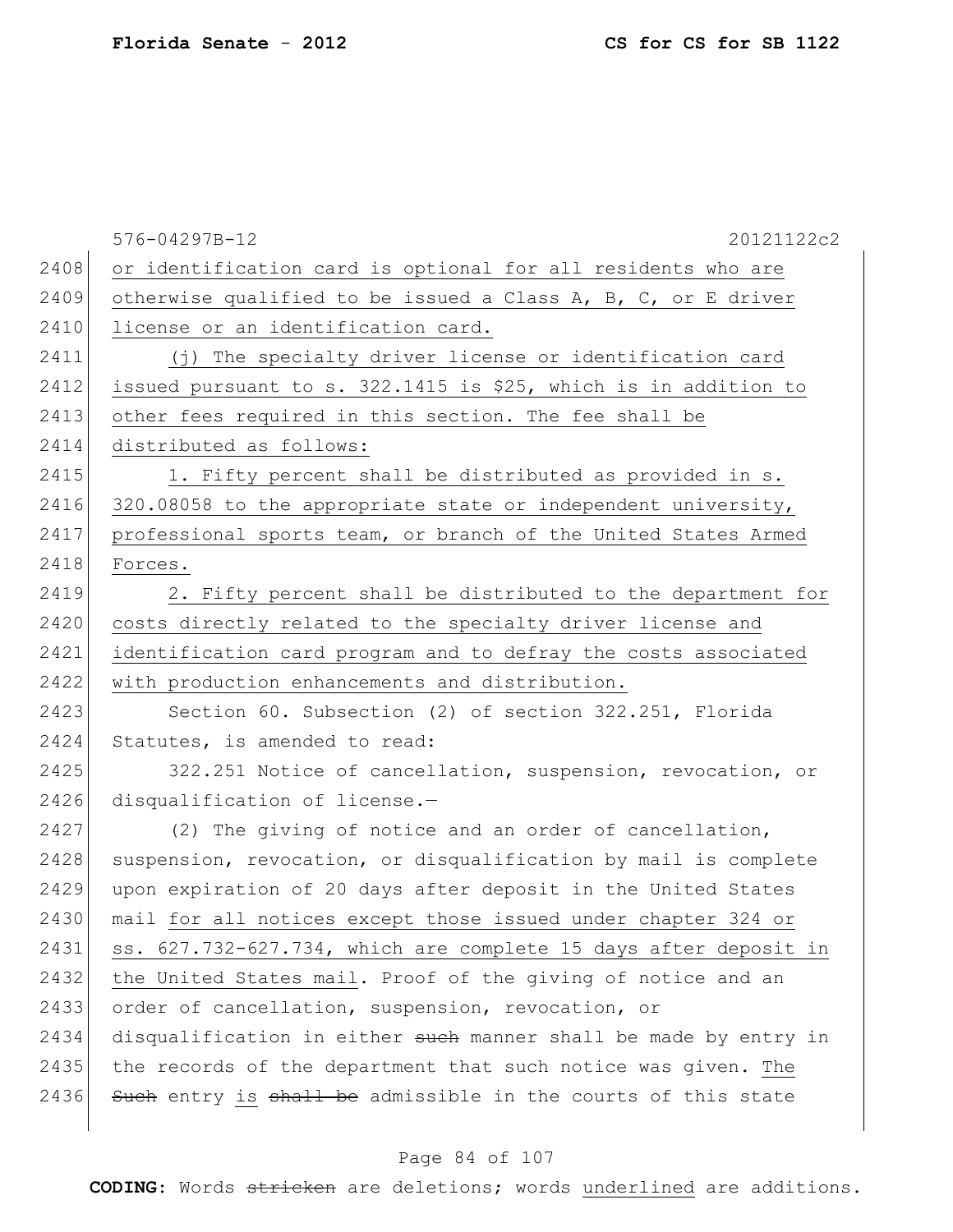|      | 576-04297B-12<br>20121122c2                                      |
|------|------------------------------------------------------------------|
| 2437 | and constitutes shall constitute sufficient proof that such      |
| 2438 | notice was given.                                                |
| 2439 | Section 61. Section 322.27, Florida Statutes, is amended to      |
| 2440 | read:                                                            |
| 2441 | 322.27 Authority of department to suspend or revoke driver       |
| 2442 | license or identification card.-                                 |
| 2443 | (1) Notwithstanding any provisions to the contrary in            |
| 2444 | chapter 120, the department may is hereby authorized to suspend  |
| 2445 | the license or identification card of any person without         |
| 2446 | preliminary hearing upon a showing of its records or other       |
| 2447 | sufficient evidence that the licensee:                           |
| 2448 | (a) Has committed an offense for which mandatory revocation      |
| 2449 | of license is required upon conviction. A law enforcement agency |
| 2450 | must provide information to the department within 24 hours after |
| 2451 | any traffic fatality or when the law enforcement agency          |
| 2452 | initiates action pursuant to s. 316.1933;                        |
| 2453 | (b) Has been convicted of a violation of any traffic law         |
| 2454 | which resulted in a crash that caused the death or personal      |
| 2455 | injury of another or property damage in excess of \$500;         |
| 2456 | (c) Is incompetent to drive a motor vehicle;                     |
| 2457 | (d) Has permitted an unlawful or fraudulent use of the such      |
| 2458 | license or identification card or has knowingly been a party to  |
| 2459 | the obtaining of a license or identification card by fraud or    |
| 2460 | misrepresentation or to the display, or representation represent |
| 2461 | as one's own, of a driver any driver's license or identification |
| 2462 | card not issued to him or her. Provided, however, no provision   |
| 2463 | of This section does not shall be construed to include the       |
| 2464 | provisions of $s. 322.32(1)$ ;                                   |
| 2465 | (e) Has committed an offense in another state which, if          |
|      |                                                                  |

# Page 85 of 107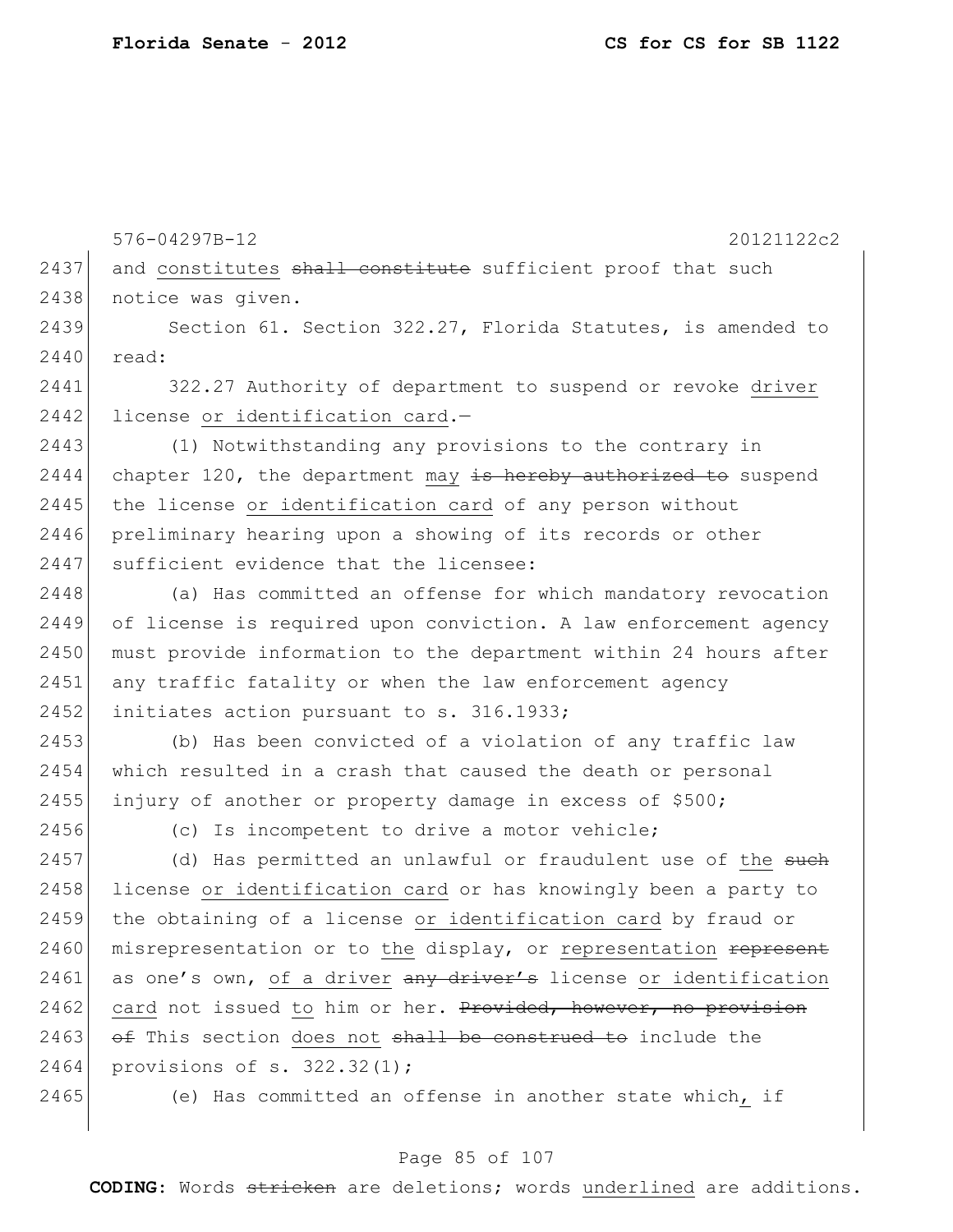576-04297B-12 20121122c2 2466 committed in this state, would be grounds for suspension or 2467 revocation; or 2468 (f) Has committed a second or subsequent violation of s. 2469 316.172(1) within a 5-year period of any previous violation. 2470 (2) The department shall suspend the license of any person 2471 without preliminary hearing upon a showing of its records that 2472 the licensee has been convicted in any court having jurisdiction 2473 over offenses committed under this chapter or any other law of 2474 this state regulating the operation of a motor vehicle on the 2475 highways, upon direction of the court, when the court feels that 2476 the seriousness of the offense and the circumstances surrounding 2477 the conviction warrant the suspension of the licensee's driving 2478 privilege. 2479 (3) There is established a point system for evaluation of 2480 convictions of violations of motor vehicle laws or ordinances, 2481 and violations of applicable provisions of s. 403.413(6)(b) when 2482 such violations involve the use of motor vehicles, for the 2483 determination of the continuing qualification of any person to 2484 operate a motor vehicle. The department is authorized to suspend 2485 the license of any person upon showing of its records or other 2486 good and sufficient evidence that the licensee has been 2487 convicted of violation of motor vehicle laws or ordinances, or 2488 applicable provisions of s.  $403.413(6)(b)$ , amounting to 12 or 2489 more points as determined by the point system. The suspension

 $2490$  shall be for a period of not more than 1 year.

2491 (a) When a licensee accumulates 12 points within a 12-month 2492 period, the period of suspension shall be for not more than 30 2493 days.

2494 (b) When a licensee accumulates 18 points, including points

#### Page 86 of 107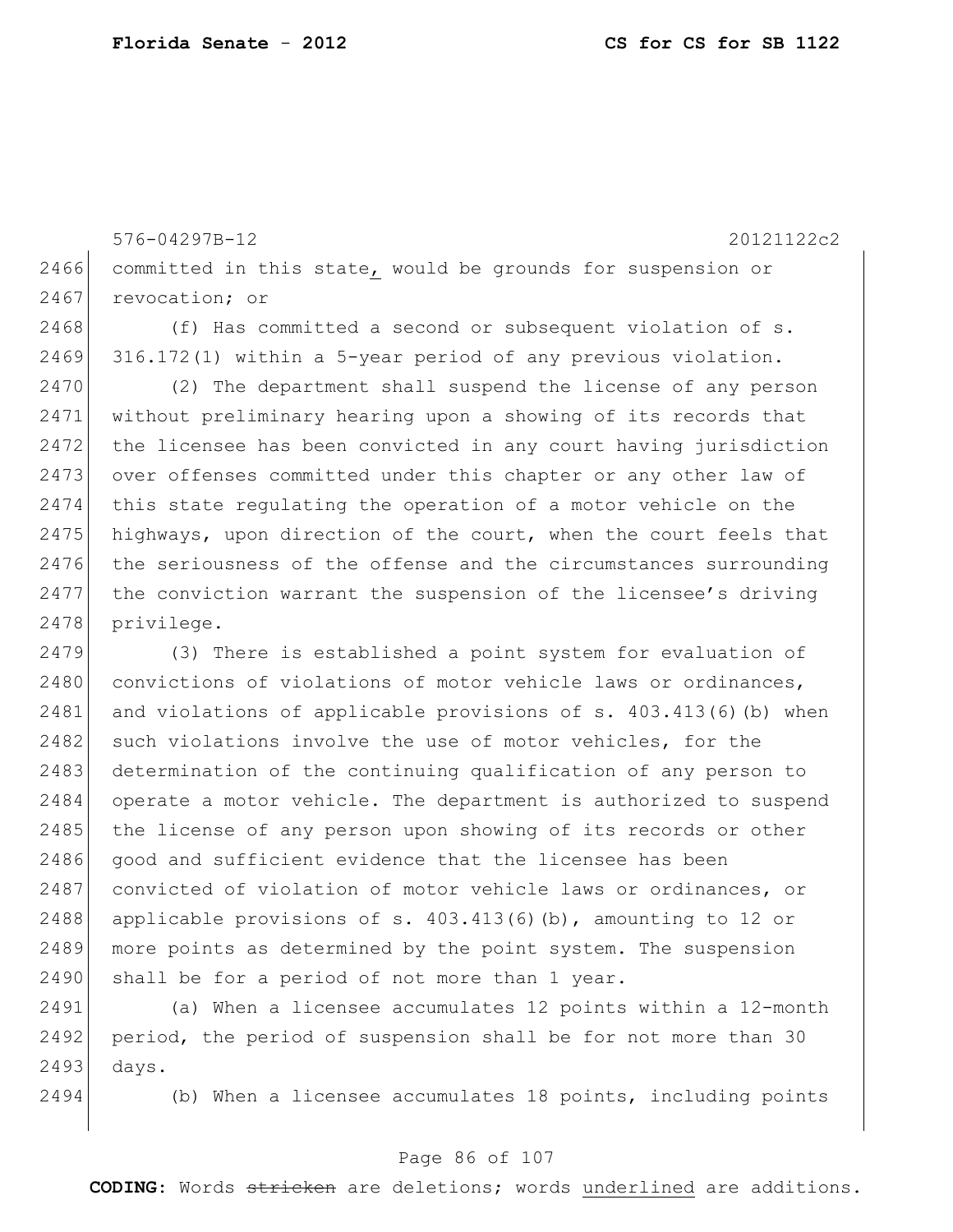|      | 576-04297B-12<br>20121122c2                                       |
|------|-------------------------------------------------------------------|
| 2495 | upon which suspension action is taken under paragraph $(a)$ ,     |
| 2496 | within an 18-month period, the suspension shall be for a period   |
| 2497 | of not more than 3 months.                                        |
| 2498 | (c) When a licensee accumulates 24 points, including points       |
| 2499 | upon which suspension action is taken under paragraphs (a) and    |
| 2500 | (b), within a 36-month period, the suspension shall be for a      |
| 2501 | period of not more than 1 year.                                   |
| 2502 | (d) The point system shall have as its basic element a            |
| 2503 | graduated scale of points assigning relative values to            |
| 2504 | convictions of the following violations:                          |
| 2505 | 1. Reckless driving, willful and wanton-4 points.                 |
| 2506 | 2. Leaving the scene of a crash resulting in property             |
| 2507 | damage of more than \$50-6 points.                                |
| 2508 | 3. Unlawful speed resulting in a crash-6 points.                  |
| 2509 | 4. Passing a stopped school bus-4 points.                         |
| 2510 | 5. Unlawful speed:                                                |
| 2511 | a. Not in excess of 15 miles per hour of lawful or posted         |
| 2512 | speed-3 points.                                                   |
| 2513 | b. In excess of 15 miles per hour of lawful or posted             |
| 2514 | speed-4 points.                                                   |
| 2515 | 6. A violation of a traffic control signal device as              |
| 2516 | provided in s. $316.074(1)$ or s. $316.075(1)(c)1.-4$ points.     |
| 2517 | However, no points shall be imposed for a violation of s.         |
| 2518 | $316.074(1)$ or s. $316.075(1)(c)1$ . when a driver has failed to |
| 2519 | stop at a traffic signal and when enforced by a traffic           |
| 2520 | infraction enforcement officer. In addition, a violation of s.    |
| 2521 | $316.074(1)$ or s. $316.075(1)(c)1$ . when a driver has failed to |
| 2522 | stop at a traffic signal and when enforced by a traffic           |
| 2523 | infraction enforcement officer may not be used for purposes of    |
|      |                                                                   |

# Page 87 of 107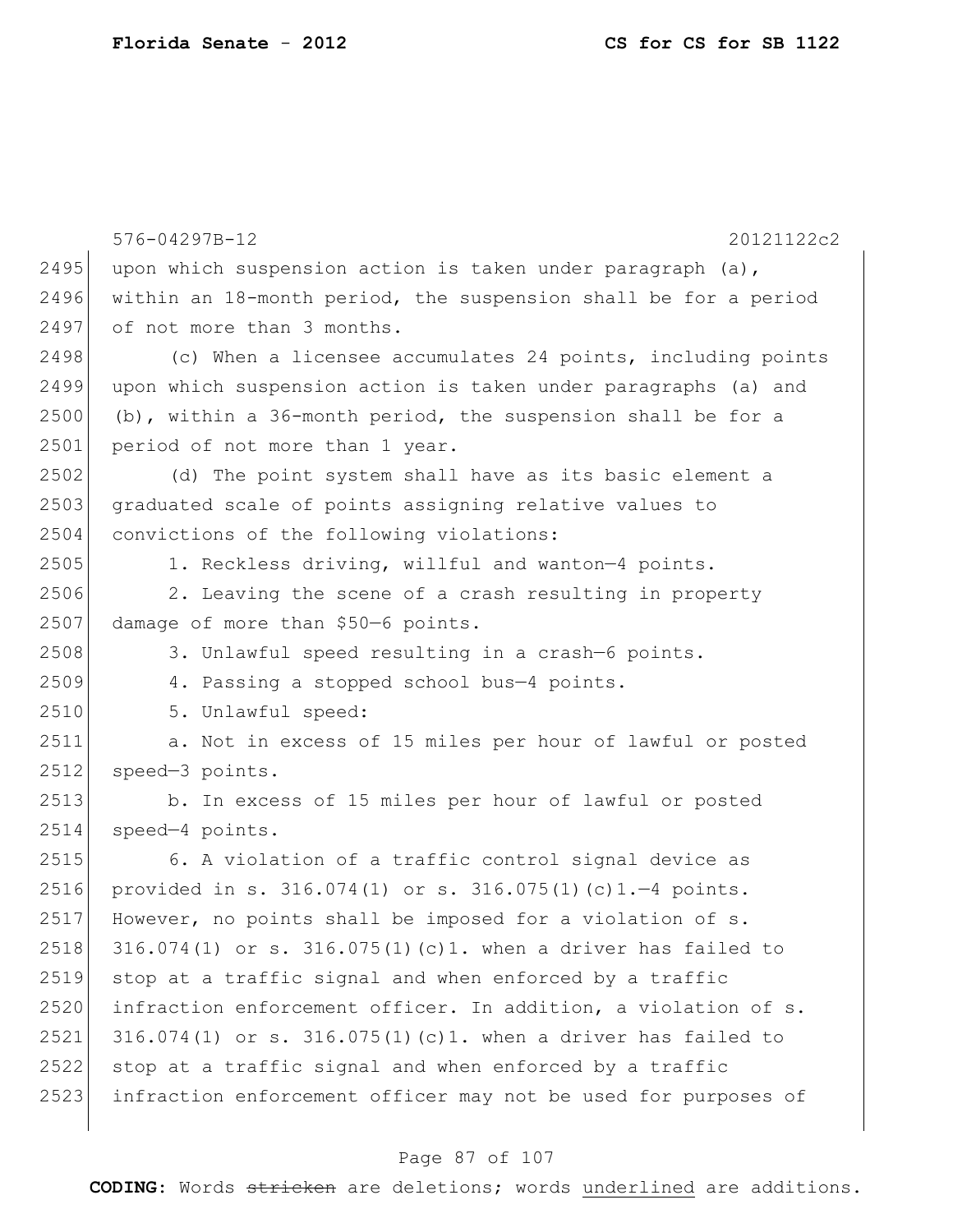|      | 20121122c2<br>576-04297B-12                                      |
|------|------------------------------------------------------------------|
| 2524 | setting motor vehicle insurance rates.                           |
| 2525 | 7. All other moving violations (including parking on a           |
| 2526 | highway outside the limits of a municipality)-3 points. However, |
| 2527 | no points shall be imposed for a violation of s. 316.0741 or s.  |
| 2528 | 316.2065(12); and points shall be imposed for a violation of s.  |
| 2529 | 316.1001 only when imposed by the court after a hearing pursuant |
| 2530 | to $s. 318.14(5)$ .                                              |
| 2531 | 8. Any moving violation covered above, excluding unlawful        |
| 2532 | speed, resulting in a crash-4 points.                            |
| 2533 | 9. Any conviction under s. $403.413(6)(b)-3$ points.             |
| 2534 | 10. Any conviction under s. 316.0775(2)-4 points.                |
| 2535 | (e) A conviction in another state of a violation therein         |
| 2536 | which, if committed in this state, would be a violation of the   |
| 2537 | traffic laws of this state, or a conviction of an offense under  |
| 2538 | any federal law substantially conforming to the traffic laws of  |
| 2539 | this state, except a violation of s. 322.26, may be recorded     |
| 2540 | against a driver on the basis of the same number of points       |
| 2541 | received had the conviction been made in a court of this state.  |
| 2542 | (f) In computing the total number of points, when the            |
| 2543 | licensee reaches the danger zone, the department is authorized   |
| 2544 | to send the licensee a warning letter advising that any further  |
| 2545 | convictions may result in suspension of his or her driving       |
| 2546 | privilege.                                                       |
| 2547 | (q) The department shall administer and enforce the              |
| 2548 | provisions of this law and may make rules and regulations        |
| 2549 | necessary for its administration.                                |

2550 (h) Three points shall be deducted from the driver history 2551 record of any person whose driving privilege has been suspended  $2552$  only once pursuant to this subsection and has been reinstated,

#### Page 88 of 107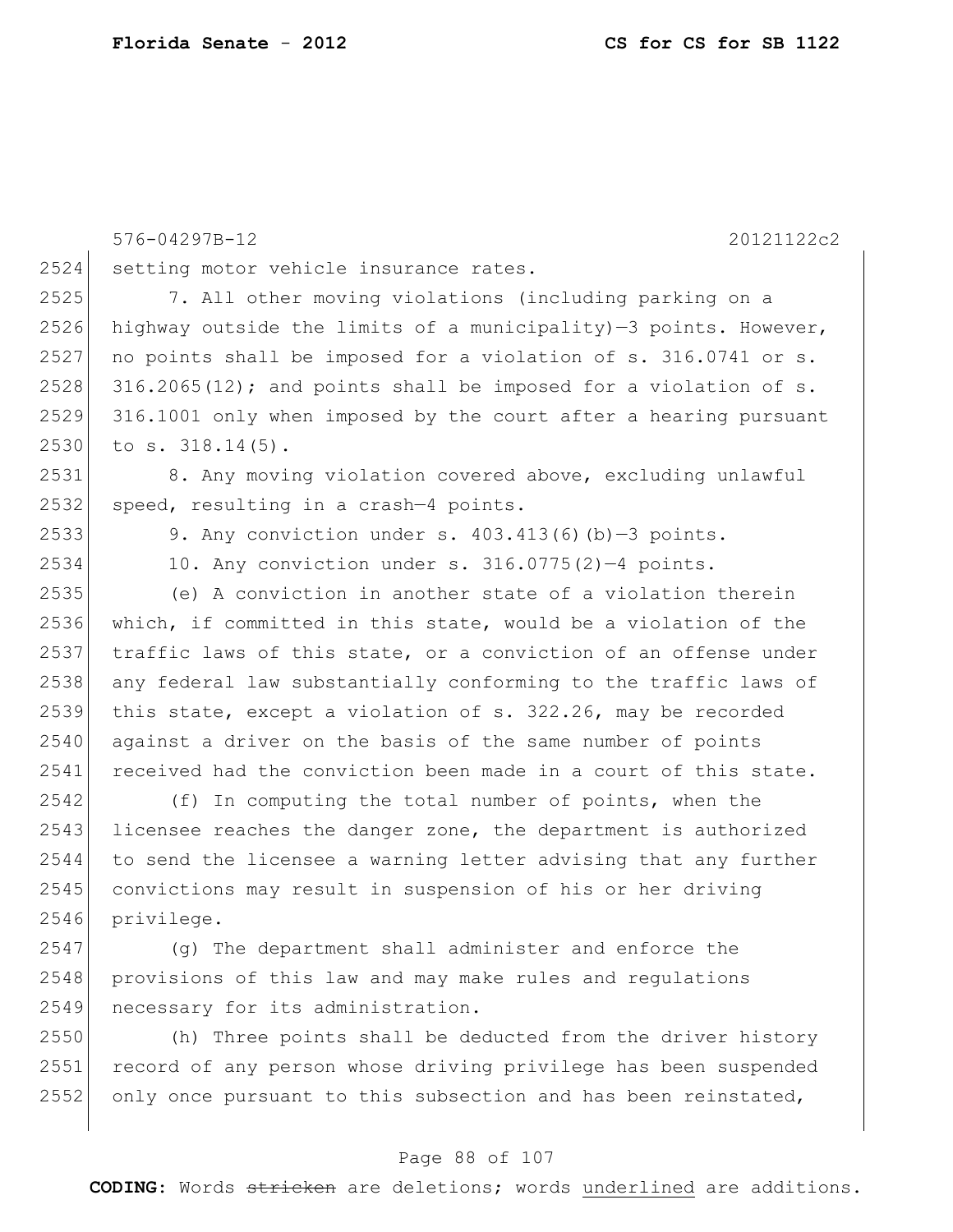576-04297B-12 20121122c2 2553 if such person has complied with all other requirements of this 2554 chapter. 2555 (i) This subsection does shall not apply to persons 2556 operating a nonmotorized vehicle for which a driver driver's 2557 license is not required. 2558 (4) The department, in computing the points and period of 2559 time for suspensions under this section, shall use the offense 2560 date of all convictions. 2561 (5) The department shall revoke the license of any person 2562 designated a habitual offender, as set forth in s. 322.264, and  $2563$  such person is shall not be eligible to be relicensed for a 2564 minimum of 5 years from the date of revocation, except as 2565 provided for in s. 322.271. Any person whose license is revoked 2566 may, by petition to the department, show cause why his or her 2567 license should not be revoked. 2568 (6) The department shall revoke the driving privilege of 2569 any person who is convicted of a felony for the possession of a  $2570$  controlled substance if, at the time of such possession, the 2571 person was driving or in actual physical control of a motor 2572 vehicle. A person whose driving privilege has been revoked  $2573$  pursuant to this subsection is  $shall$  not be eligible to receive 2574 a limited business or employment purpose license during the term 2575 of such revocation. 2576 (7) Review of an order of suspension or revocation shall be 2577 by writ of certiorari as provided in s. 322.31. 2578 Section 62. Subsection (5) of section 322.292, Florida 2579 Statutes, is repealed. 2580 Section 63. Subsection (2) of section 322.53, Florida 2581 Statutes, is amended to read:

#### Page 89 of 107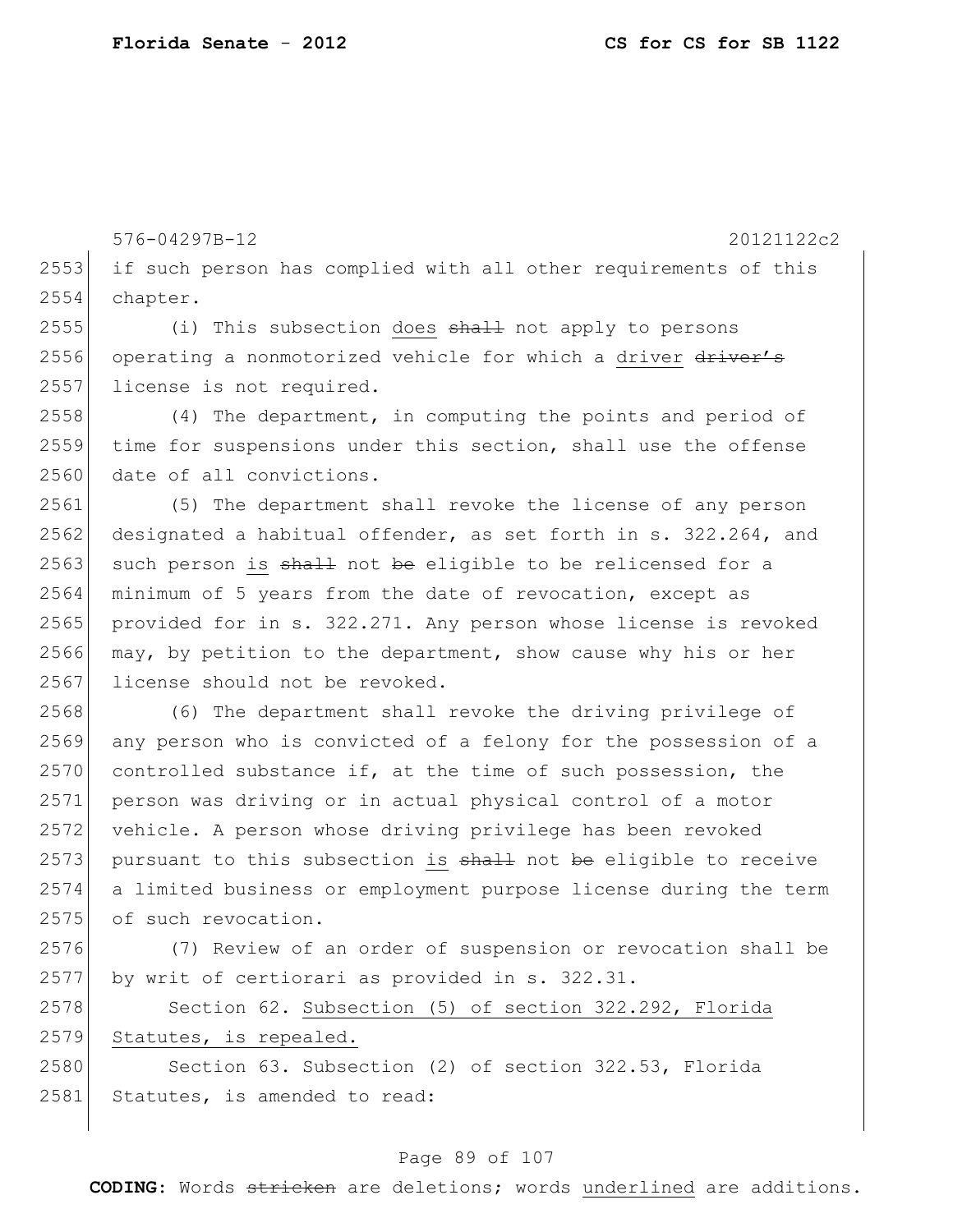|      | 576-04297B-12<br>20121122c2                                     |
|------|-----------------------------------------------------------------|
| 2582 | 322.53 License required; exemptions.-                           |
| 2583 | (2) The following persons are exempt from the requirement       |
| 2584 | to obtain a commercial driver driver's license:                 |
| 2585 | (a) Drivers of authorized emergency vehicles.                   |
| 2586 | (b) Military personnel driving vehicles operated for            |
| 2587 | military purposes.                                              |
| 2588 | (c) Farmers transporting agricultural products, farm            |
| 2589 | supplies, or farm machinery to or from their farms and within   |
| 2590 | 150 miles of their farms farm, if the vehicle operated under    |
| 2591 | this exemption is not used in the operations of a common or     |
| 2592 | contract motor carrier or transporting agricultural products to |
| 2593 | or from the first place of storage or processing or directly to |
| 2594 | or from market, within 150 miles of their farm.                 |
| 2595 | (d) Drivers of recreational vehicles, as defined in s.          |
| 2596 | 320.01.                                                         |
| 2597 | (e) Drivers who operate straight trucks, as defined in s.       |
| 2598 | 316.003, and who that are exclusively transporting exclusively  |
| 2599 | their own tangible personal property, which is not for sale.    |
| 2600 | (f) Employees An employee of a publicly owned transit           |
| 2601 | system who are is limited to moving vehicles for maintenance or |
| 2602 | parking purposes exclusively within the restricted-access       |
| 2603 | confines of a transit system's property.                        |
| 2604 | Section 64. Subsection (2) of section 322.54, Florida           |
| 2605 | Statutes, is amended to read:                                   |
| 2606 | 322.54 Classification.-                                         |
| 2607 | (2) The department shall issue, pursuant to the                 |
| 2608 | requirements of this chapter, driver drivers' licenses in       |
| 2609 | accordance with the following classifications:                  |
| 2610 | (a) Any person who drives a motor vehicle combination           |
|      |                                                                 |

# Page 90 of 107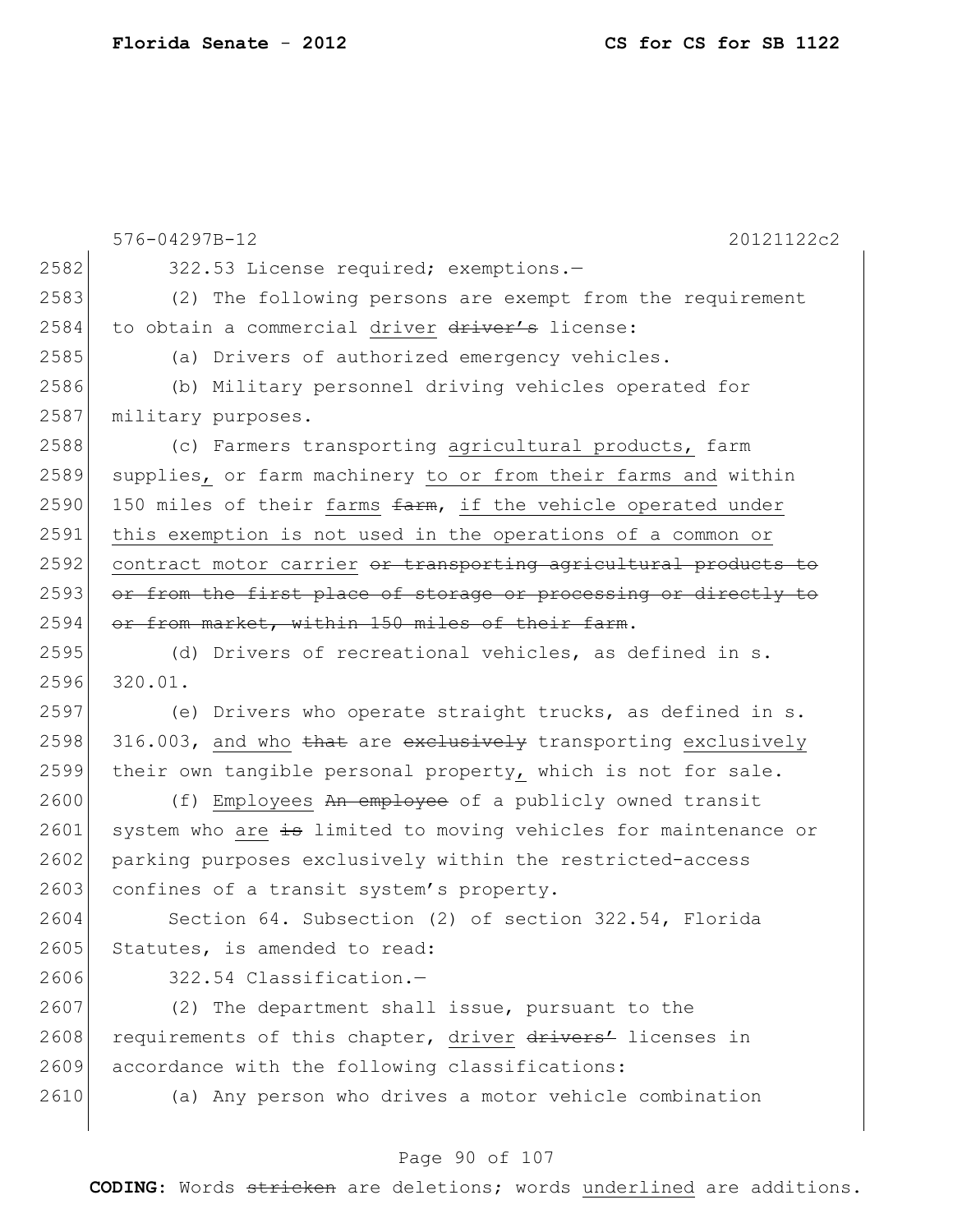576-04297B-12 20121122c2 2611 having a gross vehicle weight rating or gross vehicle weight of 2612 26,001 pounds or more must possess a valid Class A driver 2613 driver's license, if provided the gross vehicle weight rating or 2614 gross vehicle weight of the vehicle being towed is more than 2615 10,000 pounds. Any person who possesses a valid Class A driver 2616  $\frac{d}{dx}$  driver's license may, subject to the appropriate restrictions 2617 and endorsements, drive any class of motor vehicle within this 2618 state. 2619 (b) Any person, except a person who possesses a valid Class 2620 A driver driver's license, who drives a motor vehicle having a 2621 gross vehicle weight rating or gross vehicle weight of 26,001 2622 pounds or more must possess a valid Class B driver driver's

2623 license. Any person, except a person who possesses a valid Class 2624 A driver  $driver's$  license, who drives such vehicle towing a 2625 vehicle having a gross vehicle weight rating of 10,000 pounds or 2626 less must possess a valid Class B driver driver's license. Any 2627 person who possesses a valid Class B driver driver's license 2628 may, subject to the appropriate restrictions and endorsements, 2629 drive any class of motor vehicle, other than the type of motor 2630 vehicle for which a Class A driver driver's license is required, 2631 within this state.

2632 (c) Any person, except a person who possesses a valid Class 2633 A or a valid Class B driver driver's license, who drives a motor 2634 vehicle having a gross vehicle weight rating of less than 26,001 2635 pounds and who is required to obtain an endorsement pursuant to 2636 paragraph  $(1)$  (b), paragraph  $(1)$  (c), or paragraph  $(1)$  (e) of s. 2637 322.57, must possess a valid Class C driver driver's license. 2638 Any person who possesses a valid Class C driver driver's license 2639 may, subject to the appropriate restrictions and endorsements,

#### Page 91 of 107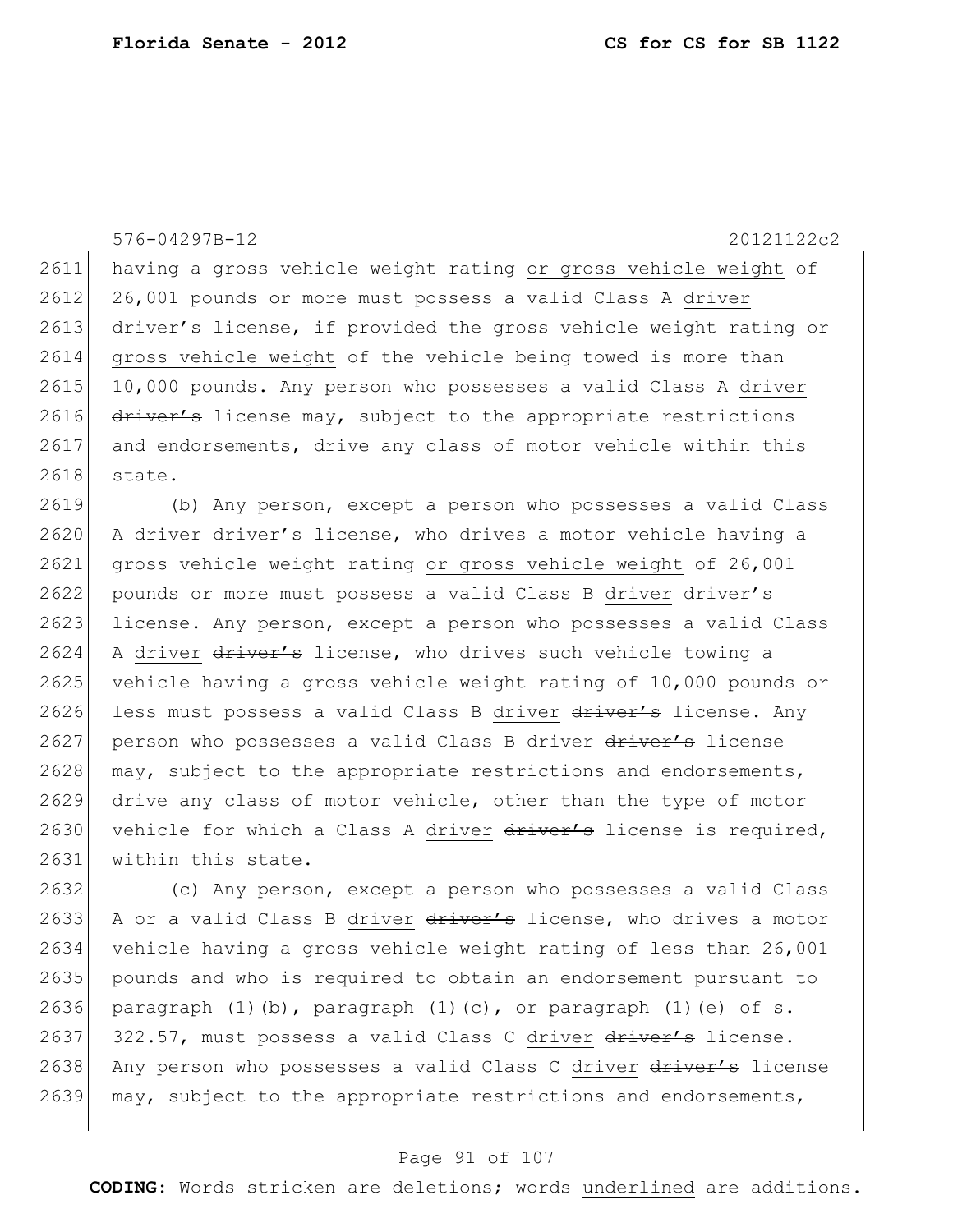|      | 576-04297B-12<br>20121122c2                                      |
|------|------------------------------------------------------------------|
| 2640 | drive any class of motor vehicle, other than the type of motor   |
| 2641 | vehicle for which a Class A or a Class B driver driver's license |
| 2642 | is required, within this state.                                  |
| 2643 | (d) Any person, except a person who possesses a valid Class      |
| 2644 | A, valid Class B, or valid Class C driver driver's license, who  |
| 2645 | drives a motor vehicle must possess a valid Class E driver       |
| 2646 | driver's license. Any person who possesses a valid Class E       |
| 2647 | driver driver's license may, subject to the appropriate          |
| 2648 | restrictions and endorsements, drive any type of motor vehicle,  |
| 2649 | other than the type of motor vehicle for which a Class A, Class  |
| 2650 | B, or Class C driver driver's license is required, within this   |
| 2651 | state.                                                           |
| 2652 | Section 65. Section 322.58, Florida Statutes, is repealed.       |
| 2653 | Section 66. Section 322.59, Florida Statutes, is amended to      |
| 2654 | read:                                                            |
| 2655 | 322.59 Possession of medical examiner's certificate.-            |
| 2656 | (1) The department may shall not issue a commercial driver       |
| 2657 | driver's license to a any person who is required by the laws of  |
| 2658 | this state or by federal law to possess a medical examiner's     |
| 2659 | certificate, unless the such person presents a valid             |
| 2660 | certificate, as described in 49 C.F.R. s. 383.71, before prior   |
| 2661 | to licensure.                                                    |
| 2662 | (2) The department shall disqualify a driver from operating      |
| 2663 | a commercial motor vehicle if the driver holds a commercial      |
| 2664 | driver license and fails to comply with the medical              |
| 2665 | certification requirements in 49 C.F.R. s. 383.71 This section   |
| 2666 | does not expand the requirements as to who must possess a        |
| 2667 | medical examiner's certificate.                                  |
| 2668 | (3) A person who is disqualified from operating a                |
|      |                                                                  |

# Page 92 of 107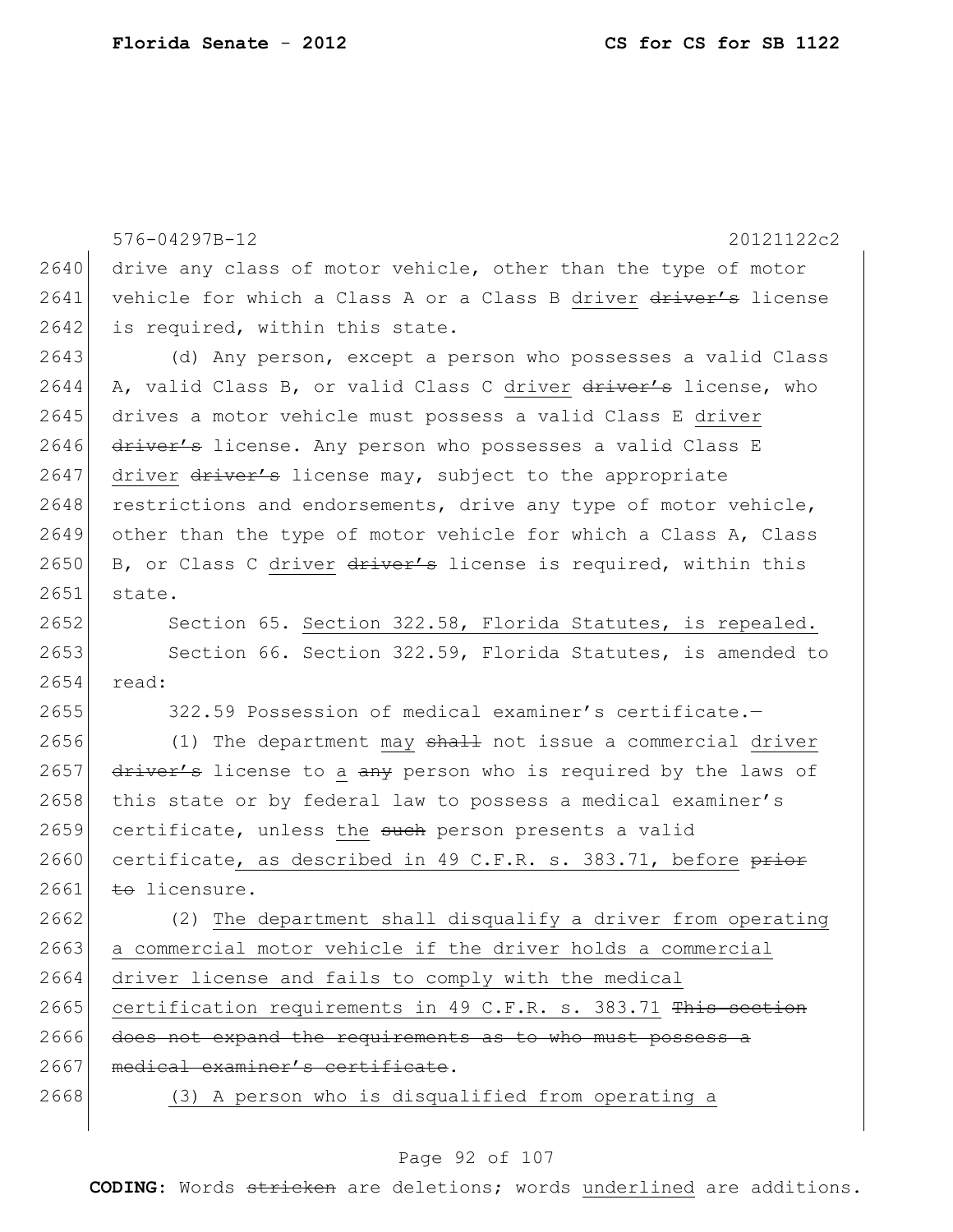|      | 576-04297B-12<br>20121122c2                                       |
|------|-------------------------------------------------------------------|
| 2669 | commercial motor vehicle under this section may, if otherwise     |
| 2670 | qualified, be issued a Class E driver license pursuant to s.      |
| 2671 | 322.251.                                                          |
| 2672 | Section 67. Subsections (3) and (5) of section $322.61$ ,         |
| 2673 | Florida Statutes, are amended to read:                            |
| 2674 | 322.61 Disqualification from operating a commercial motor         |
| 2675 | vehicle.-                                                         |
| 2676 | $(3)$ (a) Except as provided in subsection $(4)$ , any person who |
| 2677 | is convicted of one of the offenses listed in paragraph (b)       |
| 2678 | while operating a commercial motor vehicle shall, in addition to  |
| 2679 | any other applicable penalties, be disqualified from operating a  |
| 2680 | commercial motor vehicle for a period of 1 year.:                 |
| 2681 | (b) Except as provided in subsection (4), any holder of a         |
| 2682 | commercial driver driver's license who is convicted of one of     |
| 2683 | the offenses listed in this paragraph while operating a           |
| 2684 | noncommercial motor vehicle shall, in addition to any other       |
| 2685 | applicable penalties, be disqualified from operating a            |
| 2686 | commercial motor vehicle for a period of 1 year:                  |
| 2687 | 1. Driving a motor vehicle while he or she is under the           |
| 2688 | influence of alcohol or a controlled substance;                   |
| 2689 | 2. Driving a commercial motor vehicle while the alcohol           |
| 2690 | concentration of his or her blood, breath, or urine is .04        |
| 2691 | percent or higher;                                                |
| 2692 | 3. Leaving the scene of a crash involving a motor vehicle         |
| 2693 | driven by such person;                                            |
| 2694 | 4. Using a motor vehicle in the commission of a felony;           |
| 2695 | 5. Driving a commercial motor vehicle while in possession         |
| 2696 | of a controlled substance;                                        |
| 2697 | 6. Refusing to submit to a test to determine his or her           |

# Page 93 of 107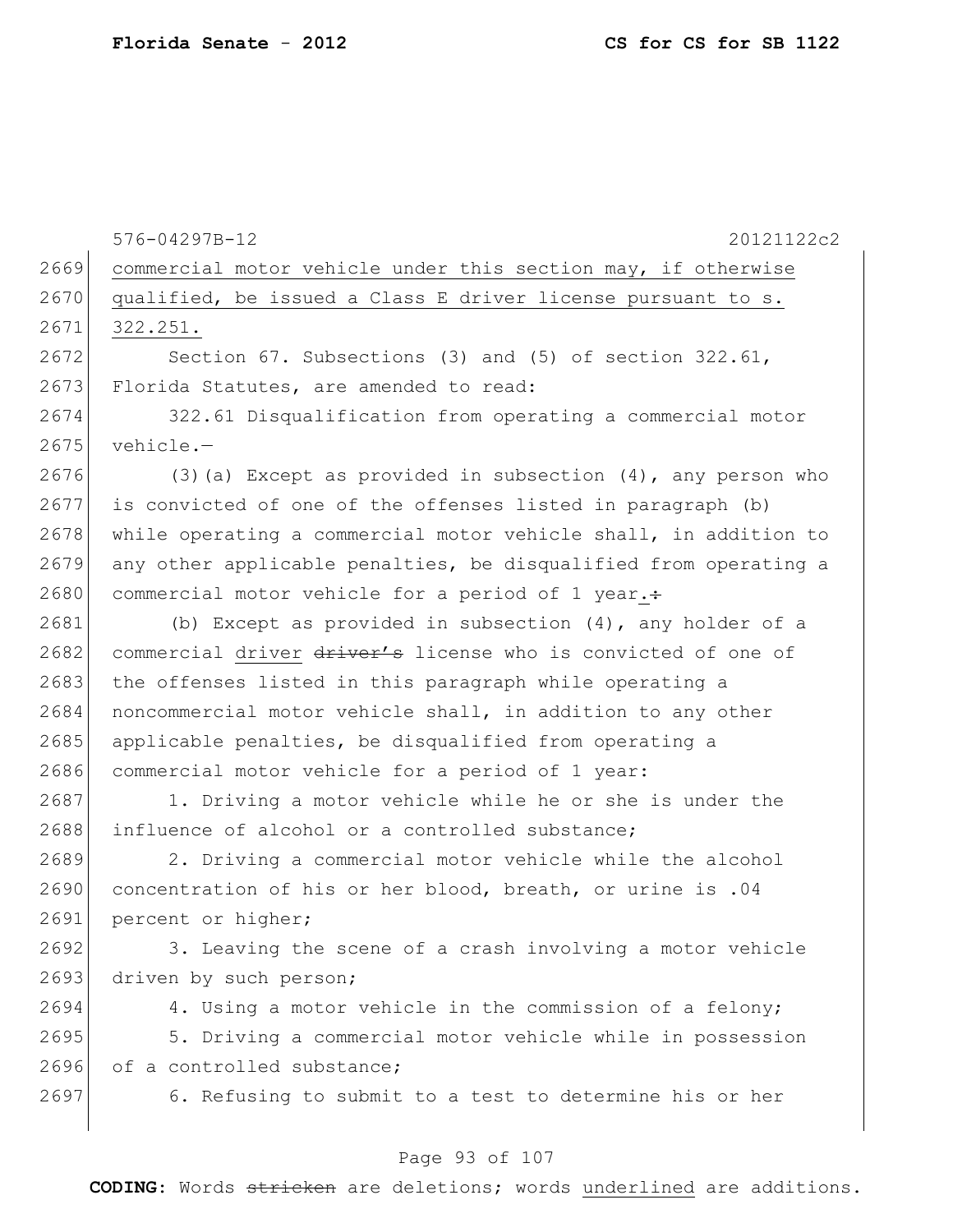576-04297B-12 20121122c2 2698 alcohol concentration while driving a motor vehicle; 2699 7. Driving a commercial vehicle while the licenseholder's 2700 commercial driver driver's license is suspended, revoked, or 2701 canceled or while the licenseholder is disqualified from driving 2702 a commercial vehicle; or 2703 8. Causing a fatality through the negligent operation of a 2704 commercial motor vehicle. 2705 (5) A Any person who is convicted of two violations 2706 specified in subsection (3) which were committed while operating 2707 a commercial motor vehicle, or any combination thereof, arising 2708 in separate incidents shall be permanently disqualified from 2709 operating a commercial motor vehicle. A Any holder of a 2710 commercial driver driver's license who is convicted of two 2711 violations specified in subsection (3) which were committed 2712 while operating any a noncommercial motor vehicle, or any 2713 combination thereof, arising in separate incidents shall be 2714 permanently disqualified from operating a commercial motor 2715 vehicle. The penalty provided in this subsection is in addition 2716 to any other applicable penalty. 2717 Section 68. Section 323.002, Florida Statutes, is amended 2718 to read: 2719 323.002 County and municipal wrecker operator systems; 2720 penalties for operation outside of system.-2721 (1) As used in this section, the term: 2722 (a) "Authorized wrecker operator" means any wrecker 2723 operator who has been designated as part of the wrecker operator 2724 system established by the governmental unit having jurisdiction 2725 over the scene of a wrecked or disabled vehicle.

2726 (b) "Unauthorized wrecker operator" means any wrecker

#### Page 94 of 107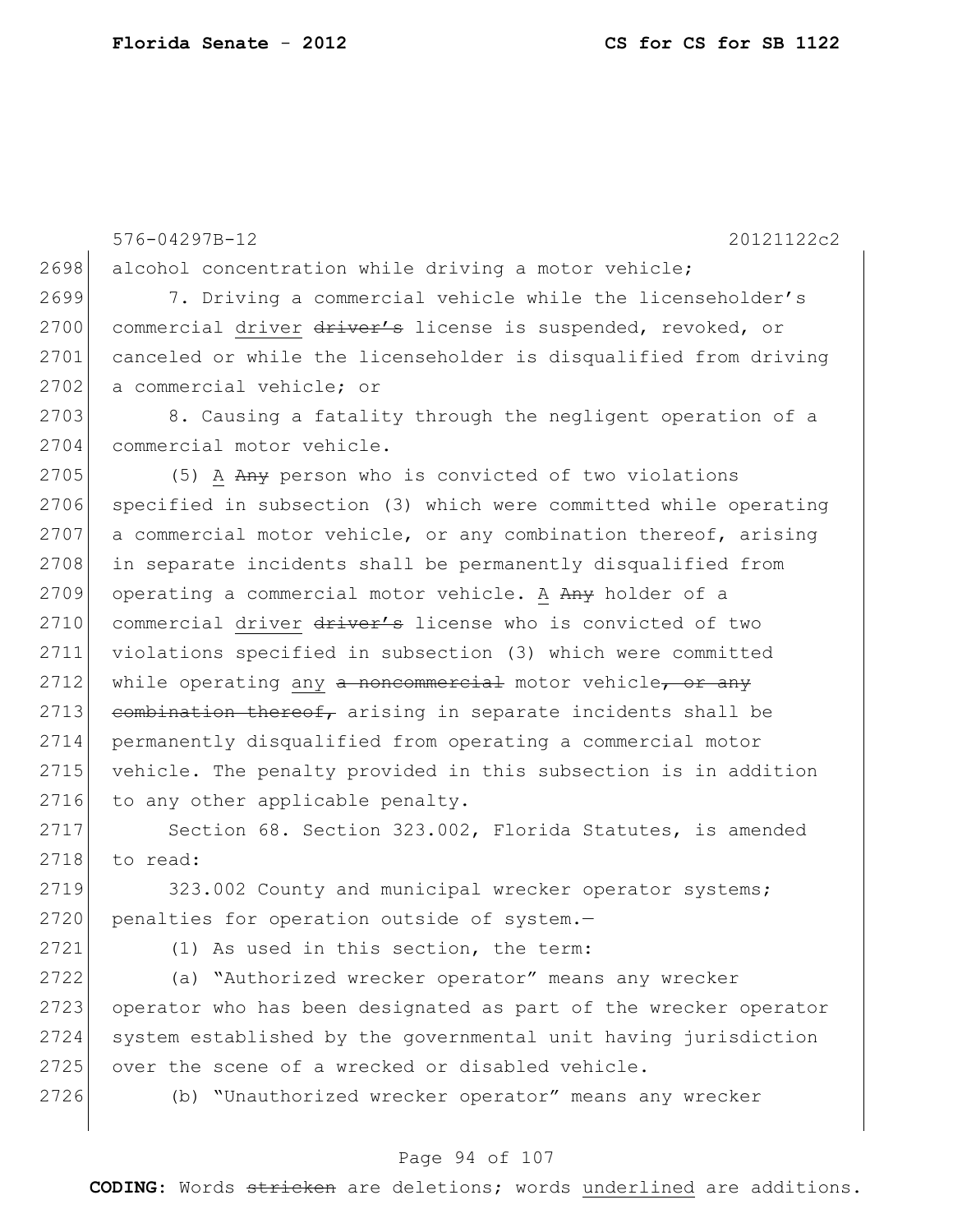576-04297B-12 20121122c2 2727 operator who has not been designated as part of the wrecker 2728 operator system established by the governmental unit having 2729 jurisdiction over the scene of a wrecked or disabled vehicle. 2730 (c) "Wrecker operator system" means a system for the towing 2731 or removal of wrecked, disabled, or abandoned vehicles, similar 2732 to the Florida Highway Patrol wrecker operator system described 2733 in s.  $321.051(2)$ , under which a county or municipality contracts 2734 with one or more wrecker operators for the towing or removal of 2735 wrecked, disabled, or abandoned vehicles from accident scenes, 2736 streets, or highways. A wrecker operator system shall include 2737 using a method for apportioning the towing assignments among the 2738 eligible wrecker operators through the creation of geographic 2739 zones, a rotation schedule, or a combination of these methods. 2740 (2) In any county or municipality that operates a wrecker 2741 operator system: 2742 (a) It is unlawful for an unauthorized wrecker operator or 2743 its employees or agents to monitor police radio for 2744 communications between patrol field units and the dispatcher in 2745 order to determine the location of a wrecked or disabled vehicle 2746 for the purpose of driving by the scene of such vehicle in a 2747 manner described in paragraph (b) or paragraph (c). Any person 2748 who violates this paragraph commits  $\frac{1}{18}$  guilty of a noncriminal 2749 violation, punishable as provided in s. 775.083, and the 2750 person's wrecker, tow truck, or other motor vehicle that was 2751 used during the offense may be immediately removed and impounded 2752 pursuant to subsection (3).

2753 (b) It is unlawful for an unauthorized wrecker operator to 2754 drive by the scene of a wrecked or disabled vehicle before the 2755 arrival of an authorized wrecker operator, initiate contact with

#### Page 95 of 107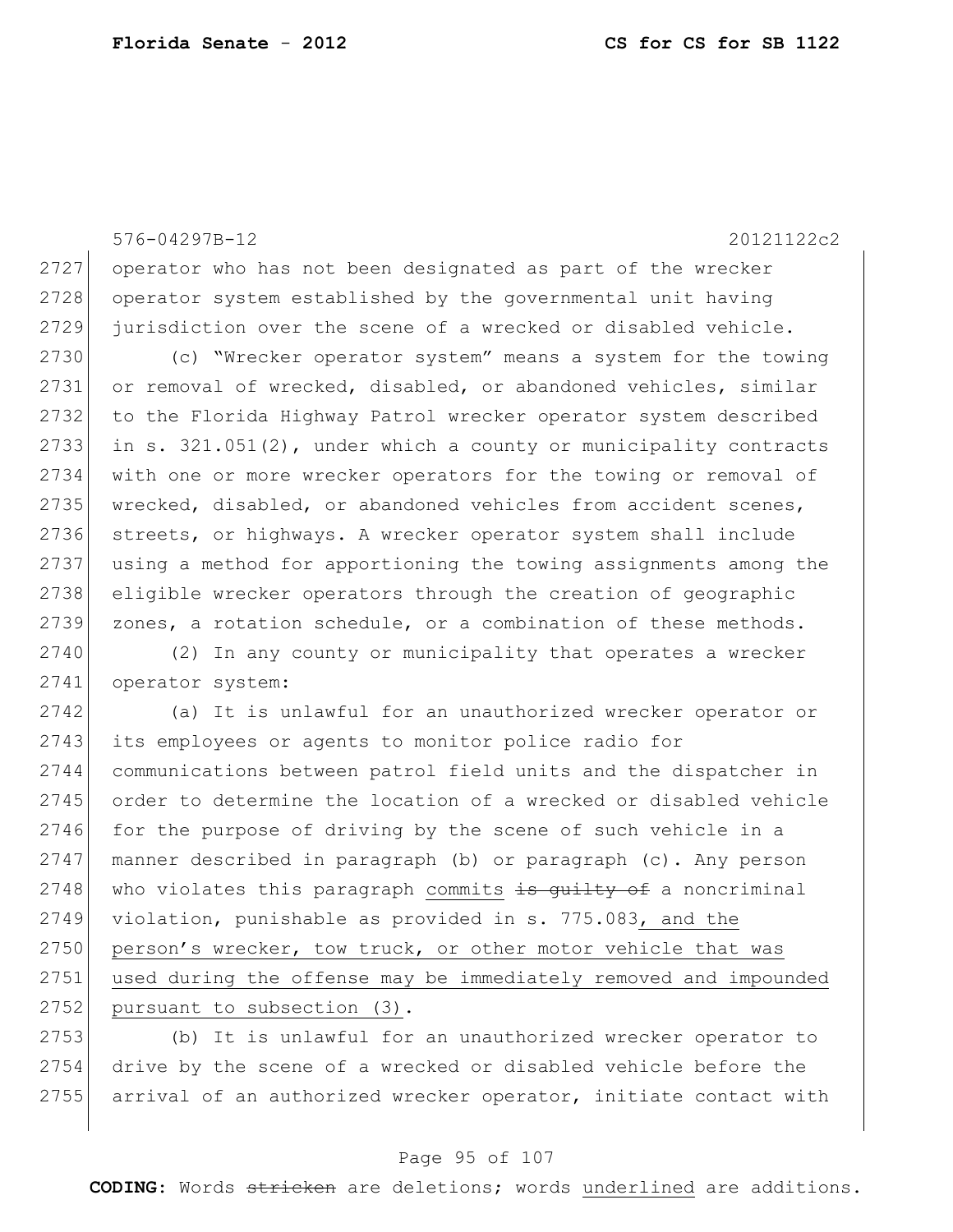576-04297B-12 20121122c2 2756 the owner or operator of such vehicle by soliciting or offering 2757 towing services, and tow such vehicle. Any person who violates 2758 this paragraph commits  $\frac{1}{2}$  satisfy of a misdemeanor of the second 2759 degree, punishable as provided in s. 775.082 or s. 775.083, and 2760 the person's wrecker, tow truck, or other motor vehicle that was 2761 used during the offense may be immediately removed and impounded 2762 pursuant to subsection (3). 2763 (c) When an unauthorized wrecker operator drives by the 2764 scene of a wrecked or disabled vehicle and the owner or operator 2765 initiates contact by signaling the wrecker operator to stop and 2766 provide towing services, the unauthorized wrecker operator must 2767 disclose in writing to the owner or operator of the vehicle his  $2768$  or her full name and driver license number, that he or she is 2769 not the authorized wrecker operator who has been designated as 2770 part of the wrecker operator system, that the motor vehicle is 2771 not being towed for the owner's or operator's insurance company  $2772$  or lienholder, and the maximum must disclose, in writing, what 2773 charges for towing and storage which will apply before the 2774 vehicle is connected to the towing apparatus. The unauthorized 2775 wrecker operator must also provide a copy of the disclosure to 2776 the owner or operator in the presence of a law enforcement 2777 officer if such officer is at the scene of a motor vehicle 2778 accident. Any person who violates this paragraph commits  $\frac{1}{18}$ 2779 guilty of a misdemeanor of the second degree, punishable as 2780 provided in s. 775.082 or s. 775.083, and the person's wrecker, 2781 tow truck, or other motor vehicle that was used during the 2782 offense may be immediately removed and impounded pursuant to 2783 subsection (3). 2784 (d) At the scene of a wrecked or disabled vehicle, it is

#### Page 96 of 107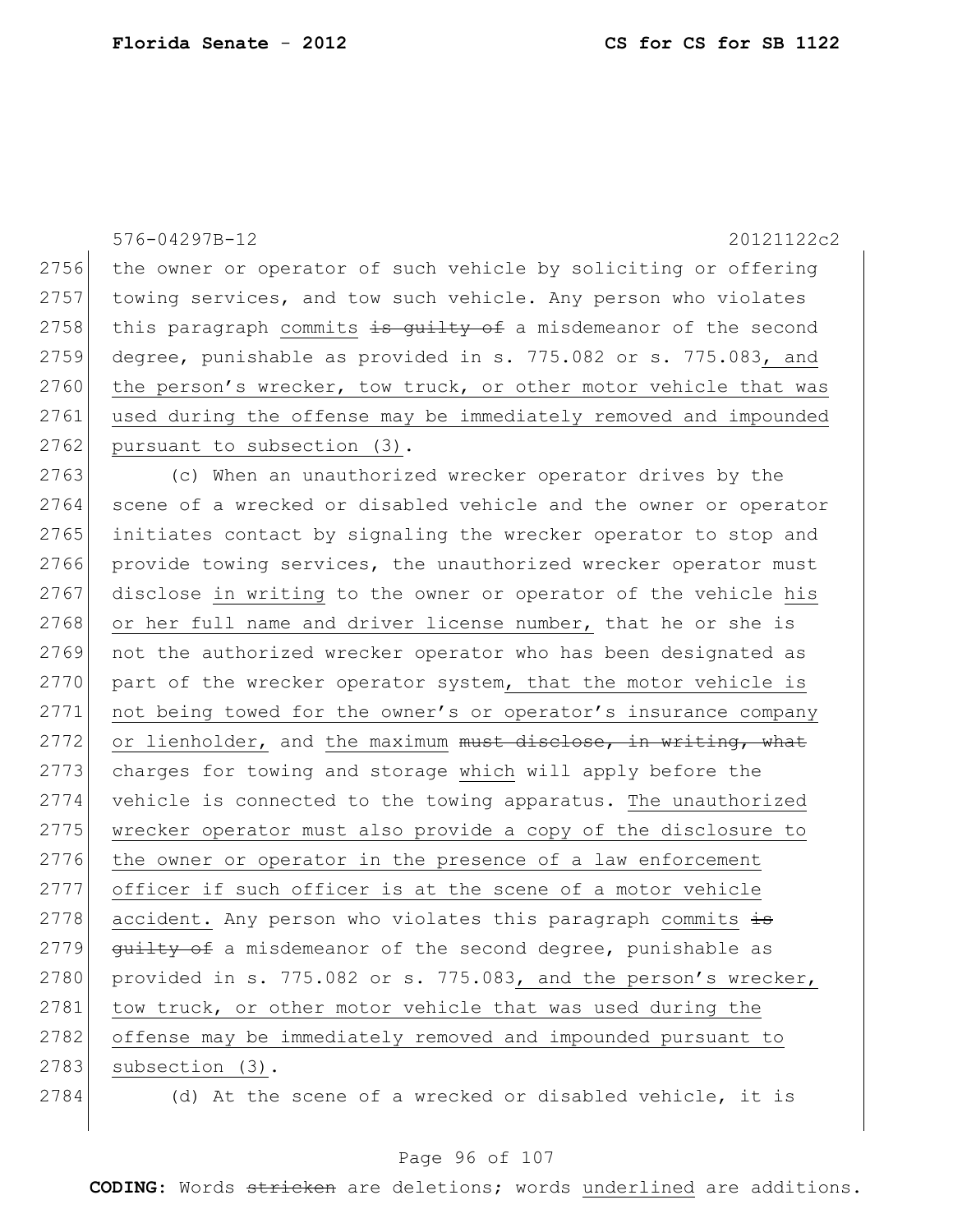|      | 576-04297B-12<br>20121122c2                                      |
|------|------------------------------------------------------------------|
| 2785 | unlawful for a wrecker operator to falsely identify himself or   |
| 2786 | herself as being part of the wrecker operator system. Any person |
| 2787 | who violates this paragraph commits is guilty of a misdemeanor   |
| 2788 | of the first degree, punishable as provided in s. 775.082 or s.  |
| 2789 | 775.083, and the person's wrecker, tow truck, or other motor     |
| 2790 | vehicle that was used during the offense may be immediately      |
| 2791 | removed and impounded pursuant to subsection (3).                |
| 2792 | (3) (a) A law enforcement officer from any local                 |
| 2793 | governmental agency or state law enforcement agency may cause to |
| 2794 | be immediately removed and impounded from the scene of a wrecked |
| 2795 | or disabled vehicle, at the unauthorized wrecker operator's      |
| 2796 | expense, any wrecker, tow truck, or other motor vehicle that is  |
| 2797 | used in violation of any provision of subsection (2). The        |
| 2798 | unauthorized wrecker operator shall be assessed a cost recovery  |
| 2799 | fine as provided in paragraph (b) by the authority that ordered  |
| 2800 | the immediate removal and impoundment of the wrecker, tow truck, |
| 2801 | or other motor vehicle. A wrecker, tow truck, or other motor     |
| 2802 | vehicle that is removed and impounded pursuant to this section   |
| 2803 | may not be released from an impound or towing and storage        |
| 2804 | facility before a release form has been completed by the         |
| 2805 | authority that ordered the immediate removal and impoundment of  |
| 2806 | the wrecker, tow truck, or other motor vehicle which verifies    |
| 2807 | that the cost recovery fine has been paid to the authority. The  |
| 2808 | vehicle must remain impounded until the fine has been paid or    |
| 2809 | until the vehicle is sold at public sale pursuant to s. 713.78.  |
| 2810 | (b) Notwithstanding any other provision of law to the            |
| 2811 | contrary, the unauthorized wrecker operator, upon retrieval of   |
| 2812 | the wrecker, tow truck, or other motor vehicle removed or        |
| 2813 | impounded pursuant to this section, and in addition to any other |
|      |                                                                  |

# Page 97 of 107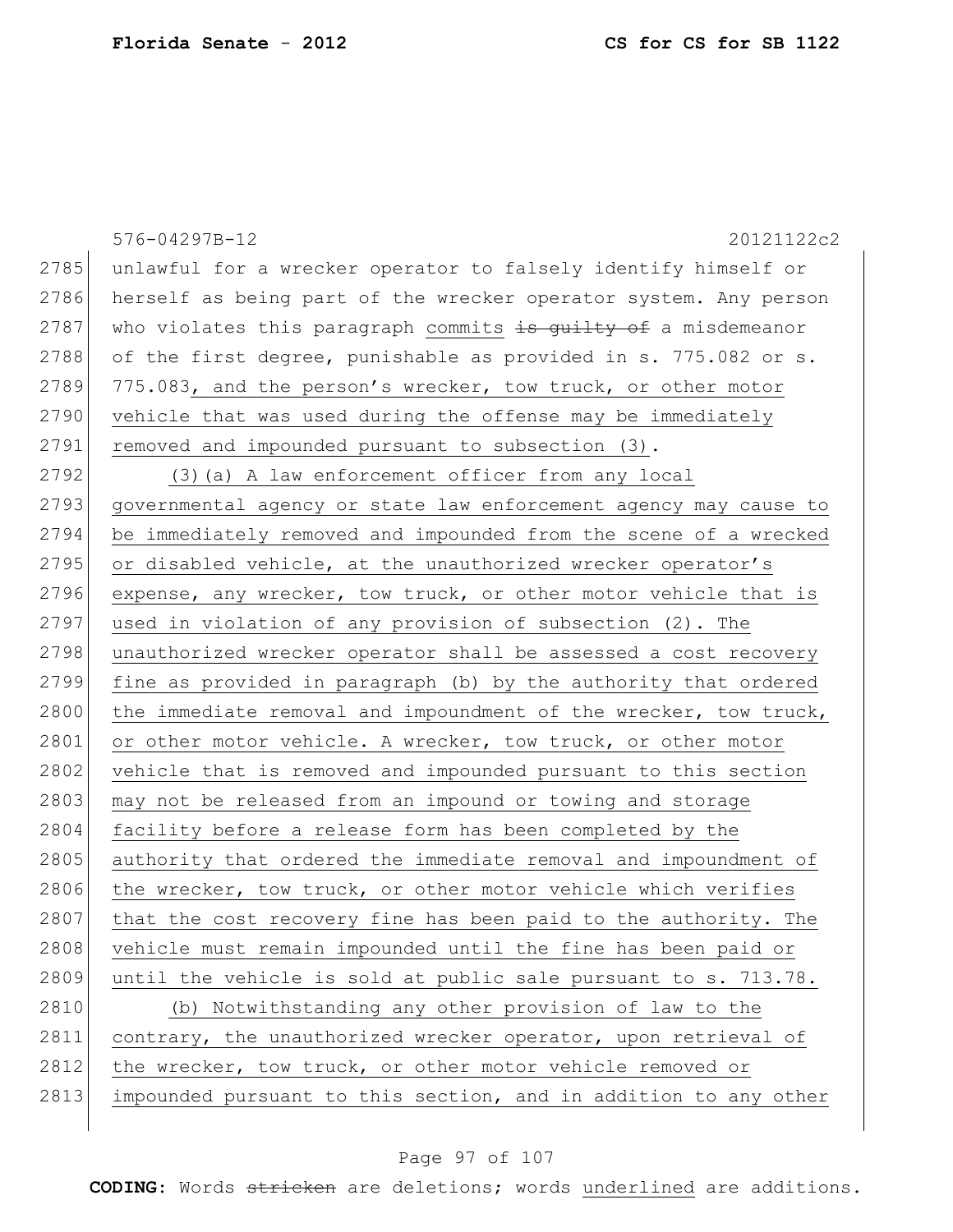576-04297B-12 20121122c2 2814 penalties that may be imposed for noncriminal violations, shall 2815 pay a cost recovery fine of \$500 for a first-time violation of 2816 any provision of subsection  $(2)$ , or a fine of \$1,000 for each 2817 subsequent violation, to the authority that ordered the 2818 immediate removal and impoundment of the wrecker, tow truck, or 2819 other motor vehicle. Cost recovery funds collected under this 2820 subsection shall be retained by the authority that ordered the 2821 removal and impoundment of the wrecker, tow truck, or other 2822 motor vehicle and may be used only for the enforcement, 2823 investigation, prosecution, and training related to towing 2824 violations and crimes involving motor vehicles. 2825 (c) Notwithstanding any other provision of law to the

2826 contrary and in addition to the cost recovery fine required by 2827 this subsection, a person who violates any provision of 2828 subsection (2) shall pay the fees associated with the removal 2829 and storage of the unauthorized wrecker, tow truck, or other 2830 motor vehicle.

2831 (4) $(4)$  This section does not prohibit, or in any way 2832 prevent, the owner or operator of a vehicle involved in an 2833 accident or otherwise disabled from contacting any wrecker 2834 operator for the provision of towing services, whether the 2835 wrecker operator is an authorized wrecker operator or not.

2836 Section 69. Subsection (1) of section 324.072, Florida 2837 Statutes, is amended to read:

2838 324.072 Proof required upon certain convictions.

2839 (1) Upon the suspension or revocation of a license pursuant  $2840$  to the provisions of s. 322.26 or s. 322.27, the department 2841 shall suspend the registration for all motor vehicles registered 2842 in the name of the licensee such person, either individually or

#### Page 98 of 107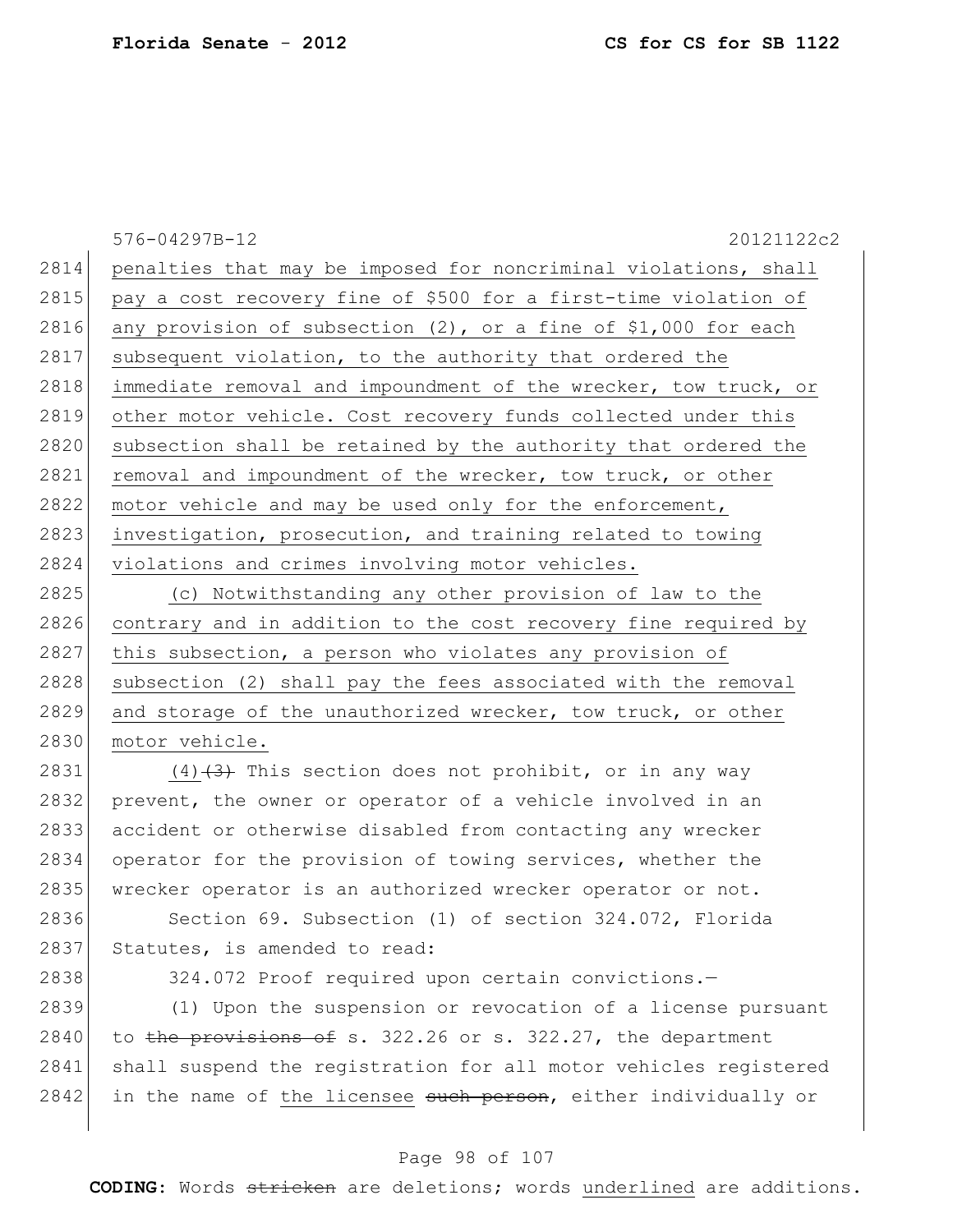|      | 576-04297B-12<br>20121122c2                                           |
|------|-----------------------------------------------------------------------|
| 2843 | jointly with another. However, the department may, except that        |
| 2844 | it shall not suspend the such registration, unless otherwise          |
| 2845 | required by law, if the such person had insurance coverage            |
| 2846 | limits required under s. 324.031 on the date of the latest            |
| 2847 | offense that caused the suspension or revocation, or has              |
| 2848 | previously given or shall immediately give, and thereafter            |
| 2849 | maintain, proof of financial responsibility with respect to all       |
| 2850 | motor vehicles registered by the such person, in accordance with      |
| 2851 | this chapter.                                                         |
| 2852 | Section 70. Subsection (1) of section 324.091, Florida                |
| 2853 | Statutes, is amended to read:                                         |
| 2854 | 324.091 Notice to department; notice to insurer.-                     |
| 2855 | (1) Each owner and operator involved in a crash or                    |
| 2856 | conviction case within the purview of this chapter shall furnish      |
| 2857 | evidence of automobile liability insurance, motor vehicle             |
| 2858 | liability insurance, or a surety bond within 14 30 days after         |
| 2859 | from the date of the mailing of notice of crash by the                |
| 2860 | department in the such form and manner as it may designate. Upon      |
| 2861 | receipt of evidence that an automobile liability policy, motor        |
| 2862 | vehicle liability policy, or surety bond was in effect at the         |
| 2863 | time of the crash or conviction case, the department shall            |
| 2864 | forward by United States mail, postage prepaid, to the insurer        |
| 2865 | or surety insurer a copy of such information and shall assume         |
| 2866 | that the such policy or bond was in effect, unless the insurer        |
| 2867 | or surety insurer notifies shall notify the department otherwise      |
| 2868 | within 20 days after <del>from</del> the mailing of the notice to the |
| 2869 | insurer or surety insurer. However, + provided that if the            |
| 2870 | department shall later determines ascertain that an automobile        |
| 2871 | liability policy, motor vehicle liability policy, or surety bond      |
|      |                                                                       |

# Page 99 of 107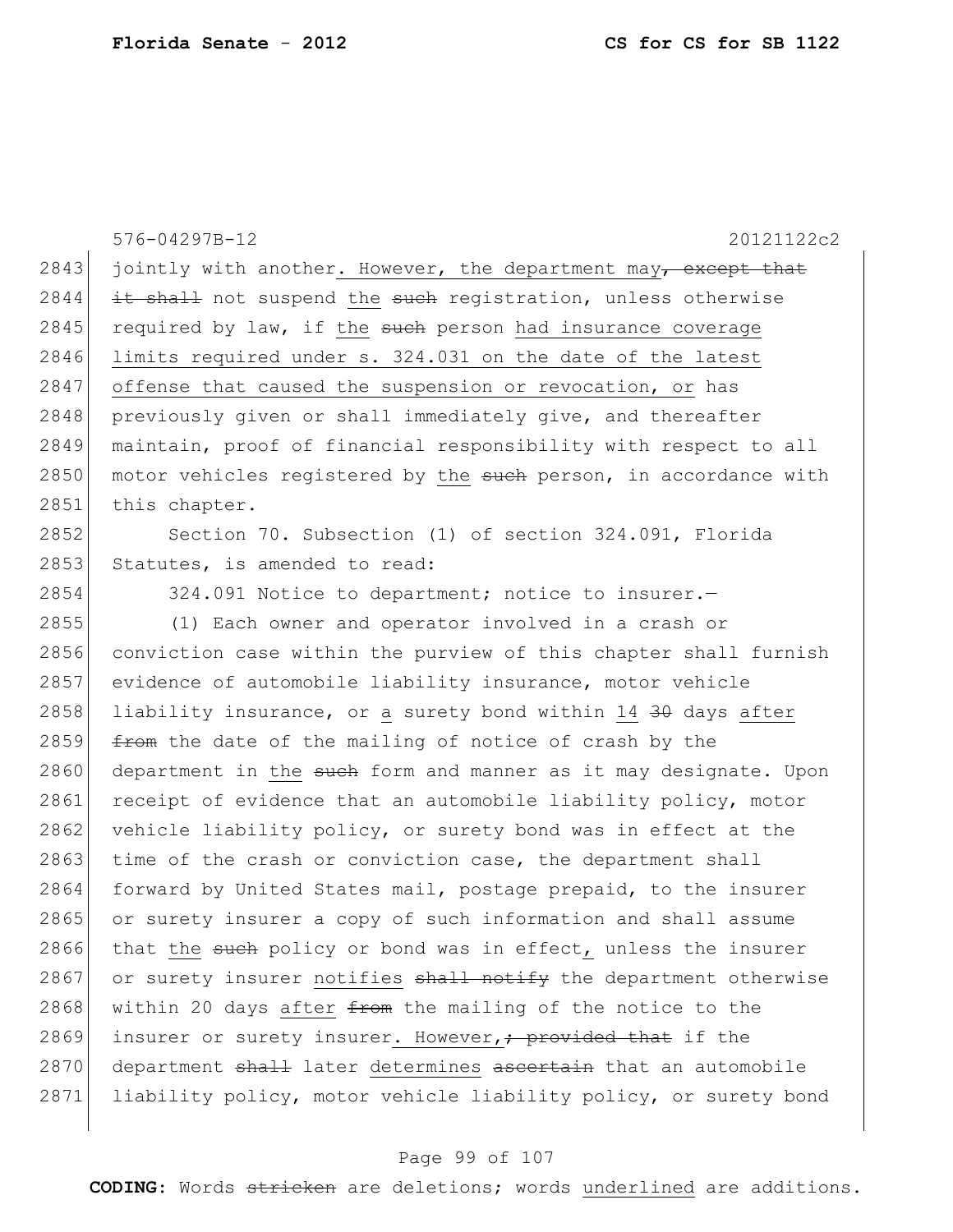|      | 576-04297B-12<br>20121122c2                                      |
|------|------------------------------------------------------------------|
| 2872 | was not in effect and did not provide coverage for both the      |
| 2873 | owner and the operator, it shall at such time take such action   |
| 2874 | as it is otherwise authorized to do under this chapter. Proof of |
| 2875 | mailing to the insurer or surety insurer may be made by the      |
| 2876 | department by naming the insurer or surety insurer to whom the   |
| 2877 | such mailing was made and by specifying the time, place, and     |
| 2878 | manner of mailing.                                               |
| 2879 | Section 71. Subsection (5) of section 328.15, Florida            |
| 2880 | Statutes, is amended to read:                                    |
| 2881 | 328.15 Notice of lien on vessel; recording.-                     |
| 2882 | (5) (a) The Department of Highway Safety and Motor Vehicles      |
| 2883 | shall adopt make such rules to administer and requiations as it  |
| 2884 | deems necessary or proper for the effective administration of    |
| 2885 | this section law. The department may by rule require that a      |
| 2886 | notice of satisfaction of a lien be notarized. The department    |
| 2887 | shall prepare the forms of the notice of lien and the            |
| 2888 | satisfaction of lien to be supplied, at a charge not to exceed   |
| 2889 | 50 percent more than cost, to applicants for recording the liens |
| 2890 | or satisfactions and shall keep a record of such notices of lien |
| 2891 | and satisfactions available for inspection by the public at all  |
| 2892 | reasonable times. The division may is authorized to furnish      |
| 2893 | certified copies of such satisfactions for a fee of \$1, which   |
| 2894 | are certified copies shall be admissible in evidence in all      |
| 2895 | courts of this state under the same conditions and to the same   |
| 2896 | effect as certified copies of other public records.              |
| 2897 | (b) The department shall establish and administer an             |
| 2898 | electronic titling program that requires the recording of vessel |

- 2899 title information for new, transferred, and corrected
- 2900 certificates of title. Lienholders shall electronically transmit

#### Page 100 of 107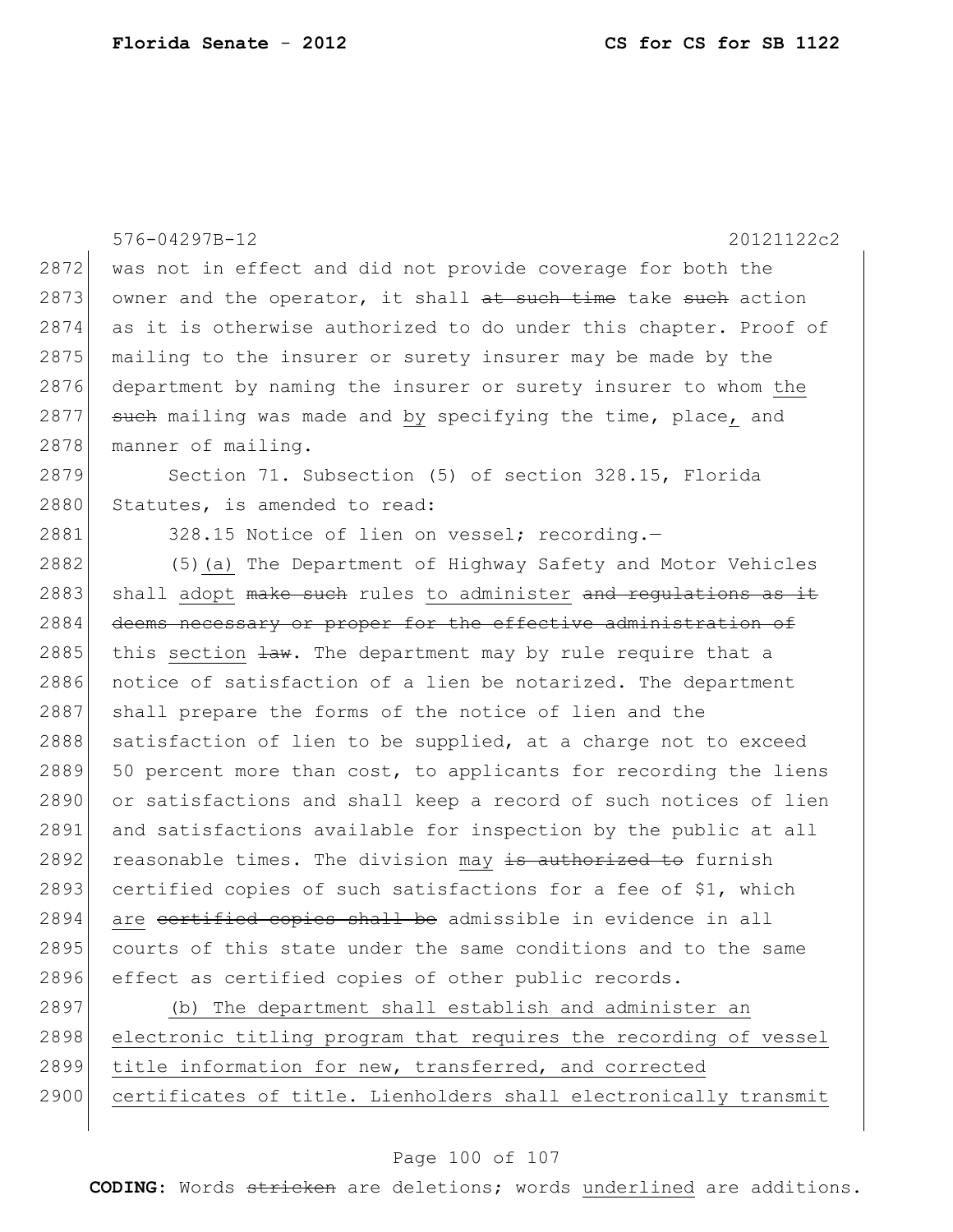|      | 576-04297B-12<br>20121122c2                                      |
|------|------------------------------------------------------------------|
| 2901 | liens and lien satisfactions to the department in a format       |
| 2902 | determined by the department. Individuals and lienholders who    |
| 2903 | the department determines are not normally engaged in the        |
| 2904 | business or practice of financing vessels are not required to    |
| 2905 | participate in the electronic titling program.                   |
| 2906 | Section 72. Subsection (4) of section 328.16, Florida            |
| 2907 | Statutes, is amended to read:                                    |
| 2908 | 328.16 Issuance in duplicate; delivery; liens and                |
| 2909 | encumbrances.-                                                   |
| 2910 | (4) Notwithstanding any requirements in this section or in       |
| 2911 | s. 328.15 indicating that a lien on a vessel shall be noted on   |
| 2912 | the face of the Florida certificate of title, if there are one   |
| 2913 | or more liens or encumbrances on a vessel, the department shall  |
| 2914 | may electronically transmit the lien to the first lienholder and |
| 2915 | notify the first lienholder of any additional liens. Subsequent  |
| 2916 | lien satisfactions shall may be electronically transmitted to    |
| 2917 | the department and must shall include the name and address of    |
| 2918 | the person or entity satisfying the lien. When electronic        |
| 2919 | transmission of liens and lien satisfactions are used, the       |
| 2920 | issuance of a certificate of title may be waived until the last  |
| 2921 | lien is satisfied and a clear certificate of title is issued to  |
| 2922 | the owner of the vessel.                                         |
| 2923 | Section 73. Section 328.30, Florida Statutes, is amended to      |
| 2924 | read:                                                            |
| 2925 | 328.30 Transactions by electronic or telephonic means.-          |
| 2926 | (1) The department may $\frac{1}{18}$ authorized to accept any   |
| 2927 | application provided for under this chapter by electronic or     |
| 2928 | telephonic means.                                                |

2929 (2) The department may issue an electronic certificate of

#### Page 101 of 107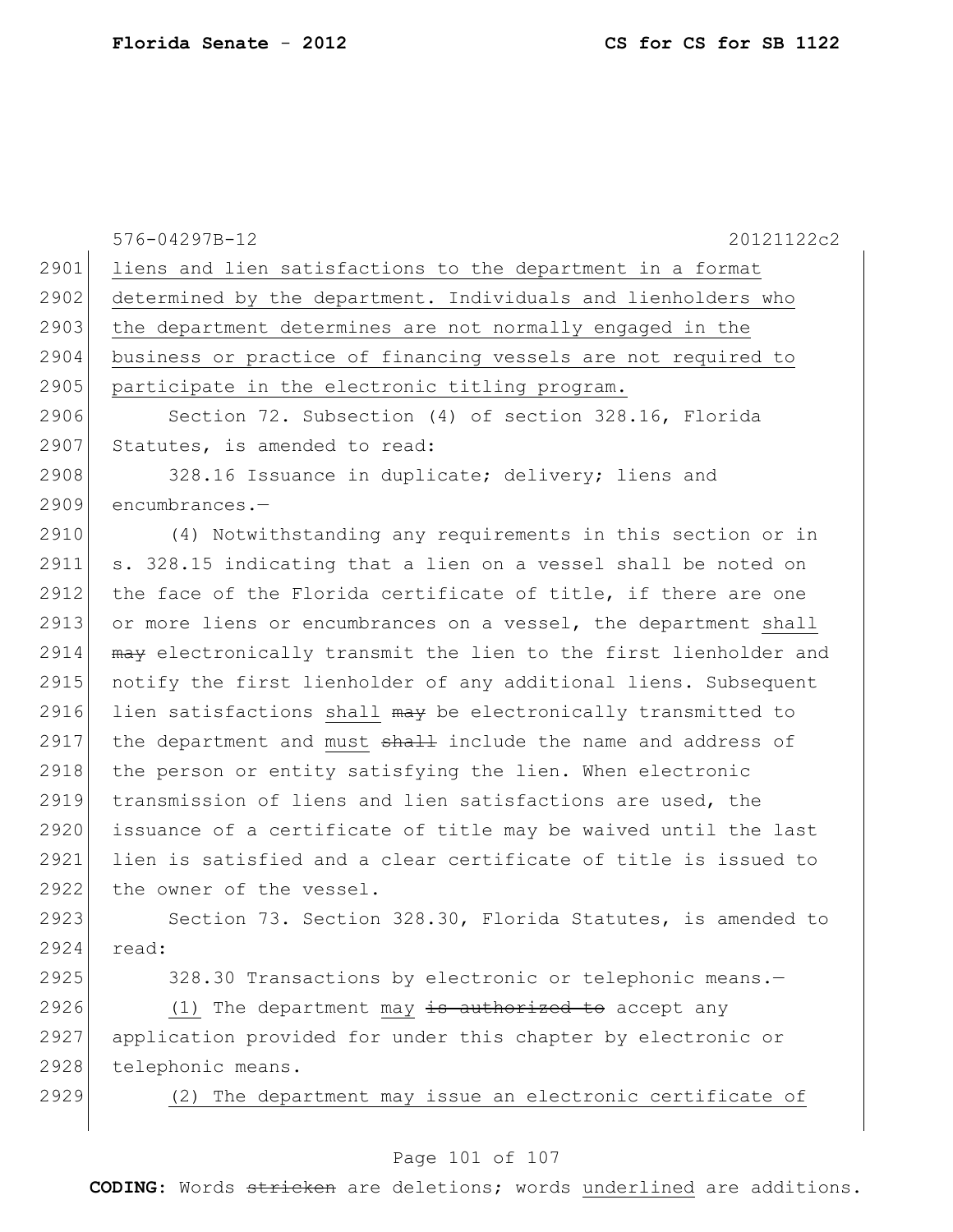|      | 576-04297B-12<br>20121122c2                                      |
|------|------------------------------------------------------------------|
| 2930 | title in lieu of printing a paper title.                         |
| 2931 | (3) The department may collect electronic mail addresses         |
| 2932 | and use electronic mail in lieu of the United States Postal      |
| 2933 | Service for the purpose of providing renewal notices.            |
| 2934 | Section 74. Subsection (1) of section 520.32, Florida            |
| 2935 | Statutes, is amended to read:                                    |
| 2936 | 520.32 Licenses.-                                                |
| 2937 | (1) A person may not engage in or transact the business of       |
| 2938 | a retail seller engaging in retail installment transactions as   |
| 2939 | defined in this part or operate a branch of such business        |
| 2940 | without a license, except that a license is not required for:    |
| 2941 | (a) A retail seller whose retail installment transactions        |
| 2942 | are limited to the honoring of credit cards issued by dealers in |
| 2943 | oil and petroleum products licensed to do business in this       |
| 2944 | state.                                                           |
| 2945 | (b) A person licensed by the office under part I. This           |
| 2946 | paragraph exempts only a person licensed under part I from the   |
| 2947 | licensure requirements of this section. This paragraph does not  |
| 2948 | exempt the licensee from the other sections of this part, and    |
| 2949 | any violations of those sections may subject the licensee to     |
| 2950 | disciplinary action.                                             |
| 2951 | Section 75. Paragraph (f) of subsection (13) of section          |
| 2952 | 713.78, Florida Statutes, is amended to read:                    |
| 2953 | 713.78 Liens for recovering, towing, or storing vehicles         |
| 2954 | and vessels.-                                                    |
| 2955 | (13)                                                             |
| 2956 | (f) This subsection applies only to the annual renewal in        |
| 2957 | the registered owner's birth month of a motor vehicle            |
| 2958 | registration and does not apply to the transfer of a             |

# Page 102 of 107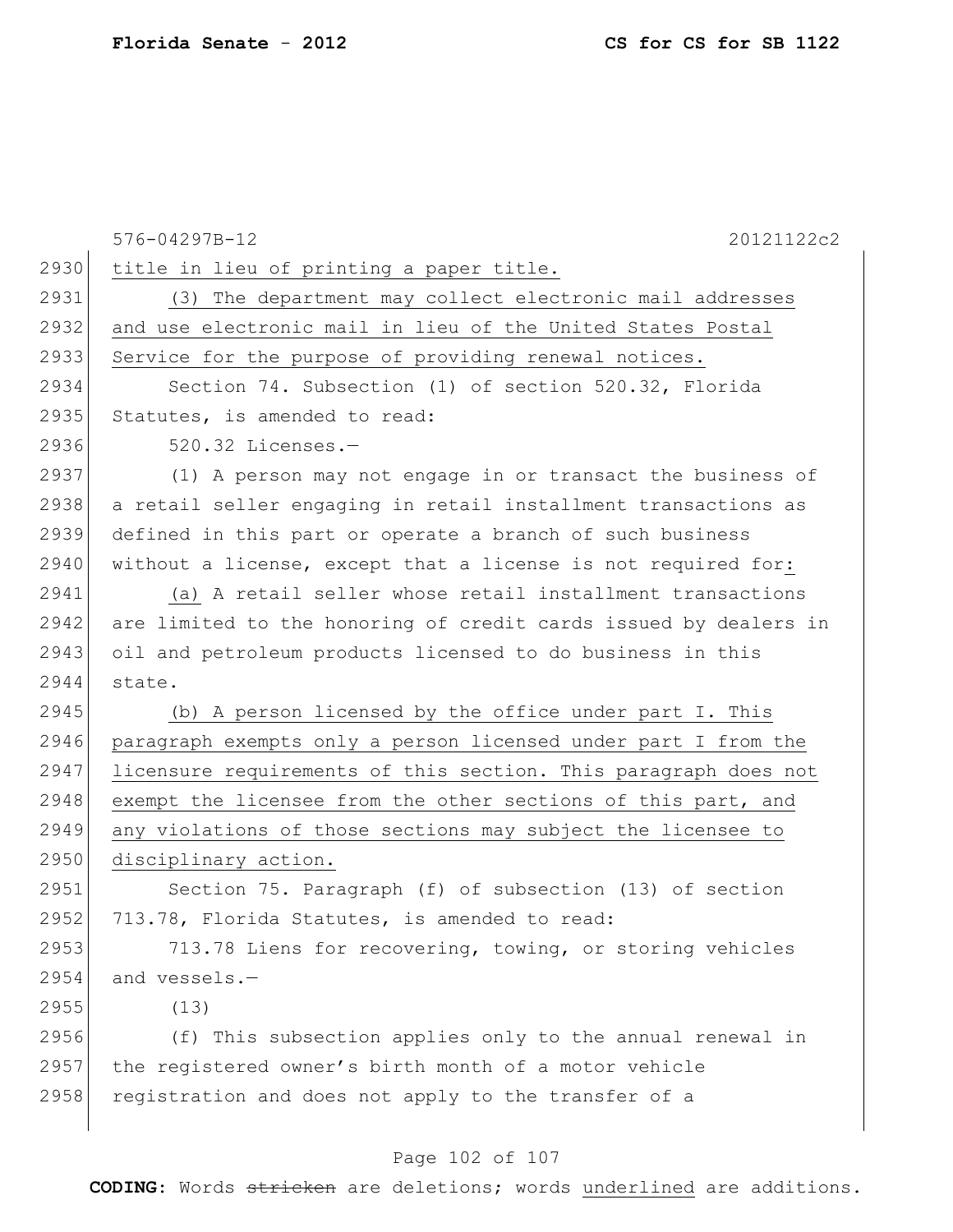|      | 576-04297B-12<br>20121122c2                                       |
|------|-------------------------------------------------------------------|
| 2959 | registration of a motor vehicle sold by a motor vehicle dealer    |
| 2960 | licensed under chapter 320, except for the transfer of            |
| 2961 | registrations which includes is inclusive of the annual           |
| 2962 | renewals. This subsection does not apply to any vehicle           |
| 2963 | registered in the name of the lessor. This subsection does not    |
| 2964 | affect the issuance of the title to a motor vehicle,              |
| 2965 | notwithstanding s. 319.23(8)(b) <del>s. 319.23(7)(b)</del> .      |
| 2966 | Section 76. Present subsection (3) of section 316.083,            |
| 2967 | Florida Statutes, is redesignated as subsection $(4)$ , and a new |
| 2968 | subsection (3) is added to that section, to read:                 |
| 2969 | 316.083 Overtaking and passing a vehicle. The following           |
| 2970 | rules shall govern the overtaking and passing of vehicles         |
| 2971 | proceeding in the same direction, subject to those limitations,   |
| 2972 | exceptions, and special rules hereinafter stated:                 |
| 2973 | (3) (a) On roads, streets, or highways having two or more         |
| 2974 | lanes that allow movement in the same direction, a driver may     |
| 2975 | not continue to operate a motor vehicle in the furthermost left-  |
| 2976 | hand lane if the driver knows, or reasonably should know, that    |
| 2977 | he or she is being overtaken in that lane from the rear by a      |
| 2978 | motor vehicle traveling at a higher rate of speed.                |
| 2979 | (b) Paragraph (a) does not apply to a driver operating a          |
| 2980 | motor vehicle in the furthermost left-hand lane if:               |
| 2981 | 1. The driver is driving the legal speed limit and is not         |
| 2982 | impeding the flow of traffic in the furthermost left-hand lane;   |
| 2983 | 2. The driver is in the process of overtaking a slower            |
| 2984 | motor vehicle in the adjacent right-hand lane for the purpose of  |
| 2985 | passing the slower moving vehicle so that the driver may move to  |
| 2986 | the adjacent right-hand lane;                                     |
| 2987 | 3. Conditions make the flow of traffic substantially the          |
|      |                                                                   |

# Page 103 of 107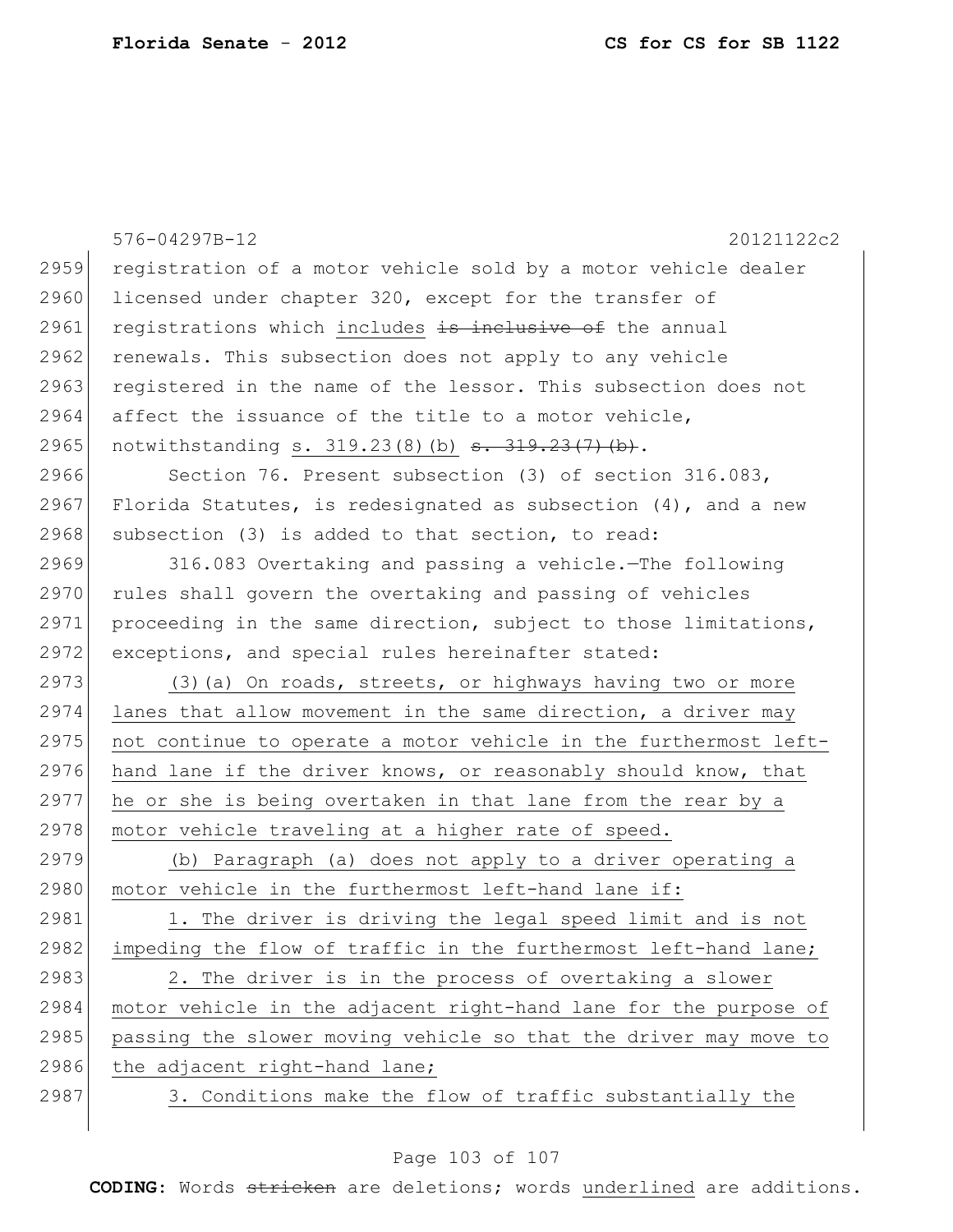|      | 20121122c2<br>576-04297B-12                                     |
|------|-----------------------------------------------------------------|
| 2988 | same in all lanes or preclude the driver from moving to the     |
| 2989 | adjacent right-hand lane;                                       |
| 2990 | 4. The driver's movement to the adjacent right-hand lane        |
| 2991 | could endanger the driver or other drivers;                     |
| 2992 | 5. The driver is directed by a law enforcement officer,         |
| 2993 | road sign, or road crew to remain in the furthermost left-hand  |
| 2994 | lane; or                                                        |
| 2995 | 6. The driver is preparing to make a left turn.                 |
| 2996 | (c) A driver who violates s. 316.183 and this subsection        |
| 2997 | simultaneously shall receive a uniform traffic citation solely  |
| 2998 | under s. 316.183.                                               |
| 2999 | Section 77. Section 316.1923, Florida Statutes, is amended      |
| 3000 | to read:                                                        |
| 3001 | 316.1923 Aggressive careless driving.-                          |
| 3002 | (1) "Aggressive careless driving" means committing three        |
| 3003 | two or more of the following acts simultaneously or in          |
| 3004 | succession:                                                     |
| 3005 | (a) $(1)$ Exceeding the posted speed as defined in s.           |
| 3006 | 322.27(3)(d)5.b.                                                |
| 3007 | (b) $(2)$ Unsafely or improperly changing lanes as defined in   |
| 3008 | s. 316.085.                                                     |
| 3009 | (c) $(3)$ Following another vehicle too closely as defined in   |
| 3010 | s. 316.0895(1).                                                 |
| 3011 | (d) $(4)$ Failing to yield the right-of-way as defined in s.    |
| 3012 | 316.079, s. 316.0815, or s. 316.123.                            |
| 3013 | (e) $(45)$ Improperly passing or failing to yield to overtaking |
| 3014 | vehicles as defined in s. 316.083, s. 316.084, or s. 316.085.   |
| 3015 | $(f)$ $(6)$ Violating traffic control and signal devices as     |
| 3016 | defined in ss. 316.074 and 316.075.                             |
|      |                                                                 |

# Page 104 of 107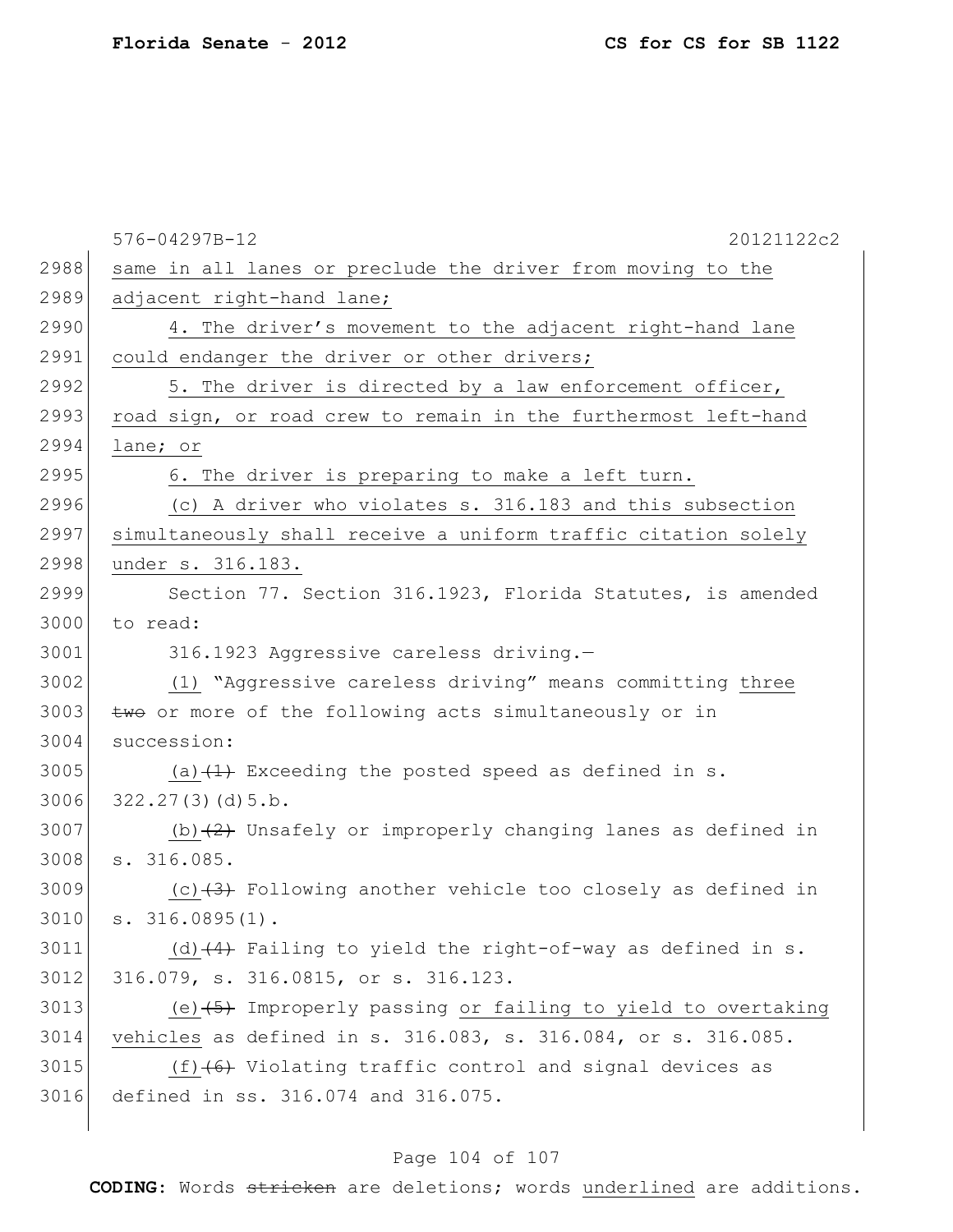576-04297B-12 20121122c2 (2) Any person convicted of aggressive careless driving shall be cited for a moving violation and punished as provided in chapter 318, and by the accumulation of points as provided in 3020 s. 322.27, for each act of aggressive careless driving. Section 78. For the purpose of incorporating the amendments made by this act to section 316.1923, Florida Statutes, in a reference thereto, paragraph (a) of subsection (1) of section 316.650, Florida Statutes, is reenacted to read: 316.650 Traffic citations.— (1)(a) The department shall prepare and supply to every traffic enforcement agency in this state an appropriate form traffic citation that contains a notice to appear, is issued in prenumbered books, meets the requirements of this chapter or any 3030 laws of this state regulating traffic, and is consistent with the state traffic court rules and the procedures established by the department. The form shall include a box that is to be checked by the law enforcement officer when the officer believes that the traffic violation or crash was due to aggressive careless driving as defined in s. 316.1923. The form shall also include a box that is to be checked by the law enforcement officer when the officer writes a uniform traffic citation for a 3038 violation of s.  $316.074(1)$  or s.  $316.075(1)(c)1$ . as a result of the driver failing to stop at a traffic signal. 3040 Section 79. Section 318.121, Florida Statutes, is amended to read: 3042 318.121 Preemption of additional fees, fines, surcharges, 3043 and costs.—Notwithstanding any general or special law, or

 municipal or county ordinance, additional fees, fines, surcharges, or costs other than the additional fees, fines,

#### Page 105 of 107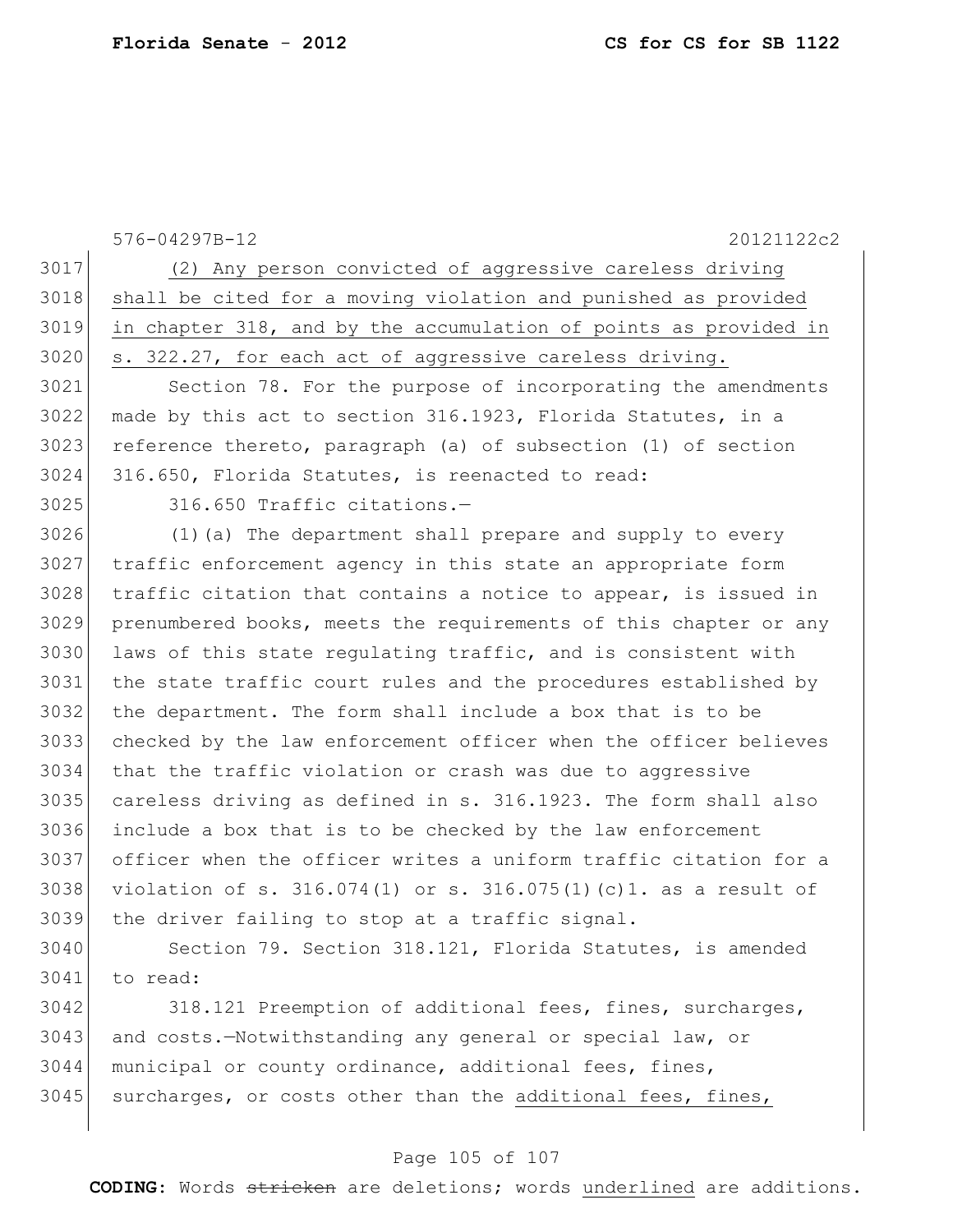```
576-04297B-12 20121122c2
3046 court costs, and surcharges assessed under s. 318.18(11), (13),
3047 (18), \overline{and} (19), and (22) may not be added to the civil traffic
3048 penalties assessed in this chapter.
3049 Section 80. Section 318.19, Florida Statutes, is amended to 
3050 read:
3051 318.19 Infractions requiring a mandatory hearing.—Any 
3052 person cited for the infractions listed in this section shall 
3053 not have the provisions of s. 318.14(2), (4), and (9) available
3054 to him or her but must appear before the designated official at 
3055 the time and location of the scheduled hearing:
3056 (1) Any infraction which results in a crash that causes the 
3057 death of another;
3058 (2) Any infraction which results in a crash that causes 
3059 "serious bodily injury" of another as defined in s. 316.1933(1);
3060 (3) Any infraction of s. 316.172(1)(b);
3061 (4) Any infraction of s. 316.520(1) or (2); \thetar
3062 (5) Any infraction of s. 316.183(2), s. 316.187, or s.
3063 316.189 of exceeding the speed limit by 30 m.p.h. or more; or-
3064 (6) A second or subsequent infraction of s. 316.1923(1).
3065 Section 81. Sections 2, 19, 76, 77, 78, 79, 80, 81, 82, and
3066 83 of this act may be cited as the "Highway Safety Act."
3067 Section 82. The Department of Highway Safety and Motor
3068 Vehicles shall provide information about the Highway Safety Act 
3069 in all driver license educational materials newly printed on or 
3070 after October 1, 2012.
3071 Section 83. The Legislature finds that road rage and 
3072 aggressive careless driving are a growing threat to the health,
3073 safety, and welfare of the public. The intent of the Legislature
3074 is to reduce road rage and aggressive careless driving, reduce
```
#### Page 106 of 107